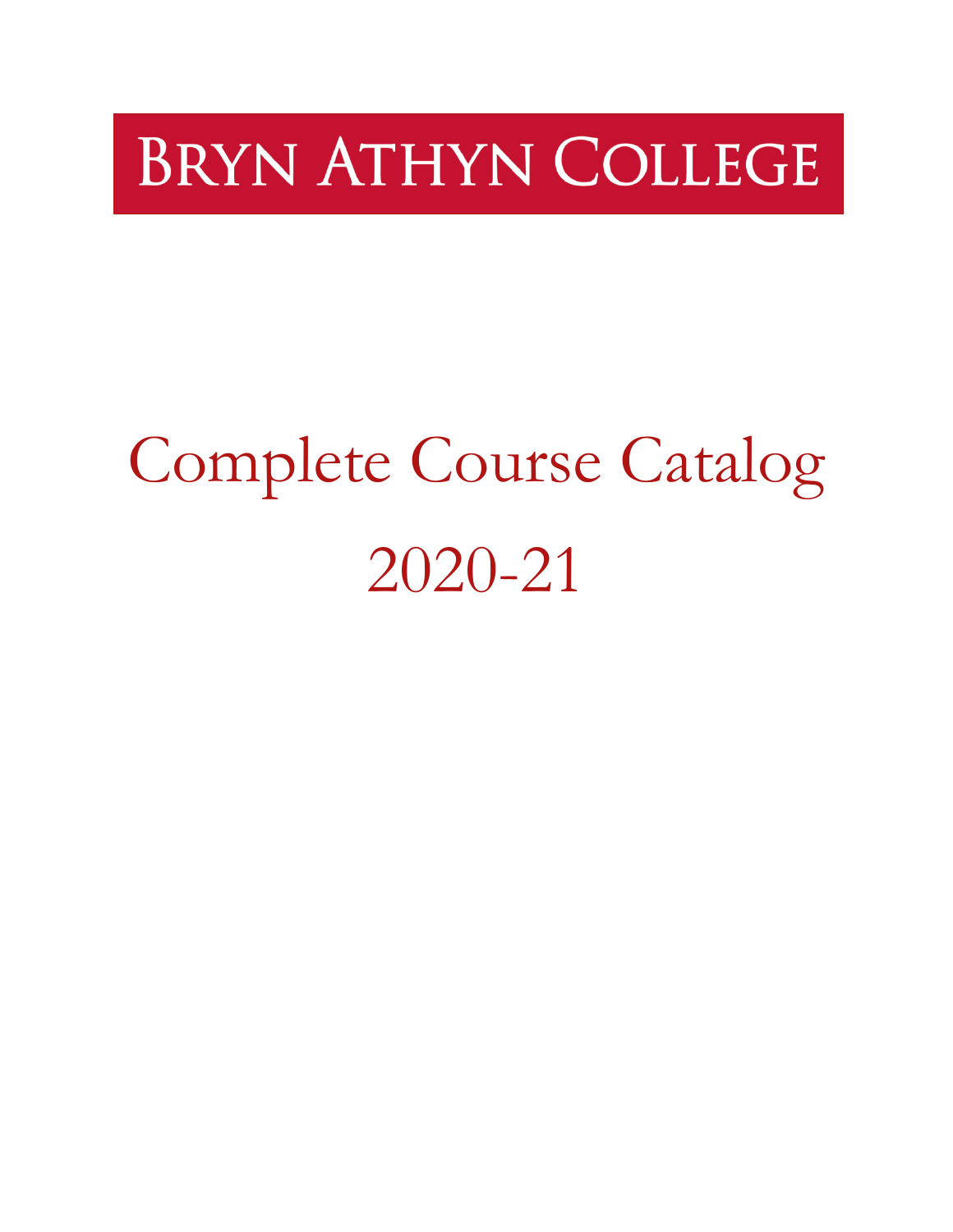# <span id="page-1-0"></span>Table of Contents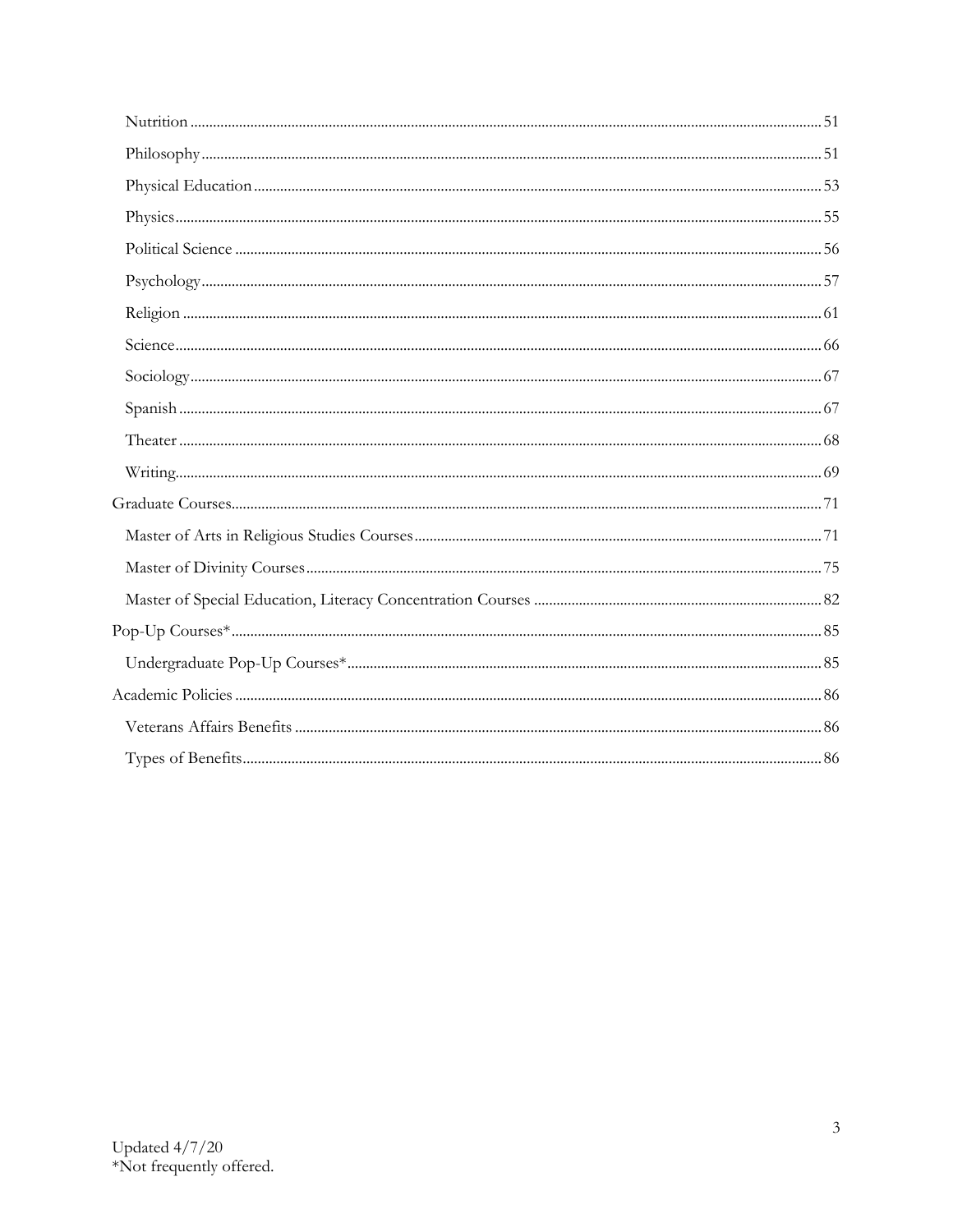# <span id="page-3-0"></span>Undergraduate Courses

Students may take courses above their year level only with the permission of both the instructor and the appropriate department chair.

Descriptors in parentheses following a title indicate which skills or disciplines the course fills in the Core requirements:

- (EE) Experiential Education
- (EEC) Experiential Education Component
- (IL) Information Literacy
- (PP) Public Presentation
- (QR) Quantitative Reasoning
- (W) Writing Intensive
- (WC) Writing Capstone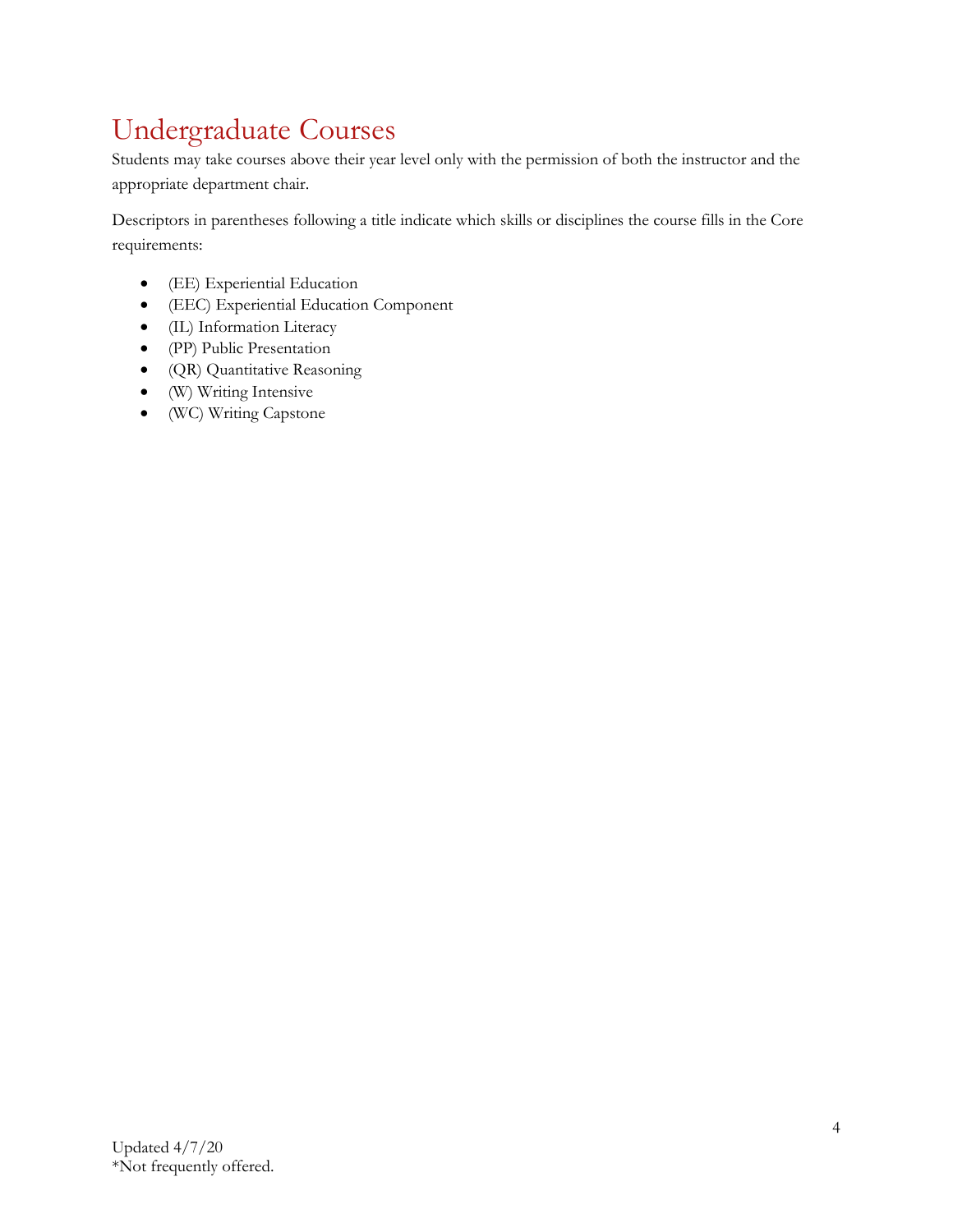# <span id="page-4-0"></span>**Anthropology**

#### Anthropology 110. An Introduction to Cultural Anthropology.

Introduction to the theories and methods of cultural anthropology, and to the concept of culture. Though not a world cultures course, focuses on the basic institutions of culture such as ritual, technology, and progress as predicates for modern human society. 3 Credits.

#### Anthropology/History 211. Artifacts, Archaeology, and Museums. (W)

Introduction to the theories and methods used to interpret how objects provide evidence for history and express a society's values, ideas, and attitudes. Includes examination of archaeological method and ethics, and the use of objects in a museum setting. Use of hands-on projects and visits to Bryn Athyn's historic district and other local sites.

3 Credits.

#### Anthropology 213. Archaeology and World Pre-History.

Using world archaeological sites as stepping stones, creates a narrative of prehistory from Australopithecus through the advent of urban civilization in the old and new worlds. Focuses on three general revolutions in human history: 1) the emergence of the genus Homo with all its modern attributes; 2) the development of agriculture and animal husbandry during the Neolithic; 3) the coming together of humans in cities and states, and the ramifications for human society.

3 Credits.

#### Anthropology 240. Anthropology of Religion.

This course presents a theoretical perspective on religion as a cultural phenomenon. It explores the functional relationships within a variety of belief systems. It compares them across cultures and time, and, in particular, considers their intersections with subsistence strategies and political systems. Topics include: the roles of symbols and practitioners, myth and ritual, magic and cultic practice, & secularism and fundamentalism in traditional and world religions.

3 Credits.

#### Anthropology 260. Human Evolution.

Introduction to human evolution and physical anthropology. Areas include paleoanthropology, primatology, molecular anthropology (population genetics), and to some extent evolutionary biology. Specific issues covered include the primate roots of human behavior, brain and language evolution, new and classic fossil hominids, the origin of anatomically modern humans, and human biogenetic variations. Prerequisite: Biology 122 or instructor permission. 3 Credits.

#### Anthropology 305. Topics in Anthropology. \*

Examination of a selected topic in anthropology. Specific title announced in the course bulletin when offered. May be repeated when different topics are offered. 3 Credits.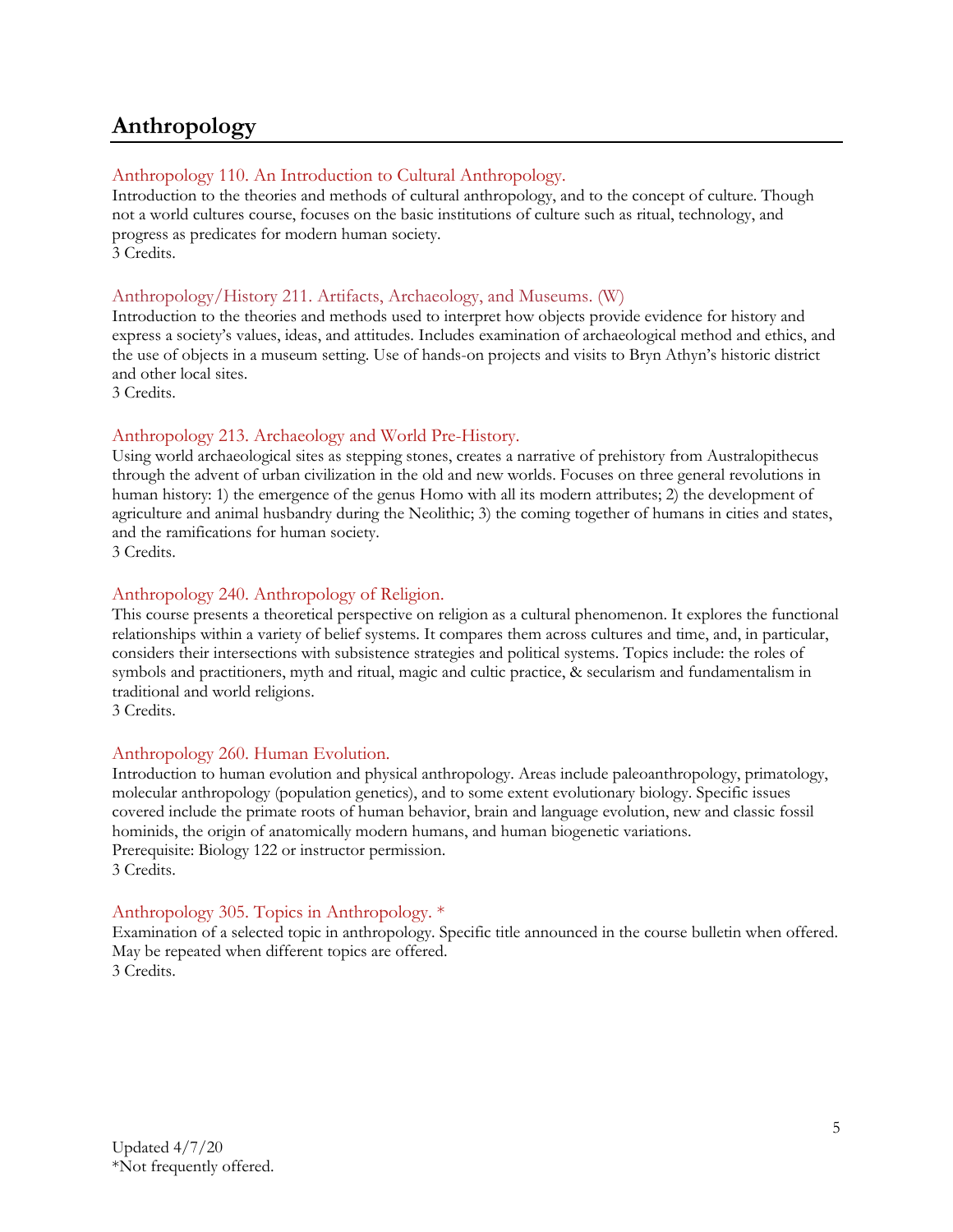#### Anthropology 315. The Indus Civilization.\*

This seminar course focuses on northwest India and Pakistan from the beginnings of food production to the early Vedic Age. Explores what is known from archaeology and the early Vedic texts about the cultural history of the region, including the architecture, religion, material culture, and writing system of the Indus Civilization, as well as its trade relations with other urban centers of the greater Near East. 3 Credits.

#### Anthropology 320. Genocide.

Seminar course on genocides in the 20th century. Focuses primarily on the cases of Ottoman Armenia, The Holocaust, and Rwanda. Through primary and secondary literature, examines the cultural context, historical background and legal frameworks, denialist projects, and memorializations. Political and psychological ramifications in the descendant communities of victims and victimizers are considered, as well as reparation processes.

3 Credits.

## <span id="page-5-0"></span>**Biology**

#### Environmental Science 105. Introduction to Sustainability.

Introductory cross-disciplinary study of the principles of sustainability in the modern world. Topics include: the limits to economic growth, demography and its constraints on economics, ecological implications of human population growth, limits of energy consumption and production, and ecological principles in the modern world. This course and the related laboratory must be taken together. 3 Credits.

#### Environmental Science 105 Lab. Introduction to Sustainability Lab.

This course requires a lab fee. This course and the related lecture course must be taken together. 1 Credit.

#### Biology 122. Introduction to Biology: Genetics and Evolution.

The first of a two-course gateway series that is required for prospective biology majors. Introduction to principles of genetics and evolution. Includes evolution, natural selection, cell division and the cell cycle, chromosomes, Mendelian and non-Mendelian inheritance, the Hardy-Weinberg principle, how selection, migration and genetic drift influence evolution, kin selection, mechanisms of speciation, and the last common ancestor and the tree of life. The course concludes with a section on development and evolution. This course and the related laboratory must be taken together. 3 Credits.

#### Biology 122 Lab. Introduction to Biology: Genetics and Evolution Lab.

This course requires a lab fee. This course and the related lecture course must be taken together. 1 Credit.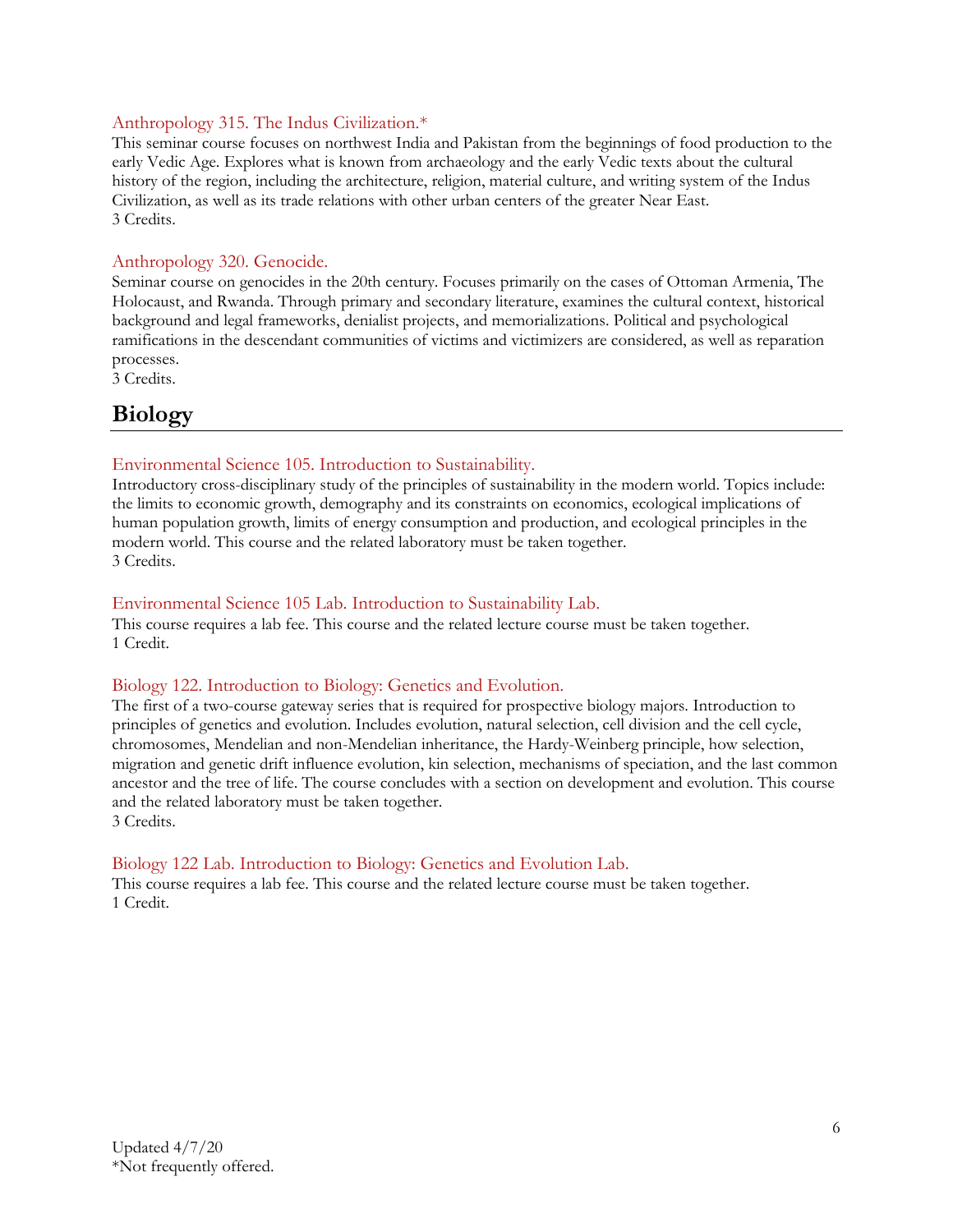#### Biology 123. Introduction to Biology: Molecular Biology.

The second of a two-course gateway series that is required for prospective biology majors. Biological concepts are illustrated by means of molecular biology, from storage and maintenance of biological information necessary for life to its expression in the organism to diverse applications in health, medicine and food production. Topics include a general introduction to the cell and its components, DNA and RNA structure, DNA replication, chromosome structure and organization, the genetic code, transcription, translation and proteins, gene mutations and DNA repair, regulation of gene expression in prokaryotes and eukaryotes, epigenetics, cancer and the regulation of the cell cycle, recombinant DNA technology, CRISPR-Cas, applications of genetic engineering and biotechnology, genetically modified foods, DNA forensics, and gene therapy. This course and the related laboratory must be taken together. Prerequisite: Chemistry 101L or High School Chemistry. 3 Credits.

#### Biology 123 Lab. Introduction to Biology: Molecular Biology Lab.

This course requires a lab fee. This course and the related lecture course must be taken together. 1 Credit.

#### Biology 124. Introductory Biology for Nursing Students.\*

Introductory biology course for students accepted into the nursing program. The course provides an introduction to cell biology focusing on the structure and function of the plasma membrane and cellular organelles, the fundamentals of Mendelian and non-Mendelian inheritance, and the structure and function of the genetic material DNA, with an emphasis on the genetic code and how it is expressed into RNA and protein.

3 Credits.

#### Biology 210. Human Anatomy and Physiology I.

First trimester of a two-trimester sequence dealing with the structure and function of the human body and mechanisms for maintaining homeostasis within it. Includes the study of cells, tissues, fluid and electrolyte balance, acid-base balance and integumentary, skeletal, muscular and nervous systems. Identification of anatomical structures using a "virtual" cadaver and preserved animal specimens will be required in the laboratory. This course and the related laboratory must be taken together. Prerequisites: High School Chemistry and Biology 122, 122L, 123, and 123L. 3 Credits.

#### Biology 210 Lab. Human Anatomy and Physiology I Lab.

This course requires a lab fee. This course and the related lecture course must be taken together. 1 Credit.

#### Biology 220. Human Anatomy and Physiology II.

Continuation of the study of the structure and function of the human body and the mechanisms for maintaining homeostasis within it. Includes the study of the endocrine, cardiovascular, lymphatic, respiratory, digestive, urinary and reproductive systems, as well as the concepts of development and metabolism. Identification of anatomical structures using a "virtual" cadaver and preserved animal specimens will be required in the laboratory. Some hands-on dissection. This course and the related laboratory must be taken together.

Prerequisite: Biology 210 and 210L. 3 Credits.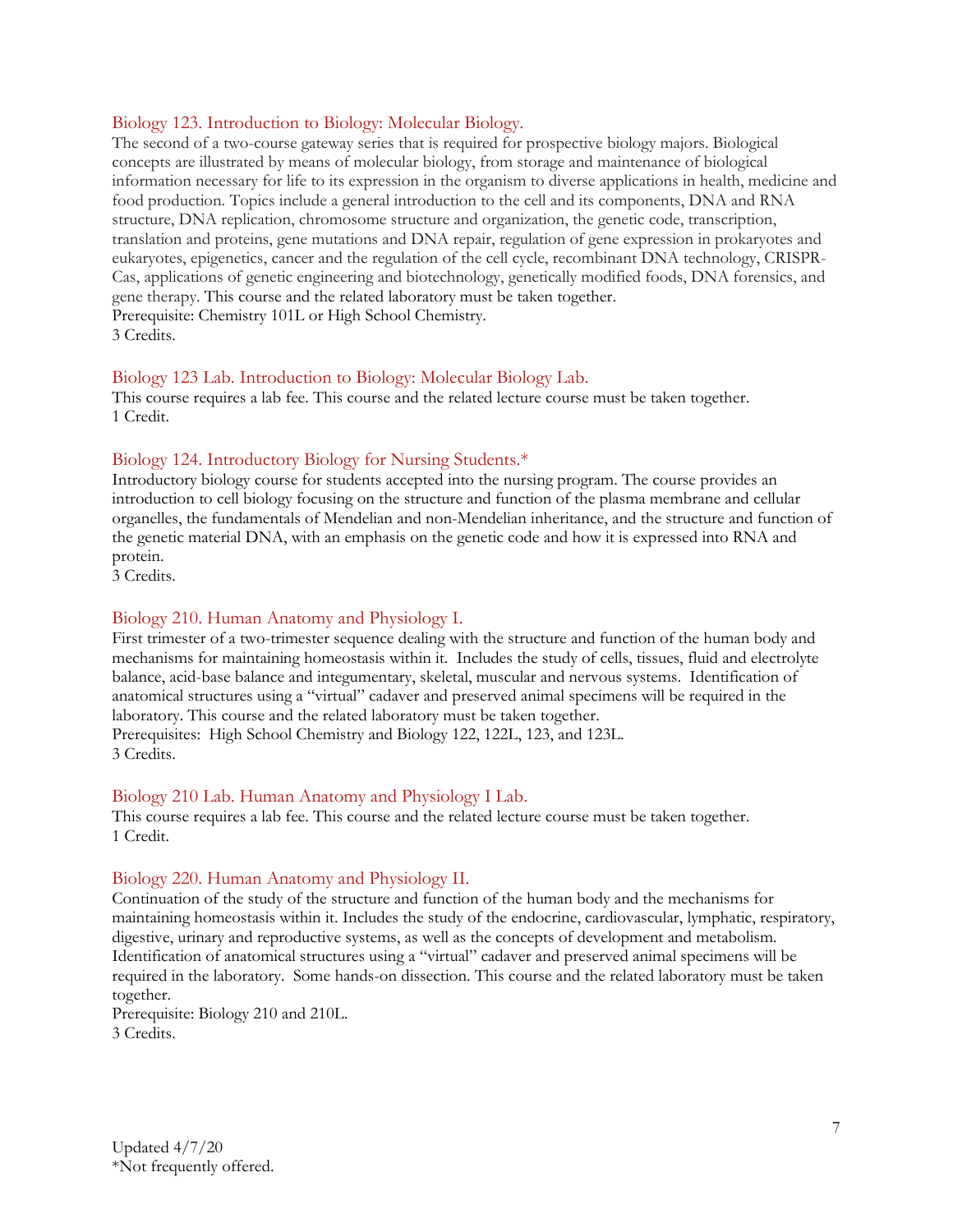#### Biology 220 Lab. Human Anatomy and Physiology II Lab.

This course requires a lab fee. This course and the related lecture course must be taken together. 1 Credit.

#### Biology 225. Ornithology.

The study of the morphology, physiology and ecology of diverse groups of birds. Includes classification, systematics and biogeography of bird taxa. Emphasis on how the study of birds aids in the understanding of fundamental biological concepts, such as evolution; and how adaptive radiation shapes form and function. This course and the related laboratory must be taken together. Prerequisites: Biology 122, 122L, 123, and 123L. 3 Credits.

# Biology 225 Lab. Ornithology Lab.

Laboratory exercises and field trips introducing fundamental field techniques, especially those used in biodiversity surveys and experimental studies. This course requires a lab fee. This course and the related lecture course must be taken together. 1 Credit.

#### Biology 230. Genetics.

Study of the process of heredity at a more advanced level than Biology 122. The course covers concepts of cell division (cell cycle, mitosis & meiosis), fundamental and extended Mendelian genetics, chromosome mapping in eukaryotes and prokaryotes, the genetics of sex determination and sex chromosomes, chromosomal mutations, extranuclear inheritance; developmental genetics, quantitative genetics, and the genetics of populations and evolution.

Prerequisites: Biology 122, 122L, 123, and 123L. 3 Credits.

#### Biology 232. Cell Structure and Function.

Study of the structure-function relationship in cells. Illustration of molecular principles upon which cellular structure and function depend. Foundation course for all other molecular biology courses. Prerequisites: Biology 122, 122L, 123, 123L, and Chemistry 110 and 110L. 3 Credits.

#### Biology 235. Ecology.

Study of the physical, chemical, and biological processes that determine the distribution and abundance of plants, animals, and microbial life. Energy flow, food webs, adaptation of species, population dynamics, species interactions, nutrient cycling, and ecological succession. This course and the related laboratory must be taken together.

Prerequisites: Biology 122, 122L, 123, and 123L. 3 Credits.

#### Biology 235 Lab. Ecology Lab.

This course requires a lab fee. This course and the related lecture course must be taken together. 1 Credit.

#### Biology 240. Botany.\*

Introductory study of plant diversity, form, and function. Topics include evolution, classification, structure, reproduction, development, and physiology in plants. Prerequisites: Biology 122, 122L, 123, and 123L. 3 Credits.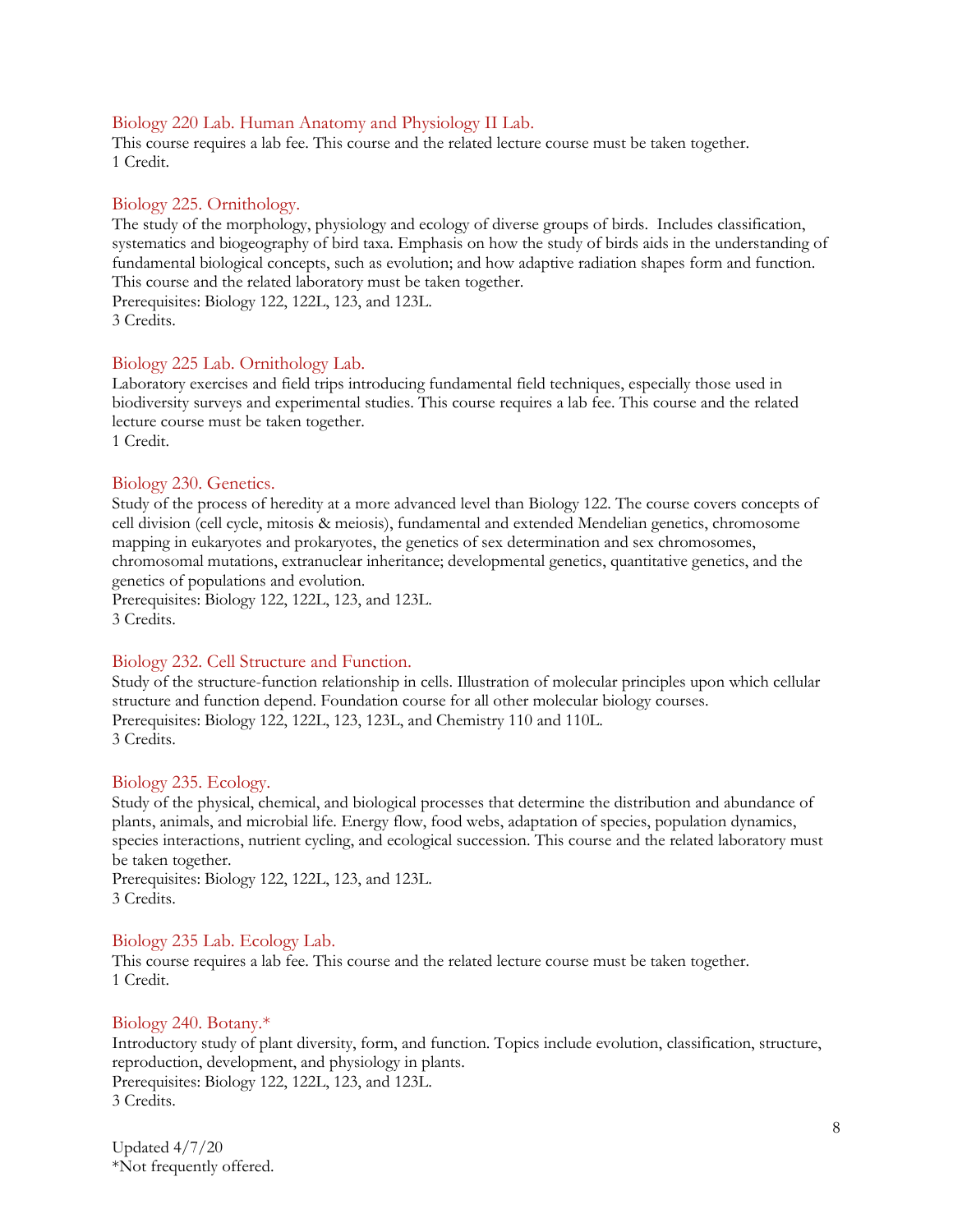#### Biology 245. Zoology.

Exploration of the animal kingdom, including: systematics, anatomy, and physiology. Topics consist of basic concepts of zoology, diversity of major groups of invertebrate and vertebrate animals, evolutionary relationships, structure and function of vertebrate and invertebrate organ systems, and evolutionary development of organ systems. Includes a lab with hands-on activities focused on selected taxa. This course and the related laboratory must be taken together.

Prerequisites: Biology 122, 122L, 123, and 123L. 3 Credits.

#### Biology 245 Lab. Zoology Lab.

This course requires a lab fee. This course and the related lecture course must be taken together. 1 Credit.

#### Biology 250. Microbiology.

Introduction to the morphology, physiology, genetics, and ecology of bacteria and fungi, as well as the structure and replication of viruses. Overview of microorganisms, with emphasis on those organisms involved in the natural history of human disease. This course and the related laboratory must be taken together.

Prerequisites: Biology 122, 122L, 123, and 123L. 3 Credits.

#### Biology 250 Lab. Microbiology Lab.

This course requires a lab fee. This course and the related lecture course must be taken together. 1 Credit.

#### Business/Environmental Science 272. Drone Applications in Business and Science.

Principles of applications of new technology in all possible fields, taking advantage of new FAA rule 107 provisions. The course explores current legislation and FAA rules, current innovation in drone use, limits of current off-the-shelf technologies, creative problem solving and business plan development. 3 Credits.

#### Biology 310. Molecular Biology: DNA and Gene Expression.

In depth study on the structure and function of the genetic material, DNA, how it is replicated and how genes are regulated and expressed. Topics include the structure of DNA and chromosomes, the nucleosome, how chromatin structure is achieved and regulated, DNA replication, DNA damage and repair, transcription, RNA splicing, translation, transcriptional regulation in prokaryotes and eukaryotes and the structure and function of regulatory RNAs.

Prerequisites: Biology 230, Chemistry 210, and 210L. 3 Credits.

#### Biology/Chemistry 315. Principles of Biochemistry.

Protein structure, dynamics, folding, and methods of purification and analysis. Methods of enzymology and a review of representative enzyme mechanisms. Membrane structure and function and the operation of membrane proteins in the electron transport chain and oxidative phosphorylation. A special topic of protein science explored in student projects.

Prerequisites: Biology 232, Chemistry 210, and 210L. 3 Credits.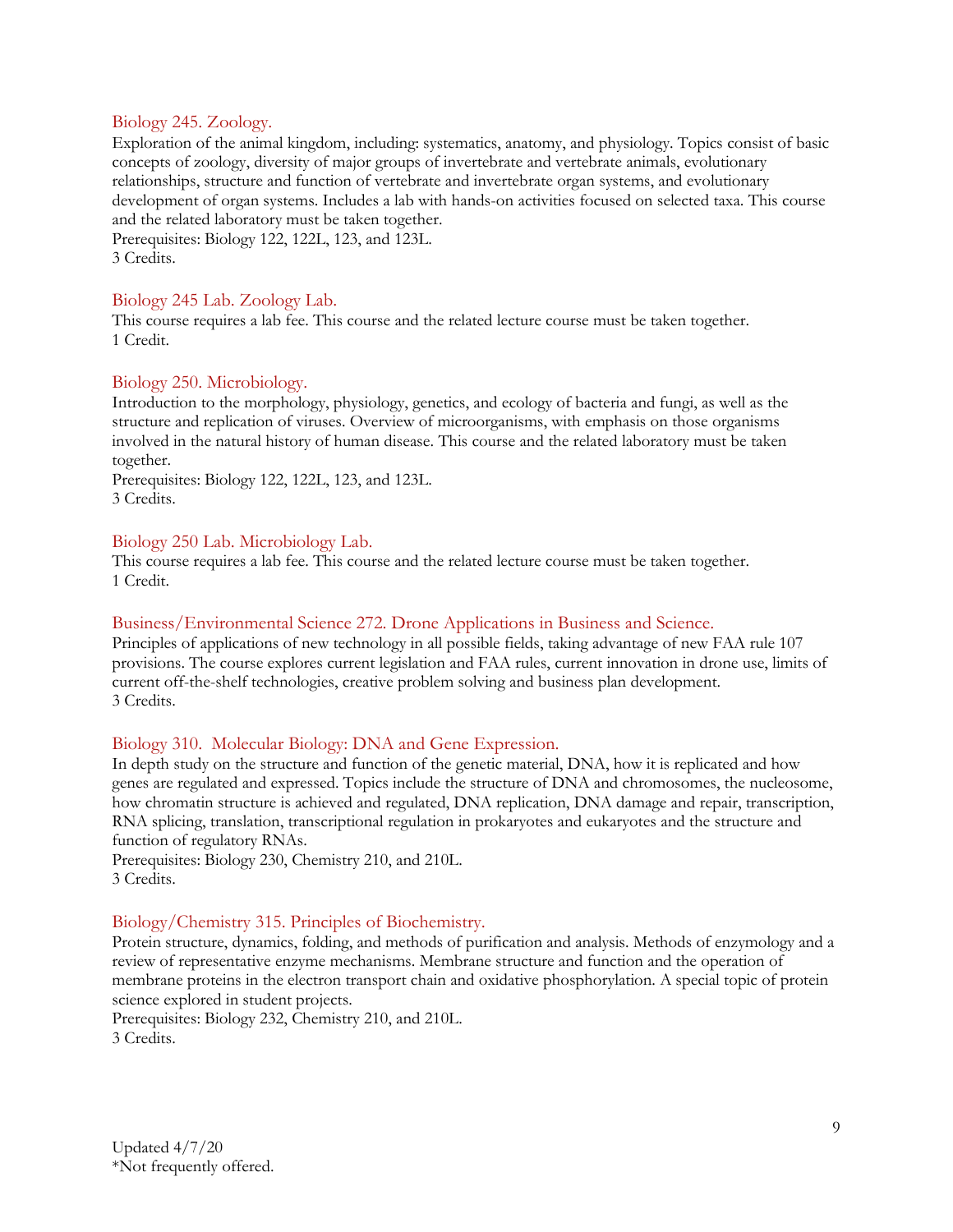#### Biology 340. Marine Ecology. (IL)\*

Study of factors that influence the distribution, abundance, and diversity of marine organisms. Topics include physical characteristics of marine and coastal habitats, larval recruitment, and community interactions. Habitats include open ocean rocky shore, tidal flats, beaches, mangrove, sub tidal areas, estuaries, and coral reefs.

Prerequisites: Biology 235, 235L, Chemistry 110, and 110L. 3 Credits.

#### Biology 355. Cancer Biology.

This course provides an overview of the biology of cancer with an emphasis on molecular mechanisms that underlie this disease. Course topics include a general description of what cancer is; the cell cycle, growth factors and growth factor receptors and how they are related to cancer, cellular signaling mechanisms, tumor suppressors and oncogenes, apoptosis and how cancer cells evade apoptosis, the importance of cell immortalization in cancer, the multistep features of cancer development, heterotypic interactions, angiogenesis, how cancer cells spread from the primary tumor to form secondary tumors, and cancer therapies.

Prerequisites: Biology 230 and Biology 232. 3 Credits.

#### Biology 373. Biological Laboratory Techniques: Molecular Biology.

Junior level biology laboratory course supporting Biology 230, 232, 310, 315, and 355. A mixture of theoretical and practical experience in techniques used in molecular biology, including PCR and cell-based cloning, nucleic acid hybridization, bioinformatics, protein expression and analysis, and culturing microbiological organisms. Laboratory reports, lab notebooks, and scientific writing skills integral. This course requires a lab fee.

Co-requisites or prerequisites: Biology 230 and Biology 232. 2 Credits.

#### Biology 380. Research Seminar. (IL, PP)

Students choose topics for senior project proposals and research methods for discipline specific literature searches. Senior project proposals with references are due by end of term. Two presentations are given in fulfillment of the Core public presentation requirement (PP). Discipline-specific resumes and C.V. developed. Course is for biology majors.

1 Credit.

#### Biology 490. Biology Seminar I. (IL)

Broadened exposure to active areas of biology and reading current literature. Students are required to read and present current literature related to their senior projects. Required of seniors in the biology major and open to seniors in the ID major who are studying biology. 1 Credit.

#### Biology 492. Biology Seminar III.

Public presentation of undergraduate biological research. Required of seniors in the biology major and open to seniors in the ID major who are studying biology. 1 Credit.

#### Biology 495. Senior Project. (WC)

Independent research project or scholarly study under the supervision of faculty members. Topic chosen by mutual agreement between student and supervisor. Limited to and required of biology majors. Senior project proposals are required in the spring of junior year.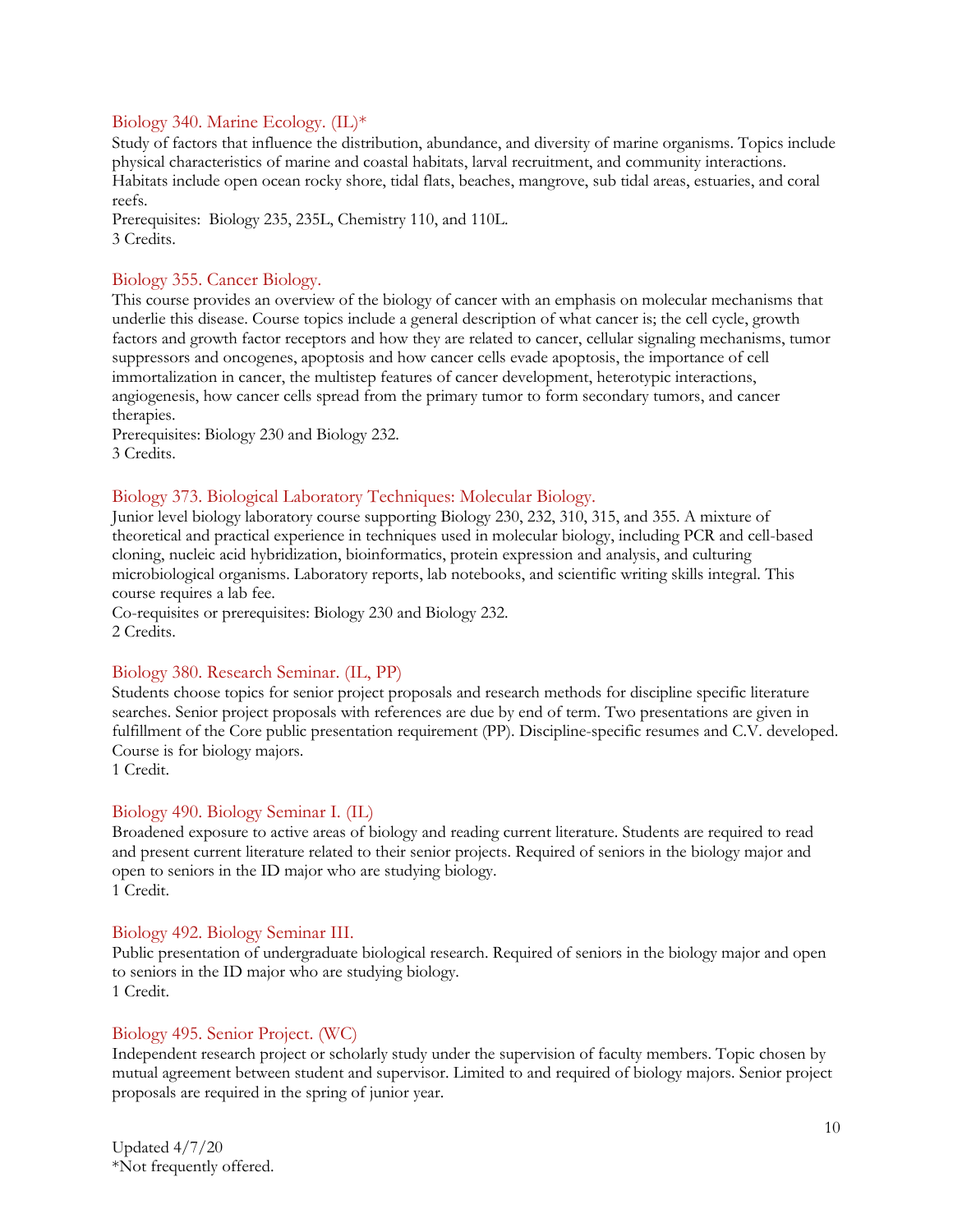#### 3 Credits.

#### Biology 298, 398. Biology Internship. (EE)

Credit and requirements variable. Proposals must be approved by head of major. Students may apply for Biology 298 after one year and at least two 200- or 300-level biology courses, and for Biology 398 after two years of study and at least three 200- or 300-level biology courses and Chemistry 110/111. Course may be repeated for credit. Internships at other institutions must be applied for and arranged by the student. Credit variable.

#### <span id="page-10-0"></span>**Business**

#### Business 141. Accounting I.

Introduction to basic financial accounting principles, the accounting cycle, the preparation of financial statements, and the use of computer spreadsheets. 3 Credits.

#### Business 142. Accounting II.

Interpretation of financial statements and the use of accounting information as a tool for making business management decisions. Use of computer spreadsheets emphasized. Prerequisite: Business 141. 3 Credits.

#### Business/Psychology 202. Human Resource Management. (PP)\*

(Also known as industrial and organizational psychology.) Exploration of the application of psychology to the workplace environment, such as business, government, and non-profit organizations. Major areas of study include work motivation, teams and teamwork, personnel decision-making, performance appraisal, leadership, and diversity in terms of gender, race, and personality type. Attention given to New Church concepts of conscience, discriminatory charity, and use as they apply to adult employment in our current workforce. Prerequisite: any psychology course, and any business or economics course. 3 Credits.

#### Business/Computer Science 215. Management Information Systems.

This course examines how digital information can be stored and organized to benefit organizations. Topics include strategic use of information, ethical issues in handling information, software options, and concept maps for design. Tools used include spreadsheets, databases, SQL, and report writing software. Prerequisite: Computer Science 105 or permission of instructor. 3 Credits.

#### Business/Writing 220. Business Communications. (W)

Business Communications is a workplace-oriented course designed to help students develop and refine the written and oral skills necessary to communicate effectively in professional settings. Students will review the purpose and style of business writing and complete a variety of focused writing exercises based on work settings and scenarios. Students will plan, compose, and analyze letters, memoranda, and electronic messages. They will also prepare and deliver brief oral presentations, collaborate with others, and revise business communication.

Prerequisite: Writing 101. 3 Credits.

#### Business 254. Principles of Marketing.

Focus on customer behavior, promotion, channels of distribution, product, and pricing, with emphasis on formulating marketing plans and strategies in a global and culturally diverse environment.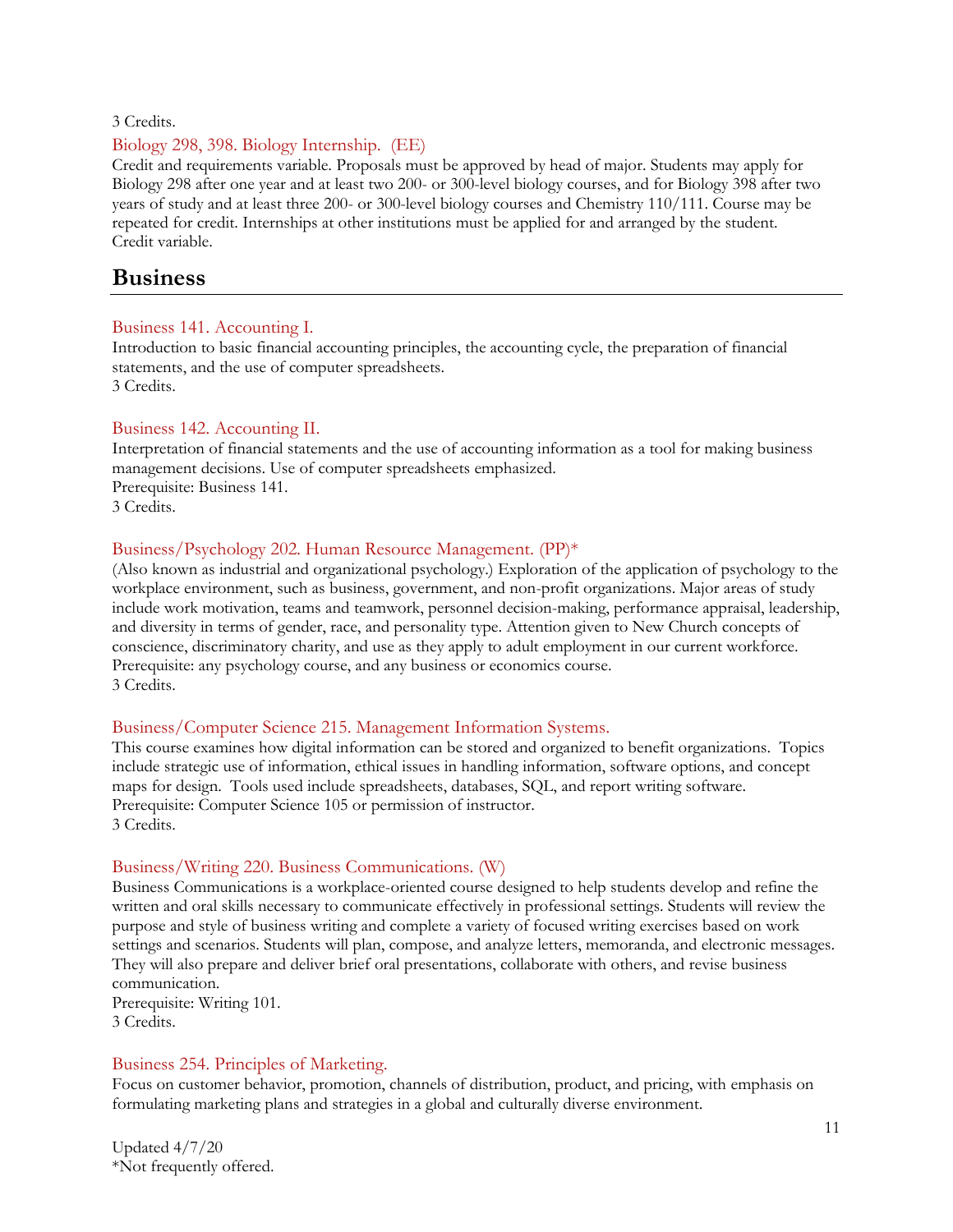#### 3 Credits.

#### Business 256. Principles of Sales.

In this course, the student will learn about assessing customer needs, developing account relationships and implementing effective sales strategies. During the course students will return to the theme of approaching sales with honesty and integrity, both from a practical and moral perspective. This course will cover the broader role sales communication plays in bringing people and the products and services they need together, not just the narrow skills required to convince the customer to make a purchase. Prerequisite: Communication 105. Recommended: Business 254. 3 Credits.

#### Business 257. Principles of Management.

Fundamentals of management including the contributions of F.W. Taylor, Peter F. Drucker, and W. Edwards Deming. Special attention to business ethics, leadership, the Quality Movement, and ISO Teamwork 9000 certification. Group projects, business seminars. 3 Credits.

#### Business 264. Sports Marketing.

This course will study the marketing efforts within the sports industry, including the understanding of the sports customer, and promotional and marketing strategies. Topics include fan behavior, ticketing, advertising, sponsorship, licensing, endorsements, public relations, hospitality, social media, and event management.

Prerequisite: any economics course. Bus254 and Bus267 recommended. 3 Credits.

#### Business 267. Introduction to Sports Management.

This course highlights the need for trained sport management professionals by examining the history of sport. This course also provides analysis of effective management strategies and the body of knowledge associated with pursuing a career as a manager in the sport industry. Functional management, strategic planning, decision making, leadership style, managing conflict and change, motivation of a workforce, and career opportunities in different sport environments will be explored.

Prerequisite: any science or any economics or any business principles course. 3 Credits.

#### Business 268. Sports in Society.

This course will explore the connections among amateur sports, collegiate sports, professional sports, and American society; including how sports and American culture have influenced each other, and how understanding this influence can impact sports marketing. Issues of gender and race discrimination in American sports, as well as the economic impact of hosting professional sports franchises and publicly funded stadiums, will also be discussed. 3 Credits.

#### Business 272. Drone Applications in Business and Science.

Principles of applications of new technology in all possible fields, taking advantage of new FAA rule 107 provisions. The course explores current legislation and FAA rules, current innovation in drone use, limits of current off-the-shelf technologies, creative problem solving and business plan development. 3 Credits.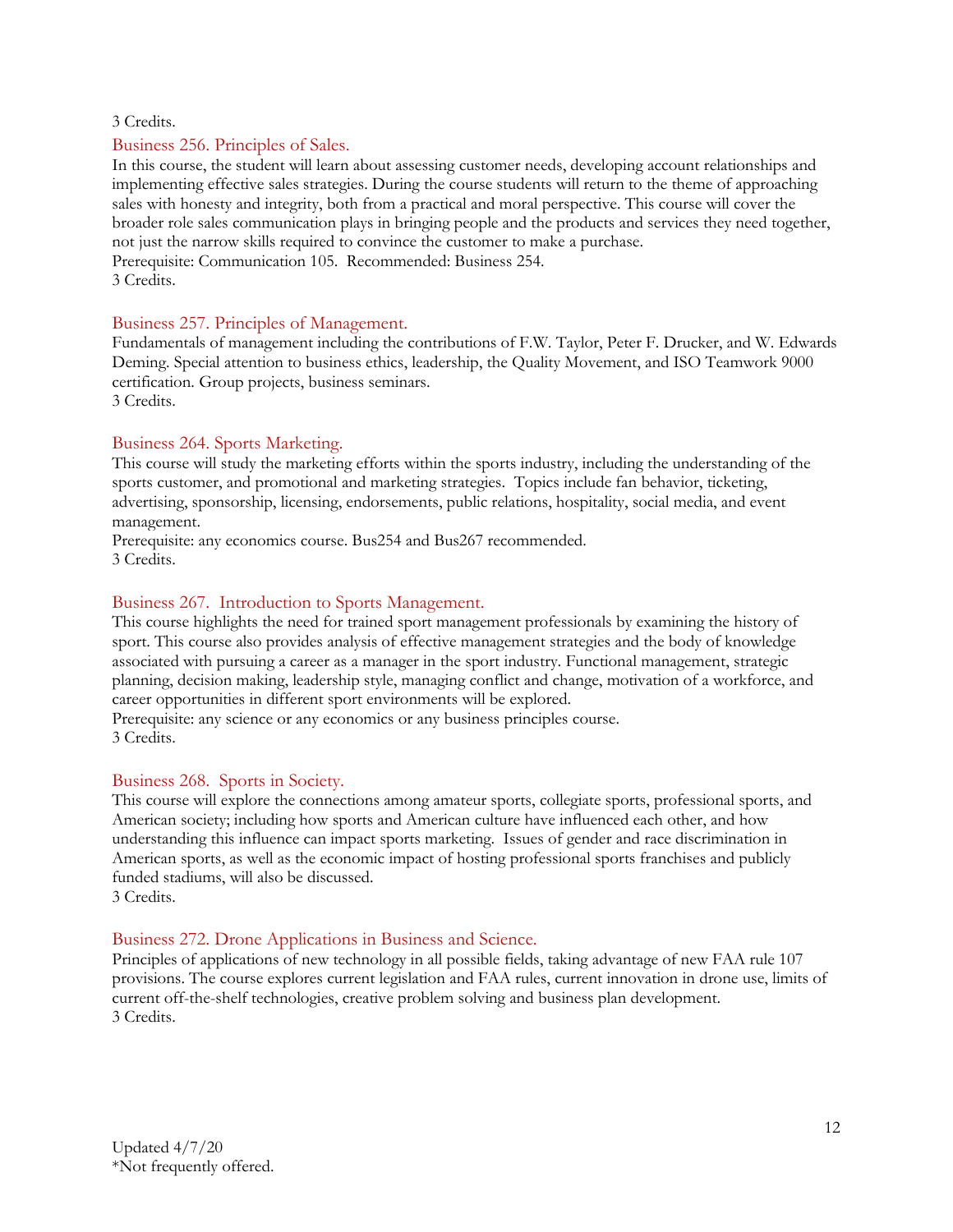#### Business 290. Internship Preparation Seminar.

This course will introduce the requirements for internships, including the learning plan, journal entries, final projects, and relation to academic study. Students will learn employment related skills including: networking, interviewing, resume creation, attendance requirements, professional appearance, professional conduct, confidentiality, and maintaining ongoing relationships. 1.5 Credits.

#### Business 301. Business Ethics. (Moral, PP)

The analysis of moral principles and their application to decision making in business. Includes an overview of philosophical and theological ethical theories, including New Church ethics. Major focus on the analysis of ethical concerns in actual case studies from business, involving issues such as downsizing, whistle-blowing, competition vs. cooperation, and social responsibility. Communication 105 or any other public presentation course is recommended before taking this course. 3 Credits.

#### Business 302. Corporate Social Responsibility.

This course includes application of New Church/Swedenborgian ethical responsibility in business strategic planning and management. Particular focus on corporate leaders who are using an ethical worldview when partnering with government regulators, donating to non-profits through foundations, or managing sustainable supply chains. Students will strengthen their teamwork skills in various class projects. Ethical reasoning theories are drawn from psychology and theology to explain the socially responsible actions of corporate leaders.

3 Credits.

#### Business 305. Business Seminar.

A seminar course featuring speakers from a variety of professional backgrounds. Students will be expected to interview and introduce these speakers and lead follow-up discussions on the material they present. May be repeated for credit.

1.5 Credits.

#### Business 320. Financial Management. (QR)

Introduction to business finance, the role of the chief financial officer, and financial tools used by management. Emphasis on management of revenue and expenses, application of basic financial concepts to the solution of organizational problems, analysis of the short and long-term financial needs of an organization, and selection of most feasible course of action to secure best possible financial outcome and allocation of resources. Topics of present value, stock and bond valuation, capital budgeting, financial forecasting, and capital structures also examined.

Prerequisite: Business 141. 3 Credits.

#### Business 321. Advanced Financial Management.

This course will explore advanced financial management with specific emphasis on assessing and managing risk, including: applications for insurance and securitization, various types of derivatives and the hedging of risk, the unique challenges associated with operating in foreign countries, and tools available to manage these extra risks.

Prerequisite: Business 320. 3 Credits.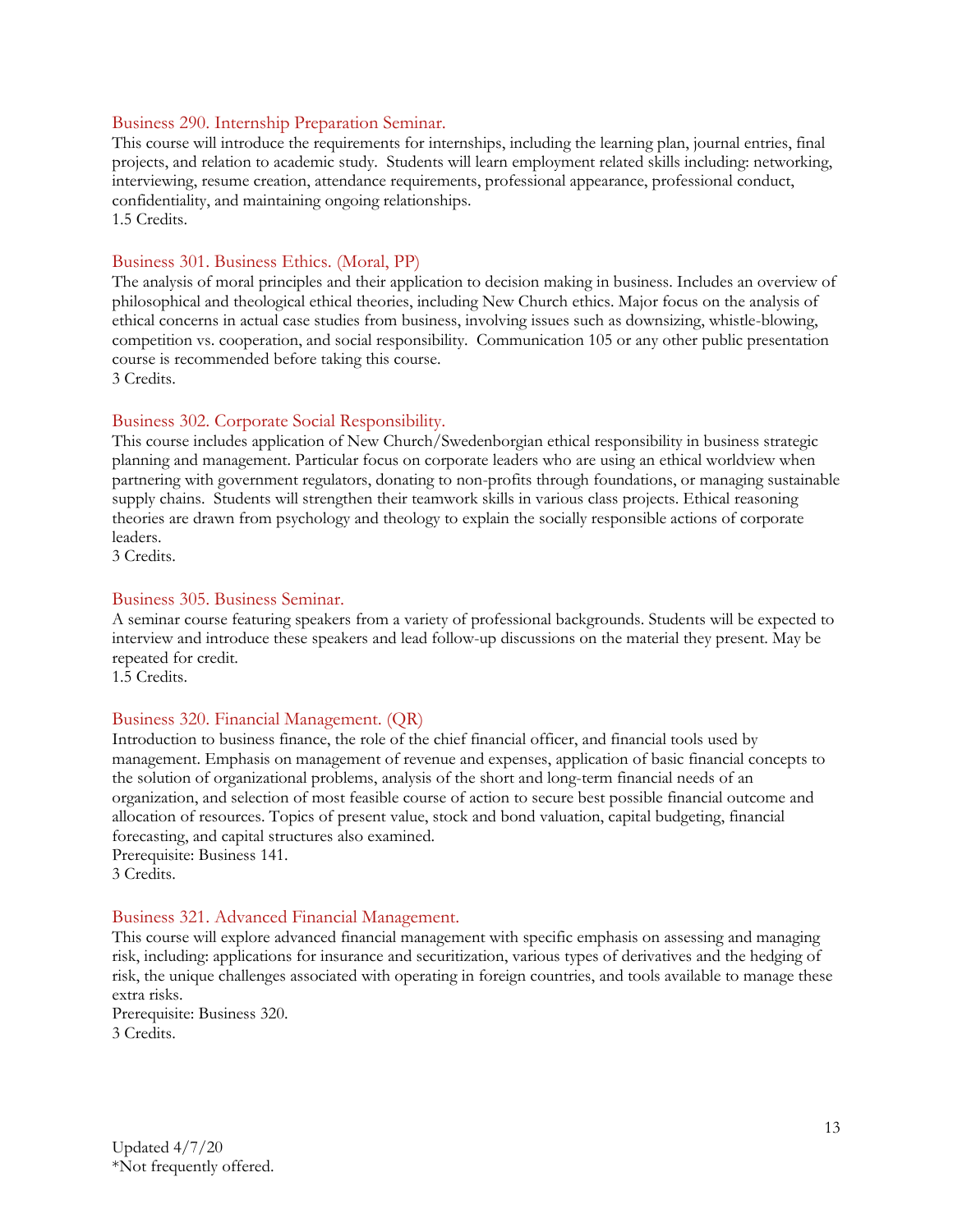#### Business 327. International Financial Management.

This course provides an overview of international financial markets as well as presenting key challenges often faced in international financial management. Topics include import and export financing, measuring and managing foreign exchange exposure, international financial markets and banking, issues with raising capital internationally, insurance and taxation issues.

Prerequisites: any economics course and Bus320, or permission of the instructor. 3 Credits.

#### Business 351. Introduction to Business Law.

Legal enforcement of obligations and the function of law in modern business. The establishment and enforcement of contractual obligations. The establishment of an agency relationship and its effect on third parties.

3 Credits.

#### Business 354. Marketing Research.

Review of methodologies for gathering and analyzing information to guide management in marketing decisions. Formulation of problem statements, identification of data sources, data collection, demining and applying the appropriate analysis technique, creation of actionable management reports understanding of how reports are used to make decisions and influence strategy.

Prerequisite: Business 254 and Mathematics 130. 3 Credits.

#### Business/Mathematics 380. Linear Models and Methods for Optimization. (QR)

Introduction to basic methods of operations research. Review of linear systems; linear programming, including the simplex algorithm, duality, and sensitivity analysis; formulation of integer programs; transportation and scheduling problems.

Prerequisite: Mathematics 240 and competence in programming. 3 Credits.

#### Business 381. Operations and Supply Chain Management.

In this course, the student will learn the foundational concepts behind converting raw materials, labor, and capital into the goods and services customers demand. Students will explore a variety of managerial techniques and computer technologies common to operations and supply chain management. Topics include inventory, quality and logistics control, transportation, facility layout, process planning, product and service design, forecasting and scheduling. These subjects will be approached from the operational and supervisory perspective.

3 Credits.

#### Business 390. Research Seminar. (IL)

For juniors in the Business Major. Focus on preparing to do the senior capstone project. Explore topics and research questions. Research scholarly sources related to a chosen topic. Formulate draft thesis statement based on interest and research.

2 Credits.

#### Business 493. Senior Literature Review.

General guidance in continuing research and review literature related to the chosen topic for the senior capstone project, Support for crafting a sound and interesting argument, resulting in an outline of main points for the project. Prerequisite: Business 390.

2 Credits.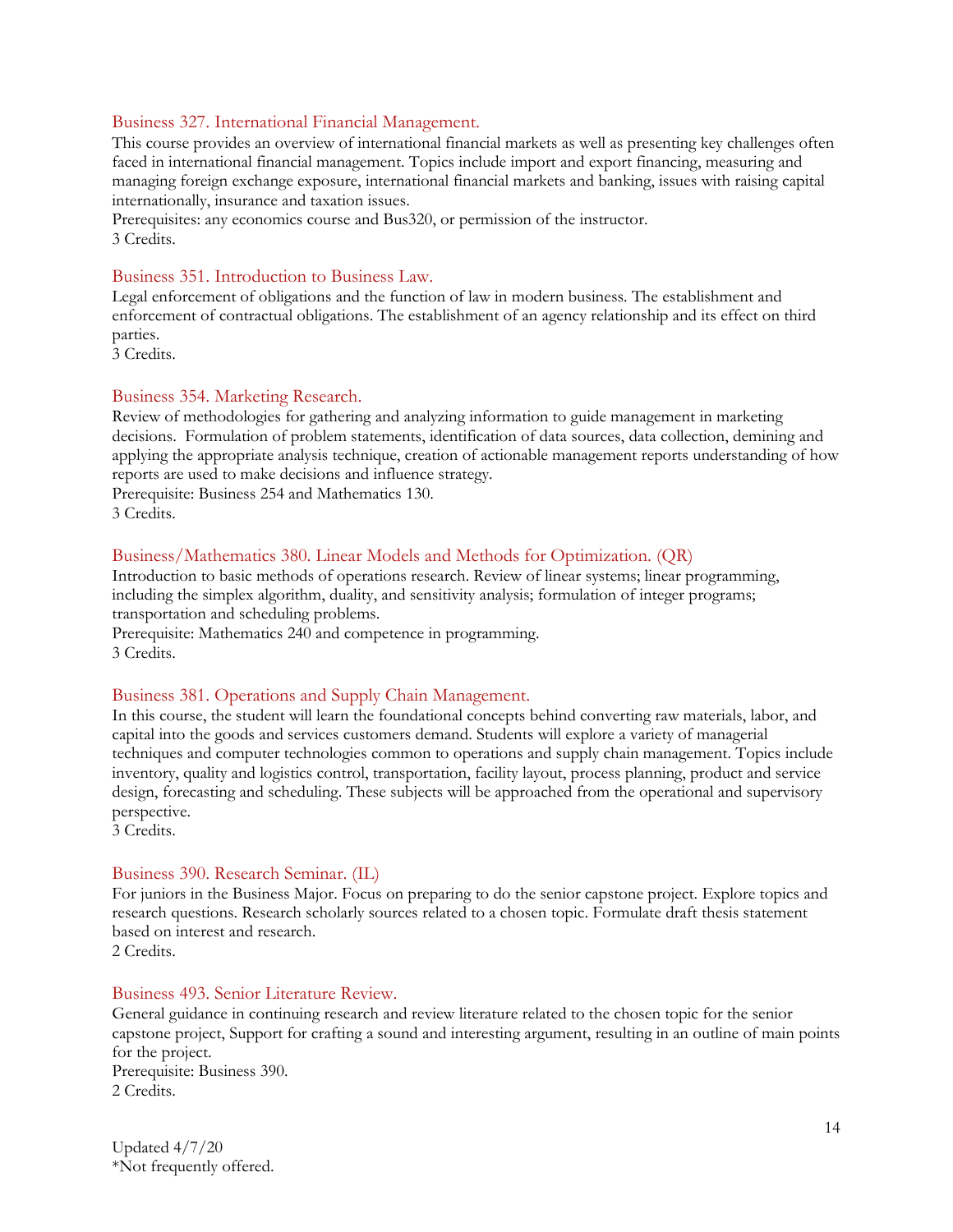#### Business 494. Senior Seminar I.

For seniors in the Business Major. Focus on developing a spiritual perspective on the student's capstone project using Swedenborgian and other principles. Prerequisite: Business 390. 1 Credit.

#### Business 495. Senior Capstone Project. (WC)

Capstone experience for the Interdisciplinary Major. Writing of the senior project based on the research and outline produced in Business 493. Prerequisites: Business 493 and Business 494. 2 Credits.

#### Business 496. Senior Seminar II.

For seniors in the Business Major. Public presentation of senior project. Career planning and portfolio development. Pass/Fail. Prerequisite: C– or better in Business 495. 1 Credit.

#### Business 298, 398, 498. Business Internship. (EE)

Proposals must be approved by Internship Director. Students may apply for this internship after being accepted into a business program. Students doing internships in the summer or fall are encouraged to take the internship preparation seminar, Bus290.

Credits and requirements variable.

## <span id="page-14-0"></span>**Chemistry**

#### Chemistry 101. Introduction to Chemistry.

Introduction to college chemistry. Course designed with two audiences in mind-students preparing for general chemistry, and non-science majors. No prior chemical knowledge assumed, but mathematical skills equivalent to Mathematics 100 expected. Topics covered include atomic theory, organization of matter, the mole concept, naming of chemical compounds, chemical bonding and reactions, phases of matter, and kinetics. Required of students who register for Chemistry 110 and have a math SAT score of 450 or lower (or the equivalent ACT score). This course has an associated laboratory that is not necessarily offered every time the course is offered. *When taken together,* they satisfy the Core science requirement. This course alone will not fulfill the requirement.

3 Credits.

#### Chemistry 101 Lab. Introduction to Chemistry Lab.

This course requires a lab fee. This course and the related lecture course must be taken together when both are offered.

1 Credit.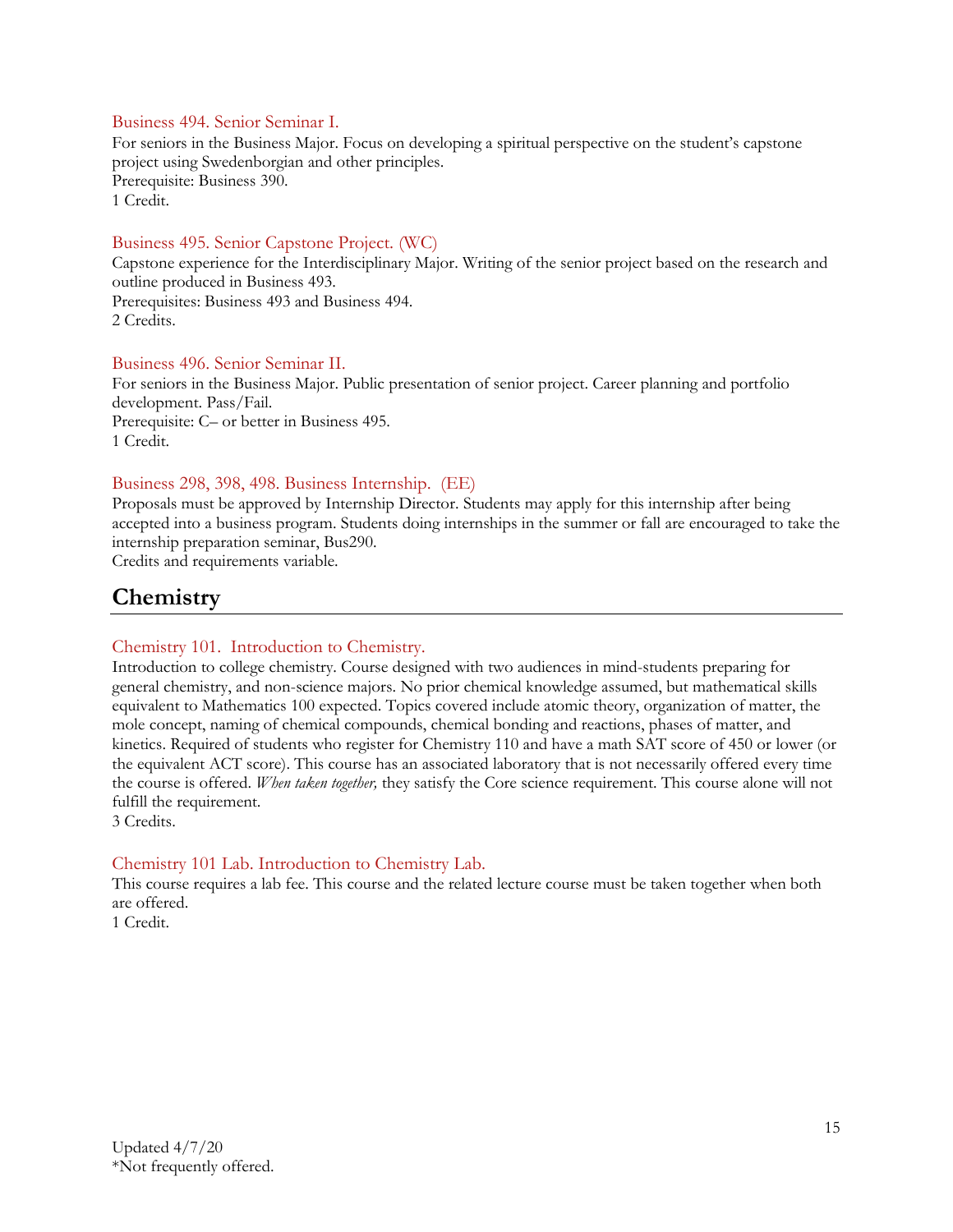#### Chemistry 110. General Chemistry I.

First year chemistry course for science majors. Topics include atomic structure, quantum mechanics, electron configuration, chemical bonding, molecular geometry, and the periodic table, classifications of matter, stoichiometry, and reactions in solution, gases, and thermochemistry. First half of sequence with Chemistry 111. This course and the related laboratory must be taken together.

Prerequisite: One year of high school chemistry with a grade of C or better or Chemistry 101 or Earth Science 110. Any student who registers for this course and have a math SAT of 450 or lower (or the equivalent ACT score) must take Chemistry 101 prior to taking Chemistry 110. 3 Credits.

#### Chemistry 110 Lab. General Chemistry I Lab.

This course requires a lab fee. This course and the related lecture course must be taken together. 1 Credit.

#### Chemistry 111. General Chemistry II. (QR)

Continuation of Chemistry 110. Topics include intermolecular forces, physical properties of solutions, chemical kinetics, chemical equilibrium, acids and bases, solubility, thermodynamics, and electrochemistry. This course and the related laboratory must be taken together. Prerequisite: Chemistry 110 and 110L. 3 Credits.

#### Chemistry 111 Lab. General Chemistry II Lab.

This course requires a lab fee. This course and the related lecture course must be taken together. Prerequisite: Chemistry 110 and 110L. 1 Credit.

#### Chemistry 210. Organic Chemistry I.

Second year chemistry course for science majors. Topics include molecular orbital and hybrid orbital theory and bonding, chemical energetics, alkanes, alkenes, halo alkanes, alcohols, alkynes, dienes, stereochemistry, and classes of reactions and reaction mechanisms. Laboratory includes basic techniques in organic chemistry and computer based molecular modeling. First half of sequence with Chemistry 211. This course and the related laboratory must be taken together.

Prerequisite: Chemistry 111 and 111L. 3 Credits.

#### Chemistry 210 Lab. Organic Chemistry I Lab.

Includes basic techniques in organic chemistry and computer based molecular modeling. This course requires a lab fee. This course and the related lecture course must be taken together. Prerequisite: Chemistry 111 and 111L. 1 Credit.

#### Chemistry 211. Organic Chemistry II.

Continuation of Chemistry 210. Topics include spectrophotometric identification of organic compounds, arenes, esters, epoxides, aldehydes and ketones, carboxylic acids and acid derivatives, and condensation reactions. Emphasis on biological applications of organic chemistry. This course and the related laboratory must be taken together.

Prerequisite: Chemistry 210 and 210L. 3 Credits.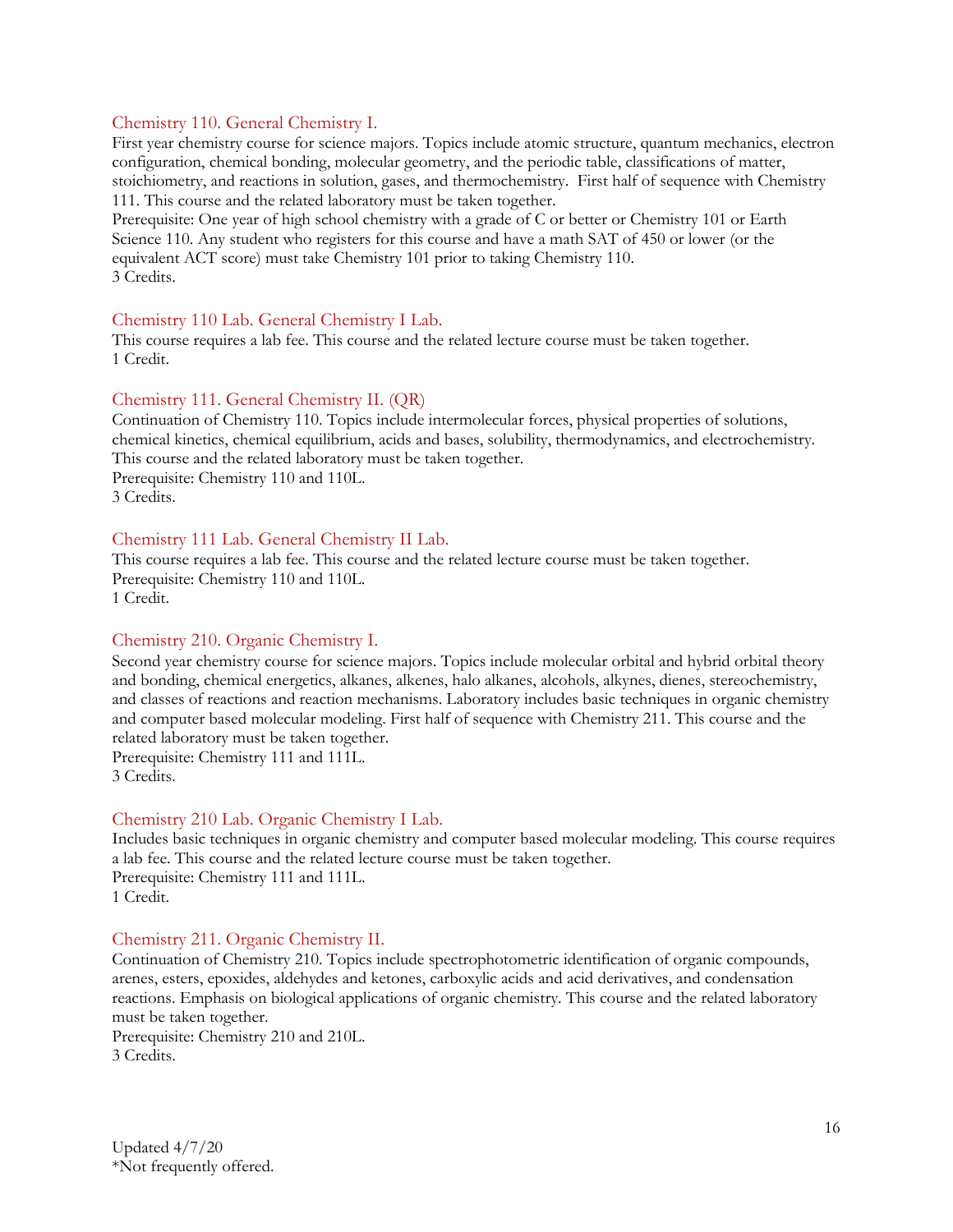#### Chemistry 211 Lab. Organic Chemistry II Lab.

Includes synthetic techniques and computational chemistry. This course requires a lab fee. This course and the related lecture course must be taken together.

Prerequisite: Chemistry 210 and 210L. 1 Credit.

#### Biology/Chemistry 315. Principles of Biochemistry.

Protein structure, dynamics, folding, and methods of purification and analysis. Methods of enzymology and a review of representative enzyme mechanisms. Membrane structure and function and the operation of membrane proteins in the electron transport chain and oxidative phosphorylation. A special topic of protein science explored in student projects.

Prerequisites: Biology 232, Chemistry 211, and 211L. 3 Credits.

# <span id="page-16-0"></span>**Communication**

#### Communication 105. Public Speaking. (PP)

Exposure to a variety of speaking situations designed to address inhibitions and develop self-confidence. Class work features impromptu and prepared speeches, as well as oral interpretation of literature and choral speaking. Work on voice and speech improvement as well as command of body language. 3 Credits.

#### Communication 130. Foundations of Graphic Design.

Introductory study of how to create and communicate graphic ideas effectively. Covers elements of design, spatial relationships, typography, and imagery as they apply to graphic communication for print and web. Students will develop graphic design skills (the ability to solve visual communication problems) by integrating Adobe Creative Suite software skills and foundational design concepts. Software instruction in basics of such programs as InDesign, Illustrator, and possibly Photoshop. 3 Credits.

#### Communication 230. Intermediate Graphic Design.

Continuation of graphic design instruction and practice begun in Communications 130, with more emphasis given to software proficiencies. Students hone visual communication skills by using design, spatial relationships, typography, and imagery to create graphic projects in Adobe Creative Suite programs such as Photoshop, InDesign, and Illustrator. 3 Credits.

#### Communication 231. Design, Marketing, and Communications.\*

*In development*. Skills in Adobe Creative Cloud. Instructor expertise determines focus on print, online, video, or other media.

# <span id="page-16-1"></span>**Computer Science**

#### Computer Science 105. Introduction to Computer Systems.

Discussion of how computers and networks work; introduction to web page construction with HTML; introduction to programming with Python; introduction to spreadsheet and database design and queries. 3 Credits.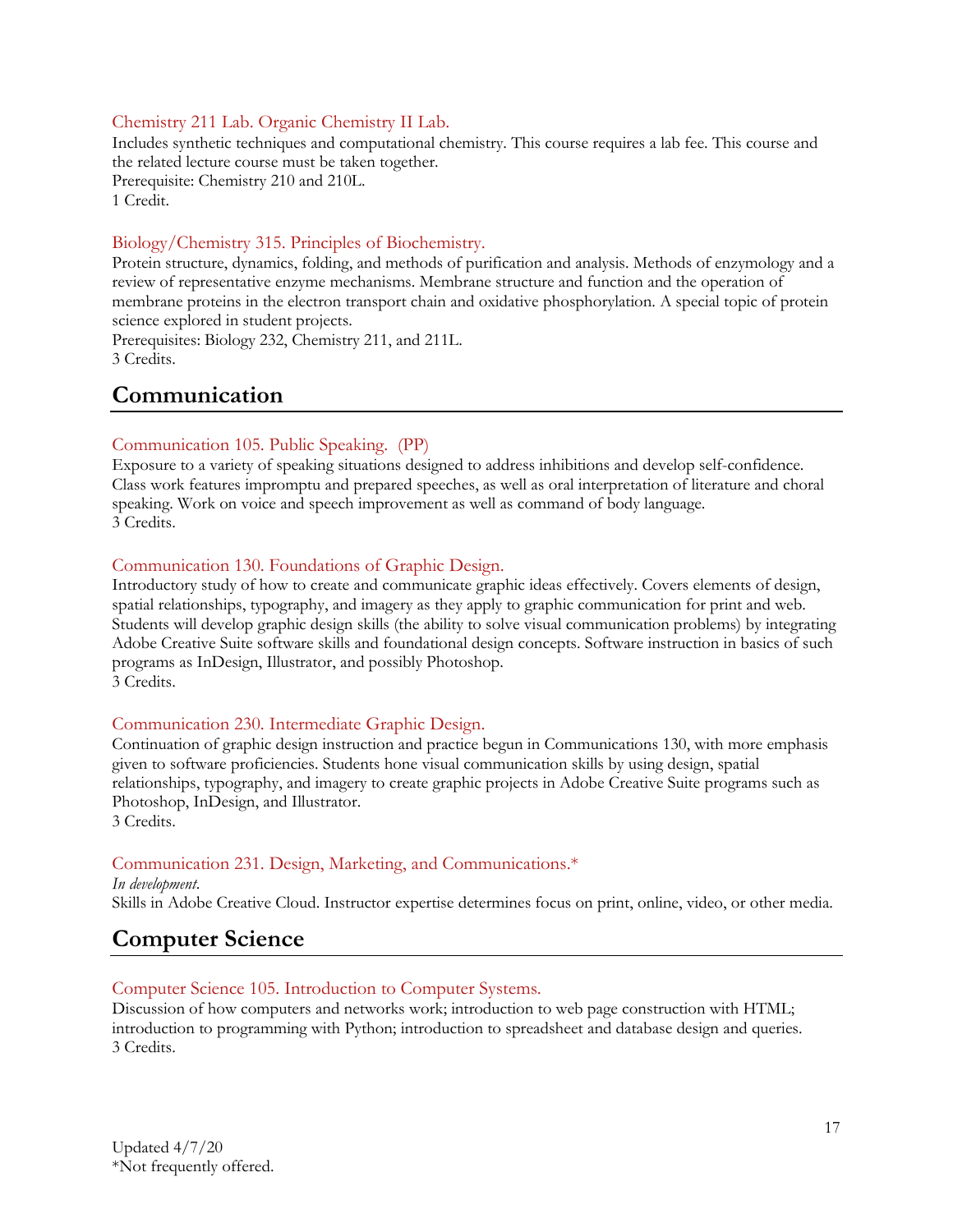#### Computer Science 160. World Wide Web Development.

Introduction to the elements of web site design. The course includes technical aspects of web creation and design considerations for information delivery and usability. Prerequisite: Computer Science 105 or familiarity with computers. 2 Credits.

#### Computer Science 180. Structured Programming.

Language elements and applications. Algorithm development. Introduction to object-oriented programming. Prerequisite: Computer Science 105 or other programming experience with permission of instructor. 3 Credits.

#### Computer Science 206. Introduction to Data Science.

Skills and tools in acquiring, organizing, parsing, manipulating, and preparing data for statistical analysis. Skills include classifying unstructured data, cleaning data, identifying useful questions, and simple analysis. Tools include Excel, Python, and Microsoft Business Intelligence software packages. Prerequisite: Any Computer Science course. 3 Credits.

#### Computer Science 210. Additional Languages.\*

A guided self-study course in which students learn an additional language or the advanced features of a language they already know. May be taken, with different languages, up to three times. Prerequisite: Computer Science 180 and permission of instructor. 1-3 Credits.

#### Business/Computer Science 215. Management Information Systems.

This course examines how digital information can be stored and organized to benefit organizations. Topics include strategic use of information, ethical issues in handling information, software options, and concept maps for design. Tools used include spreadsheets, databases, and report writing software. Prerequisite: Computer Science 105 or permission of instructor. 3 Credits.

#### Computer Science 220. Introduction to Data Structures.

Stacks, Queues, Linked Lists, Trees, Heaps, Sorting, Searching, Complexity, Dynamic programming. Prerequisite: Computer Science 180. 3 Credits.

#### Computer Science/Mathematics 230. Statistics and Data Mining. (QR)

This course builds on what was learned in Mathematics 130 with an eye on big data sets. Techniques include regression and classification methods, culminating in a final project. Throughout the course, the programming language *R* will be used.

Prerequisites: B- or better in Mathematics 130 or Mathematics 330. 3 Credits.

#### Computer Science/Mathematics 235. Discrete Structures.

Mathematical foundations for the analysis of computer algorithms. Recursive functions, sets, graph theory, and combinatorics.

Prerequisite: Computer Science 180 or competence with a structured programming language. 3 Credits.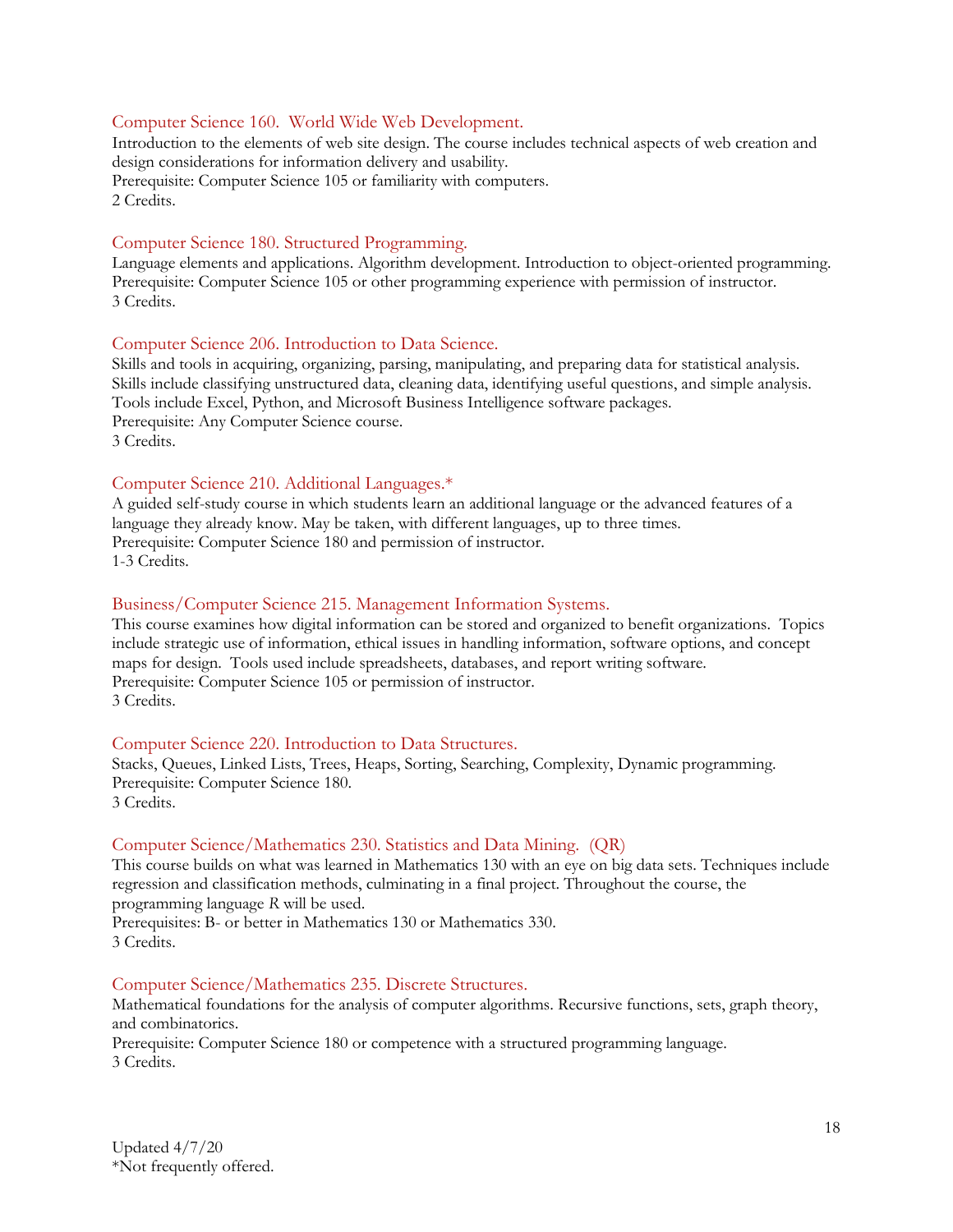#### Computer Science 260. World Wide Web Languages.

Companion course with Computer Science 160. Projects will involve JavaScript, PHP, and XML. Prerequisite: Computer Science 180 or Computer Science 206. Co-requisite: Computer Science 160. 1 Credit.

#### Computer Science/Mathematics 321. Numerical Methods.

Finite differences, interpolation, solutions of equations, numerical integration, curve fitting, linear equations, numerical solutions of differential equations.

Prerequisite: Mathematics 250 and competence in programming. Computer Science 180 recommended. 3 Credits.

#### Computer Science 298, 398. Computer Science Internship. (EE)

Proposals must be approved by Internship Director. Students may apply for this internship after completing Computer Science 180 or any higher-level course.

Credits and requirements variable.

#### <span id="page-18-0"></span>**Dance**

#### Dance 120. Dance Technique.

A studio course in fundamental dance technique, including jazz dance, modern/contemporary dance, and ballet. The course focuses on proper alignment, execution, and the overall strength and flexibility specific to the dancer. The artistry and musicality of the dancer is explored through dance combinations, improvisation exercises, and analysis of famous pieces of choreography. 3 Credits.

#### Dance 130. Musical Theater Dance. (EEC)

Musical Theater Dance introduces students to a variety of dance styles used in American Musical Theatre. Students will learn tap and jazz dance technique as well as specific dances from Broadway musicals choreographed by Robbins, Fosse, Champion, and more. Includes an overview of the history of Broadway, specific to dance styles and choreographers. Course culminates in a final performance. Course may be repeated once for credit. Also serves as a PE course. 1.5 Credits.

#### Dance 131/231/331. Modern Contemporary Dance. (EEC)

Beginner (Dance 131) and Intermediate (Dance 231) course in contemporary modern dance. Students develop technique and body awareness, and deeper understanding of modern dance and its place in the art world. Explore the diversity and commonality of human experience and values through the medium of dance. Includes choreography projects and culminates in a public performance at the Fall Dance Concert. Course may be repeated once for credit.

Prerequisite for Dance 231: Dance 120, Dance 131, or instructor's permission. Also serves as a PE course. 3 Credits.

#### Dance 132/232/332. Jazz Dance. (EEC)

Beginner (Dance 132) and Intermediate (Dance 232) and Advanced (Dance 332) course in Jazz dance technique. Students learn jazz dance technique and develop creativity, flexibility, coordination, and rhythm. Dan 232 includes choreography projects, and both levels culminate in a public performance at the end-ofterm concert. Course may be repeated once for credit.

Prerequisite for Dance 232: Dance 120, Dance 132, or instructor's permission. Also serves as a PE course. 3 Credits.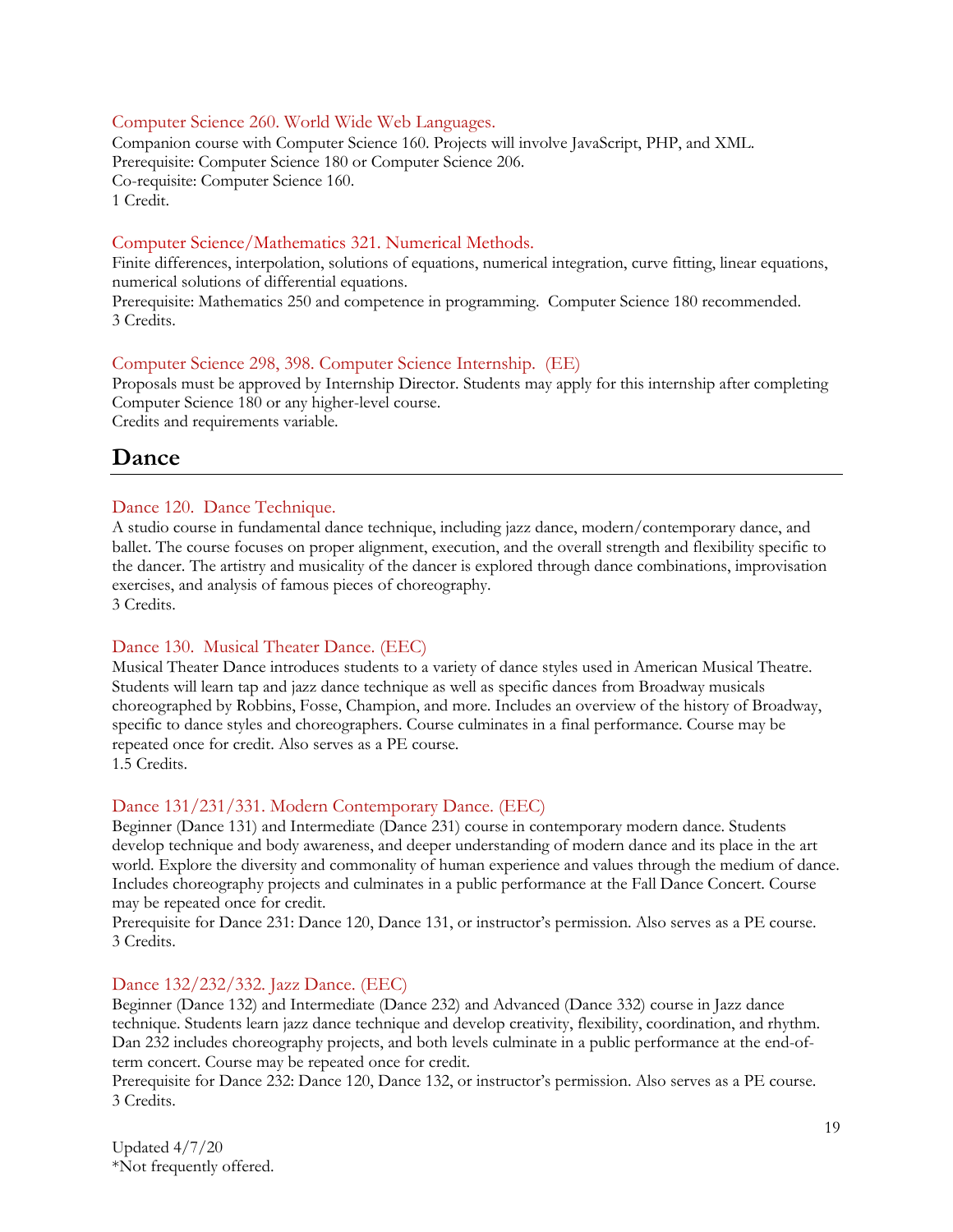#### Dance 133/233. Tap Dance. (EEC)

Beginner (Dance 133) and Intermediate (Dance 233) course in tap dance. Introduction to and development of the fundamentals of tap dance technique. Emphasis is given to basic steps and terminology, building combinations, musicality, and coordination, leading to final performance. Course may be repeated once for credit.

Prerequisite for Dance 233: Dance 133 or instructor's permission. Also serves as a PE course. 1.5 Credits.

#### Dance 134/234. Ballet. (EEC)

Beginner (Dance 134) and Intermediate (Dance 234) course in ballet technique. Introduction to and development of the fundamentals of ballet technique and vocabulary, emphasizing alignment, stretching and strengthening, flexibility, kinesthetic awareness, line and movement phrases. This course culminates in a public performance at the end-of-term concert. Course may be repeated once for credit. Prerequisite for Dance 234: Dance 120, Dance 134, or instructor's permission. Also serves as a PE course. 3 Credits.

#### Dance 160/260/360. Dance Ensemble. (EEC)

A dance repertory course for the performing artist. Rehearsing and performing pieces choreographed by faculty and guest artists. Styles may include contemporary, jazz, hip-hop, ballet, and/or tap. Each student will be involved in several different pieces of choreography. Course culminates in public performance. Dance 260 includes collaboration on a choreography project or a solo choreography project. Dance 360 involves choreographing and teaching a group piece of choreography to the class to be performed at the end of term concert. Course may be repeated for credit.

1.5 Credits.

#### Dance 240. Creative Movement and the Young Child.

This course will explore ways in which children develop through creative movement activities based on developmentally appropriate practice. Special emphasis will be placed on integrating creative movement with other learning activities. Students will have the opportunity to work on projects that incorporate creative movement with their own areas of interest as potential teachers/caregivers. Students will also explore multicultural elements of dance and movement. 1.5 Credits.

#### Dance 241. History of Twentieth-Century American Dance.

Survey of concert dance forms (ballet, modern/contemporary, jazz/musical theatre, tap in America in the 20th century. Course includes readings, lectures, films, discussions, and analysis of individual styles and cultural trends. Course culminates in a research project on a specific dance form or choreographer, focusing on how the form or individual developed in relation to cultural trends. 3 Credits.

#### Dance 331. Advanced Modern Contemporary Dance. (EEC)

Students continue to develop as dancers through learning more complex technique, progressions, and combinations, as well as engaging in improvisational exercises. Emphasis is on increasing accuracy of articulation, range of movement, and moving the body as a cohesive unit. Includes critique of modern and contemporary dance choreography and culminates in a public performance. Course may be repeated once for credit.

Prerequisite: Dance 131/231 or instructor's permission. 3 Credits.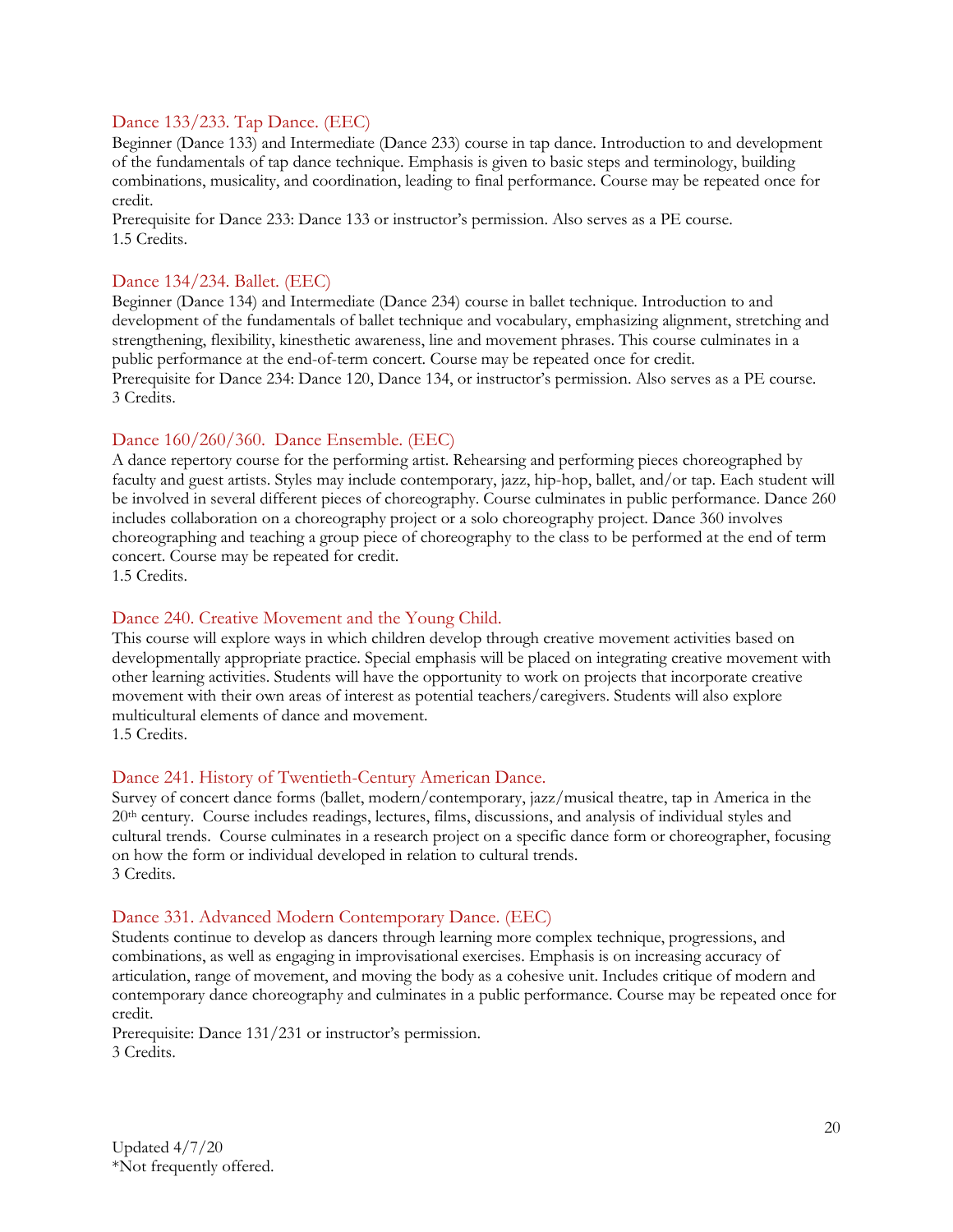#### Dance 332. Choreography & Composition. (EEC)

Focuses on the process of creating original dance compositions. Explores the elements necessary to dance composition, such as time, space, energy, form, design, and dynamics through improvisational exercises, the manipulation of movement, and the development of critical and analytical thinking. Students will write extensively throughout the course in the form of personal reflections, critical analysis of readings, and reviews of performances. Students will compose a solo piece of choreography, accompanied by a statement of purpose for their piece and a reflective essay on the process, which will be performed at the end of the term. Prerequisites: Two terms of Dan 131 and/or 231 or instructor's permission. 3 Credits.

#### Dance 340. Pedagogy. (EEC)

The use of pedagogical principles for the conduct and organization of dance lessons in modern, jazz and ballet. This course covers instruction strategies, lesson planning, class management, motivation of students, class observations, and a teaching assignment.

Prerequisite: permission from the instructor. 3 Credits.

#### Dance 493. Senior Literature Review.

General guidance in continuing research and review literature related to the chosen topic for the senior essay. Support for crafting a sound and interesting argument, resulting in an outline of main points for the senior essay.

Prerequisite: Interdisciplinary Studies 390. 2 Credits.

#### Dance 298/398/498. Dance Internship. (EE)

Requirements variable. Proposals should be submitted to the Department Chair. Art internships are open to students in sophomore year or above who have completed at least two art, dance, or music courses. Credits variable.

#### Dance 495. Senior Essay. (WC)

Capstone experience for the Interdisciplinary Major. Writing of the senior essay based on the research and outline produced in Dance 493. Prerequisites: Dance 493 and Interdisciplinary Studies 494.

2 Credits.

#### Dance 499. Senior Project.

Independent study toward a dance choreography project to be a companion to the Fine Arts Interdisciplinary Senior Essay. Limited to and required of fine arts interdisciplinary majors in a dance track. Prerequisite: Dance 332. Credit Variable.

#### <span id="page-20-0"></span>**Earth Science**

Earth Science 110. Introduction to Physical Geology and Meteorology.

Introduction to mineralogy; igneous, sedimentary, and metamorphic petrology; rock cycle and structural geology. The evolution of continents Introduction to oceanography. The atmosphere and atmospheric motion, climate, and climatic zones. Earth as a part of the solar system. This course and the related laboratory must be taken together.

Prerequisite or co-requisite: Mathematics 101 (or placement out of Mathematics101). 3 Credits.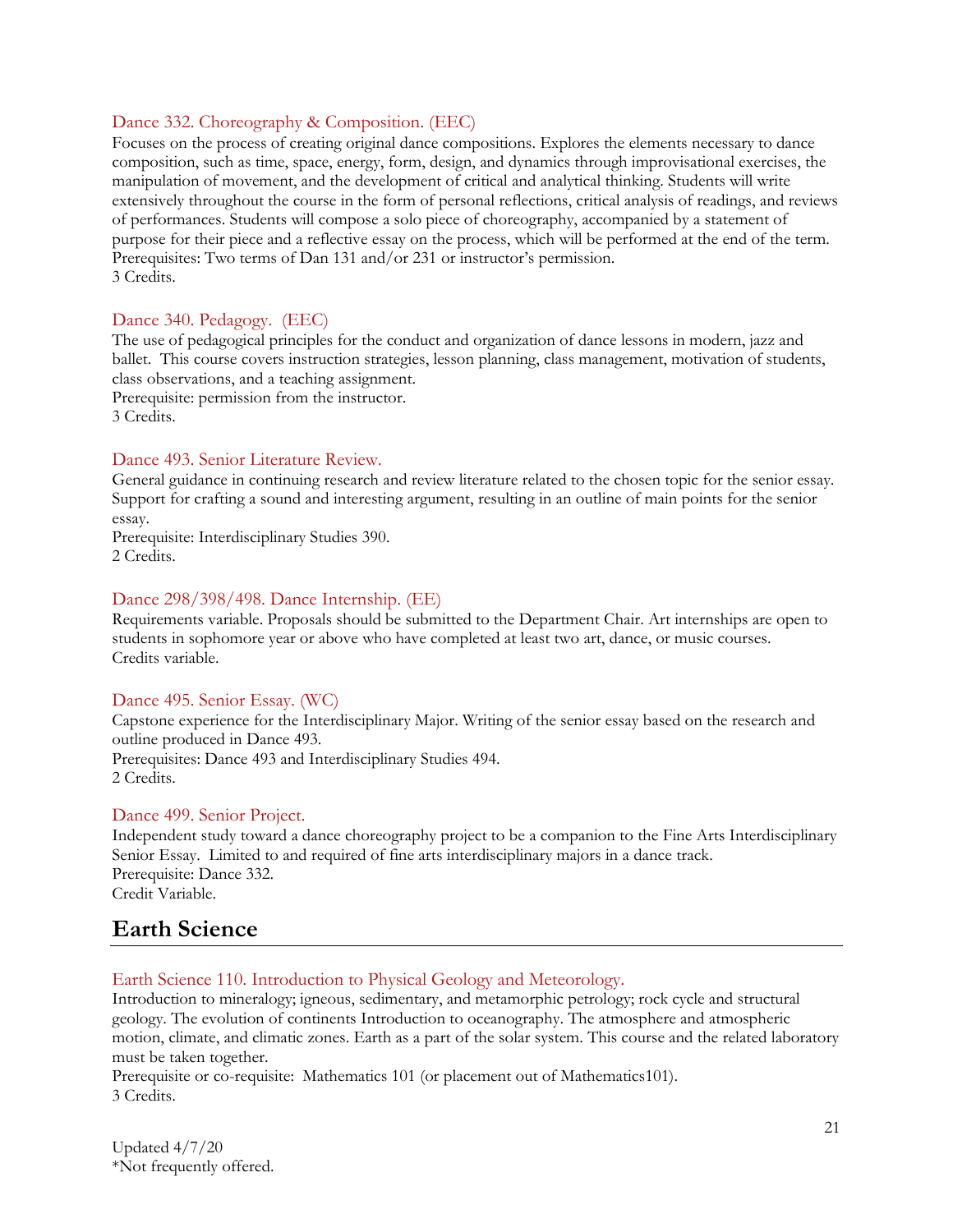#### Earth Science 110 Lab. Introduction to Physical Geology and Meteorology Lab.

This course requires a lab fee. This course and the related lecture course must be taken together. 1 Credit.

#### Earth Science 215. Geographical Information Systems.\*

Fundamentals of rapidly developing Geographical Information System (GIS) technology. The students learn applications for decision making, planning, and presentation of spatial data for many disciplines such as earth science, geography, health, ecology and history. Emphasis on data preparation, analysis and presentation. Includes lab exercises that illustrate the typical steps in a GIS project. ESRI's ArcView or QGIS, and Google Earth software will be used throughout the course.

Prerequisites: Computer Science 105 or proficiency with Excel and permission of instructor. Lecture and laboratory exercises will be combined in each session. 3 Credits.

### <span id="page-21-0"></span>**Economics**

#### Economics 131. Macroeconomics. (QR)

Study of the fundamentals of economic analysis with emphasis upon national output, employment, and price levels. Exploration of the monetary and financial system together with problems of economic stability. Special attention given to the role of government fiscal and monetary policy in managing the economy. Consideration of current issues such as economic growth, federal budget deficits, and the role of the Federal Reserve Bank. Course includes student-led seminars.

3 Credits.

#### Economics 132. Microeconomics. (QR)

Study of the fundamentals of economic analysis with particular emphasis upon consumer demand behavior and the output and pricing decisions of business firms under various market structures. Special attention given to the role of ethics in the behavior of business executives and consumers. Consideration of current issues such as health care, energy policy, and government intervention in the market. Course includes studentled seminars and group projects.

3 Credits.

#### Economics 231. Development Economics.\*

This course focuses on studying the process of economic growth and development in both developed and developing nations. Students will approach these economies by looking at empirical data, theoretical models of growth, emerging industries and their economic effects, the role of FDI, the effect of government and private capital and government trade policies. 3 Credits.

### Economics 232. Intermediate Microeconomics.\*

An intermediate treatment of microeconomic thinking. Topics include consumer behavior, production, competition, externalities and the entrepreneurial function. This course will also explore the origins of economic theory.

3 Credits.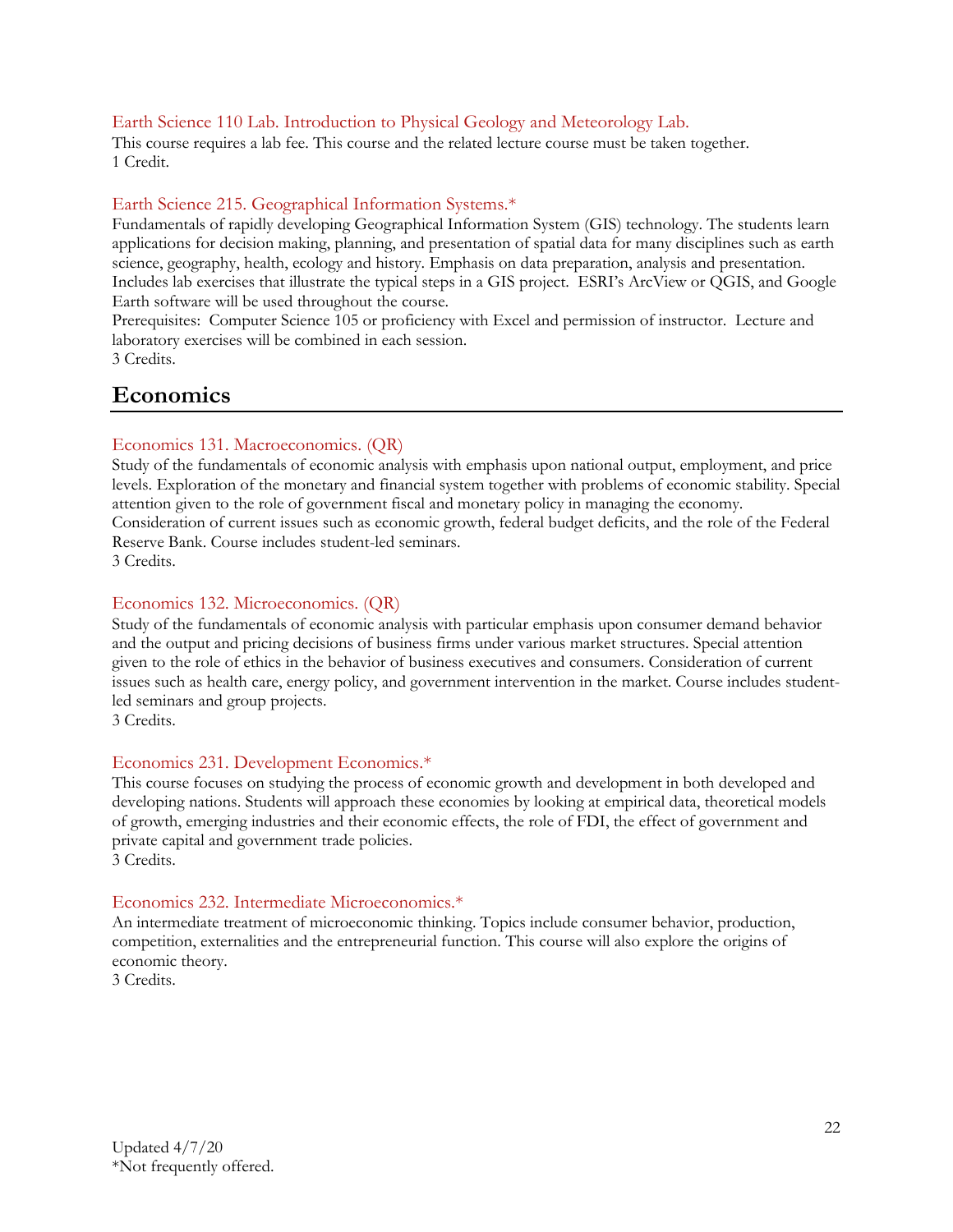# <span id="page-22-0"></span>**Education**

#### Education 128. Introduction to the Theory and Practice of Education.

Aspects of a career in teaching are explored. Topics include: teaching as a profession, educational philosophies, best practices in classroom instruction, and garden-based learning. Students observe classes at the Bryn Athyn Church School, participate in at least three field trips to other schools, and gain basic gardening experience. Opportunities to develop presentation and storytelling skills. 3 Credits.

#### Education 201. Foundations of Education. (Worldviews)

Study of world views and associated theories that impact education. Examination of questions such as: What is the nature of reality? How do we know what we know? How do we determine what is worth knowing? What is of value? Focus on how a New Church philosophy of education affects teachers and students. 3 Credits.

#### Education 202. Moral Education. (Moral)

After exploring the origins of morality and how it is developed within the individual and society, this course focuses on how to best support moral, pro-social behavior in a school setting. Special attention will be given to the role of storytelling in moral education.

3 Credits.

#### Education 217. Language, Literacy, and Numeracy.

This course prepares students for their role in the early childhood classroom. Many opportunities for application of best practices. Includes theories of language development. Special attention given to emergent language and language-rich environments. Includes 1 credit hour of ELL instruction. 3 Credits.

#### Education 218. Literacy Instruction for Young Learners I.

This course exposes students to theory and practice in literacy instruction, pre-kindergarten through grade 4. Emphasis on emergent literacy, techniques and skills of teaching reading and language arts, evaluation and assessment. Includes 1 credit hour of ELL.

Prerequisite: Education 128 or Education 217. 3 Credits.

#### Education 219. Literacy for Young Learners II.

This course prepares pre-service teachers for teaching language arts in early childhood (pre-K to 4th grade). How to assess the work of young writers and design instruction to advance their composition skills. Best practices for addressing phonological awareness, decoding, fluency, vocabulary, comprehension, spelling, and handwriting.

3 Credits.

#### Education 271. Introduction to Early Childhood Education.

This course focuses on the basic knowledges, skills and dispositions that prepare students to teach in early childhood classrooms. Teaching young children from a background of New Church spiritual philosophy, major theories and cultural perspectives. Emphasis on DAP (developmentally appropriate practice); integration of learning goals with children's play; diversity in the classroom; and the process of building a collaborative model with family and community. Includes theory and practice of Garden-based Learning. 3 Credits.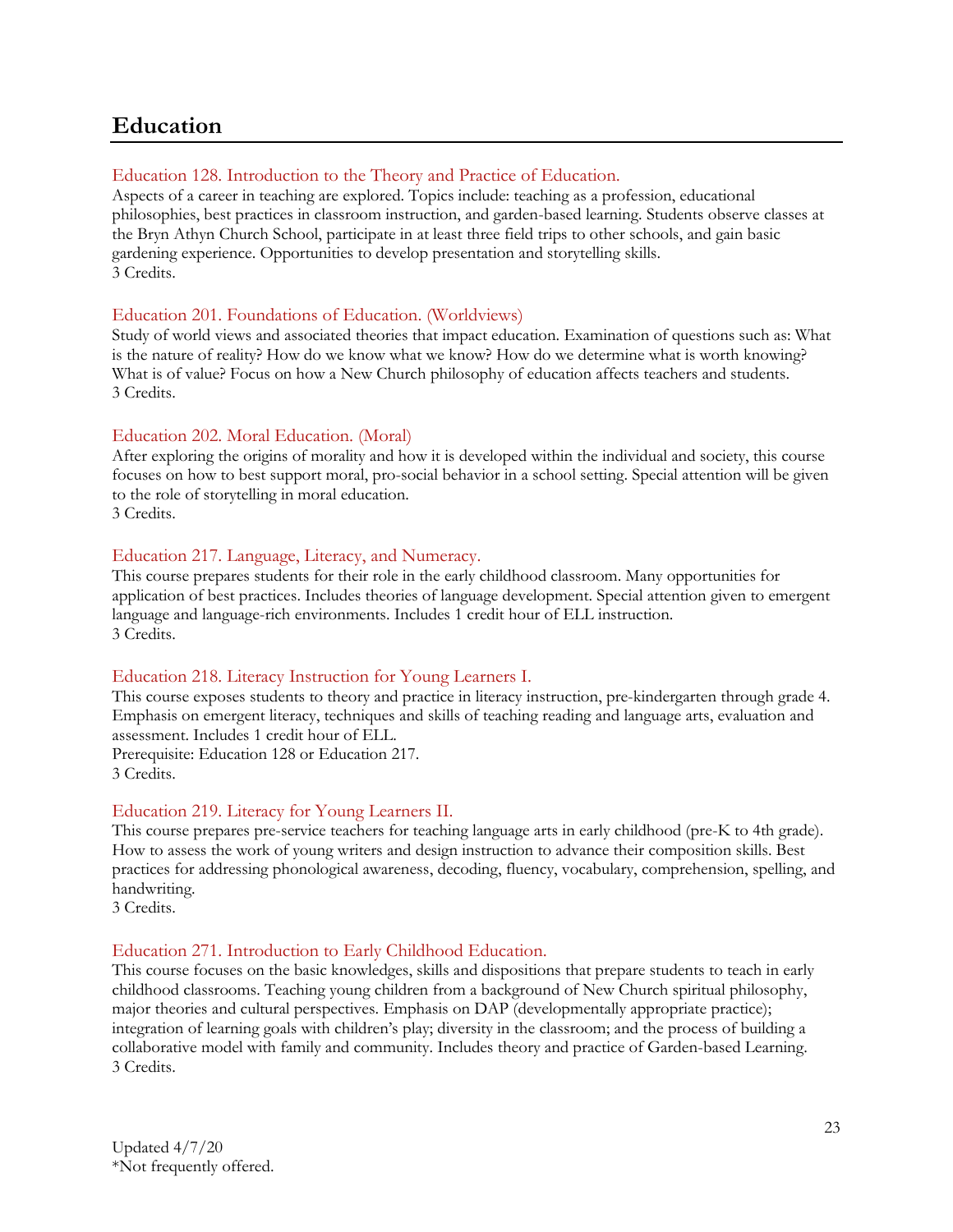#### Education 272. Child Development: Birth - Nine Year Olds.

Teachings about human development from the theology of Swedenborg are compared with major theories of child development. Emphasis on the sensory needs of early childhood and how to create a nurturing environment for physical, mental, and socio-emotional health. 3 Credits.

#### Education 274. Adolescent Growth and Development: Ages 8-18.

This course explores the physical, intellectual, emotional, and social development of children as they transition through middle childhood into adolescence. Emphasis on how development occurs in diverse contexts (home, school, and community); developmental theories and research that inform practice; and biological and neurological changes happening in the teenage brain. Prerequisite: Education 128 or Psychology 101.

3 Credits.

#### Education 322. Social Studies and the Young Child.

Emphasis on the skills and attitudes taught within social studies and developed in early childhood programs. Special attention to state standards as well as New Church competencies through the study of units, multicultural experiences, and the methods and materials for teaching social studies. Contains theory and practice of Garden-based Learning. Open only to third year students. Prerequisites: Education 128 or 271. 3 Credits.

#### Education 323. Math and the Young Child.

Exploration of the content and methods of teaching mathematics Pre-K to 4th grade. Emphasis on a problem-solving approach to the teaching of math within the context of a developmentally appropriate curriculum. Students learn how to engage children in the subject through imaginative, musical, rhythmic, athletic, and artistic activities. This course is about how to teach math so it makes sense. 3 Credits.

#### Education 324. Science and the Young Child.

Students explore a variety of activities suitable for young children in the context of a garden-based curriculum and examine theories of cognitive development as they relate to the teaching of science. Emphasis on the nature of science, how young children perceive and conceptualize the world around them, and an inquiry approach to teaching science.

3 Credits.

#### Education 333. Seminar on Art and Creative Expression.\*

Concepts related to creativity in the arts and the many media areas used by children to express themselves are introduced. Topics include: concepts of creativity; facilitation of children's creative expression; appreciation of children's art processes and products. Particular attention to musical expression. Prerequisites: Education 128 or 271. 1.5 Credits.

#### Education/Psychology 340. Educational Psychology.

Study of secular psychology as it is applied to children and adolescents in the classroom setting. Major areas of study include classroom management, learning, and motivation. Swedenborgian doctrines include innocence, charity, development of the rational mind, and conscience. Prerequisite: Psychology 101 or Education 128.

3 Credits.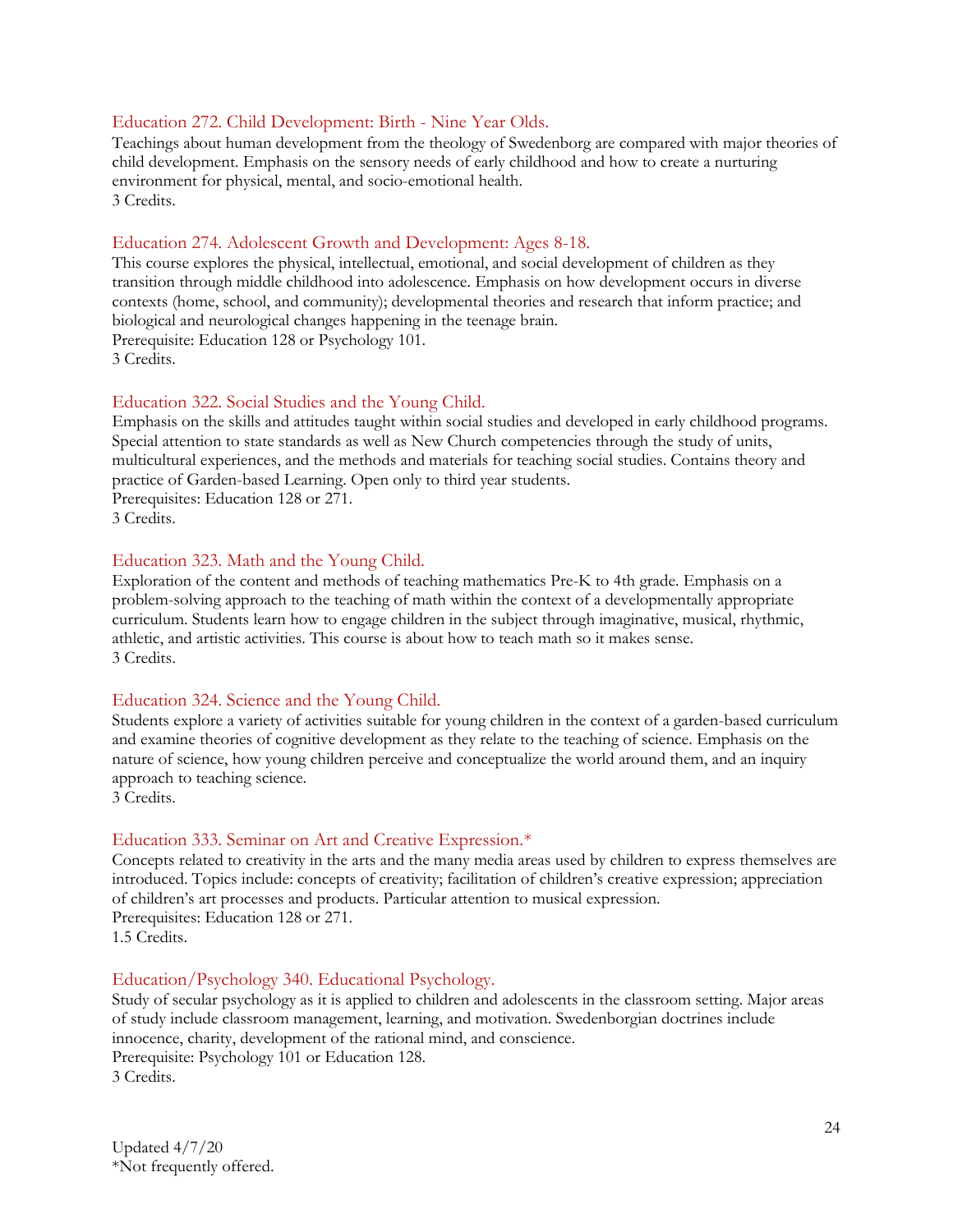#### Education 402. Student Teaching. (EE)

Includes at least 12 weeks of combined observation and teaching in an early childhood education classroom setting, supervised by a teacher from Bryn Athyn College Education Department and by a classroom teacher in the cooperating school. Open only to seniors in the education major. 3-12 Credits.

#### Education 298, 398, 498. Education Internship. (EE)

Proposals must be approved by the Department Chair. Course may be repeated for credit. Credit variable.

#### Field Experience I: Observation.

Students will be assigned to a classroom for guided observation experience that relates to course work during the third year. Open to non-majors with permission from education department chair. 2.5 Credits.

#### Field Experience II: Exploration.

Students work under a classroom teacher's supervision tutoring children, facilitating small group conversations, supervising outdoor play, and monitoring classroom routines and procedures. FE II is taken in conjunction with all winter term courses of the third year and provides students with 120 hours of observation and practice teaching. FE II occurs every Tuesday and Thursday of the term. Not open to nonmajors; third-year students only.

3 Credits.

#### Field Experience III: Pre-student Teaching.

A continuation of FE II, FE III gives students more independent practice in working with whole class instruction and integrating special needs and ELL students in their assigned classroom. Provides 120 hours of practice teaching hours. Not open to non-majors; third-year students only. 3 Credits.

#### Field Experience: Special Education.

This pre-student teaching course provides students the opportunity to observe in a special education setting and apply the knowledge and skills they have learned in their coursework. Students will gain hands-on experiences with exceptional children, experience the different types and levels of service delivery, and reflect on how, when, and why specific evidence-based practices are implemented. Student will start in the "Observation" phase and gradually take on increased responsibilities throughout the term. Prerequisites: Special Education 111 and permission of the instructor. Not open to non-majors; third- or fourth-year students only. 3 Credits.

#### Field Experience IV. Observation in Upper Grade Levels

For students intending to teach in the General Church school system. Students gain experience working with upper grade level students. Taken only with permission of the education department chair. Co-requisite: Psychology 204. 3 Credits.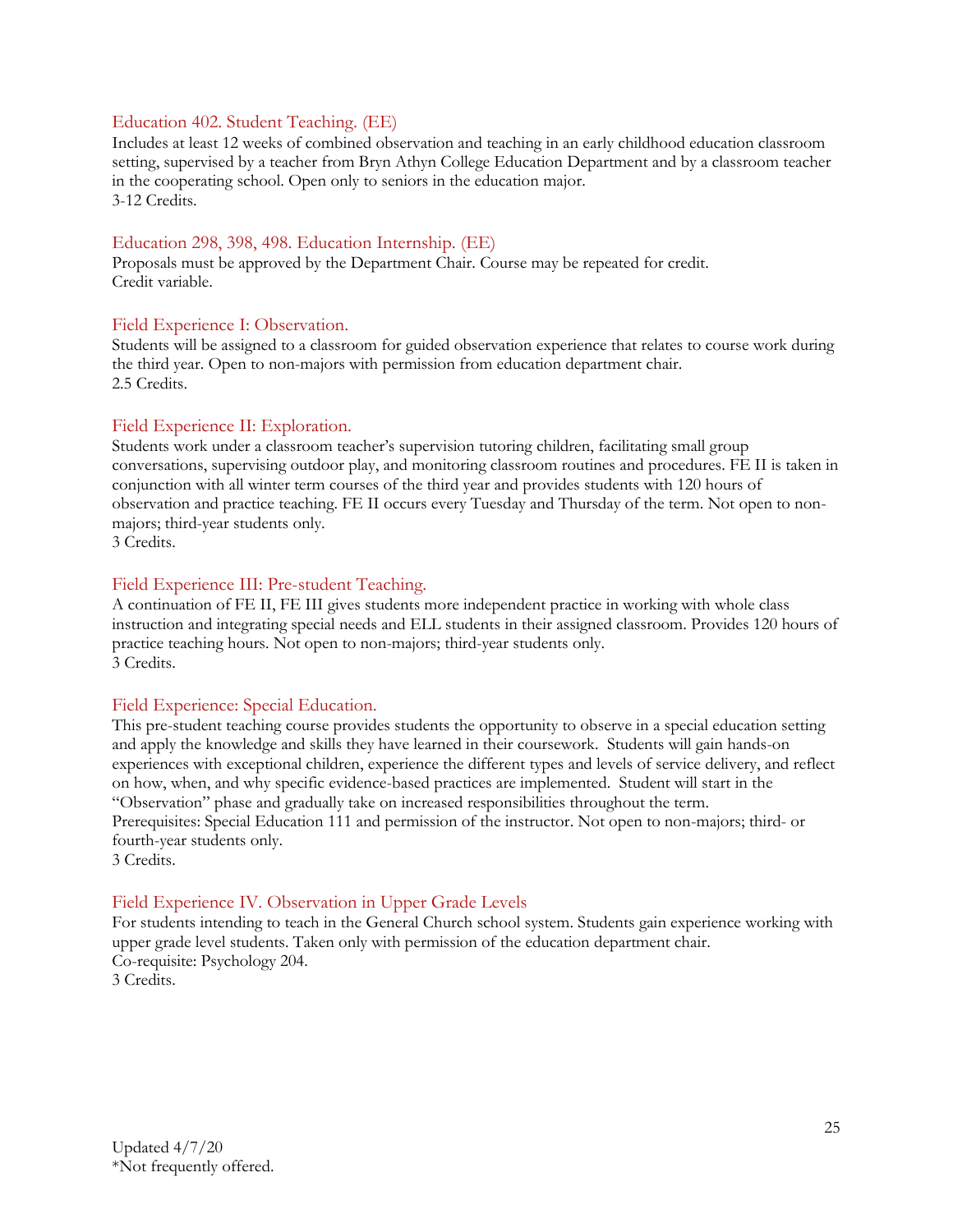#### Special Education 111. Introduction to Special Education.

An overview of key concepts, theories and practices of special education. Course begins with a role-playing game in which students learn about the milestone legislation, IDEA. Attention is given to the social and historical underpinnings of today's special education programming, as well as to the various types of learning needs in any given classroom. Students will learn to view "disabilities" from differing perspectives and gain appreciation for the variety of needs expressed in the human condition. 3 Credits.

#### Special Education 212. Supporting Students with Disabilities.

This course examines the characteristics and needs of students who are identified under the 13 federally defined categories of disabilities. Emphasis on investigating the complexity of these needs and the specially designed instruction that meets them. Research-based frameworks such as UDL and other strategies that support inclusionary practices within the life of the classroom will be addressed. Prerequisite: Special Education 111. 3 Credits.

#### Special Education 213. Family and Community Partnerships.

This course examines the importance of collaboration when serving students with various needs. Addresses the skills and knowledges needed by teachers and interdisciplinary team members. Strategies for collaborating with families, community agencies, educational staff, and other stakeholders will be explored. Students will develop skills for building effective teams, improving communication, problem-solving, advocating and decision-making.

Prerequisite: Special Ed 111. 3 Credits.

#### Special Education 312. Classroom Assessments.

This course addresses the effective use of assessment as part of classroom instruction, and as part of the eligibility determination process for special education services. Students will gain hands-on experience with administering and interpreting a variety of assessments and will learn how to appropriately adapt instruction based on assessment findings.

Prerequisite: Special Education 111 and permission of the education department chair. 3 Credits.

#### Special Education 313. Evidence-based Interventions.

This course examines models of effective specialized instruction in a variety of content areas, with a focus on literacy. Emphasis on using assessment data to inform and guide effective instruction and intervention. Exploration of multi-sensory methods and programs for addressing the needs of students with disabilities within the general education curriculum. Undergraduate students can earn graduate credit by completing additional coursework.

Prerequisite: Special Education 111 and permission of the education department chair. 3 Credits.

#### Special Education 331. Classroom Management and Behavioral Support.

Examination of what it means to lead and manage a differentiated classroom. Addresses classroom management skills of fostering a positive learning environment; planning and delivering assessment-driven instruction; implementing Positive Behavior Intervention and Support (PBIS); and conducting a Functional Behavioral Analysis (FBA).

3 Credits.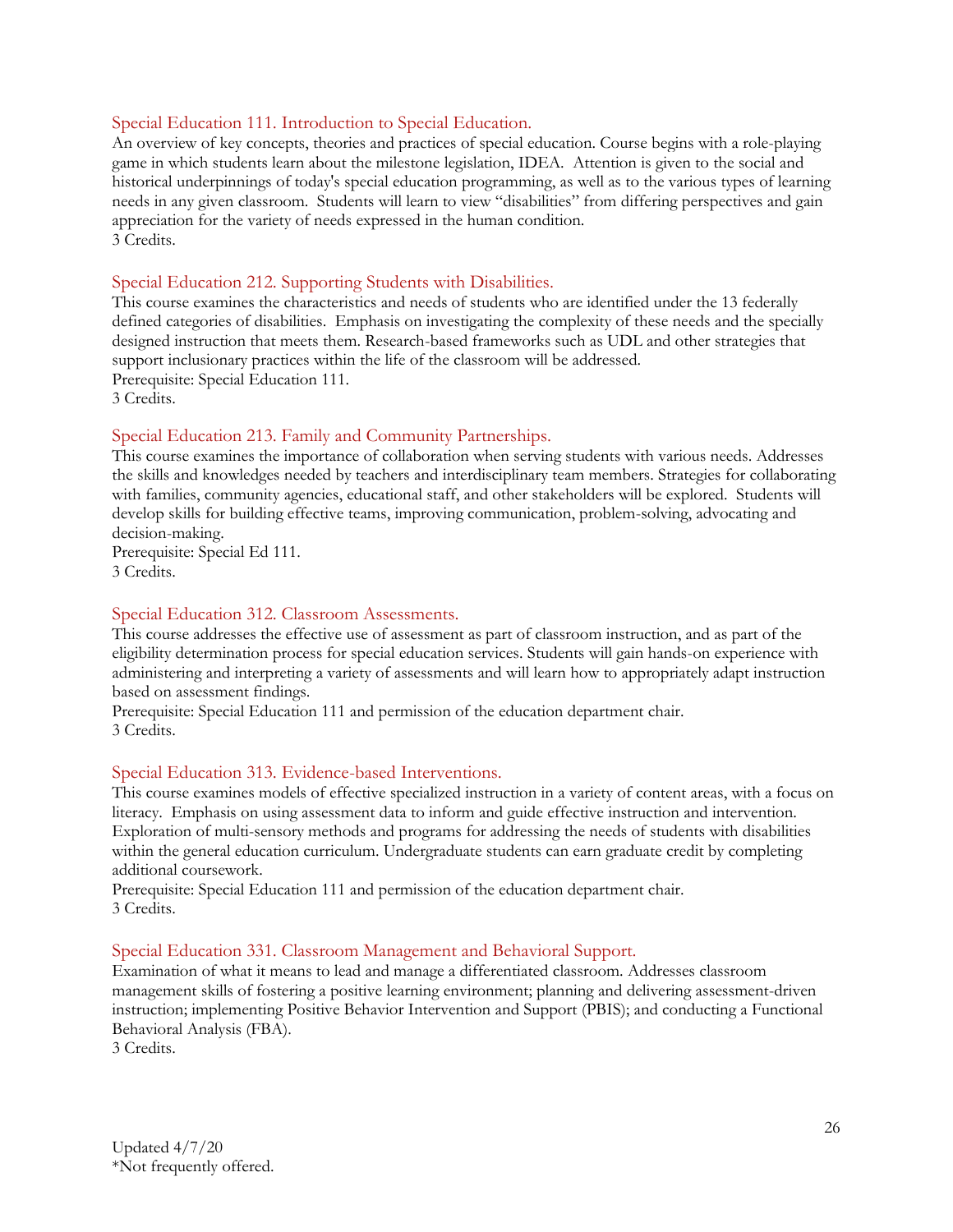#### Special Education 334. Assistive Technology in the Classroom.

This course explores a variety of technologies used to assist persons with a wide range of exceptionalities. Universal Design for Learning is at the core of this course with a goal of adapting technology, instruction, and assessment to meet a range of student needs.

Prerequisites: Special Education 111 and permission of the education department chair. 1 Credit.

# <span id="page-26-0"></span>**English**

Literature courses in this discipline fill the aesthetic requirement of the Core Program. 200-level English courses require Writing 101 as prerequisite. 300+-level English courses require a 200-level English as prerequisite.

#### English 105. Madness in Literature (Introductory Literature Seminar).

Study of how and why madness appears so often in fiction. Considerations include madness' symbolic values, use as a manipulative narrative tool, emotional impacts, relations to illness and genius, and changing appearances in literature from classical to contemporary works. Authors include Euripides, Gogol, Poe, Kafka, Plath, Christie, Palahniuk, and more. 3 Credits.

#### English 110. Worldviews & Literature (Worldview).

Introduction to six worldviews in the context of literary texts. Emphasis on how characters with differing worldviews interact with others and with their geographic and historical contexts. Emphasis on close readings and critical analysis.

3 Credits.

#### English 215. Great Books I. Classical Literature.

Study (in English) of selected texts from the Greeks and Romans, including works by such authors as Homer, Hesiod, the Greek dramatists, Virgil, and Ovid. Emphasis given to the themes of Classical mythology. Prerequisite: Writing 101.

3 Credits.

#### English 217. Great Books III.  $19<sup>th</sup>$  and  $20<sup>th</sup>$  Centuries.

Study (in English) of selected 19th- and 20th-Century texts, including works by such authors as Shelley, Forster, Flaubert, Henry James, Dostoevsky, and Tolstoy. Prerequisite: Writing 101. 3 Credits.

#### English 218. American Literature I.

Chronological survey of American writers from colonial times to the mid 19th century. Particular attention paid to themes such as nature, religion, freedom, slavery, and the shaping of "American" values and identities. Authors include Hawthorne, Poe, Dickinson, Melville, Emerson, Thoreau, and Whitman, among others Prerequisite: Writing 101.

3 Credits.

#### English 219. American Literature II.

Chronological survey of late 19<sup>th</sup> and early 20<sup>th</sup>-Century American authors, including Twain, Crane, Cather, Wharton, James, Miller, and Faulkner. Prerequisite: Writing 101. 3 Credits.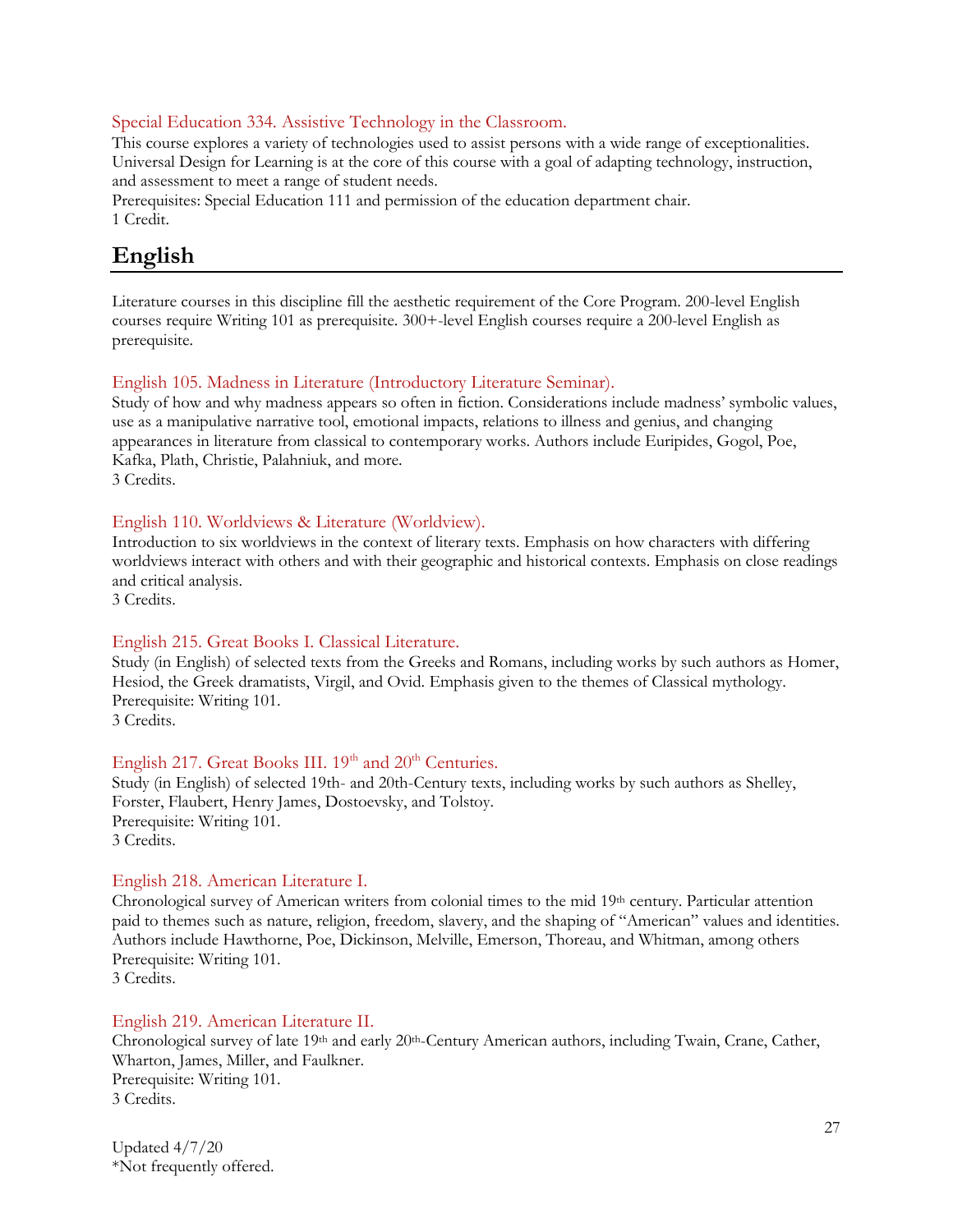#### English 220. British Literature I. Virtue, Vice, and Visions: 650-1650.

Chronological survey of the development of English literature in England from the early medieval period through the mid-17th century. Lecture and discussion on such authors as Chaucer, Shakespeare, Marlowe, Donne, Jonson, and more. Prerequisite: Writing 101. 3 Credits.

#### English 221. British Literature II. Storytelling, Humor, and Literary Expression: 1660-1900.

Chronological survey of the development of English literature in England from the late 17<sup>th</sup> century through the early 20<sup>th</sup> century. Lecture, discussion, guest speakers, student reports or projects. Continuation of English 220; English 220 not prerequisite. Prerequisite: Writing 101. 3 Credits.

#### English 235. Shakespeare. (W)

In-depth study of selected Shakespearean tragedies, comedies, histories, and sonnets. Lectures and collateral readings with background of the Elizabethan world. Prerequisite: Writing 101. 3 Credits.

#### English 245. Children's Literature.

Study of the textual characteristics of children's literature and the role this literature has played historically. Picture books, readers, stories, and adventure novels. May include authors such as Caxton, Grimm, MacDonald, Milne, and New Church writers. Written work includes projects and a children's story reflecting the trends studied. Prerequisite: Writing 101. 3 Credits.

#### English 255. Post-Apocalyptic Fiction. (W)

Detailed study of modern depictions in literature of the end-of-days and the post-apocalyptic genre. Students evaluate texts under the literary constructs of plot and subplot, device, character, setting and author intent; enhance their understanding of the works through lenses of current events and social, political, and historical context; examine and discuss other mediums of the theme (television and film), including relevant analysis of other works in the genre, such as its Young Adult counterparts (*Hunger Games, Maze Runner, Divergent, Pure Trilogy, etc.)*; and experiment with their own perceptions of the apocalypse via a creative project. Prerequisite: Writing 101. 3 Credits.

#### English 320. The English Language.

Study of the historical development of the language from Anglo-Saxon to Modern English, with focus on the culture and events that have shaped the language and ways in which English has shaped cultures. Prerequisite: Any 200-level English course.

3 Credits.

#### English 360. Victorian Literature. (IL)

Study of selected literary figures of England from 1830 to 1900, with emphasis on trends in religion, philosophy, and science, and on the literary genre of the novel. Prerequisite: Any 200-level English course. 3 Credits.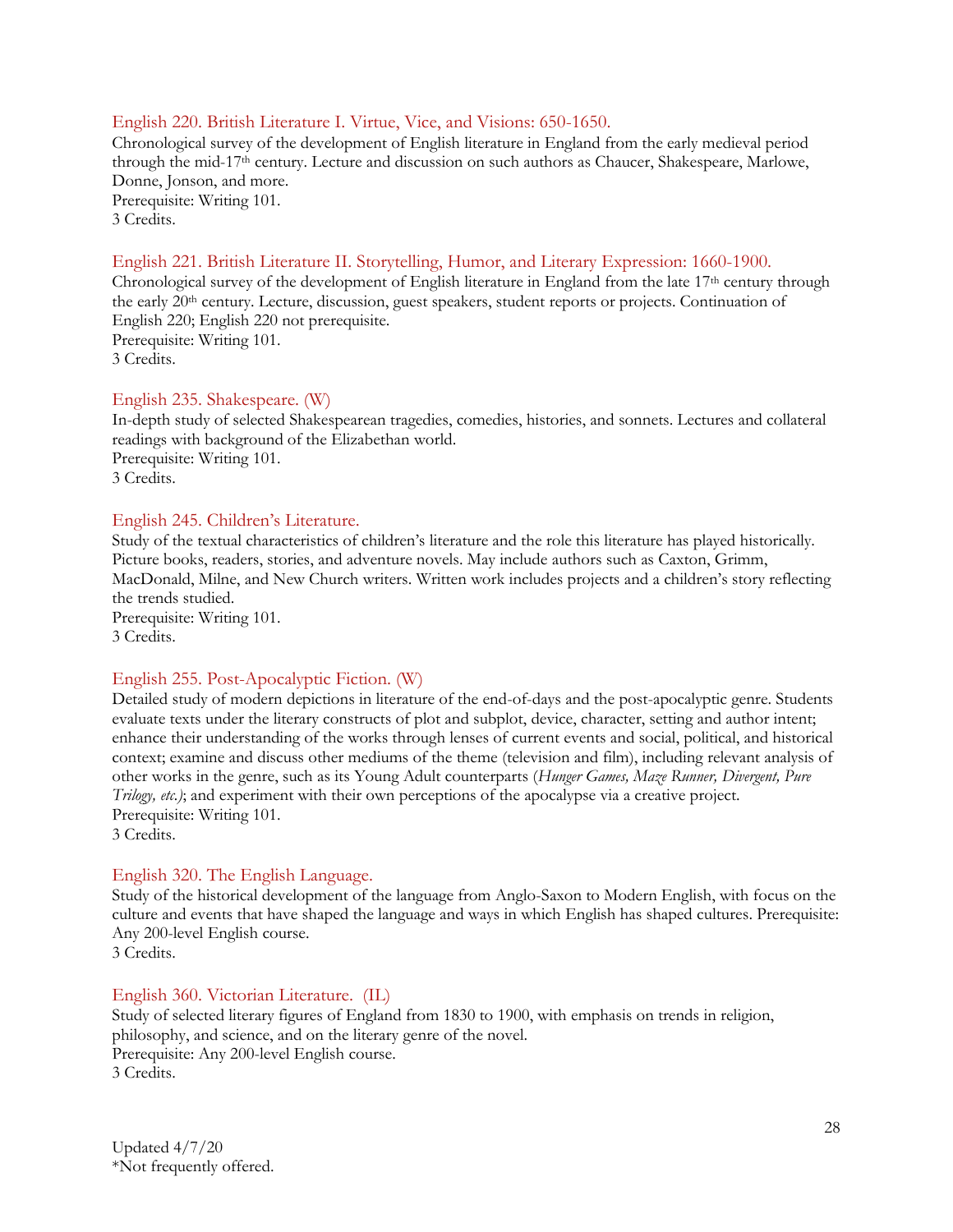#### English 365. Topics in Literature.

In depth examination of a selected literary theme, movement, genre, or author. Specific title announced in the course bulletin when offered. Topics will make use of a professor's area of expertise and research. May be repeated for credit when different topics are offered. Prerequisite: Any 200-level English course. 3 credits.

#### English 367. The Modern Novel. (IL)

Study of selected early 20<sup>th</sup>-century novels. Emphasis on how these works reshape 19<sup>th</sup>-century forms and subjects to reflect changes (demographic, political, social) in the modern world. Includes such writers as James, Woolf, Faulkner, Hurston, and Hemingway.

Prerequisites: Any 200-level English course. 3 Credits.

#### English 370. Literature of the Past 4 Decades. (W)

Focus on American novels, with selected shorts stories and poems. Overarching theme of memory, consciousness, and the literary aftermath of social trauma (Slavery, WWII, Vietnam, 911). Prerequisite: Any 200-level English course. 3 Credits.

#### English 490. English Major Writing Project.

Writing project for the writing track of the English major. Independent work in criticism, fiction, or poetry, guided by an advisor. Involves student over a two-term period of the senior year. 3 Credits.

#### English 491. English Major Writing Project. (WC)

Completion of the senior writing project. 3 Credits.

#### English 495. Senior Seminar: Career Preparation.

Focus on professional transition to workplace or graduate school. Guest speakers present recent trends in English studies and in employment for English majors. Students propose (or present if completed) their capstone work as well as give evidence of facility in the software and technology skills required of BAC English graduates. Students network with alumni at a distance or in town to support an outreach effort requiring communication skills and fostering any aspect of the mission's focus on intellectual, moral, civil, and spiritual development.

1 Credit.

#### English 499. English Major Capstone Project (WC)

Writing project for the language and literature track of the English major. Supplemental to a 300-level English course, this credit involves extended independent research and writing beyond the scope of the course.

1 Credit.

#### English 298, 398, 498. English Internship. (EE)

Proposals must be approved by the head of major. Prerequisites: For 298, any 200-level English/writing course. For 398 and 498, any two 200-level English/writing courses, or any one 300-level English course. Course may be repeated for credit. Credit variable.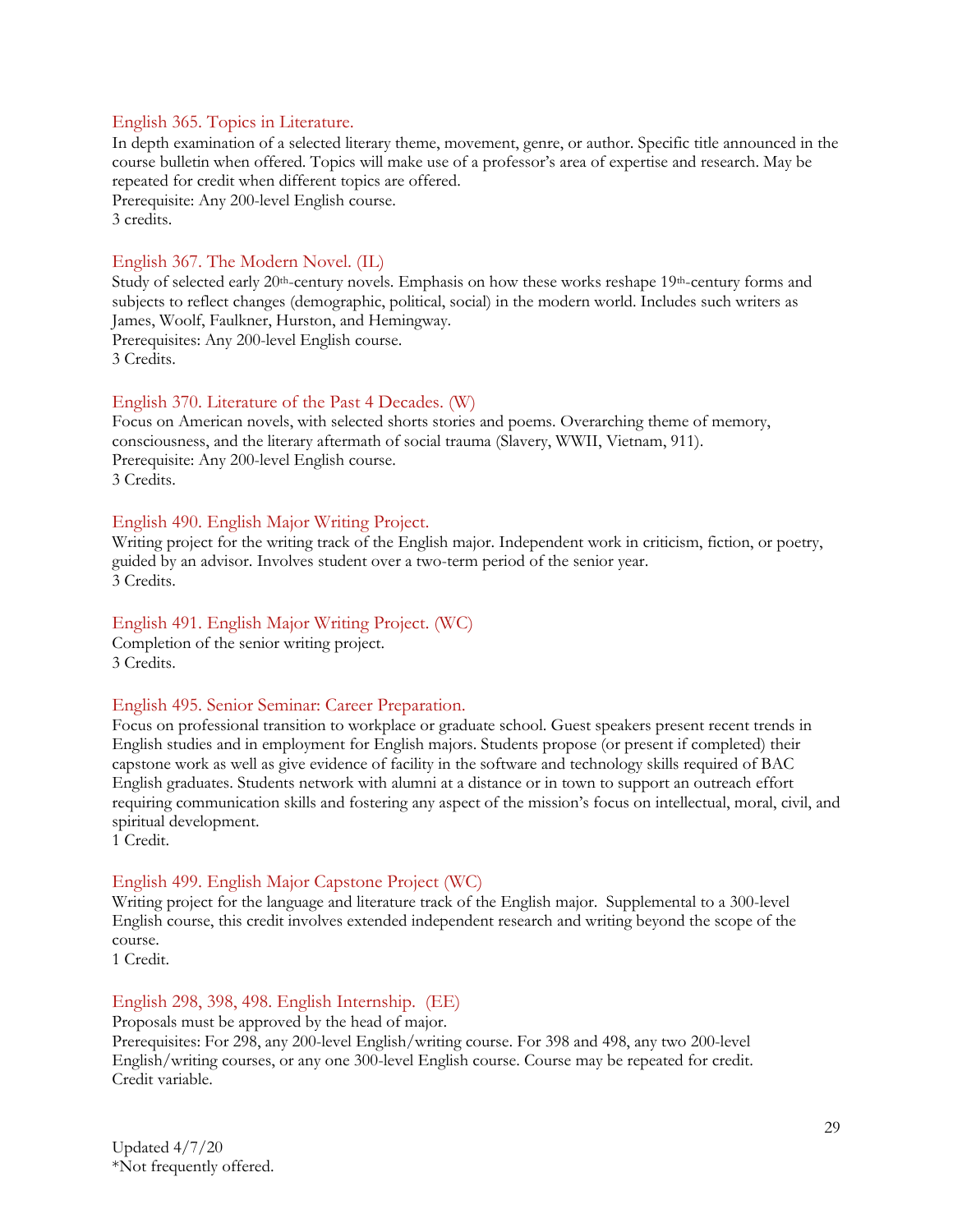# <span id="page-29-0"></span>**Experiential Education**

#### Experiential Education 198/298. Internship. (EE)

The internship course is open to students with a 2.5 GPA or above. It is a supervised, pre-professional experience with clear links to a student's academic program. It is conducted primarily or totally outside a regular course classroom, and for which a student earns academic credit. It is organized primarily around an assignment in a work-place situation in which students working under the direction of a supervisor learn hands-on professional skills.

The internship course requires a syllabus, reflective component, and an analytical component (e.g., essay, paper, or presentation). Individual syllabi are retained in the office of Internship. This course satisfies the EE requirement.

Course may be repeated for academic credit by arrangement. Credit variable.

#### Service Projects 1xx. (EE)

Students who participate in a Bryn Athyn College approved service project may apply to receive an EE credit waiver to the director of Experiential Education.

#### Leadership 130. Introduction to Leadership. (EE)

This course engages students in the basic tools necessary to become a successful leader. Students design a leadership project and review leadership theories. Students analyze leadership characteristics and target an area for their own strengthening. Students set measurable goals that stretch their capabilities through leadership challenges and homework assignments. 3 Credits.

<span id="page-29-1"></span>

# **Fine Arts**

#### Fine Arts 101. Art History: Caves to Cathedrals (IL).

Introductory survey of art and architecture from Prehistory through the European Middle Ages, including Ancient Near Eastern, Egyptian, Greek, Roman, Late Antique, and Medieval art. This course also serves as an introduction to the methods and practices of Art History as an academic discipline. Classroom study is complemented by visits to Glencairn Museum. 3 Credits.

#### Fine Arts 102. Art History: Renaissance to Now (IL).

Introductory survey of art and architecture from the Renaissance era to the Present, including Renaissance and Baroque Art, Modern movements such as Impressionism and Post-Impressionism, Cubism, Dada, Abstract Expressionism and Pop-Art, and current examples in an ever-expanding canon. 3 Credits.

#### Fine Arts 103. Art of Asia, Africa, and the Americas.

Introductory survey of art and architecture of Asia, Africa, and the Americas, considering material as diverse as Shang dynasty bronzes and Song and Ming dynasty hand- and hanging-scrolls in China, early Buddhist art and architecture and later painted screens in Japan, Aztec, Mayan, and Incan art in Central and South America, bronzes from the Kingdom of Benin, and masks and sculpture from the various peoples of West Africa.

3 Credits.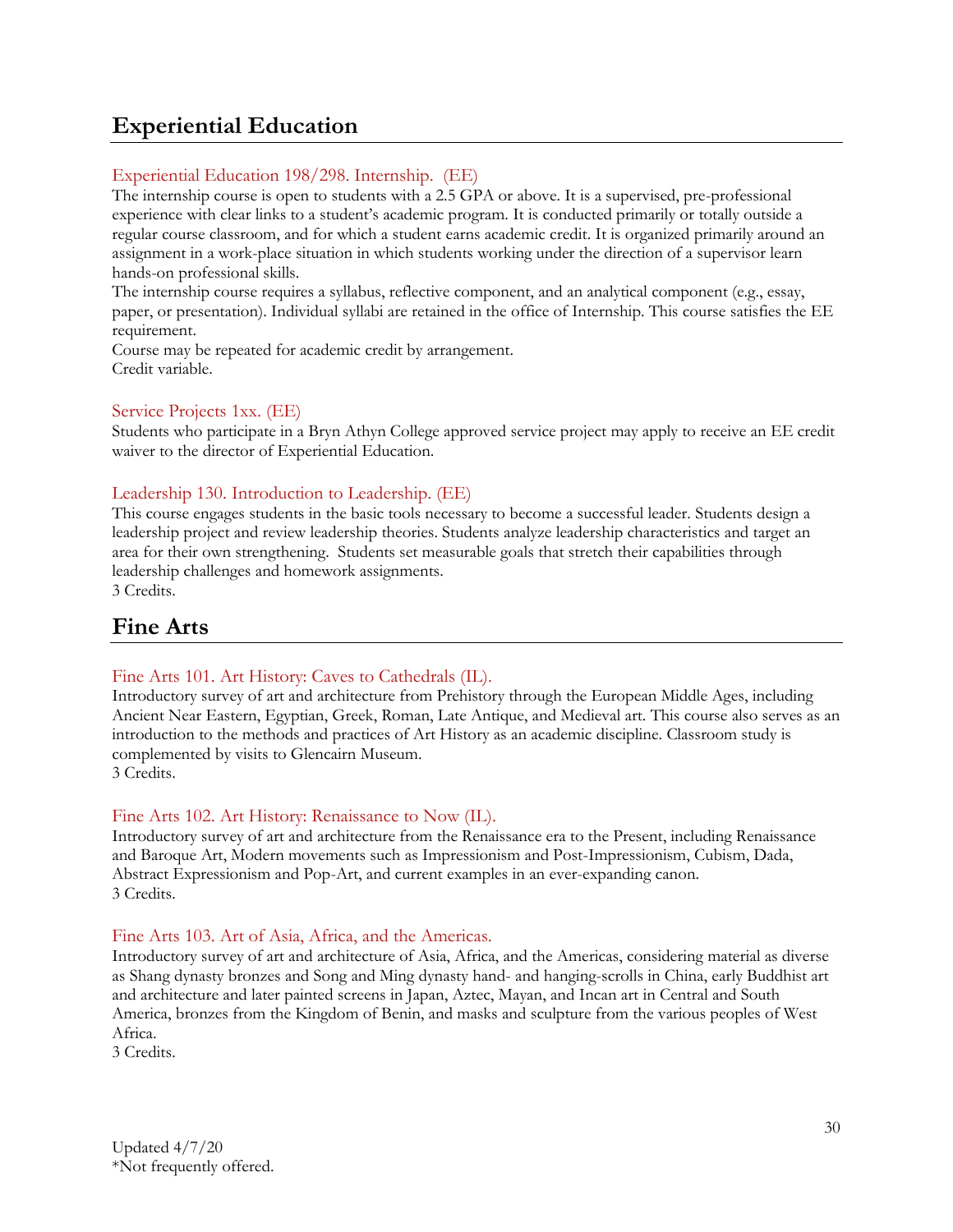#### Fine Arts 112. Medieval Art and Its Revivals.

This course surveys the art of Medieval Europe, focusing on the evolution of sacred imagery and how it shapes and reflects the beliefs and perceptions of the period. Also covered are revivals of medieval style in nineteenth-century Europe and nineteenth- and twentieth-century America. Students study medieval objects in the collection of the Glencairn Museum.

3 Credits.

#### Fine Arts 120. Metal Work I.

Introduction to basic metalworking techniques in fine metals, including cutting and piercing, soldering, chain links, and bezel settings. This course requires a lab fee. 3 Credits.

#### Fine Arts 122. Metal Forging.

Introduction to artistic ironwork concentrating on hand-forged, wrought iron using traditional techniques. Inspired by the magnificent examples in Glencairn and Bryn Athyn Cathedral. This course requires a lab fee. 3 Credits.

#### Fine Arts 123. Forging Workshop.\*

A four-day intensive summer workshop. Instruction in basic forging techniques and introduction to the metal work in Glencairn Museum and Bryn Athyn Cathedral. 1 Credit.

#### Fine Arts 125. Photography.

Introduction to the use of various cameras, darkroom techniques, alternative processing, and basic design. This course requires a lab fee. 3 Credits.

#### Fine Arts 126. Stone Carving Workshop.\*

A five-day intensive summer workshop. Instruction in basic stone carving techniques and introduction to the stonework in Glencairn Museum and Bryn Athyn Cathedral. 1 Credit.

#### Fine Arts 128. Stained Glass I.

Introduction to stained glass techniques, including cutting and cold-shaping of glass, panel design, painting on glass, copper foil and leading techniques. Projects include study of and response to examples in the Glencairn Museum and Bryn Athyn Cathedral.

3 Credits.

#### Fine Arts 129. Stained Glass Painting Workshop.\*

A four-day intensive summer workshop. Instruction in glass painting techniques and introduction to the stained glass in Glencairn Museum and Bryn Athyn Cathedral. 1 Credit.

#### Fine Arts 130. Ceramics.

Introduction to clay work including hand building, wheel throwing, slip casting, glazing, and firing processes. Also form function and representation.

This course requires a lab fee. 3 Credits.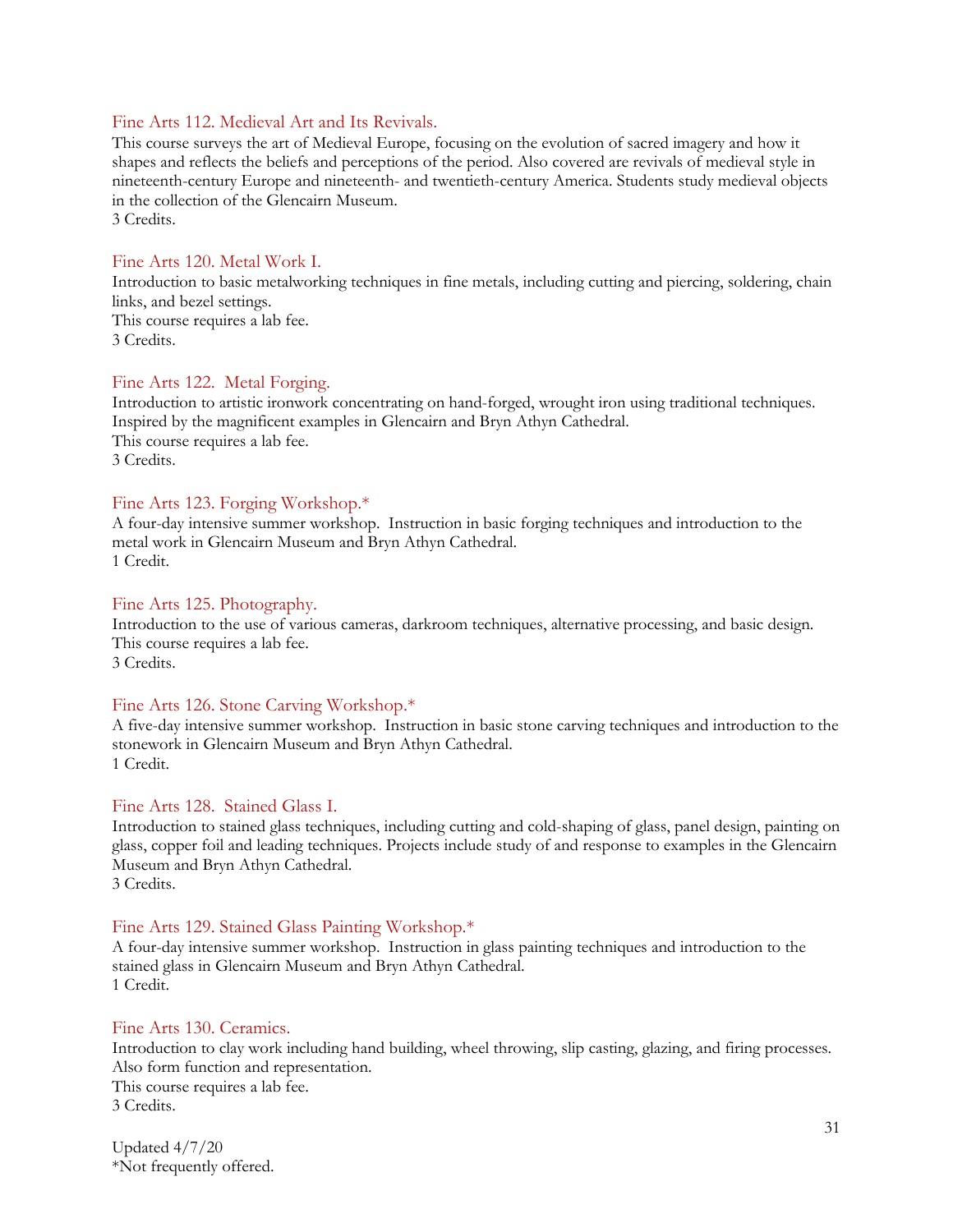#### Fine Arts 140. Drawing and Painting.

Introduction to basic techniques in drawing and painting. Oil painting project. Discussion of the development of the history of painting. This course requires a lab fee. 3 Credits.

#### Fine Arts 141. Building Arts Foundation I.

Introduction to the Building Arts curriculum by focusing on fundamental design and drawing principles essential to all craft disciplines. Students learn to communicate ideas, design and execute projects through sketches, hand drawings and computer-generated drawings.

This course requires a lab fee.

3 Credits.

#### Fine Arts 151. Architectural Modeling.

This course provides opportunities for students to develop their visualization skills in architectural design by requiring them to make three-dimensional models of two-dimensional drawings. Students will be presented with a variety of architectural modeling scenarios and will be required to develop three-dimensional models using various materials such as paper, clay, and wood. Students work independently and in groups to complete design scenarios presented to them. Emphasis is placed on communication, accuracy, and craftsmanship in architectural modeling. The collection and models in the Glencairn Museum support these endeavors.

This course requires a lab fee. 3 Credits.

#### Fine Arts 155. Introduction to Craft Practice.

This course introduces students to the various building arts practiced at Bryn Athyn College – metal, glass, stone and wood. Students complete projects in all four disciplines learning the properties, techniques, and creatives possibilities of each. This introduction helps students choose a craft specialization for their major. (at present the two options are metal and glass).

This course requires a lab fee. 3 Credits.

#### Fine Arts/History 160. Art, Culture and History.

Examination of the art, culture, and history of a designated period and region. Special attention will be given to art as a form of religious and cultural expression. Serves as an intellectual foundation for Fine Arts/History 161: Study Abroad. Offered in conjunction with Glencairn Museum. 3 Credits.

#### Fine Arts/History 161. Art, Culture, and History: Study Abroad.\*

Participation in an academic study abroad trip (2-3 weeks) focused on the period and region studied in Fine Art/History 160. Students are required to present research completed in Fine Arts/History 160 on site. Offered in conjunction with Glencairn Museum.

Prerequisite: Fine Arts/History 160 in preceding term. Pass/Fail. 1 Credit.

#### Fine Arts 201. Classical Art. (IL)

Study of art and architecture from the Ancient Mediterranean, including work from Minoan and Mycenaean, Ancient Greek, Etruscan, and Roman cultures. Study of works in the collection of the Glencairn Museum. 3 Credits.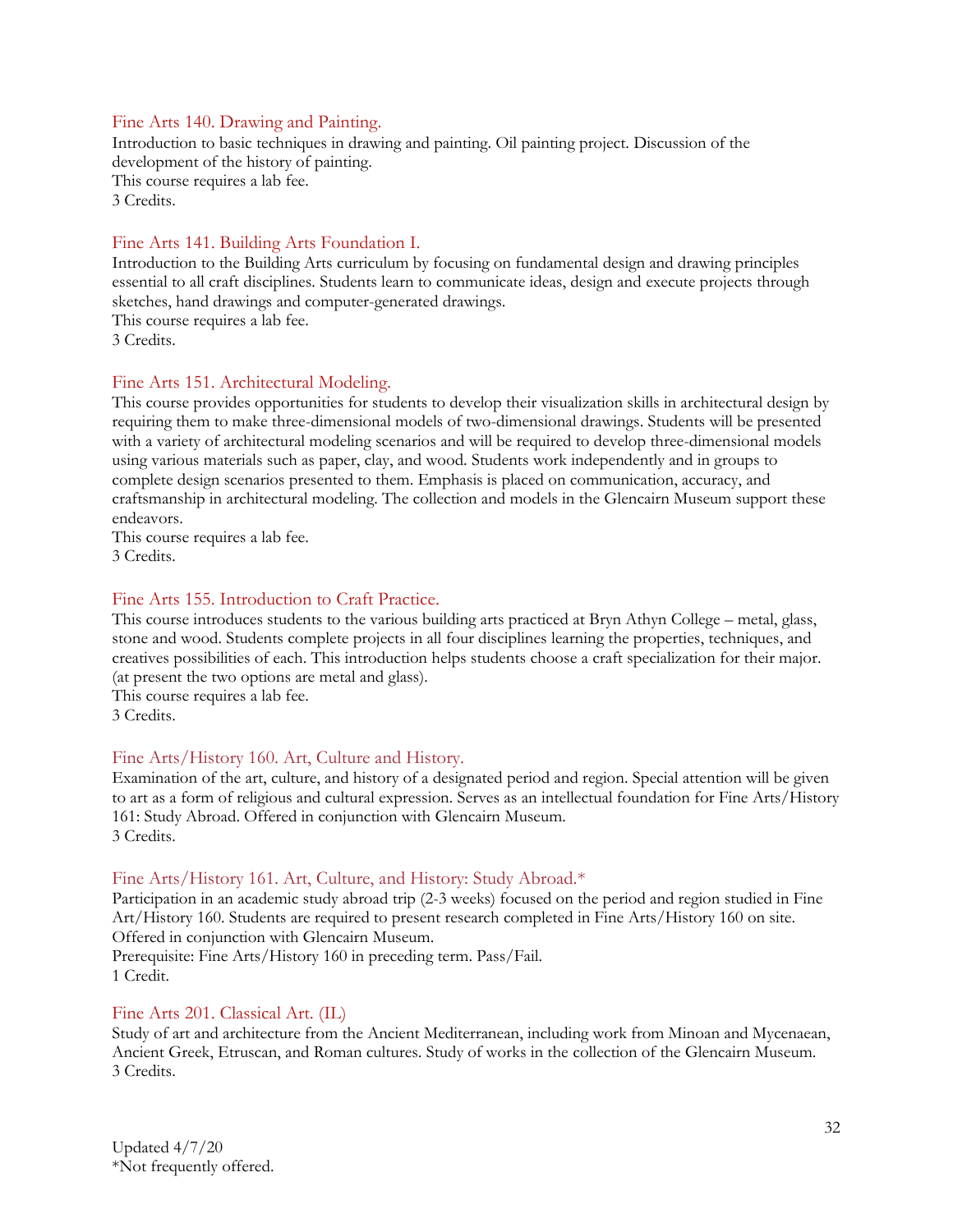#### Fine Arts 202. Renaissance and Baroque Art. (IL)

Study of art and architecture from the Renaissance and Baroque eras of European history. Course content includes works by artists such as Cimabue and Giotto, Botticelli, Michelangelo and Leonardo, Bernini, Rembrandt, Rubens, Velazquez, and Poussin. 3 Credits.

#### Fine Arts 205. Introduction to American Architectural History.

An overview of architectural developments in the United States within the larger context of American ideals and historic events. Covers the progression of style and form. Introduces students to architectural concepts and terms. Special attention given to artists influenced by Swedenborg including Daniel Burnham, William Strickland, Harold T. Carswell, A. Page Brown, Theophilus Parsons Chandler, and Langford H. Warren. Students research and present a topic of their choice. 3 Credits.

#### Fine Arts 210. Art of the Nineteenth and Twentieth Centuries. (IL)

Examination of the architecture, sculpture, and painting of the late eighteenth, nineteenth, and twentieth centuries in Europe, England, and America. Special attention given to artists influences by Swedenborg, including Flaxman, Blake, Powers, Page, Gaugin, Inness, Pyle, and Burnham. 3 Credits.

#### Fine Arts 212. Medieval Art and Its Revivals.

This course surveys the art of Medieval Europe, focusing on the evolution of sacred imagery and how it shapes and reflects the beliefs and perceptions of the period. Also covered are revivals of medieval style in nineteenth-century Europe and nineteenth- and twentieth-century America. Students study medieval objects in the collection of the Glencairn Museum.

3 Credits.

#### Fine Arts 213/313. Topics in Twentieth-Century Architecture: Bryn Athyn's National Historic Landmarks.

Study of the conception of Bryn Athyn Cathedral, Glencairn, Cairnwood, and Cairncrest within the context of architectural developments at the turn of the twentieth century. The course uses resources in the Cathedral, John Pitcairn Archives, Glencairn, and the Raymond and Mildred Pitcairn archives, from which the students do original research on a topic of their choice. 3 Credits.

#### Fine Arts 220. Metal Work II.

Further study in techniques used to shape, join, and color fine metals. Topics may include casting and fabrication techniques, enamel, hinges, the setting of cabochon and/or faceted stones. This course requires a lab fee. 3 Credits.

#### Fine Arts 222. Intermediate Metal Forging.

Focusing on architectural ironwork design and construction, this course refines the skills learned in FA 122. Includes opportunities for self-expression and creative thinking. Inspired by the magnificent examples in Glencairn and Bryn Athyn Cathedral. This course requires a lab fee.

Prerequisite: FA 122. 3 Credits.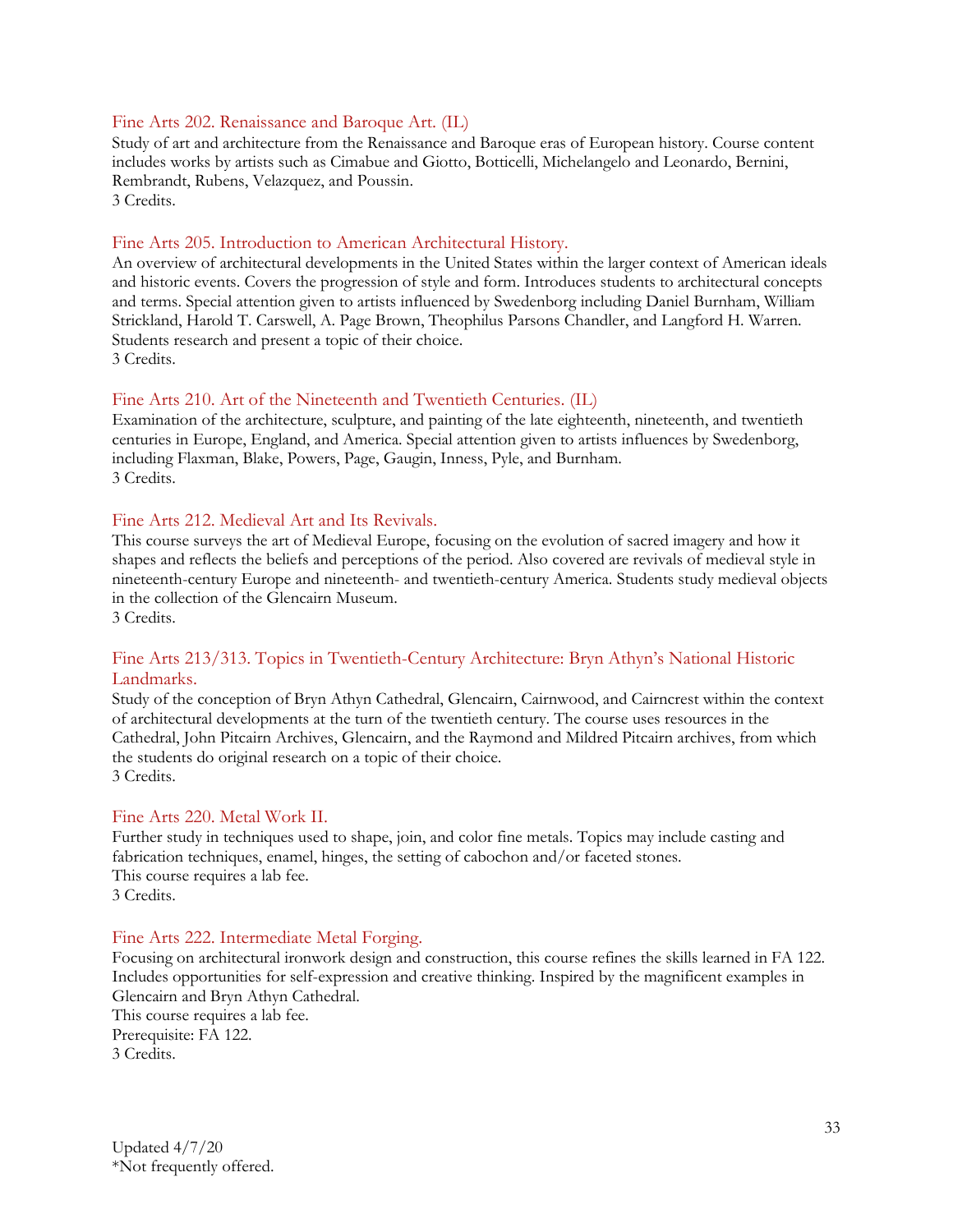#### Fine Arts 228. Intermediate Stained Glass Painting

Focusing on architectural stained glass design and construction, this course refines the skills learned in FA 128. Includes opportunities for self-expression and creative thinking, repair and restoration of historic glass. Inspired by the magnificent examples in Glencairn and Bryn Athyn Cathedral. This course requires a lab fee. Prerequisite: FA 128. 3 Credits.

#### Fine Arts 230. Intermediate Ceramics.

Further development of individual skills and sensitivities in the medium of clay. This course requires a lab fee. Prerequisite: Fine Arts 130. 3 Credits.

#### Fine Arts 232. Computer Assisted Design.

An introduction to two-dimensional computer aided drawing using AutoCAD and three-dimensional drawing using SketchUp. The course covers basic commands, file maintenance, creation of 2D drawings, isometric views and plotting. Student acquire the skills necessary to draw basic mechanical parts and architectural diagrams.

3 Credits.

#### Fine Arts 240. Intermediate Painting.

Introduction of more materials and techniques as well as more advanced use of concepts learned in Fine Arts 140.

This course requires a lab fee. Prerequisite: Fine Arts 140. 3 Credits.

#### Fine Arts 241. Building Arts Foundation II.

This course builds upon skills acquired in FA141 Building Arts Foundation I and provides opportunities to practice design principles while further developing the hand skills essential to all craft disciplines. Students are presented with visual problems to solve that relate to various lecture topics. Students use preparatory drawings and models to communicate ideas then execute projects in a variety of materials. Students work independently and in groups to solve design challenges. Emphasis is placed on teamwork, accuracy, and craftsmanship. The collections and models in the Glencairn Museum support these endeavors. This course requires a lab fee.

3 Credits.

#### Fine Arts 251. Integrating Art into a Child's Early Years.

By reading about the developmental states of children, discussing the issues involved with elementary art education, looking at examples of children's art, and actually doing projects, future teachers and caregivers will become confident in their ability to use art as one of their teaching methods. This course requires a lab fee.

1.5 Credits.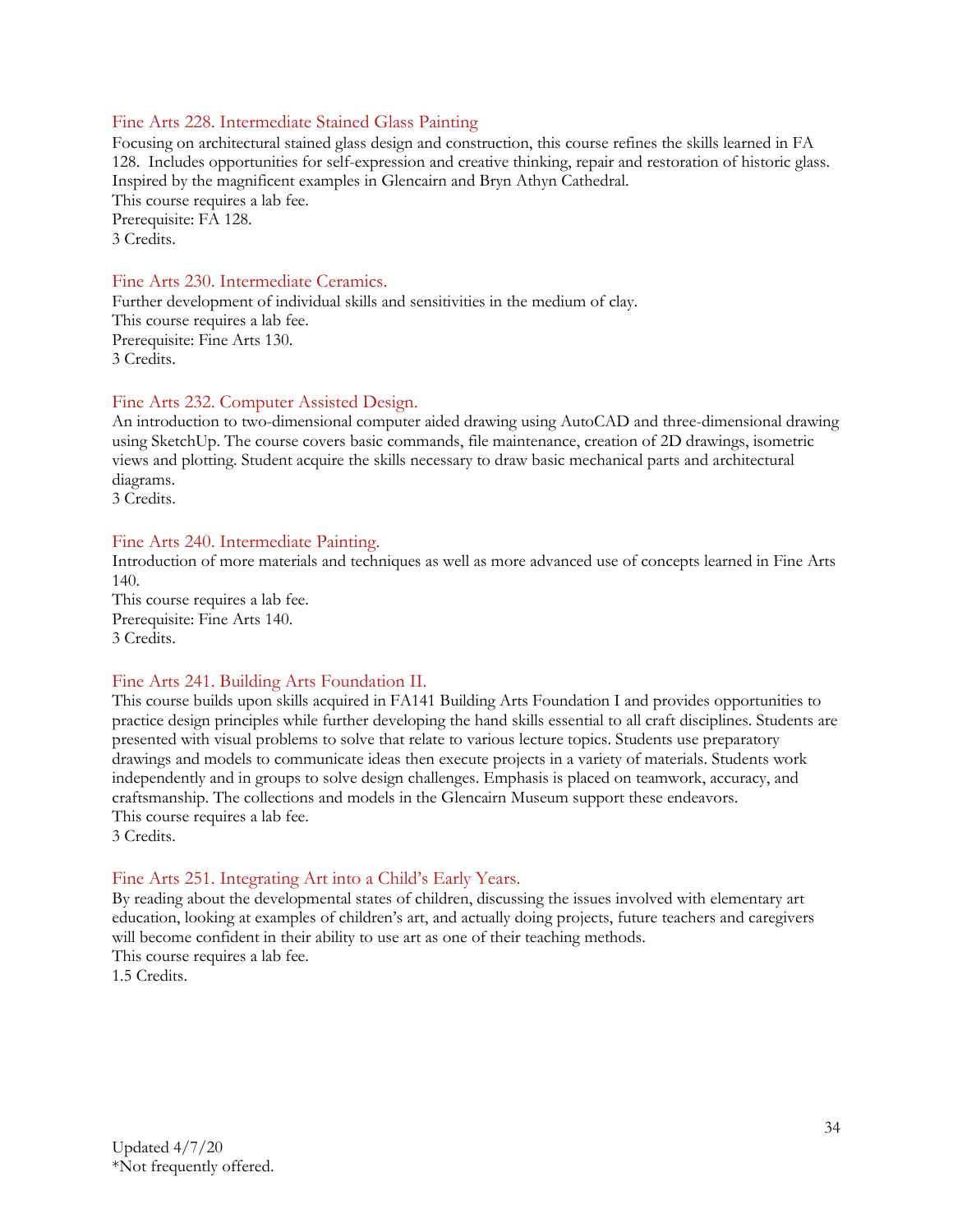#### Fine Arts 252. Introduction to Welding and Machine Work

This course introduces students to the procedures of operating equipment commonly found within an architectural metals shop environment. Students will be introduced to various welding techniques, along with the safe use of equipment such as lathes and mills, both individually and within a group setting. Emphasis will be placed on safety and craftsmanship.

This course requires a lab fee. 3 Credits.

#### Fine Arts 258. Stained Glass Survey.

This course covers the historical development of stained glass as both an art and architectural form. It focuses on studio practices and techniques and examines the contributions of prominent designers in the field. Close examination of specific pieces from the Glencairn Museum, Bryn Athyn Cathedral and other local venues give students direct access to medieval and twentieth-century examples. Students do original research and give a presentation on a topic of their own choice. 3 Credits.

#### Fine Arts/History 260. Art, Culture and History.\*

Examination of the art, culture, and history of a designated period and region. Special attention will be given to art as a form of religious and cultural expression. Serves as an intellectual foundation for Fine Arts/History 261: Study Abroad. Offered in conjunction with Glencairn Museum. 3 Credits.

#### Fine Arts/History 261. Art, Culture, and History: Study Abroad.\*

Participation in an academic study abroad trip (2-3 weeks) focused on the period and region studied in Fine Art/History 260. Students are required to present research completed in Fine Arts/History 260 on site. Offered in conjunction with Glencairn Museum. Prerequisite: Fine Arts/History 260 in preceding term. Pass/Fail.

1 Credit.

#### Fine Arts/History 271. Introduction to Historic Preservation.

This course will introduce students to the basic theory and practice of historic preservation. Major topics include preservation terminology and concepts, architectural styles, and the history of the preservation movement in the United States, including advocacy, government's role in historic preservation, and emerging/contemporary issues in historic preservation. The Bryn Athyn Historic District and other historic structures in the local community will be used extensively as illustrations for topics throughout the course. This is not a methods and materials conservation course. Material is presented through lectures, guest lectures, class discussion and field trips. 3 Credits.

# Fine Arts 278. Stained Glass Design

This course introduces students to the principles of stained glass design, using simple panels as examples. Topics covered include sizing, color selection, structural stability and pricing. Students design a series of stained glass panels based on hypothetical locations and client needs. Students present their designs for evaluation to a panel of reviewers. Prerequisite: Fine Arts 128

3 Credits.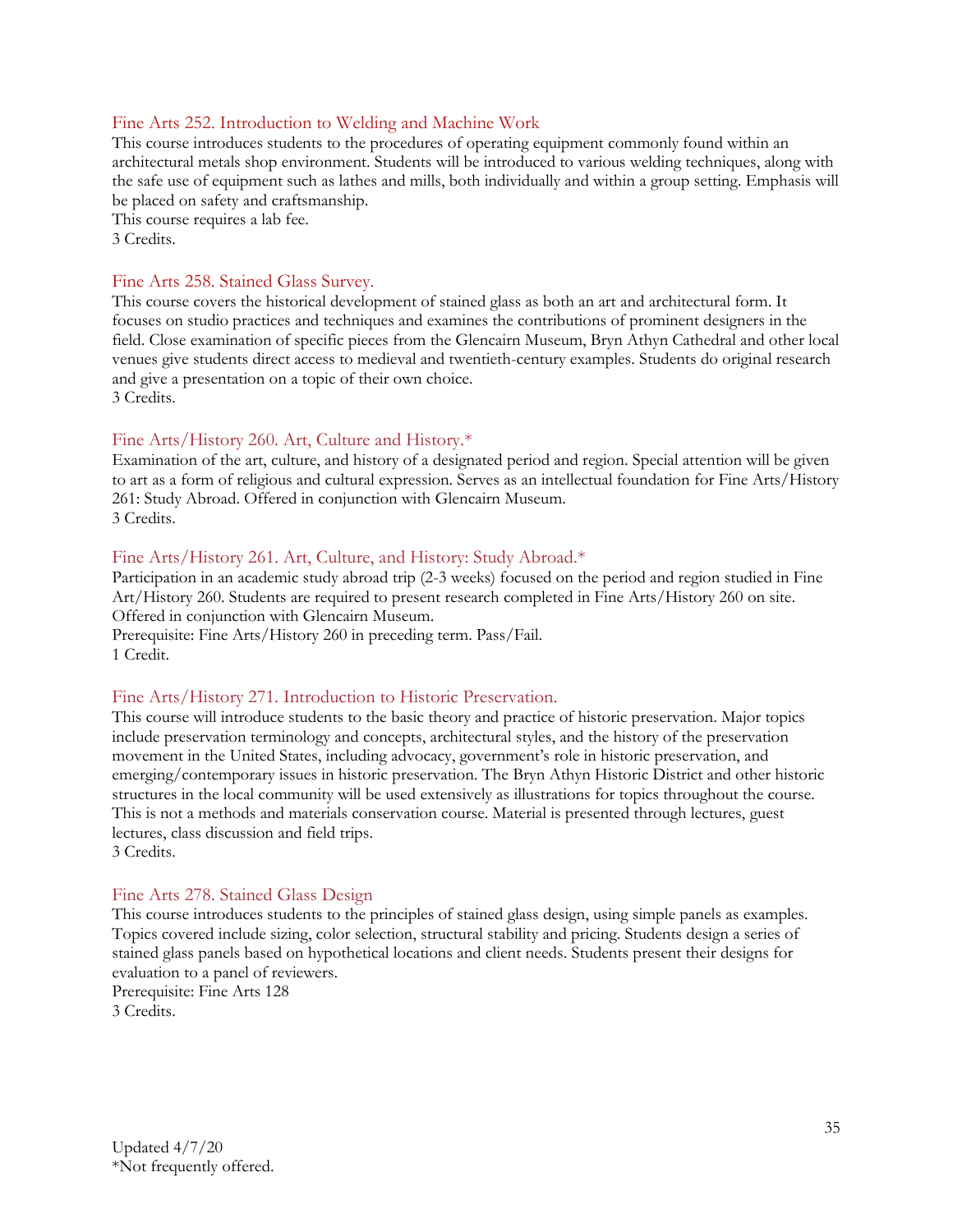#### Fine Arts 282. Art History: Art of the World's Religions.

This course focuses on imagery and narrative in the art of the five world religions: Hinduism, Buddhism, Judaism, Christianity, and Islam. Attention is given to the representation of sacred narratives, theories and practices of representing various persons and/or aspects of the Divine, the prohibition of and justification for sacred imagery, and differences between aniconic and iconic modes of representation. Students work with primary source material, including religious texts (selections from translations of the Vishnu Purana, Buddhacarita, Tanakh, New Testament, Qur'an, and Writings of Swedenborg) and works of art from the Glencairn Museum.

3 Credits.

#### Fine Arts 305. Special Topics in Building Arts.\*

An upper-level course taught by a visiting artisan. Students receive instruction from a professional working in the field of Building Arts. Topics vary depending on the instructor's specialization. Prerequisite: Fine Arts 141: Building Arts Foundation; Fine Arts 155: Introduction to Craft Practice. 3 Credits.

#### Fine Arts/History 308. The Art and Culture of Ancient Egypt.\*

Examination of ancient Egyptian culture as revealed through art and archaeology. Special attention given to art as a source of historical information. Topics include the influence of natural resources and the environment, principles of artistic representation, problems with interpreting evidence, the origin and nature of Egyptian hieroglyphic writing, and the Egyptian world view. Trip to the University of Pennsylvania Museum of Archaeology and Anthropology in Philadelphia. 3 Credits.

#### Fine Arts 310. Art of the Nineteenth and Twentieth-Centuries. (IL)

Examination of the architecture, sculpture, and painting of the late eighteenth, nineteenth, and twentieth centuries in Europe, England and America. Special attention given to artists influenced by Swedenborg, including Flaxman, Blake, Powers, Page, Gauguin, Inness, Pyle, and Burnham. Prerequisite: Any IL art history course, preferably 200 level. 3 Credits.

#### Fine Arts 312. Introduction to Metal Design.

This course introduces students to the processes employed in the design and presentation of projects in architectural / ferrous metals – iron and steel. Responding to various scenarios, including both replication and the opportunity for original work, students plan and design projects in metal. Student work includes conceptual drawings and initial cost estimates. Students produce a detailed proposal for a project including finished drawings, material and labor estimates, and timetables for completion. Emphasis is placed on design and presentation, rather than execution of actual projects in metal. Prerequisite: Fine Arts 122.

3 Credits.

#### Fine Arts 313. Topics in Twentieth-Century Architecture: Bryn Athyn's National Historic Landmarks.

Study of the conception of Bryn Athyn Cathedral, Glencairn, Cairnwood, and Cairncrest within the context of architectural developments at the turn of the twentieth century. The course uses resources in the Cathedral, John Pitcairn Archives, Glencairn, and the Raymond and Mildred Pitcairn archives, from which the students do original research on a topic of their choice. 3 Credits.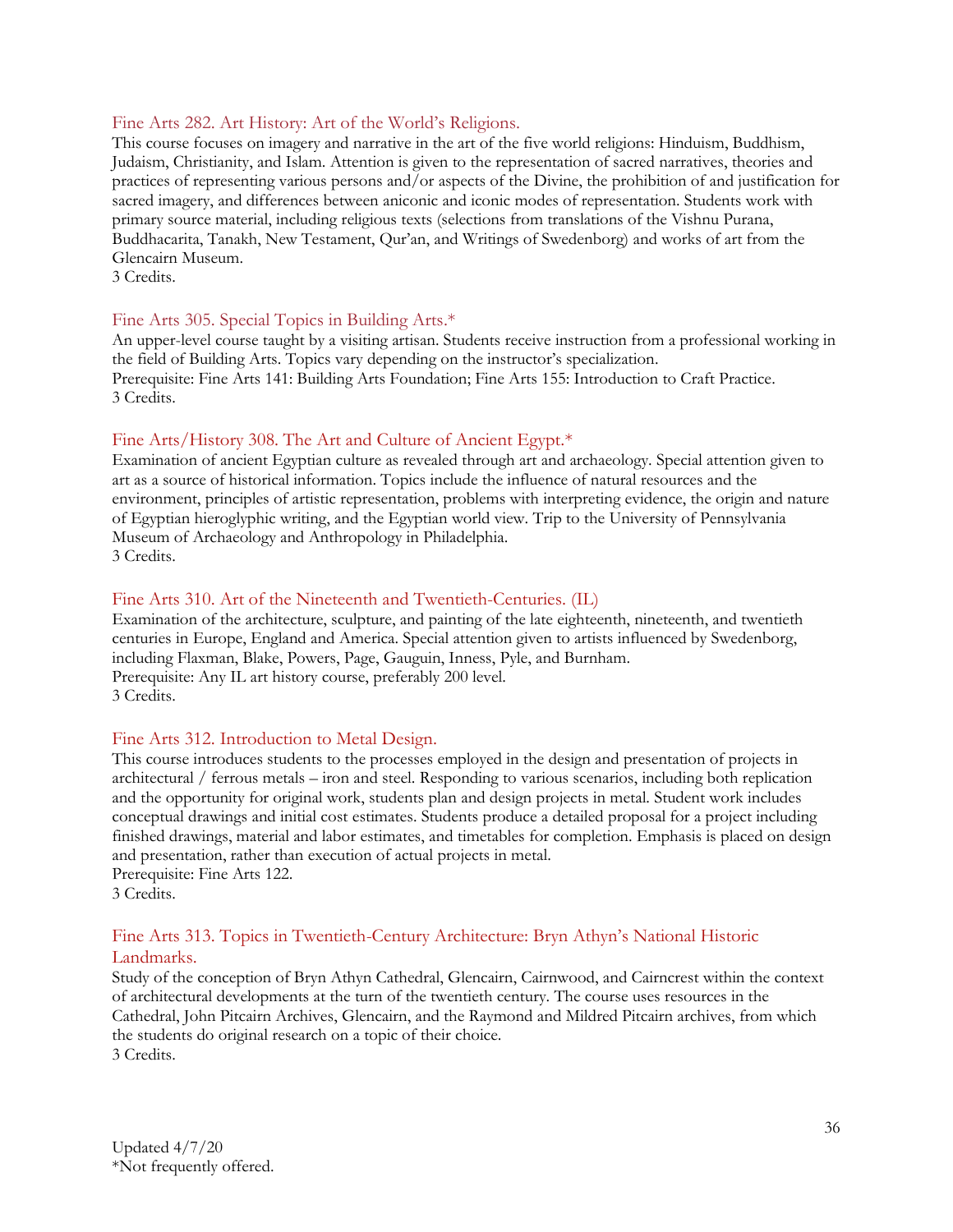#### Fine Arts 322. Traditional Joinery Design and Production.

This course introduces students to the various techniques traditionally used to join ferrous metal components. Students learn traditional metal joinery techniques, including collars, riveting, slit and drifts, pass-throughs and forge welding. Students are required to produce various forms of joinery and demonstrate the ability to design and construct a metal piece from conceptual drawing to finished product. Emphasis is placed on safety, design and craftmanship.

Prerequisite: Fine Arts 122 and Fine Arts 222. 3 Credits.

#### Fine Arts 342. Tool and Hardware Production and Design.\*

In this Building Arts course, students learn the techniques and processes involved in the production of tools and hardware. Students learn how to produce various tools commonly used in metal arts such as hammers, tongs, chisels, punches and drifts. Students also learn how to produce various forms of hardware such as locks, hinges, handles and pulls. In addition, students learn elements of jig design and construction and the technique of heat treating. Students demonstrate proficiency by designing and producing a series of tools and hardware pieces using the techniques learned in the class. Emphasis is placed on safety, design and craftmanship.

Prerequisite: Fine Arts 122 and Fine Arts 222. 3 Credits.

#### Fine Arts 422. Blacksmithing – Small Scale Design and Production.\*

An upper-level course in the Building Arts program. Students produce small scale objects in ferrous metals of their own design. Students are responsible for all aspects of production, from initial concept and budgeting to execution of original designs. Students develop their portfolio of work with documentation of the processes throughout production. Students will present their projects for critique from the instructor and from external reviewers.

Prerequisite: Fine Arts 122 and Fine Arts 222. 3 Credits.

#### Fine Arts 452. Blacksmithing – Large Scale Design and Production.

Students produce a large-scale object/project in ferrous metals of their own design. Students are responsible for all aspects of production, from initial concept and budgeting to execution of original designs. Students develop their portfolio of work with documentation of the processes throughout production. Prerequisite: Fine Arts 122 and Fine Arts 222. 3 Credits.

#### Fine Arts 493. Senior Literature Review.

General guidance in continuing research and review literature related to the chosen topic for the senior essay. Support for crafting a sound and interesting argument, resulting in an outline of main points for the senior essay.

Prerequisite: Interdisciplinary Studies 390. 2 Credits.

#### Fine Arts 298/398/498. Fine Art Internship. (EE)

Requirements variable. Proposals should be submitted to the Department Chair. Art internships are open to students in sophomore year or above who have completed at least two art, dance, or music courses. Credits variable.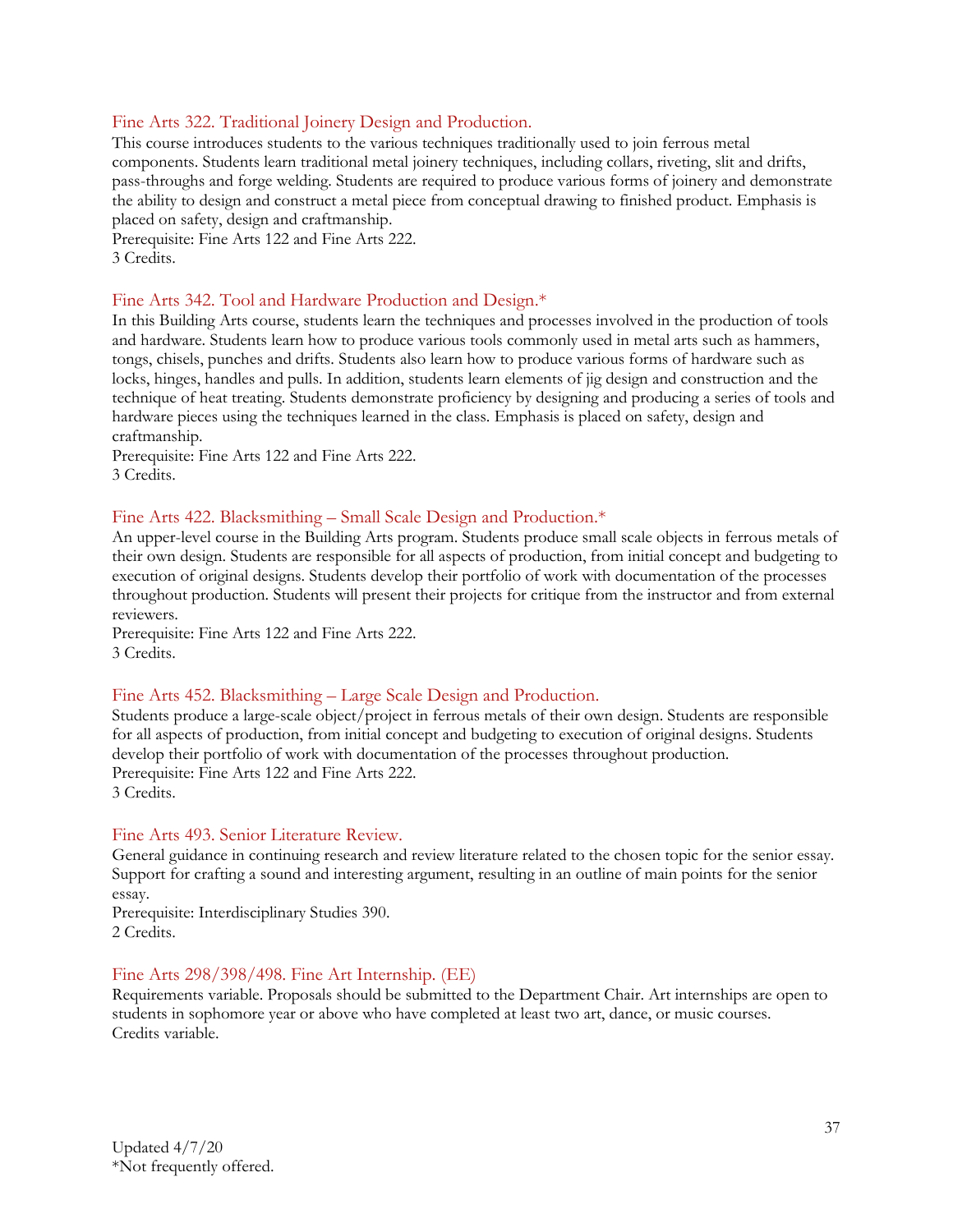#### Fine Arts 495. Senior Essay. (WC)

Capstone experience for the Interdisciplinary Major. Writing of the senior essay based on the research and outline produced in Fine Arts 493. Prerequisites: Fine Arts 493 and Interdisciplinary Studies 494. 2 Credits.

#### Fine Arts 499. Senior Project.

Independent study toward a studio arts project to be a companion to the Fine Arts Interdisciplinary Senior Essay. Limited to and required of fine arts interdisciplinary majors in a studio art track. Prerequisite: Fine Arts 399. Credit Variable.

# **French\***

#### French 101. Introductory French I.\*

Introduction to the French language for students without previous experience. Emphasis is placed on communication and foundations of French grammar. French is the language of instruction. 3 Credits.

#### French 102. Introductory French II.\*

Continuing introduction to the French language. Prerequisite: French 101 or equivalent as determined by placement test. French is the language of instruction. 3 Credits.

# **Geography**

#### Geography 110. World Regional Geography.

Study of world regions with emphasis on the geographic relationships—physical and cultural—that give them their character. Emphasizes the political and cultural formations of human societies. Focus on familiarity with map locations.

3 Credits.

# **German**

#### German 101. Introductory German I.

Introduction to the German language for students without previous experience. Emphasis is placed on communication and the foundations of German grammar. German is the language of instruction. 3 Credits.

#### German 102. Introductory German II.

Continuing introduction to the German language. Prerequisite: German 101 or equivalent as determined by placement test. German is the language of instruction. 3 Credits.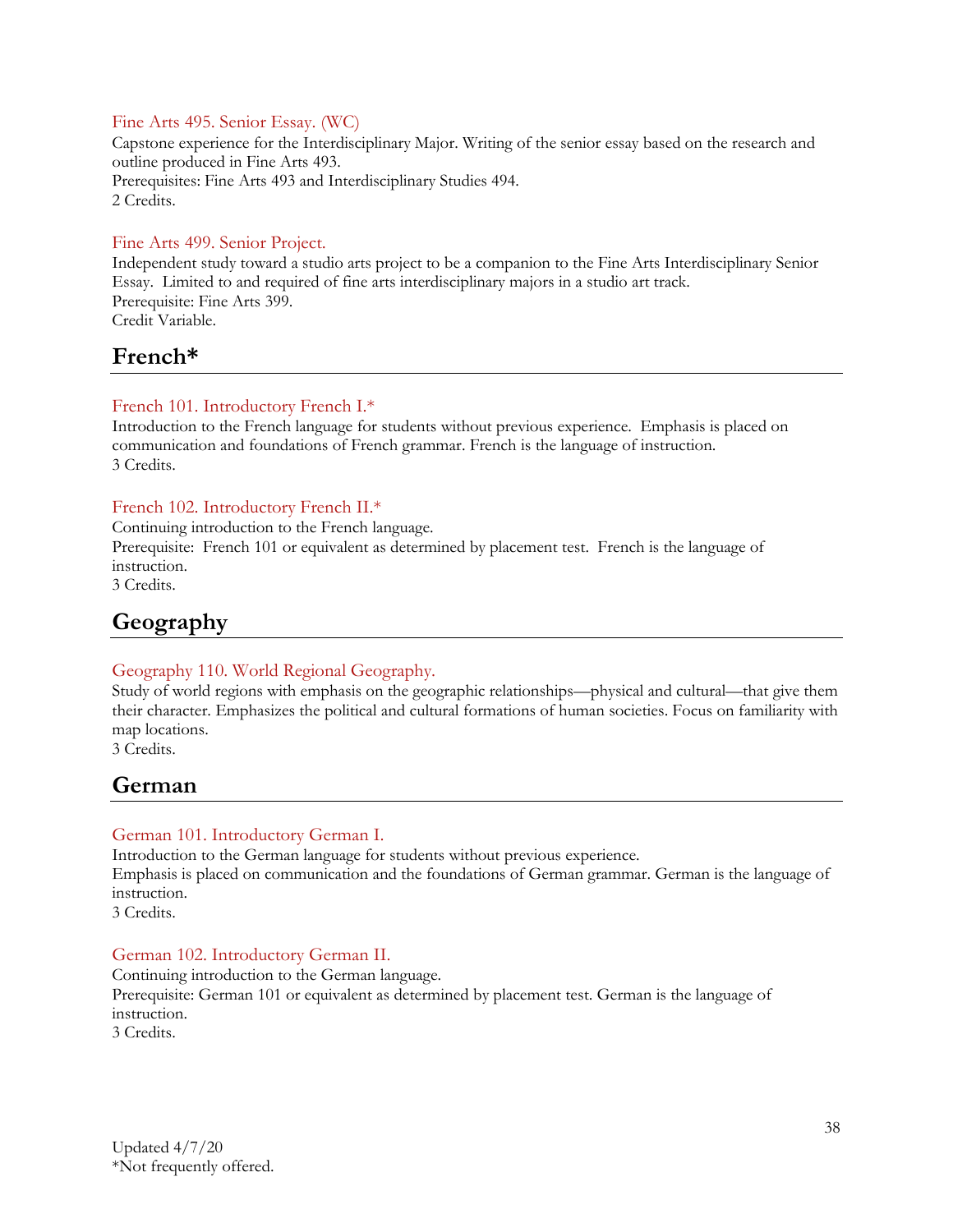# **Greek**

#### Greek 110. Beginning New Testament Greek I.

Introduction to the language of the New Testament. A study of the basic forms and syntax of Greek grammar.

3 Credits.

#### Greek 111. Beginning New Testament Greek II.

Continuation of Greek 110. Prerequisite: Greek 110. 3 Credits.

#### Greek 250. Readings in New Testament I.\* Readings in the Gospel of John and the Book of Revelation.

Prerequisite: Greek 111. 3 Credits.

#### Greek 251. Readings in New Testament II.\*

Readings in the synoptic gospels (Matthew, Mark and Luke). Prerequisite: Greek 111. 3 Credits.

# **Hebrew**

#### Hebrew 110. Beginning Hebrew I.\*

Introduction to the language of the Old Testament. A study of the basic forms and syntax of Hebrew grammar.

3 Credits.

#### Hebrew 111. Beginning Hebrew II.\*

Continuation of Hebrew 110, with graduated readings adapted from Genesis, Exodus, Deuteronomy, Joshua, Judges, and other books of the Old Testament. Prerequisite: Hebrew 110 or equivalent as determined by placement test. 3 Credits.

#### Hebrew 250. Intermediate Hebrew.

Review of Hebrew grammar, followed by readings in the Old Testament with special attention to forms and syntax. Prerequisite: Hebrew 111.

3 Credits.

# **History**

#### History 112. The Viking World.

Study of the Viking Age, c. 750-1050 CE. This course examines the impact of Viking expansion in Europe as raiders, traders, conquerors, and settlers. Using written as well as archaeological sources, attention is paid not only to the chronology of events but also to the consideration of Norse values and beliefs, cultural practices and societal structures. Students participate in Glencairn Museum's Medieval Festival. 3 Credits.

Updated 4/7/20 \*Not frequently offered.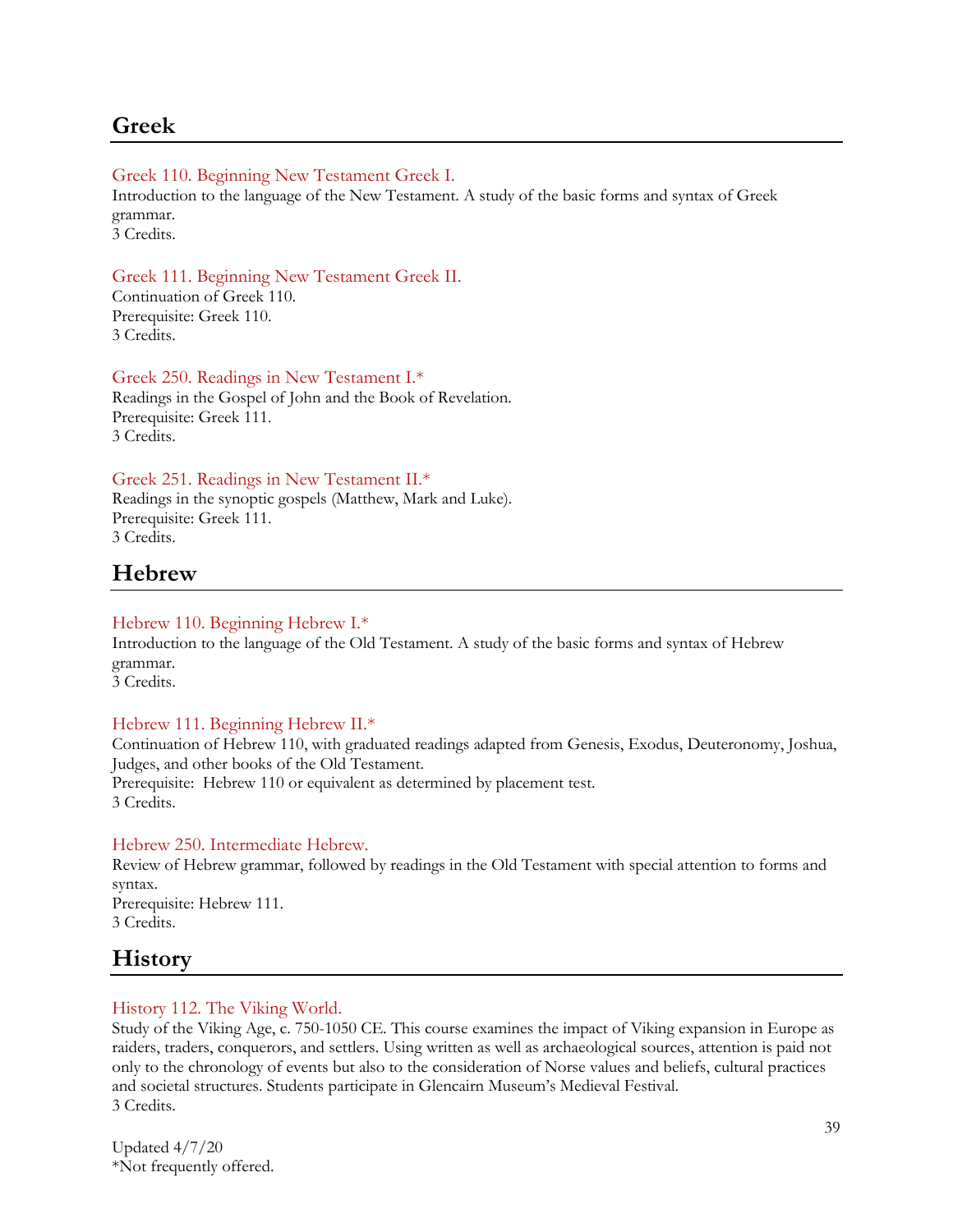#### History 114. The Classical World. (IL)

Historical survey of ancient Greece and Rome from Mycenaean civilization to the fall of the Roman Empire in the west. Particular attention to cultural values, political trends, and the role of religion in Greek and Roman societies. Examination of textual and archaeological evidence. Guided development of a research paper.

3 Credits.

#### History 117. The Contemporary World.

Examination of the post-World War II era and its effect on societies around the globe. Includes survey of political and economic developments in the different regions of the world and thematic approach to the contemporary global situation. Current events discussions. 3 Credits.

#### Fine Arts/History 160. Art, Culture and History.

Examination of the art, culture, and history of a designated period and region. Special attention will be given to art as a form of religious and cultural expression. Serves as an intellectual foundation for Fine Arts/History 161: Study Abroad.

3 Credits.

#### Fine Arts/History 161. Art, Culture, and History: Study Abroad.\*

Participation in an academic study abroad trip (2-3 weeks) focused on the period and region studied in Fine Art/History 160. Students are required to present research completed in Fine Arts/History 160 on site. Prerequisite: Fine Arts/History 160 in preceding term. Pass/Fail. 1 Credit.

#### History 205. Topics in History.

Examination of a selected historical theme or time period. Specific title announced in the course bulletin when offered. May be repeated when different topics are offered. 3 Credits.

#### History 207. Ancient Mesopotamia.\*

Examination of the history and society of ancient Mesopotamia (modern Iraq and the surrounding region) from the Neolithic period through the Persian Empire. Particular focus on Mesopotamian archaeology and texts as historical sources. Use of Glencairn Museum's Near Eastern collection. 3 Credits.

#### Anthropology/History 211. Artifacts, Archaeology, and Museums. (W)

Introduction to the theories and methods used to interpret how objects provide evidence for history and express a society's values, ideas, and attitudes. Includes examination of archaeological method and ethics, and the use of objects in a museum setting. Use of hands-on projects and visits to Bryn Athyn's historic district and other local sites.

3 Credits.

#### History 213. Conversion and Christianity in the Medieval North.

Examination of the conversion of medieval Northern Europe from Norse paganism to Christianity (c. 800 – 1300 CE) as understood in three periods: Pre-Christian, Conversion, and Christian. Consideration of multiple aspects pertaining to shifts in worldviews, values, and religious beliefs. Students analyze and interpret assigned primary sources.

3 Credits.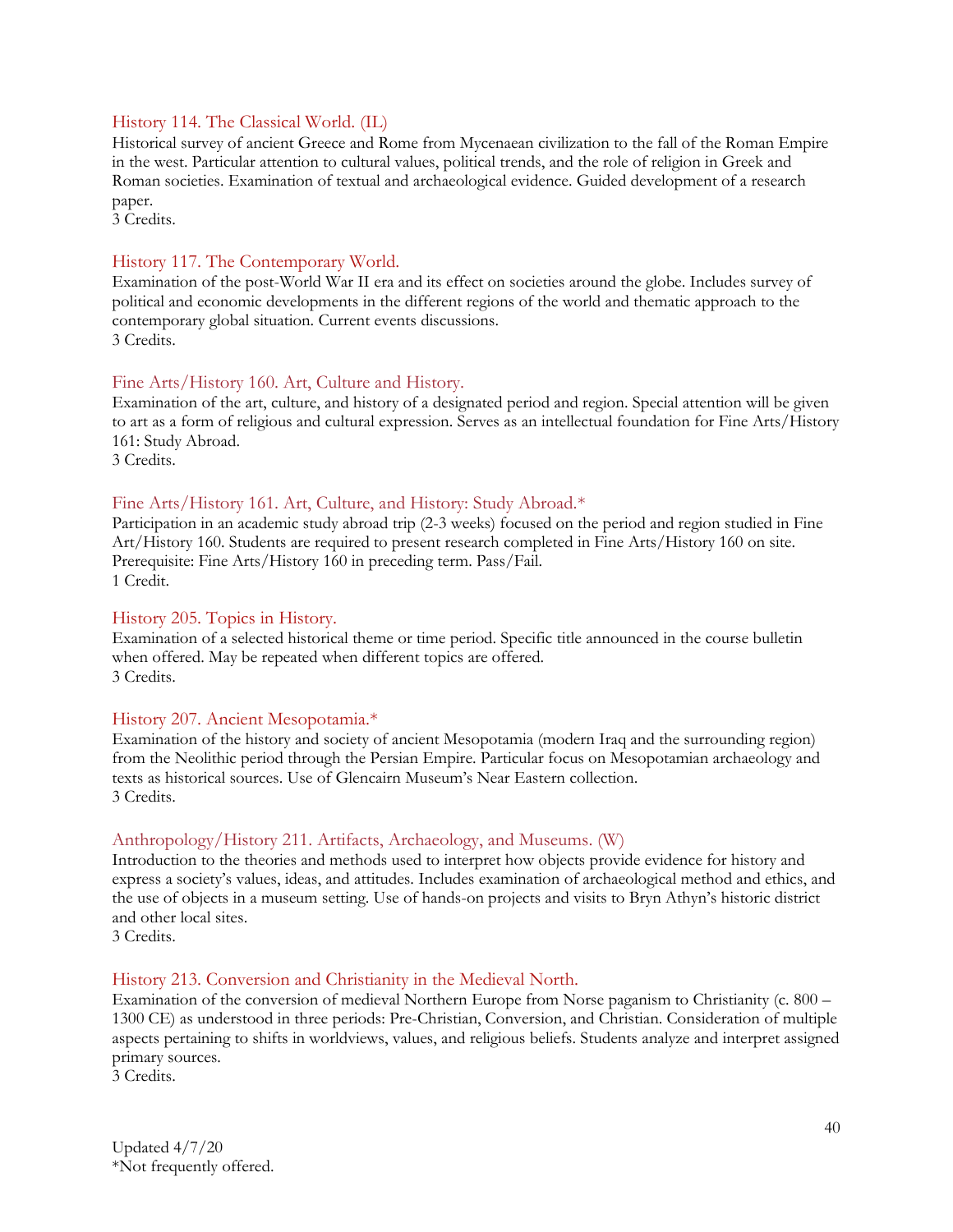#### History 215. Renaissance and Reformation.\*

Examination of the intellectual, religious, political, and cultural developments in European society from the fourteenth through the early eighteenth century, with special focus on the contributions of the Renaissance and Reformation to western civilization. Topics include the emergence and spread of Renaissance culture, the Renaissance state, the Protestant Reformation, and the wars of religion. Use of primary texts as historical sources.

3 Credits.

#### History 216. The Making of Modern Europe, 1715-1918.\*

Study of political, social, economic, and cultural developments in the major European powers from the eighteenth century through World War I. Topics include the Industrial Revolution, the French Revolution, Romanticism, Nationalism, Modern Mass Society, Imperialism, and World War I. Lectures and class presentations.

3 Credits.

#### History 217. Nazi Germany.

Examination of the rise and fall of Nazi Germany under Adolf Hitler and a consideration of contributing historical, social, economic, and political factors. Particular focus on the impact on German society, individual choice, and philosophies underpinning Nazism: fascism, cult of personality, eugenics, anti-Semitism, social Darwinism.

3 Credits.

#### History 225. Religion and Society in Colonial America 1607-1763.

Thematic exploration of the British colonies in North America with an emphasis on the role of religion in the establishment, structure, and development of key colonial societies. Consideration will be given to how and why Virginia, Puritan New England, and Quaker Pennsylvania, for example, differed from one another and yet contributed to a unified American identity by the middle of the  $18<sub>th</sub>$  century. 3 Credits.

#### History 230. United States History 1763-1865.\*

Examination of the historical development of American society from the eve of the American Revolution through the Civil War. Particular focus on political ideology, national identity, and societal values with special attention given to the events leading up to the Revolution, the political ideologies of the founding fathers, and the causes of the Civil War.

3 Credits.

#### History 240. Ancient Israel.

Study of the ancient Israelites from the time of their formation as a social group through the destruction of the temple in Jerusalem by the Romans. Emphasis on government, religion, intercultural relationships between Israel and its neighbors, and the context of the Old Testament. 3 Credits.

#### History 245. The Middle East.\*

Surveys political, social, and cultural developments in the societies of the greater Middle East. Focus on the waxing and waning of selected Islamic Empires. 3 Credits.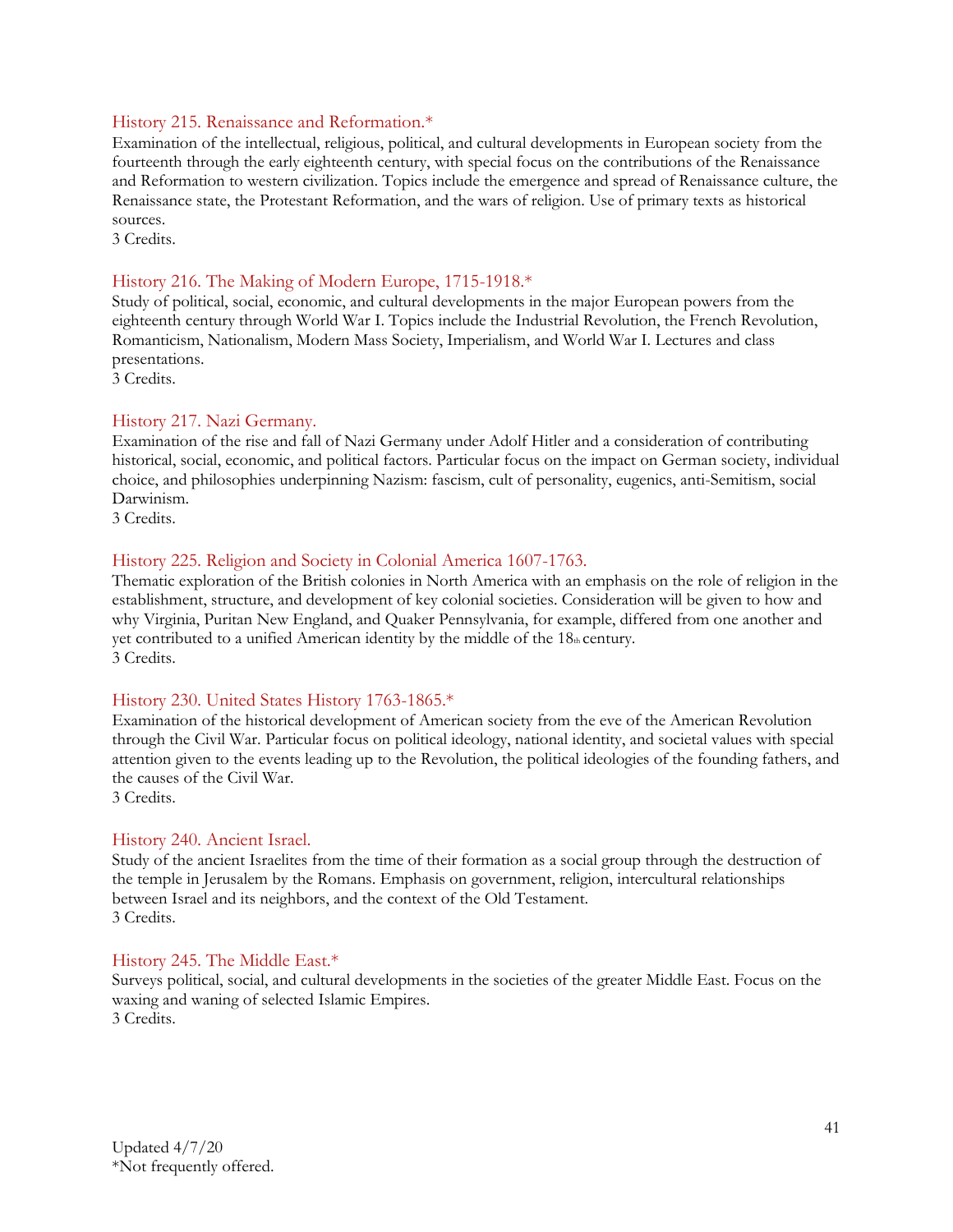#### History 248. The Medieval World.

Historical survey of medieval Europe from the fall of Rome through the fourteenth century. Particular focus on religion and the role of the church throughout the middle ages. Use of primary texts and Glencairn Museum's collections. Students participate in Glencairn Museum's Medieval Festival. 3 Credits.

#### History 257. Women in Classical Antiquity. (PP)

Examination of the social roles and experiences of women in ancient Greece and Rome using archaeological and textual evidence. Topics include stages of life, women's occupations, women's experiences in the household, religion, and public settings, women and the law, and women and medicine. Particular consideration of the challenges presented by the ancient evidence and of the distinction between ideological views and actual lived experiences.

3 Credits.

#### Fine Arts/History 260. Art, Culture and History.\*

Examination of the art, culture, and history of a designated period and region. Special attention will be given to art as a form of religious and cultural expression. Serves as an intellectual foundation for Fine Arts/History 261: Study Abroad.

3 Credits.

#### Fine Arts/History 261. Art, Culture, and History: Study Abroad.\*

Participation in an academic study abroad trip (2-3 weeks) focused on the period and region studied in Fine Art/History 260. Students are required to present research completed in Fine Arts/History 260 on site. Prerequisite: Fine Arts/History 260 in preceding term. Pass/Fail. 1 Credit.

#### History 270. Archives Theory.\*

Examination of the theory and practice behind the operation of archives and their role in society. Survey of fundamentals including archival history, controlled vocabularies, preservation, and access. 3 Credits.

#### Fine Arts/History 271. Introduction to Historic Preservation.

This course will introduce students to the basic theory and practice of historic preservation. Major topics include preservation terminology and concepts, architectural styles, and the history of the preservation movement in the United States, including advocacy, government's role in historic preservation, and emerging/contemporary issues in historic preservation. The Bryn Athyn Historic District and other historic structures in the local community will be used extensively as illustrations for topics throughout the course. This is not a methods and materials conservation course. Material is presented through lectures, guest lectures, class discussion and field trips.

3 Credits.

#### History 276. Barbarians and the Fall of Rome.

Examination of the era that led to the misleading phrase: "the fall of Rome." This course investigates Rome's interaction with various barbarian groups and its evolving strategy in dealing with them. Considers the replacement of the western Roman empire by various successor states, the barbarian kingdoms, which eventually coalesced into early medieval Europe. 3 Credits.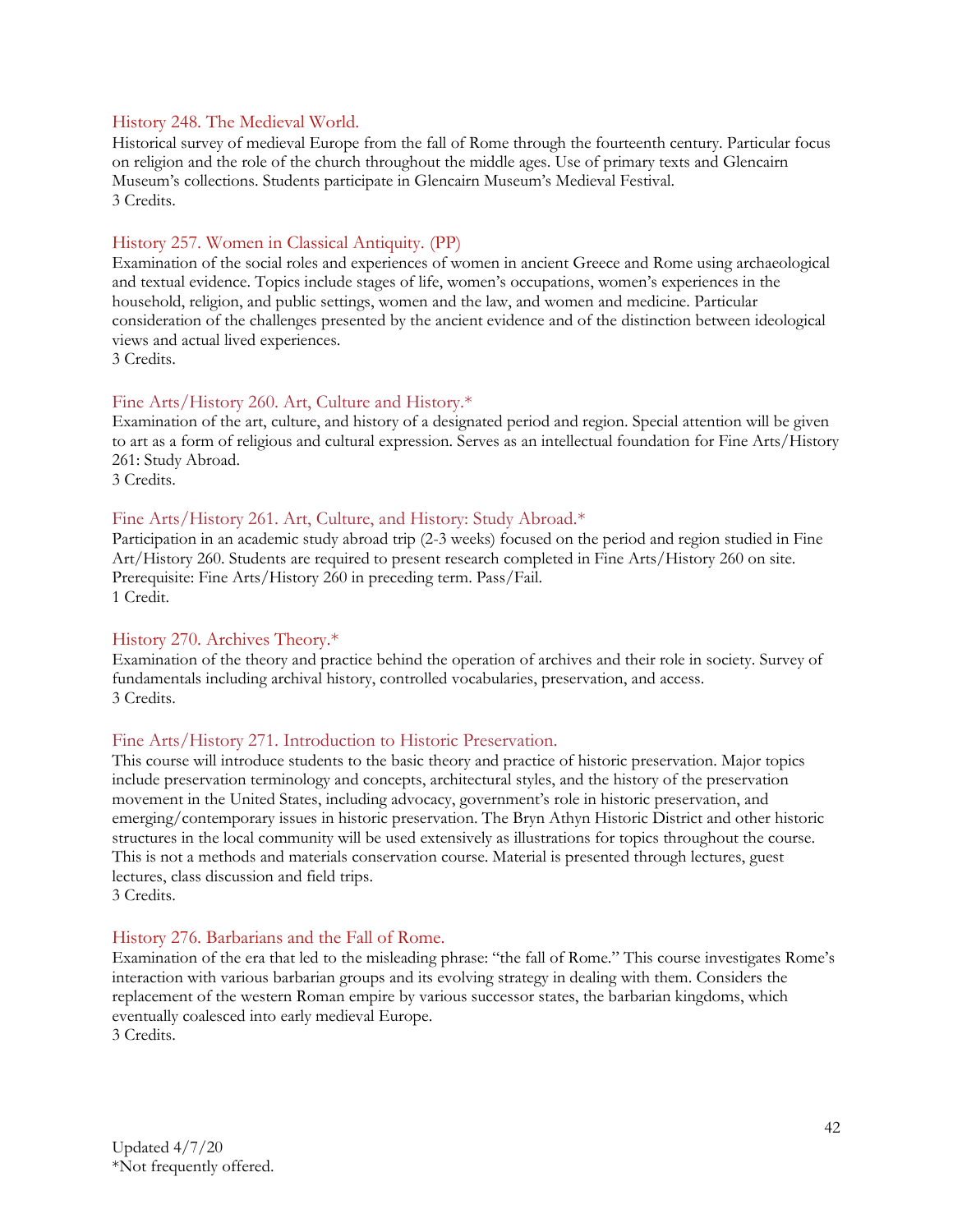#### History 286. The Witch-Hunt in Early Modern Europe.

Examines the witch-hunting phenomenon – that is, the prosecution and execution of persons accused of witchcraft – which occurred in Europe and by extension its colonies (e.g. New England) during the period 1450-1750 resulting in thousands of deaths. A consideration of the witch-hunt's intellectual underpinnings, its religious, social, political, legal dimensions, as well as its after-life in contemporary culture. Extensive use of primary sources.

3 Credits.

#### History/Sociology 290. Social and Religious Movements.\*

Exploration of selected social and religious movements. The history of these movements will be used to understand the sociological factors that contributed to their development, form, and impact. 3 Credits.

#### History 305. Topics in History.

Examination of a selected historical theme or time period. Specific title announced in the course bulletin when offered. May be repeated when different topics are offered. 3 Credits.

#### Fine Arts/History 308. The Art and Culture of Ancient Egypt.\*

Examination of ancient Egyptian culture as revealed through art and archaeology. Special attention given to art as a source of historical information. Topics include the influence of natural resources and the environment, principles of artistic representation, problems with interpreting evidence, the origin and nature of Egyptian hieroglyphic writing, and the Egyptian world view. Trip to the University of Pennsylvania Museum of Archaeology and Anthropology in Philadelphia. 3 Credits.

#### History 310. Religion in Ancient Greece and Rome.\*

Investigates the nature of Greek and Roman religious practices and beliefs through a close study of primary texts and archaeological evidence. Examines the role of religion in Greek and Roman society. Introduction to various methodological approaches to the study of ancient religions. Consideration of the development of early Christianity and Judaism. Topics include sacrifice, gods and heroes, festivals, myth, oracles and divination, temples, and mystery cults.

Prerequisite: History 114 or Religion 283 or instructor permission. 3 Credits.

#### History 311. Vengeance and Justice in Medieval Europe.

Exploration of intersecting notions of justice and vengeance in medieval European law, ca. 500 - 1500. Of special interest is the tension between customary, retributive forms of justice and the development of jurisprudence based on Christianity and ideals of Christian rulership. Includes a survey of select Old Testament and Roman laws.

3 Credits.

#### Anthropology/History 312. European Folk and Fairy Tales.

An investigation of European folk and fairy tales and their relevance for understanding the societies that produced them. Provides a survey of major collections and introduces students to critical approaches to folk literature. Considerations of Hollywood adaptations and the continuing impact of folk and fairy tales on modern popular culture.

3 Credits.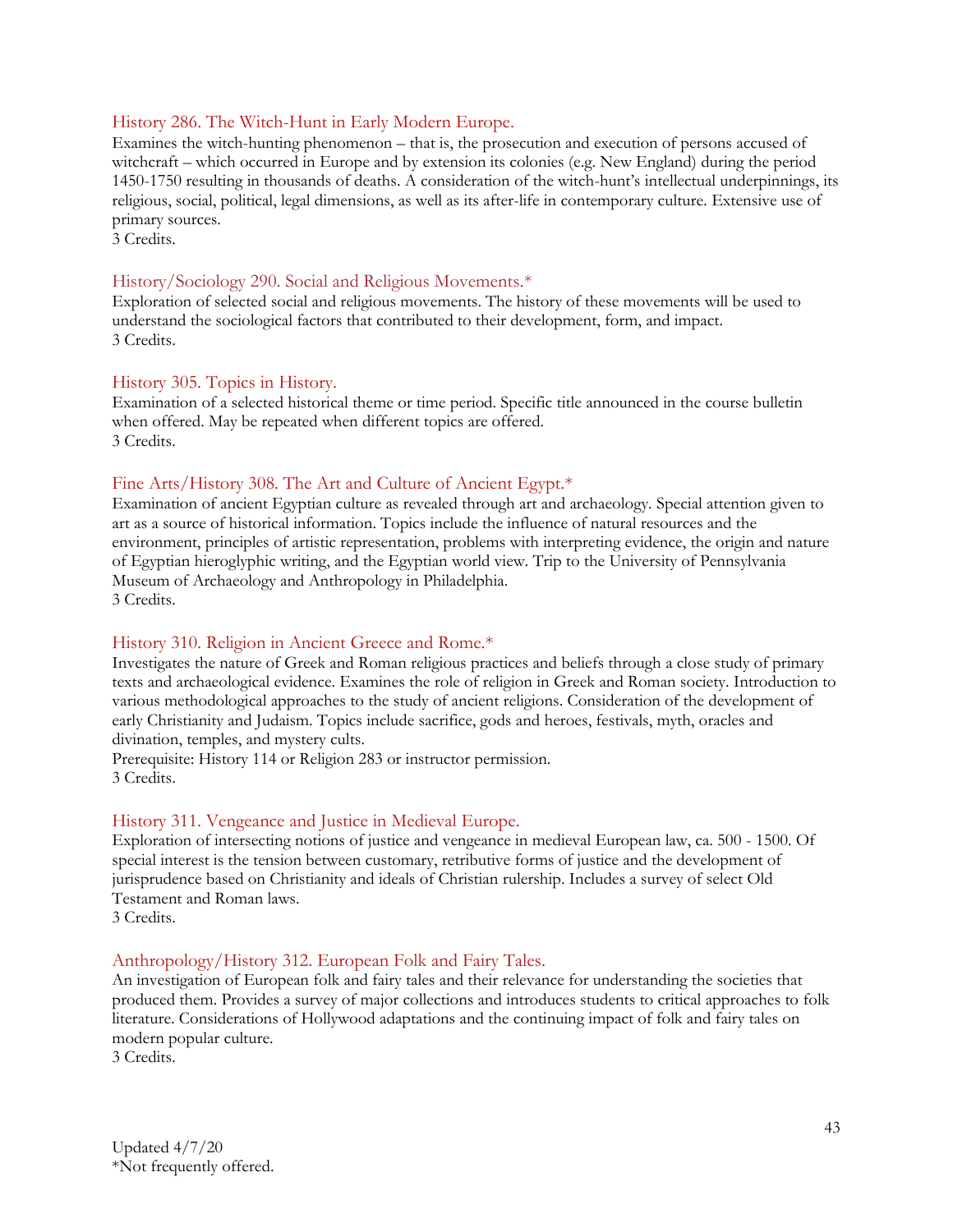#### History 315. Seminar on the Age of Enlightenment.\*

Exploration of the leading intellectual, socio-cultural, and political developments in Europe between the end of the Wars of Religion and the French Revolution (1648 and 1789). Focus on the rise of the modern. 3 Credits.

#### History 330. Twentieth-Century American History Seminar.

Selected topics affecting twentieth-century American society. Focus on economic, social, and political change in the post-World War II era.

3 Credits.

#### History 350. Swedenborg's Life and Time. (IL)\*

Exploration of the Swedish context of Swedenborg's intellectual and spiritual development, his call, and his revelatory works. Examines the geography, history, culture, and society of Sweden and the Baltic world in the eighteenth century.

3 Credits.

#### History 359. Death and Society in Ancient Greece.\*

Examination of ancient Greek attitudes and responses to death, including concepts of death, views of the afterlife, funerary rituals, and commemoration practices. Emphasis on what this evidence reveals about ancient Greek society, especially value systems, family relationships, social distinctions, gender, and law. Use of both archaeological and textual evidence. 3 Credits.

#### History 371. Heritage Interpretation.

Study of the theory and practice involved in interpreting historic and cultural heritage materials in order to reveal meanings and communicate messages. Includes consideration of interpretive planning, theme development, and visitor studies. 3 Credits.

# History 298, 398, 498. History Internship II. (EE)

Proposals must be approved by the appropriate department chair. History internships are open to students in second year or above who have completed at least two history courses. Credit variable.

# **Human Society**

#### Human Society 305. Topics in Human Society.

Examination of a selected theme or time period using history and social sciences lenses. Specific title announced in the course bulletin when offered. May be repeated when different topics are offered. 3 Credits.

#### Human Society 401. Capstone Seminar. (IL)

Students in the Human Society major engage in focused research for their capstone projects. The seminar setting provides instruction in related skills and offers a forum for support and the exchange of ideas. As part of the seminar, each student will generate a written research proposal, which will also be presented publicly. Each student also examines in depth a specific New Church concept related to the student's capstone project. Only open to Human Society majors. 3 Credits.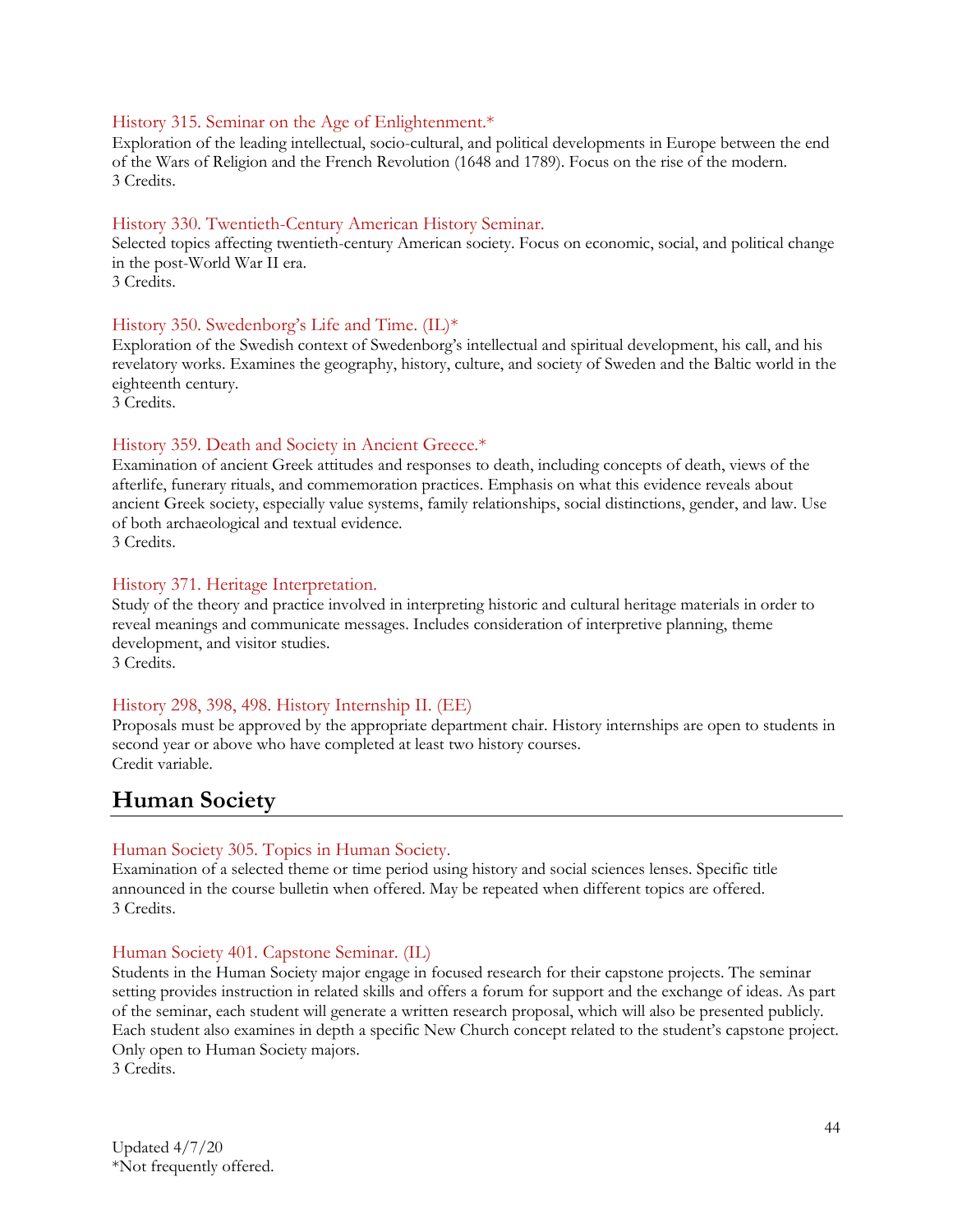#### Human Society 402. Capstone Seminar II. (WC)

Students in the Human Society major write their capstone projects. The seminar setting provides instruction in related skills and offers a forum for support and the exchange of ideas. As part of the seminar, students present the results of their research publicly and design posters. Only open to Human Society majors. Prerequisite: HSoc 401.

#### 3 Credits.

# **Independent Studies and Honors Contracts**

In addition to the listed courses, departments may offer independent studies and honors contracts in a variety of fields. The purpose of these is to allow well-qualified students to study beyond the regularly offered courses. Independent studies are numbered 299 or 399, depending on the appropriate level, and honors contract courses are designated with a trailing H, such as Math205H. Academic departments are under no obligation to meet requests for independent studies and honors contracts. Students who undertake independent studies must be able to work independently between meetings with the instructor. In order to qualify to take an independent study or honors contract, a student must:

- Have completed at least 31 credits with a GPA of 2.7 or better
- Submit a proposal to the department chair during the week prior to registration for the term in which the independent study or honors contract is to occur.
- Submit an independent study card or honors contract card (signed by the department chair and instructor) to the College Office to be reviewed by the Dean of Academics.
- Create a syllabus together with the instructor and submit it to the College Office before or during registration.

# **Interdisciplinary Studies**

## Interdisciplinary Studies 390. Research Seminar. (IL)

For juniors in the Interdisciplinary Major. Focus on preparing to do the senior essay during senior year. Explore topics and research questions. Research scholarly sources related to a chosen topic. Formulate draft thesis statement based on interest and research. 2 Credits.

## Interdisciplinary Studies 494. Senior Seminar I.

For seniors in the Interdisciplinary Major. Focus on developing a spiritual perspective on the student's capstone project using Swedenborgian and other principles. Prerequisite: C– or better in Interdisciplinary Studies 390. 1 Credit.

## Interdisciplinary Studies 496. Senior Seminar II.

For seniors in the Interdisciplinary Major. Public presentation of senior essay. Career planning and portfolio development. Pass/Fail.

Prerequisite: A passing grade on an interdisciplinary senior essay. 1 Credit.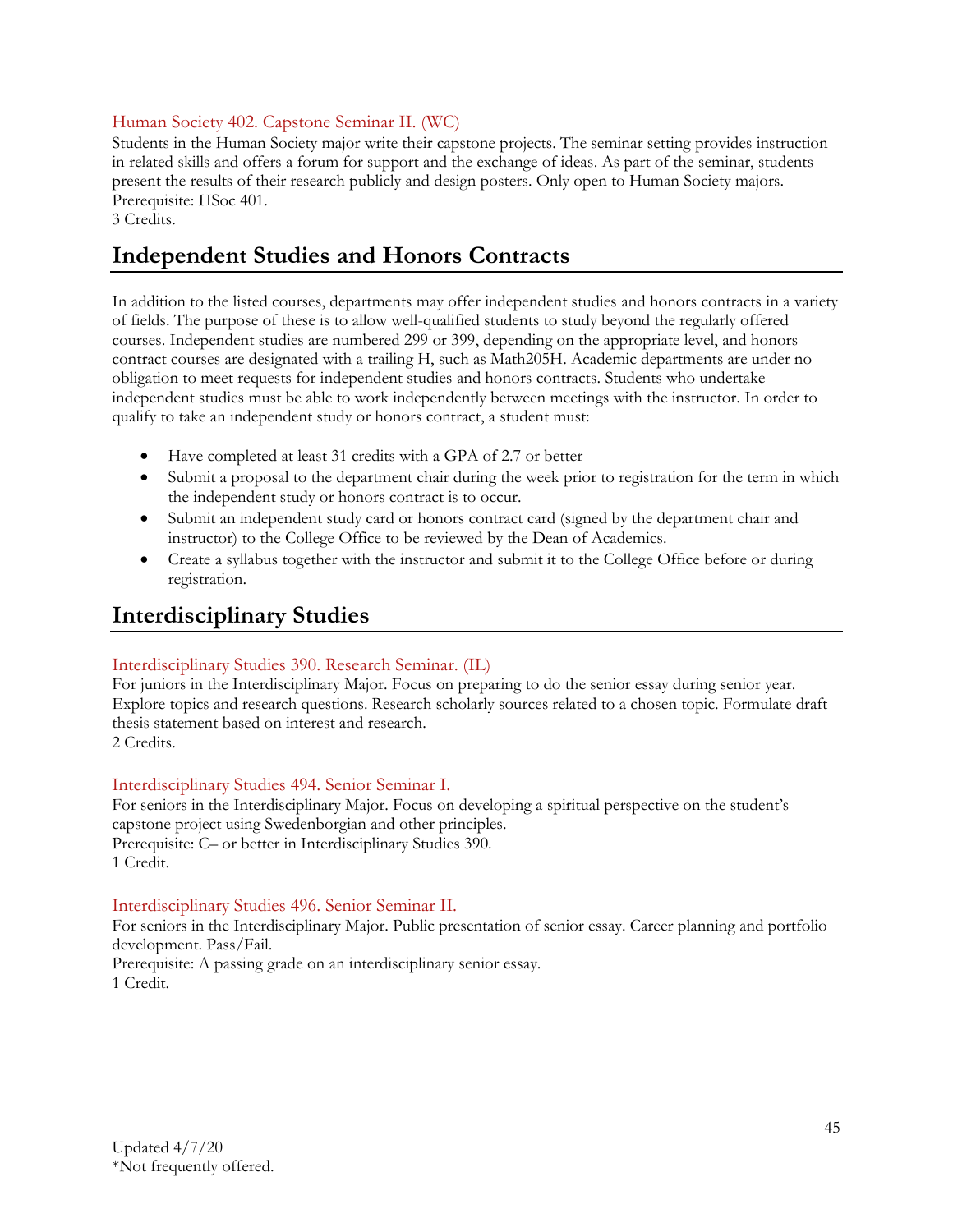# **Internships**

#### 298/398/498 Internships (in their academic areas) (EE)

Individually arranged career related internships. See the Major Department Head or Director of Internships for details.

3 Credits.

# **Latin**

#### Latin 110. Beginning Latin I.

Introduction to the elements of Latin grammar and syntax to be used in translating classical authors and Swedenborg.

3 Credits.

#### Latin 111. Beginning Latin II.

Continuation of Latin 110. Prerequisite: Latin 110. 3 Credits.

#### Latin 250. Swedenborg's Theological Latin I.

Intensive review of Beginning Latin, followed by varied readings in the Writings. Various styles of writing distinguished (expository, philosophical, descriptive, narrative). Special attention to non-Classical constructions.

Prerequisites: Latin 110 and 111 or approval of the instructor. 3 Credits.

#### Latin 251. Swedenborg's Theological Latin II.

Continuation of Latin 250. Includes examination of original manuscripts and editions. Prerequisites: Latin 110 and Latin 111 or approval of the instructor. 3 Credits.

# **Mathematics**

#### Mathematics 095. Preparation for Quantitative Reasoning.

This course provides additional support for students enrolled in Math101. Topics include translating expressions, building equations, order of operations, and recognizing context. Credit from this course may not be used to satisfy degree requirements. 1 Credit.

### Mathematics 101. Introduction to Quantitative Reasoning. (QR)

Introduction to mathematical concepts to improve basic skills in computation, algebra, graphing, and quantitative applications. This course prepares students for other mathematics courses and courses involving quantitative reasoning. Topics include linear modeling, units of measure and currency, and statistical reasoning, and financial topics.

3 Credits.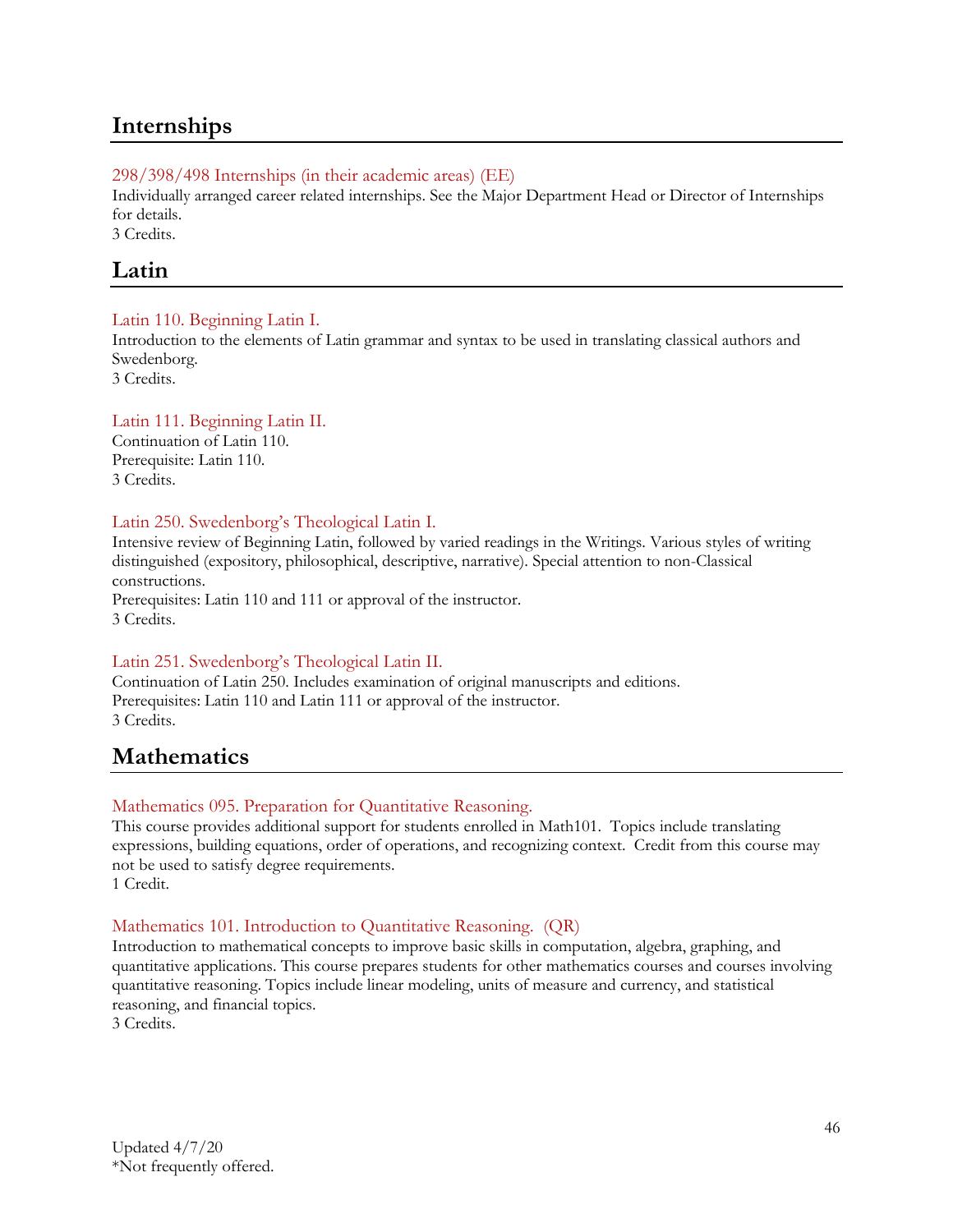#### Mathematics 102. Understanding Mathematics in Society. (QR)

Review of mathematical topics with an emphasis on understanding why certain patterns appear. Topics include sets, number systems, geometry, and basic statistics and probability. Recommended for students in education and philosophy.

Prerequisite: Math 101 or appropriate score on placement test. 3 Credits.

#### Mathematics 115. College Algebra. (QR)

Algebraic topics designed to assist in the use of mathematics in science courses. Topics include exponents and radicals, rational expressions, inequalities, complex numbers, polynomial analysis and advanced factoring, rational functions and asymptotes, and quantitative reasoning applications. Because of duplication of subject matter, students may not receive credit for both Mathematics 115 and Mathematics 120. Prerequisite: Mathematics 101 or appropriate score on placement test. 3 Credits.

#### Mathematics 120. Pre-calculus. (QR)

Course in college algebra designed to assist in the use of mathematics in science courses by reviewing the behavior of several families of simple and composite functions, and fitting these functions to data. Study of linear, exponential, power, logarithmic, polynomial, and rational functions. Includes quantitative reasoning applications. Because of duplication of subject matter, students may not receive credit for both Mathematics 115 and 120, and may not receive credit for both Mathematics 120 and 124. Prerequisite: Mathematics 101 or appropriate score on placement test. 4 Credits.

#### Mathematics 124. Transcendental Functions. (QR)

Basic trigonometric functions, modeling periodic phenomena with trigonometric functions, exponential functions and models, exponential equations, and logarithms. When combined with Mathematics 115, these courses would be equivalent to typical pre-calculus course. Because of duplication of subject matter, students may not receive credit for both Mathematics 120 and 124. Prerequisite or Co-requisite: Mathematics 115.

1.5 Credits

#### Mathematics 130. Introduction to Statistics. (QR)

Introduction to data analysis, random variables and their distributions, correlation, and statistical inference. Statistical software used for graphing and data analysis. Independent research project. Recommended for students of business or the social and natural sciences.

Prerequisite: Mathematics 101 or appropriate score on placement test. 4 Credits.

#### Mathematics 140. Elements of Calculus. (QR)

Derivatives with applications, exponential functions, integration with applications, and functions of several variables. Not recommended for students pursuing a degree in mathematics, engineering, or the physical sciences. Because of duplication of subject matter, students may not receive credit for both Mathematics 140 and Mathematics 150. Mathematics 140 does not fulfill prerequisite requirements for Mathematics 151. Prerequisite: Mathematics 115 or appropriate score on placement test. 3 Credits.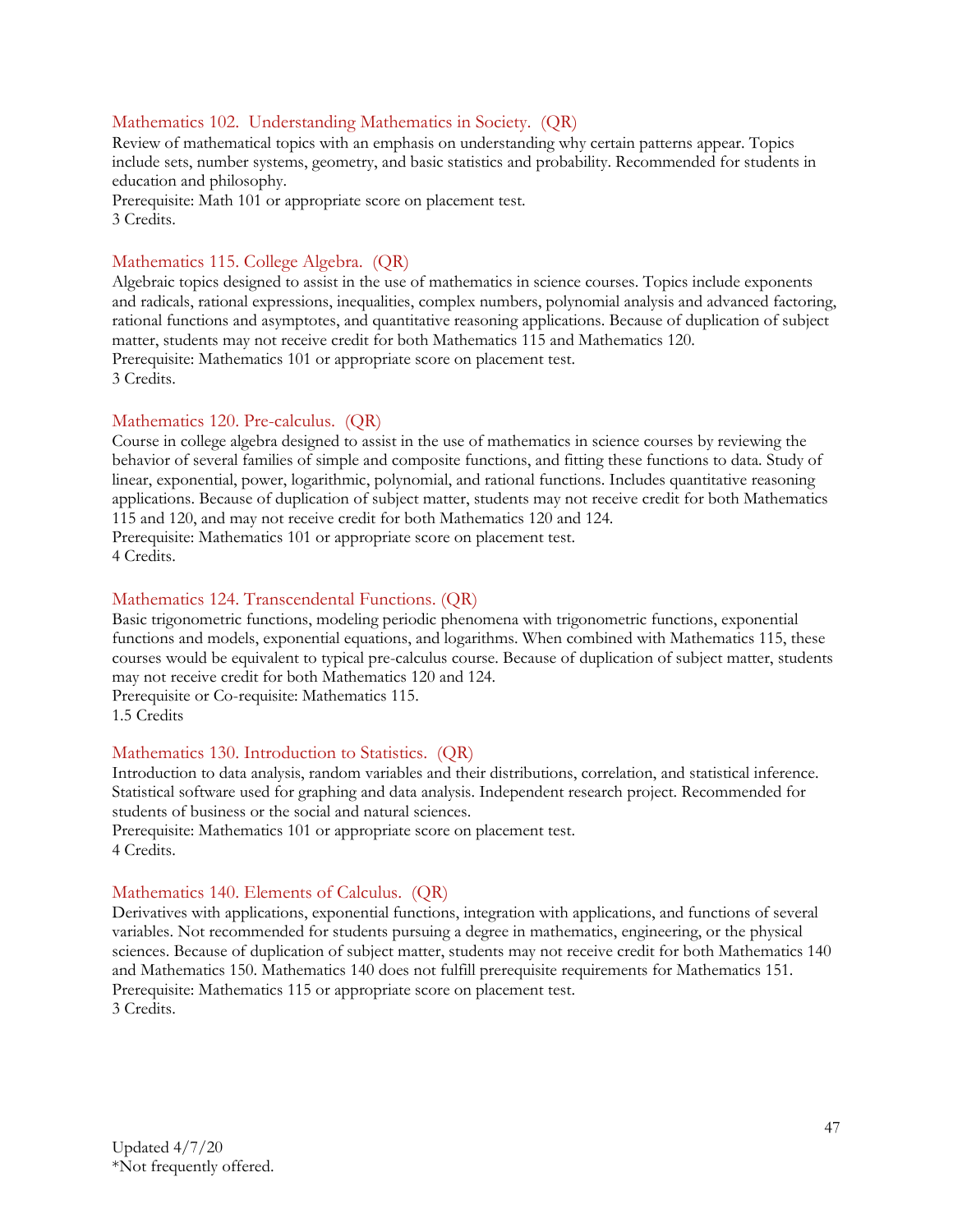#### Mathematics 150. Calculus I.

Limits, differentiation, maxima-minima, related rates, Riemann sums, integration with applications, fundamental theorem of calculus, transcendental functions. Because of duplication of subject matter, students may not receive credit for both Mathematics 140 and Mathematics 150.

Prerequisite: B– or better in Mathematics 120 or Mathematics 124 or appropriate score on SAT or placement test.

4 Credits.

#### Mathematics 151. Calculus II.

Methods and applications of integration, improper integrals, infinite series, Taylor polynomials, and parametric equations. Prerequisite: Mathematics 150. 4 Credits.

#### Mathematics 205. History of Mathematics. (IL)

The development of the major mathematical concepts from ancient times to the present, emphasizing alternate approaches to familiar methods. Students will complete an independent research project. Prerequisite: Mathematics 140 or Mathematics 150. 3 Credits.

#### Computer Science/Mathematics 230. Statistics and Data Mining. (QR)

This course builds on what was learned in Mathematics 130 with an eye on big data sets. Techniques include regression and classification methods, culminating in a final project. Throughout the course, the programming language *R* will be used.

Prerequisites: B- or better in Mathematics 130 or Mathematics 330. 3 Credits.

#### Computer Science/Mathematics 235. Discrete Structures.

Mathematical foundations for the analysis of computer algorithms. Recursive functions, sets, graph theory, and combinatorics.

Prerequisite: Computer Science 180 or competence with a structured programming language. 3 Credits.

#### Mathematics 240. Linear Algebra. (QR)

Vector spaces, matrices, linear transformations, systems of linear equations, determinants, and eigenvalue problems. Introduction to mathematical proofs. Prerequisite: Mathematics 140, Mathematics 150, or Computer Science/Mathematics 230. 3 Credits.

#### Mathematics 250. Calculus III.

Functions of several variables, partial differentiation, multiple integration, vector calculus. Prerequisite: Mathematics 151. 4 Credits.

#### Mathematics 270. Formal Mathematical Reasoning.

An introduction to logical deductive reasoning and mathematical proof techniques in higher mathematics. Techniques include direct proof, contradiction, and induction. Topics include set theory and number theory. Emphasis throughout is on the communication of mathematics and developing abilities in proof writing. Prerequisite: Mathematics 150. 3 Credits.

Updated 4/7/20 \*Not frequently offered.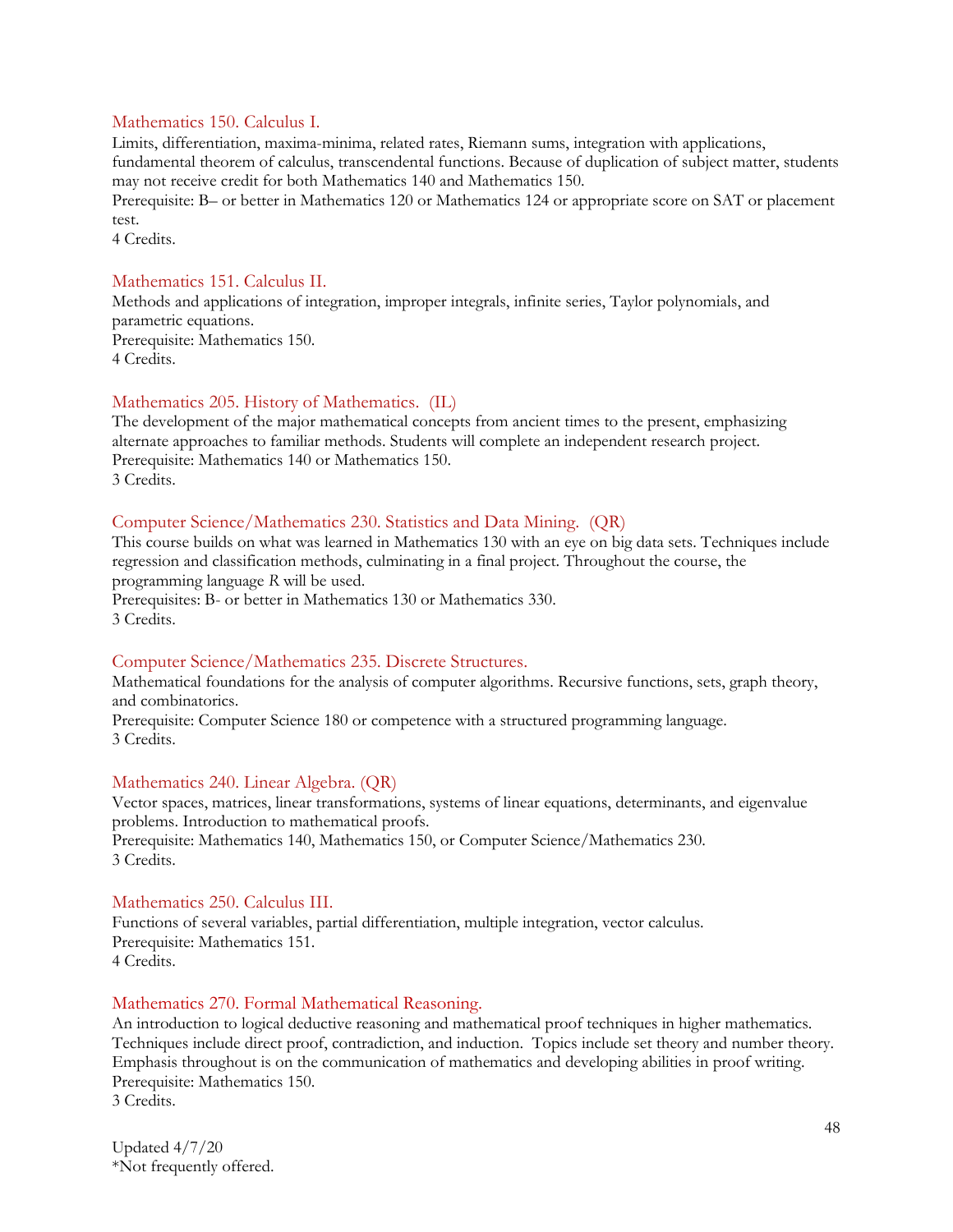#### Mathematics 311. Ordinary Differential Equations.

Linear, second-order, and systems of differential equations and Laplace transforms. Prerequisite: Mathematics 151. 3 Credits.

#### Computer Science/Mathematics 321. Numerical Methods.

Finite differences, interpolation, solutions of equations, numerical integration, curve fitting, linear equations, numerical solutions of differential equations.

Prerequisite: Mathematics 250 and competence in programming. Computer Science 180 recommended. 3 Credits.

#### Mathematics 330. Introduction to Probability Theory.

Topics include probability spaces, random variables, discrete and continuous distributions, joint distributions, correlation, and central limit theorems. Classical statistical inference will be introduced. This course has a computational component and can be used to fill a requirement in the Computer Science minor or ID area. Prerequisite: Mathematics 151. Mathematics 240 recommended. 3 Credits.

#### Mathematics 340. Abstract Algebra.\*

Introduction to the abstract concepts of groups, rings, and fields. Prerequisite: Mathematics 240 or Mathematics 270. 3 Credits.

#### Mathematics 360. Advanced Calculus.

Formal definitions of limits, continuity, differentiation and integration. Prerequisites: Mathematics 151 and either Mathematics 240, Mathematics 270, or Computer Science/Mathematics 235. 3 Credits.

#### Business/Mathematics 380. Linear Models and Methods for Optimization. (QR)

Introduction to basic methods of operations research. Review of linear systems; linear programming, including the simplex algorithm, duality, and sensitivity analysis; formulation of integer programs; transportation and scheduling problems. This course has a computational component and can be used to fill a requirement in the Computer Science minor or ID area. Prerequisite: Mathematics 240 and competence in programming. 3 Credits.

#### Mathematics 390. Research Seminar.\*

For juniors in the Mathematics Major. Focus on preparing to do the senior essay during senior year. Explore topics and research questions. Research scholarly sources related to a chosen topic. Formulate draft thesis statement based on interest and research. 1 Credit.

#### Mathematics 493. Senior Literature Review.

General guidance in continuing research and review literature related to the chosen topic for the senior essay. Support for crafting a sound and interesting argument, resulting in an outline of main points for the senior essay.

Prerequisite: Mathematics 390 or Interdisciplinary Studies 390. 2 Credits.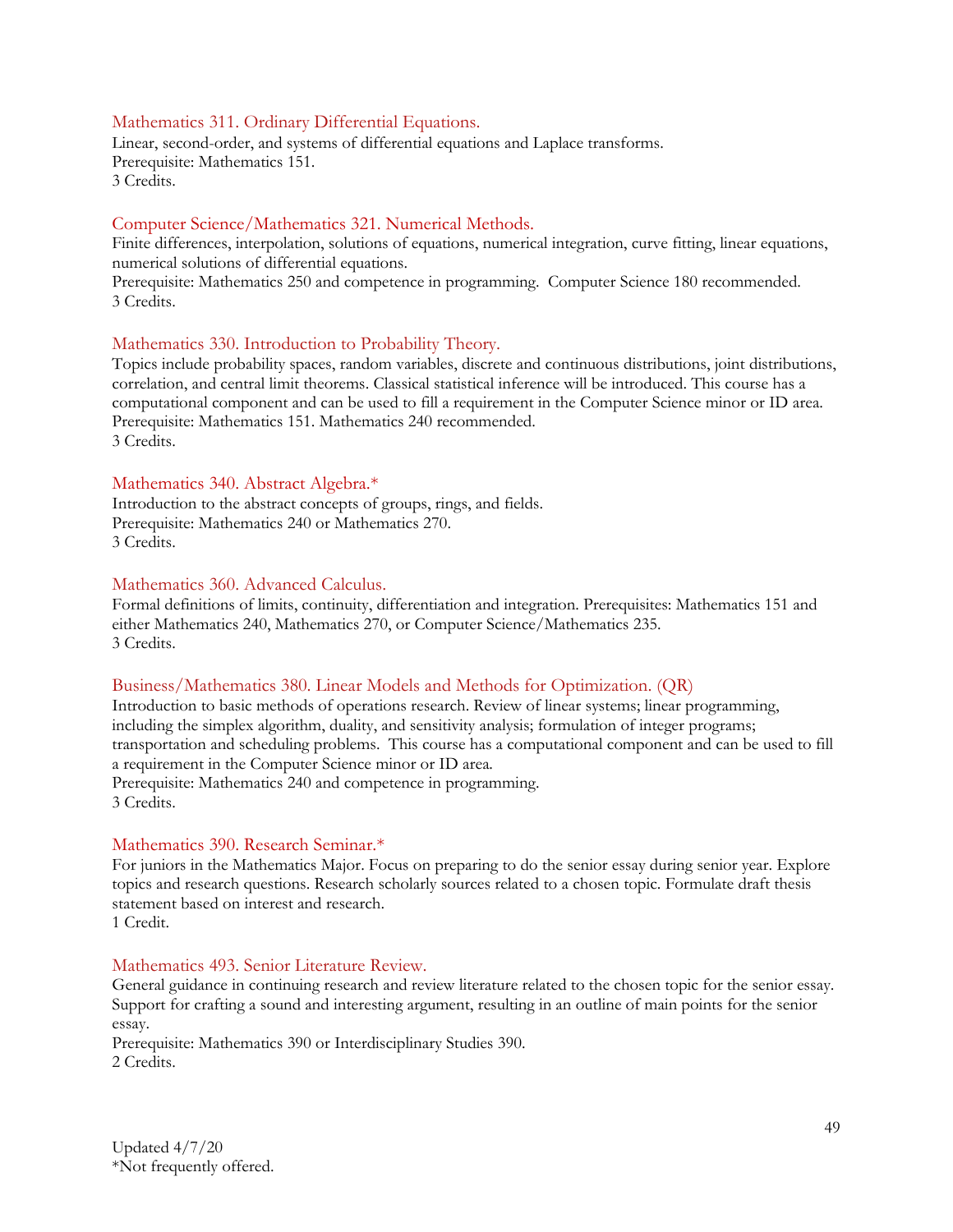#### Mathematics 494. Senior Seminar I.

For seniors in the Mathematics Major. Focus on developing a spiritual perspective on the student's capstone project using Swedenborgian and other principles. Prerequisite: C– or better in Mathematics 390. 1 Credit.

#### Mathematics 495. Senior Essay. (WC)

Capstone experience for the Mathematics or Interdisciplinary Major. Writing of the senior essay based on the research and outline produced in Mathematics 493.

Prerequisites: Mathematics 493 and either Interdisciplinary Studies 494 or Mathematics 494. 2 Credits.

#### Mathematics 496. Senior Seminar II.

For seniors in the Mathematics Major. Public presentation of senior essay. Career planning and portfolio development. Pass/Fail. Prerequisite: A passing grade on the senior essay. 1 Credit.

#### Mathematics 499. Senior Project.

Independent study toward a mathematics project to be a companion to the Mathematics Senior Essay. Limited to and required of mathematics and mathematics interdisciplinary majors. Credit Variable.

## **Music**

#### Music 100. College Chorale.

Development and performance of choral repertoire from Renaissance to Modern. Instruction in the development of vocal techniques. Course may be repeated for credit. 1 Credit.

#### Music 101. Music Ensemble. (EE)\*

Development and performance of the classical string ensemble repertoire from Baroque to Modern. Private lessons, master classes, performance, and attending concerts. Audition is required. Upon acceptance, students expected to take all three terms. May be repeated for credit. 1.5 Credits.

#### Music 110. Introduction to Western Music.

Survey of the composers, styles, and genres from western civilization with a focus on developing listening skills and understanding. 3 Credits.

#### Music 113. Music Theory I.

Study of music theory and harmony, progressing from basic notation to advanced musical structures. Includes styles from the 18<sup>th</sup>-20<sup>th</sup> centuries. 3 Credits.

#### Music 114. Music Theory II.

Continuation of Music 113. Prerequisite: Music 113 or permission of instructor. 3 Credits.

Updated 4/7/20 \*Not frequently offered.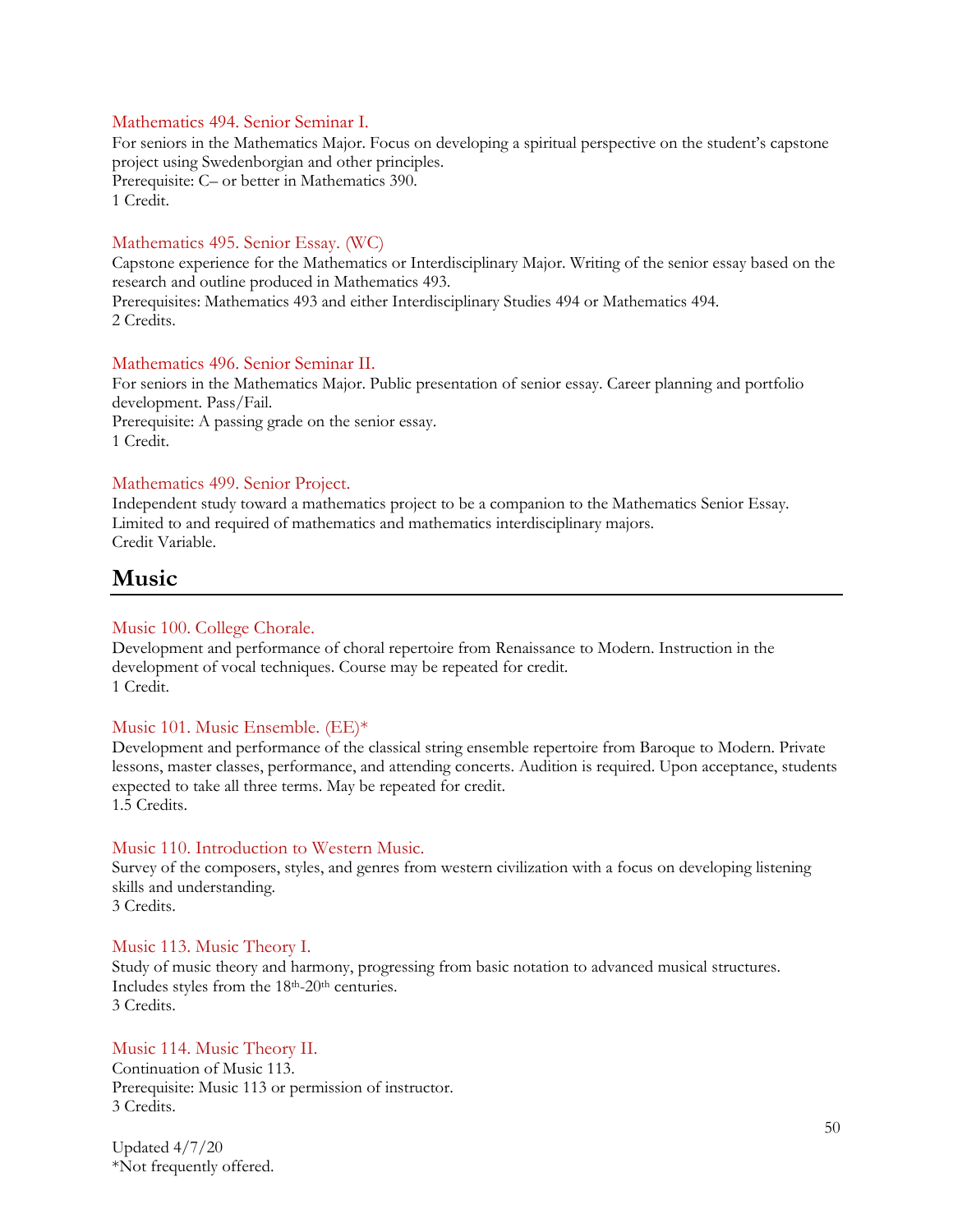#### Music 185. Private Music Lessons or Choirs.

Privately arranged music instruction. Instructor provides a written assessment of the student's progress at the end of the term. Private lessons are the financial responsibility of the student. Prerequisite: Consent of division. Course may be repeated for credit. 1 Credit.

#### Music 210. Music of Christianity.

Examination of the creation and use of sacred music in the context of Christianity, from the earliest church organizations through the numerous and diverse denominations of today. 3 Credits.

#### Music 298/398/498. Music Internship. (EE)

Requirements variable. Proposals should be submitted to the Department Chair. Art internships are open to students in sophomore year or above who have completed at least two art, dance, or music courses. Credits variable.

# **Nutrition**

#### Nutrition 110. Principles of Nutrition.

Principles of Nutrition explores how nutrients in food relate to human health and disease prevention. Topics discussed include current US dietary guidelines and recommendations, digestion and metabolism of major nutrients, nutrition at various stages of the life cycle (maternal, infant, childhood, adolescent, adulthood, later maturity), the relationship of socioeconomic status, culture, and religious practices to food choices, physical activity and nutrition, and the relationship of diet to health and disease. This course is especially beneficial for those who will be entering health-care or food related professions. 3 Credits.

# **Philosophy**

#### Philosophy 101. Critical Thinking.

Development of students' reasoning skills through analysis and evaluation of arguments. Diagraming arguments, identifying mistakes in reasoning, and writing arguments. Emphasis on issues encountered in everyday experience and in courses across the curriculum, primarily through classical deductive logic. 3 Credits.

#### Philosophy 102. Introduction to Philosophy. (Worldviews)

Survey of some major philosophers and theories in metaphysics, epistemology, and the philosophy of religion.

3 Credits.

#### Philosophy 111. Introduction to Moral Philosophy. (Moral)

Survey of some major philosophers, problems (Euthyphro, relativism, egoism), and theories (aretaic, deontic, utilitarian) in moral philosophy. Strongly recommended: Philosophy 101. Prerequisite: Philosophy 102. 3 Credits.

Updated 4/7/20 \*Not frequently offered.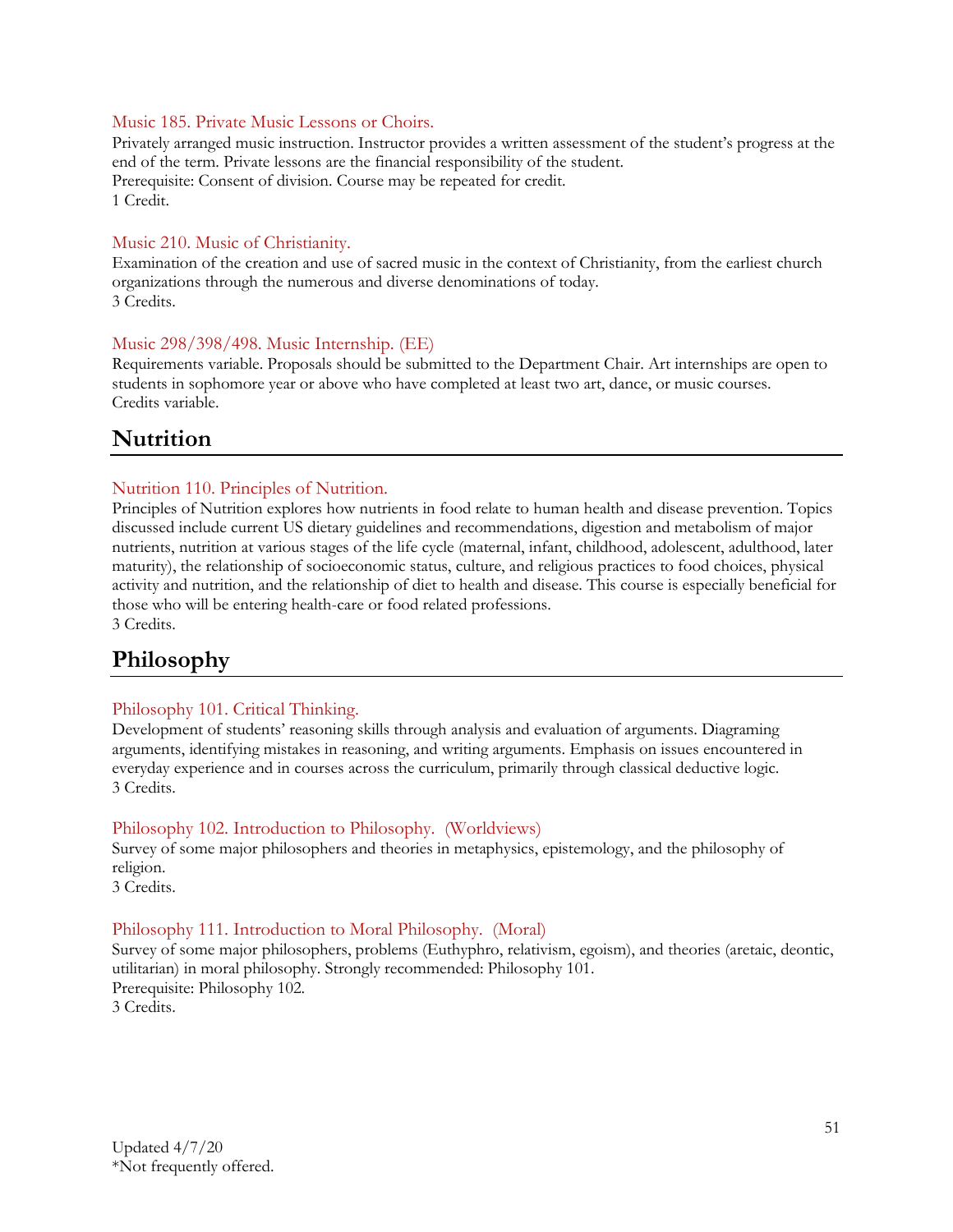#### Philosophy 210. Ancient Philosophy.

Historical consideration of ancient Greek philosophy (with emphasis on Socrates, Plato, and Aristotle) or Roman philosophy (with emphasis on Cicero, Aurelius, and Seneca). Strongly recommended: Philosophy 101. Prerequisite: Philosophy 102.

3 Credits.

#### Philosophy 211. Modern Philosophy.

Historical consideration of modern and Enlightenment philosophy, including Descartes, Locke, Leibniz, Rousseau, and Voltaire. Strongly recommended: Philosophy 101. Prerequisite: Philosophy 102. 3 Credits.

#### Philosophy/Political Science 220. Political Thought. (Civil)

A consideration of political thinkers and theories, both ancient and modern, along with perennial issues in politics, such as justice, authority, liberty, order, equality, power, law, and forms of government. Strongly recommended: Philosophy 101.

Prerequisite: Philosophy 102. 3 Credits.

#### Philosophy 310. Topics in Contemporary Philosophy I.

Exploration of themes and problems in contemporary philosophy. Readings from analytic, continental, postmodern, or neo-pragmatist philosophers in areas such as the philosophy of ethics, politics, language, mind, law, science, religion, or other sub-fields. Strongly recommended: Philosophy 101. Prerequisite: Philosophy 102. 3 Credits.

#### Philosophy 311. Topics in Contemporary Philosophy II.

Complement to Philosophy 310, but may be taken independently. Topics and emphases change periodically. Strongly recommended: Philosophy 101. Prerequisite: Philosophy 102. 3 Credits.

#### Philosophy 320. Swedenborg's Philosophy I.\*

Swedenborg's cosmology. Consideration of 18<sup>th</sup>-century cosmological concepts (Descartes, Leibniz, and Wolff) and Swedenborg's unique answers to the issues raised. Particular emphasis on Swedenborg's Principia and the Infinite. Cosmological views developed in the Doctrines of the New Church and by New Church students of Swedenborg.

3 Credits.

#### Philosophy 321. Swedenborg's Philosophy II.

Swedenborg's thought upward from the human body in his "search for the soul." Main text taken from the sections on Series and Degrees and The Human Soul in *The Economy of the Animal Kingdom*, terminating in applications in *The Rational Psychology*.

3 Credits.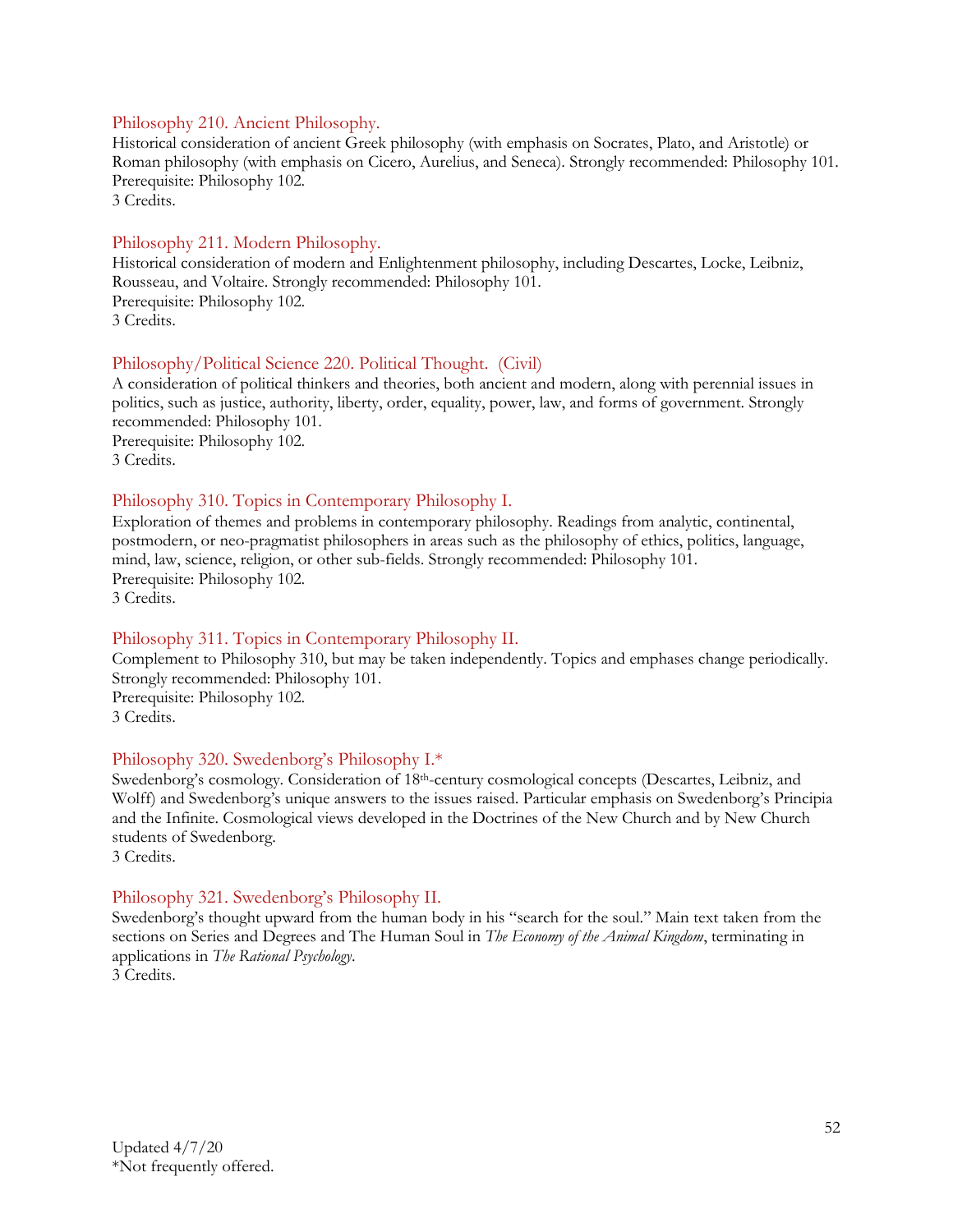#### Philosophy 330. Advanced Moral Philosophy.\*

Exploration of themes and problems in ethics, such as the role of emotions in moral life, the relationship between happiness and moral life, the intersection of philosophy and law, the relationship between spirituality and morality, and a variety of current moral issues. Historical and contemporary philosophical texts, as well as passages from Swedenborg's theological and philosophical works used. 3 Credits.

#### Philosophy 331. Organic Forms.\*

Correspondences of the human body compared with other human organisms: cells, societies, and the mind. Illustrations from natural science, social studies, and psychology.

Prerequisite: Philosophy 330, or Philosophy 102 and Philosophy 111 and laboratory science course. 3 Credits.

#### Philosophy 340. Bioethics. (Moral)

A philosophical exploration of the ethical issues pertaining to the application of biological information and technology to the generation, alteration, preservation, and destruction of human life and aspects of our environment. Issues to be considered include: reproduction, euthanasia, genetic screening and therapy, experimentation with human and animal subjects, bio enhancement, ownership and nature, distributive justice, and integrity in publication.

Prerequisite: Philosophy 102 and any 100-level Biology course. 3 Credits.

#### Philosophy 493. Senior Literature Review.

General guidance in continuing research and review literature related to the chosen topic for the senior essay. Support for crafting a sound and interesting argument, resulting in an outline of main points for the senior essay.

Prerequisite: Interdisciplinary Studies 390. 3 Credits.

#### Philosophy 495. Senior Essay. (WC)

Capstone experience for the Interdisciplinary Major. Writing of the senior essay based on the research and outline produced in Philosophy 493.

Prerequisites: Philosophy 493 and Interdisciplinary Studies 494. 3 Credits.

# **Physical Education**

#### Physical Education 103. Life and Health.

Introduction to personal and social health problems we all face today. This course provides information that helps the student understand and investigate these health problems further. Scientific knowledge is presented from a variety of disciplines, such as, medicine, psychology, physiology, and sociology. Non-repeatable. 1 Credit.

#### Physical Education 110. Tennis.

Instruction in basic and intermediate individual skills. Practice in singles and doubles tennis play, including game strategy, rules, and etiquette. Course may be repeated once for credit. 1 Credit.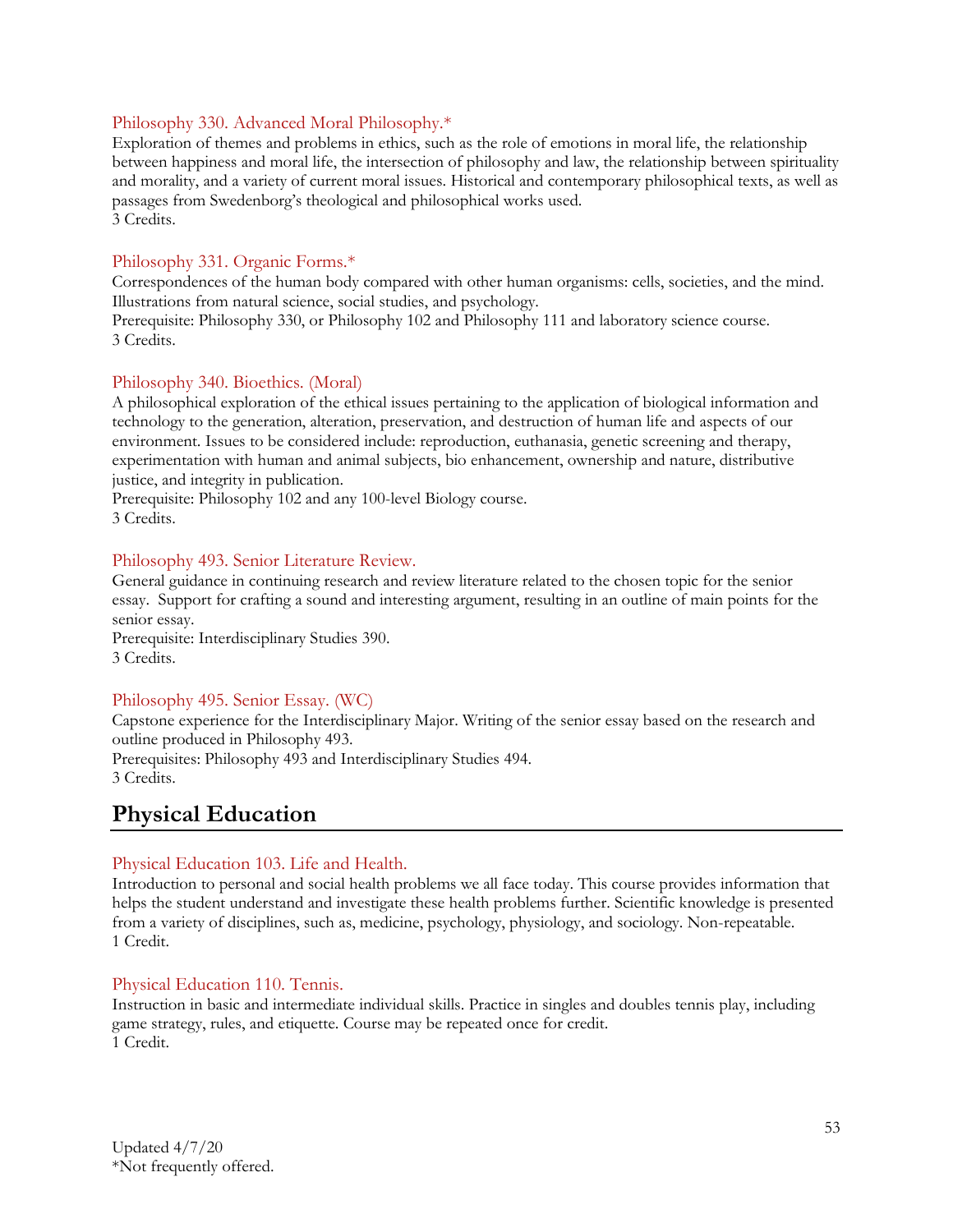#### Physical Education 111. Running and Walking for Fitness and Fun.

A range of walking/running activities designed to develop strength and endurance, for all abilities. Students required to run/walk three times a week in scheduled class time and to keep an exercise log. Course may be repeated once for credit.

1 Credit.

#### Physical Education 112. Team Sports for Fun.

A survey of a range of team sports including for example, soccer, volleyball, lacrosse, ultimate, basketball, floor hockey. Student interest accommodated. Course may be repeated once for credit. 1 Credit.

#### Physical Education 120. Physical Fitness for You.

Student-designed individual program based on theoretical and practical fitness concepts. Workouts during class twice a week in the fitness center. Course may be repeated once for credit. 1 Credit.

#### Physical Education 127. Kickboxing and Self-Defense.

Basic instruction in a power-punching, non-choreographed martial arts workout. Emphasis on proper technique and execution of skills. Each class includes a total-body warm-up and cool-down/stretching period. Course may be repeated once for credit.

1 Credit.

#### Physical Education 129. Badminton.

Basic instruction in skill techniques, rules, strategies, and competition in badminton. Course may be repeated once for credit.

1 Credit.

#### Physical Education 130. Archery.\*

Basic instruction in skill techniques, rules, strategies, and competition in bow archery. Enrollment limited to eighteen students. Course may be repeated once for credit. 1 Credit.

#### Physical Education 133. Yoga.

Introduction to yoga course. Variety of yoga (poses) including standing poses, twists and forward bends, arm-balancing, back bending and inversions. Open to all abilities. Course may be repeated once for credit. 1 Credit.

#### Physical Education 170. Frisbee Sports.

Introduction to the fundamental skills and strategies of organized Frisbee play. This course is designed to further develop individual skills for the beginning player. Frisbee requires development of the following individual skills: throwing/passing/catching, running/cutting and marking. Course may be repeated once for credit.

1 Credit.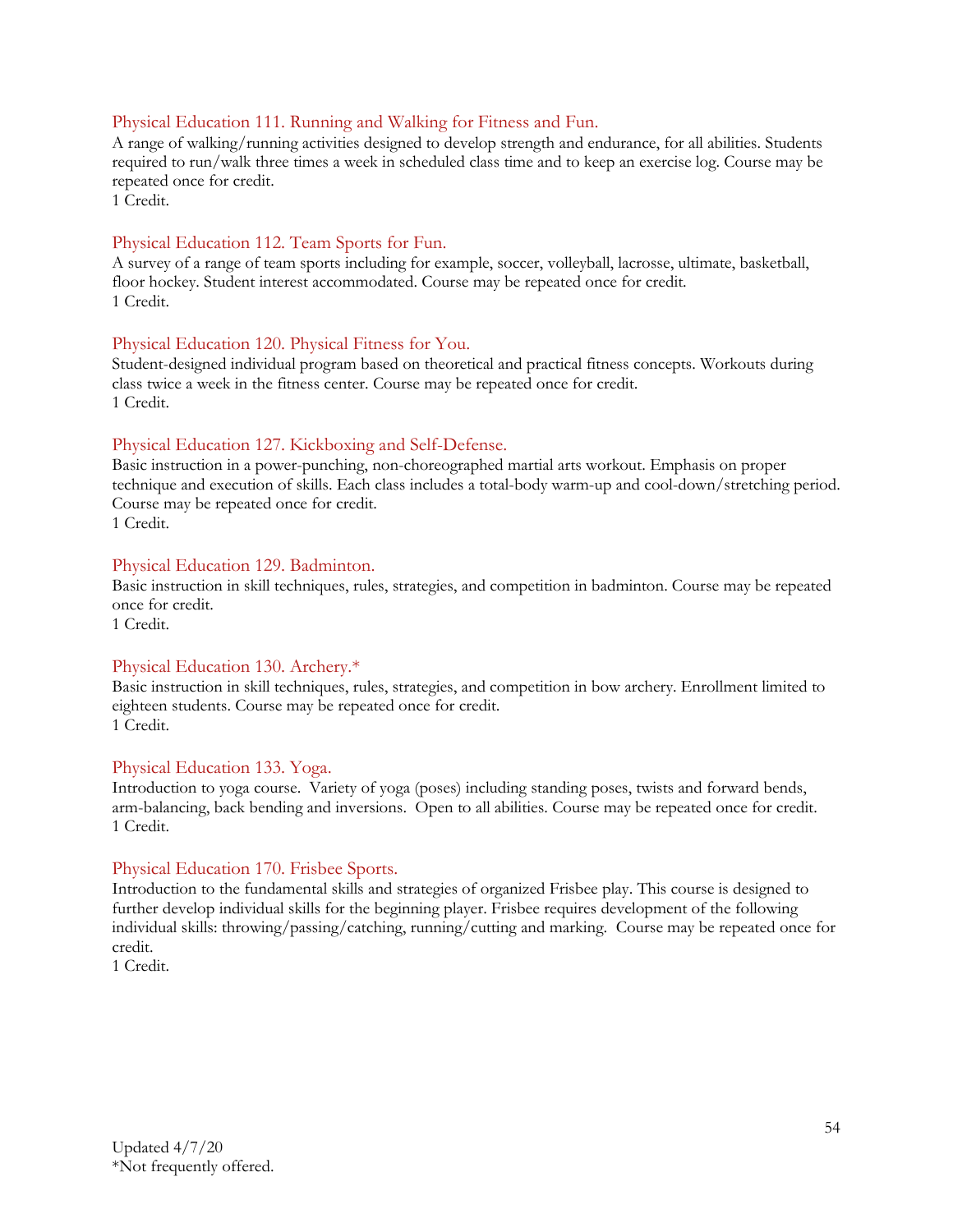#### Physical Education 180. Foundations of Physical Education.

This course gives the prospective teacher of Health and Physical Education (HPE) insight into this area, including the historical, philosophical, and sociological principles with a survey of the latest research and literature in the field. Lifetime health benefits related to proper nutrition and exercise physiology examined. The course is designed for students who are planning a career in education, health, or physical education. Non-repeatable.

1 Credit.

# **Physics**

#### Physics 180. General Physics I: Mechanics. (QR)\*

An algebra and trigonometry-based physics course that provides an overview of mechanics, thermodynamics and vibrations, primarily for students interested in majoring in biology (including pre-med), psychology or chemistry, rather than engineering or mathematics. Emphasis is on examples and applications rather than derivations. Credit is only awarded for one of Physics 180 or Physics 210. This course and the related laboratory must be taken together.

Prerequisite: Math 125 or equivalent. 3 Credits.

#### Physics 180 Lab. General Physics I: Mechanics Lab.\*

This course requires a lab fee. This course and the related lecture course must be taken together. 1 Credit.

#### Physics 181. General Physics II: Electricity and Magnetism. (QR)\*

Continuation of Physics 180 with an overview of electricity, magnetism, light and optics. Credit is only awarded for one of Physics 181 or Physics 211. This course and the related laboratory must be taken together.

Prerequisite: Physics 180 and 180L, or 210 and 210L or equivalent. 3 Credits.

#### Physics 181 Lab. General Physics II: Electricity and Magnetism Lab.\*

This course requires a lab fee. This course and the related lecture course must be taken together. 1 Credit.

#### Physics 210. Principles of Physics I. (QR)

Calculus-based course providing an introduction to rigid body mechanics, gravity, waves, and heat. Problem and laboratory assignments complement the lectures. This course and the related laboratory must be taken together.

Co-requisite or Prerequisite: Mathematics 150. 3 Credits.

#### Physics 210 Lab. Principles of Physics I Lab.

This course requires a lab fee. This course and the related lecture course must be taken together. 1 Credit.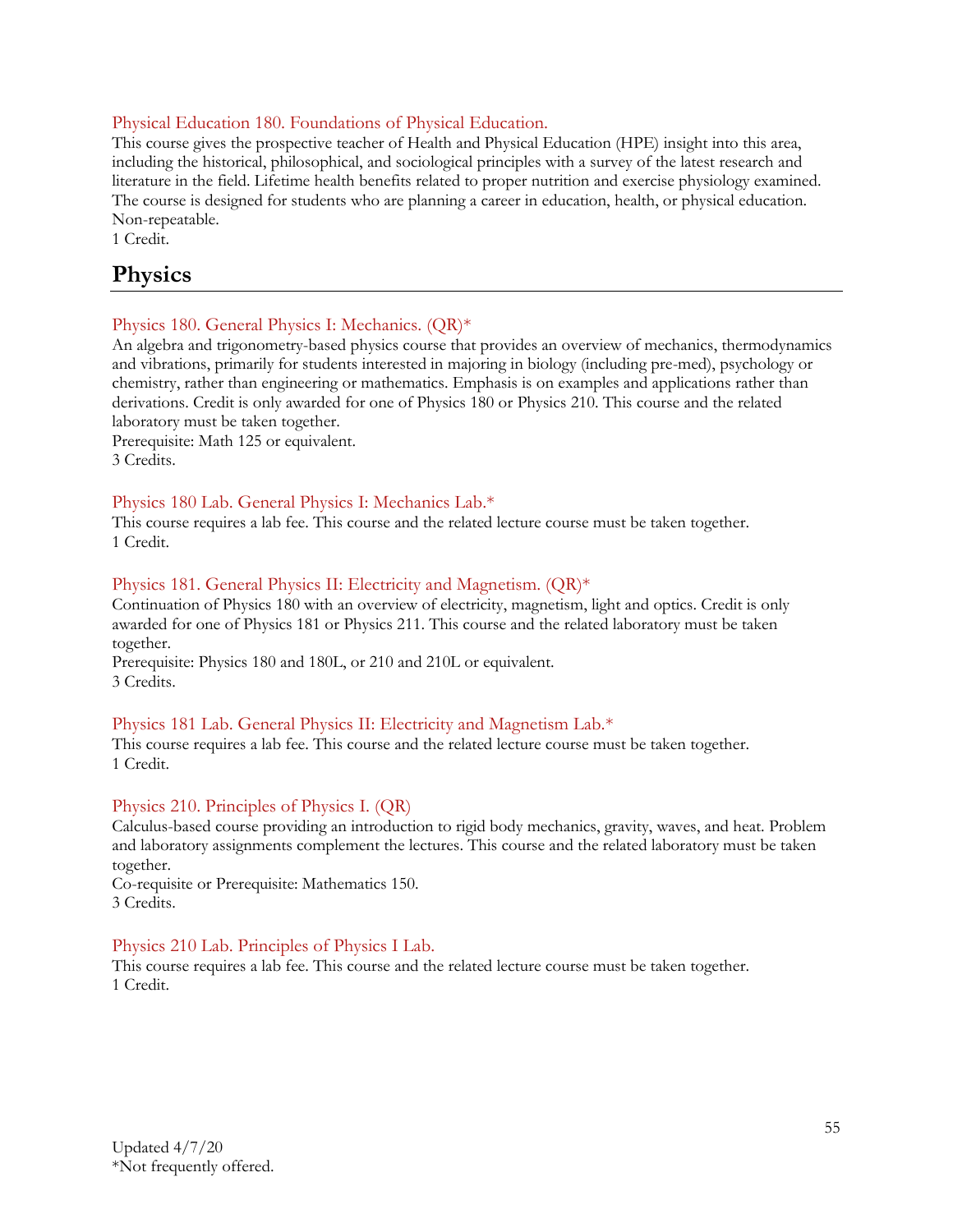#### Physics 211. Principles of Physics II. (QR)

Continuation of Physics 210. Calculus-based introduction to classical electricity, capacitance, current, resistance, and circuits. Also magnetism, inductance, electromagnetic oscillations, optics, and introduction to modern physics. This course and the related laboratory must be taken together. Co-requisites or Prerequisites: Mathematics 151 and Physics 210 and 210L. 3 Credits.

#### Physics 211 Lab. Principles of Physics II Lab.

This course requires a lab fee. This course and the related lecture course must be taken together. 1 Credit.

# **Political Science**

#### Political Science 101. Introduction to Politics and Governance. (Civil)

Examines the discipline of political science and the concepts involved in the study of politics and governance. Surveys regime types and the role and function of political institutions and organizations. Focus on the potential for thinking about civic and political issues from a religiously-informed perspective. 3 Credits.

#### Political Science 210. American Government and Politics. (PP)

Examination of the American political system focusing on founding principles, national governmental institutions, and contemporary issues. Readings from original documents and historical and contemporary authors.

Prerequisite: Political Science 101, History 230, or instructor permission. 3 Credits.

#### Political Science 211. Comparative Government. (Civil)

Introduction to the comparative study of the politics of nations. Examines the underlying principles, machinery, and effectiveness of selected governments around the world, and ramifications for their societies. 3 Credits.

#### Political Science 212. International Relations.

Examination of historical and theoretical foundations for thinking about international relations. Topics include: peace and conflict, international law, intervention, and terrorism. Recommended: Political Science 101 or History 117.

3 Credits.

#### Philosophy/Political Science 220. Political Thought. (Civil)

A consideration of political thinkers and theories, both ancient and modern, along with perennial issues in politics, such as justice, authority, liberty, order, equality, power, law, and forms of government. Strongly recommended: Philosophy 101. Prerequisite: Philosophy 102. 3 Credits.

#### Political Science 232. Issues in American Foreign Policy. (W)

Consideration of American foreign policy through an examination of dominant themes and a series of case studies highlighting both levels of analysis and decision-making theories. Prerequisites: Political Science 101, History 117, or instructor permission. 3 Credits.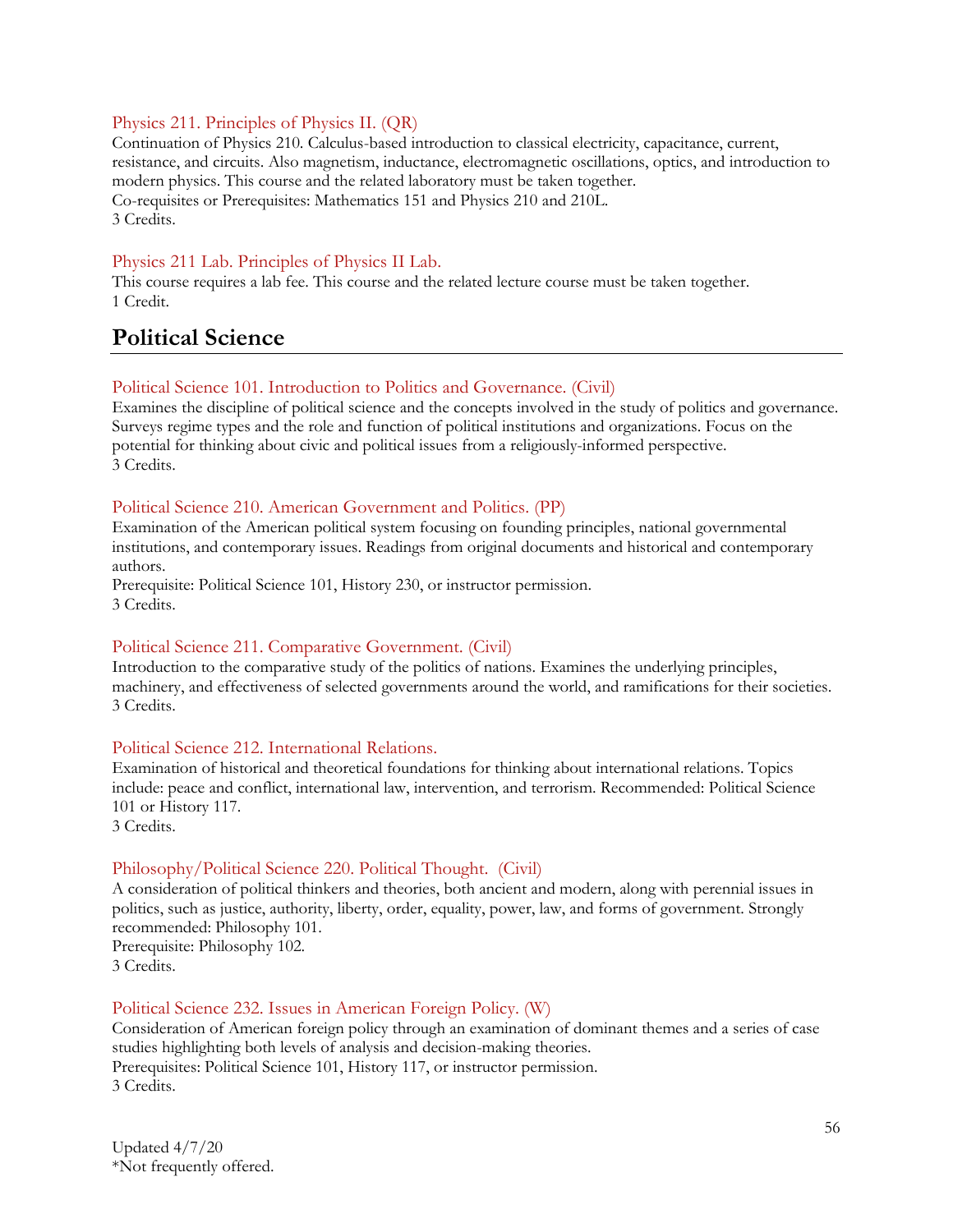#### Political Science 260. Law and American Society.

An introduction to the American legal system examining the basic tenets of the American Legal system, including theories of jurisprudence and an examination of the Constitution as the framework for our legal system. Students will explore how laws are created and enforced through the court systems, legislatures, and administrative agencies. The course includes an introduction to legal research, case briefing, and mock trial. 3 Credits.

#### Political Science 318. Politics and Religion in America.

This course examines the connection between religious beliefs and institutions and political beliefs and institutions. It begins by exploring the influence of religion and religious attitudes during the founding of the republic and then surveys the broad scope of religious influences in contemporary American political life. 3 Credits.

#### Political Science 348. Politics and Religion in the Middle East.\*

Comparative examination of politics and religion in selected Middle Eastern states. Focus on national identities, political ideologies and institutions, as well as political cultures of societies in the region. Consideration of key issues facing the region.

Prerequisite: Political Science 211, Religion 295, or instructor permission. 3 Credits.

#### Political Science 298, 398, 498. Political Science Internship. (EE)

Requirements variable. Proposals should be submitted to the appropriate Department Chair. Political Science internships are open to students in sophomore year or above who have completed at least two political science courses.

# **Psychology**

#### Psychology 101. Introductory Psychology.

Introduction to basic constructs of psychology including scientific methodology, the brain, consciousness, memory, identity, learning, motivation, intelligence, and the nature of mental illness. Relevant New Church doctrines analyzed and compared to secular theories of psychology. 3 Credits.

#### Psychology 102. Worldviews and History of Psychology. (Worldview)

Survey of six major psychological worldviews. Analysis of worldviews in terms of their history, key people, main concepts, and major contributions to the field of psychology in modern times. Three themes addressed for each worldview: "What is the good life?", "What remedies are available when things go wrong for human beings?", and "Is this a Theistic worldview?" 3 Credits.

#### Psychology 201. Abnormal Psychology.

Examination of mental disorders as classified by the medical model, including schizophrenia and other psychotic disorders, mood disorders, anxiety disorders, dissociative disorders, disorders of childhood, eating disorders, and personality disorders. Critical analysis of the principles and philosophy of the medical model, as well as the physiological underpinnings of certain disorders. Alternative views for the conceptualization of mental disorders explored.

Prerequisite: Psychology 101 or department chair permission. 3 Credits.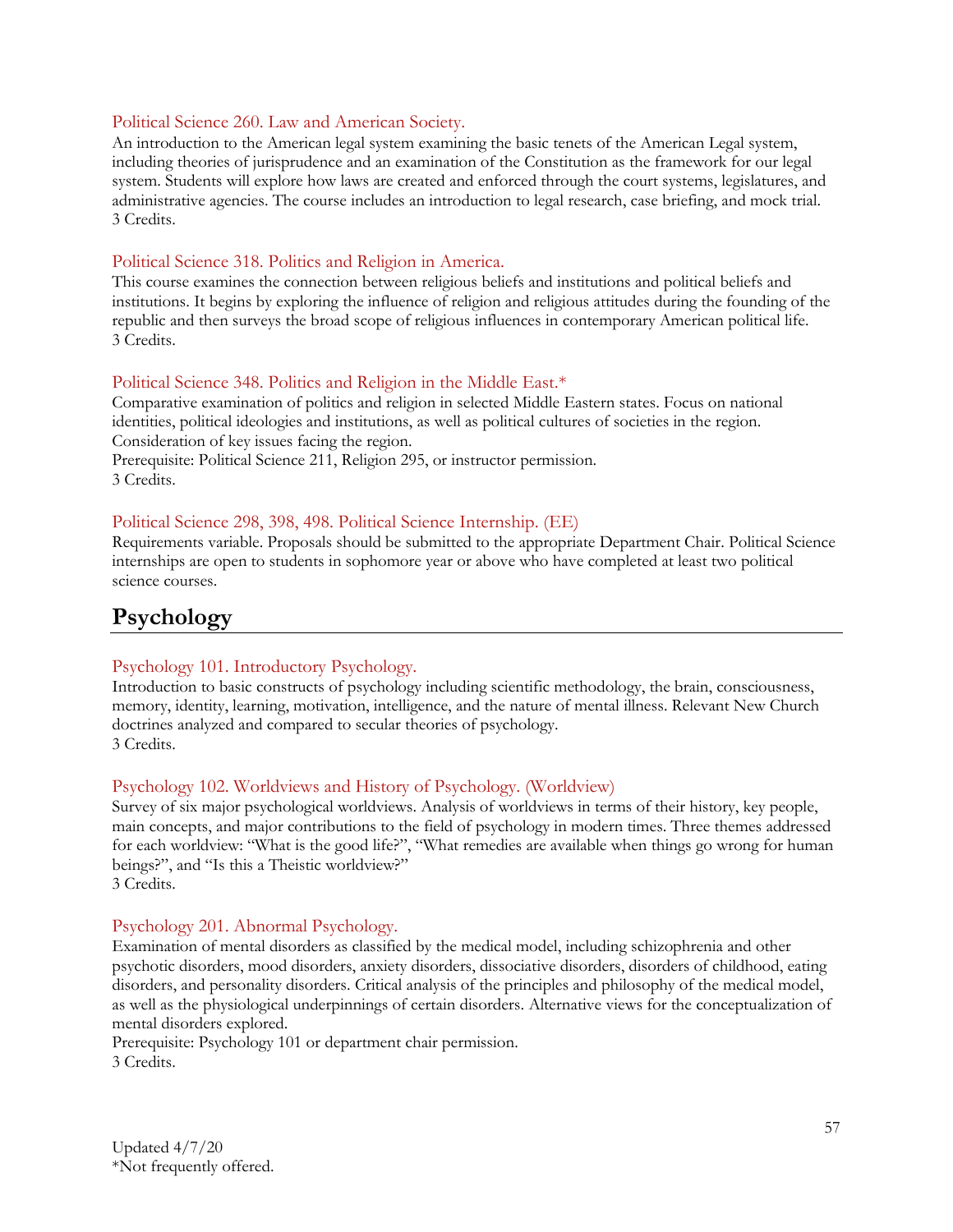#### Psychology 203. Personality Theory.

Examination of both classical and current theories of personality. Focus on understanding terms and concepts of personality as well as their application to situational contexts. Prerequisite: Psychology 101 or department chair permission. 3 Credits.

#### Psychology 204. Human Development: Lifespan.

Study of human development, focusing on the most significant changes that occur across the lifespan. Topics include theories of physical-motor, cognitive, language, creative, social, emotional, moral, and spiritual development.

Prerequisite: Psychology 101 or department chair permission. 3 Credits.

#### Psychology 205. Social Psychology. (PP)

Study of behavior and cognition in social contexts. Topics include aggression, altruism, influence, love, prejudice, and conformity. Swedenborgian concepts of love, charity, and obedience analyzed. Public Presentation skills emphasized.

Prerequisite: Psychology 101 or department chair permission. 3 Credits.

#### Psychology 212. Health Psychology

Health psychology examines how psychological states influence physical health in a variety of ways. The three central issues of focus in this course are the promotion and maintenance of health (e.g., how psychological factors influence health-promoting and health compromising behaviors), the development of illness (e.g., how psychological factors influence the development and progression of disease), and the treatment of illness (e.g., how psychological factors influence the management of illness). Prerequisite: Psychology 101 3 credits.

#### Psychology 215. Organizational Psychology

This course applies psychological science to the dynamics of professional organizations. It considers such topics as job analysis, psychological assessment, personnel decisions, employee training, human factors, organizational development, teamwork and leadership, motivation and satisfaction, work stress, and organizational ethics. The course will prepare students for post-graduate work in personality, social, and organizational psychology or immediate employment in industrial, organizational, and business settings. Prerequisite: Psychology 101

3 credits.

#### Psychology 220. Cognitive Psychology.

Survey of contemporary theories and research concerned with the structure and processes of the mind. The course will view cognitive psychology as the coordinated operation of mental processes within a multicomponent memory system. Topics include attention, memory, the role of emotion, problem solving, and concept formation.

Prerequisite: Psychology 101 or department chair permission. 3 Credits.

#### Psychology 230. Psychology and Spirituality.

Examinations of psychological research and theories about people's attitudes, motivations, behaviors, thoughts and feelings in a variety of spiritual settings. Investigations of how therapists address spiritual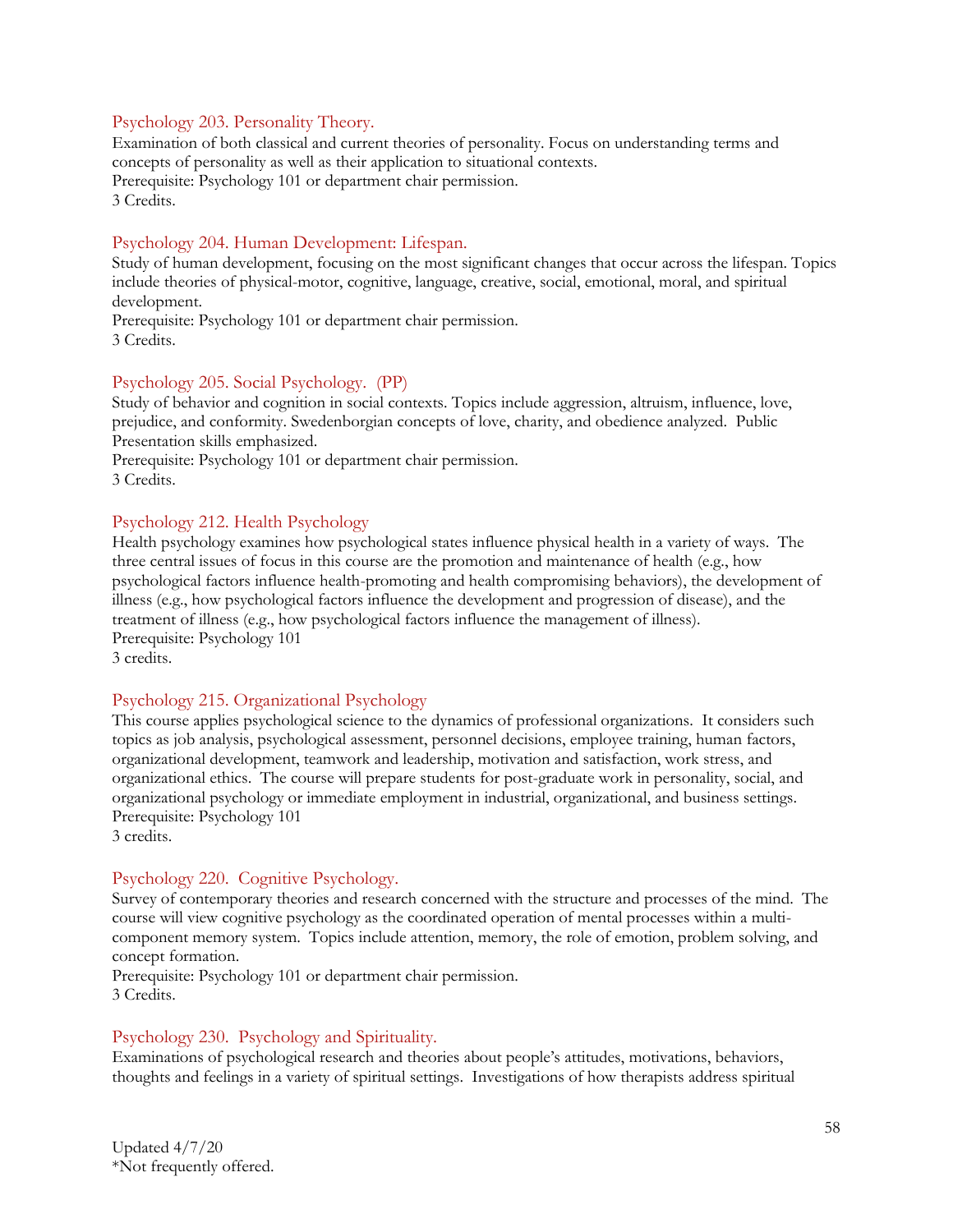matters in counseling sessions. Consideration of the psychological experience of the Swedenborgian belief in the afterlife, regeneration, charity, conscience, and the relationship between God and humans. Prerequisite: Psychology 101 or department chair permission. 3 Credits.

#### Psychology 285. Positive Psychology: The Science of Living Happily. (EE)

Positive Psychology is the scientific study of human happiness, well-being, and strength of character. This course takes an empirical and experiential approach to help students use the science of thriving and resilience to enhance their lives and others. Topics covered include positive thinking, character strengths, values, goal setting, wellness, the mind-body connection, self-esteem, and serving others in their relationships. No prerequisite required. Three credits and fulfills CORE requirement in Social Sciences. May not be repeated for credit.

3 Credits.

#### Psychology 301. Counseling and Clinical Psychology.

Examination of psychological theories that inform the skills of counselors and clinical psychologists in various professional settings. Topics include psychological theories, the roles of the counselor, listening skills, case conceptualization, treatment methods and intervention strategies. Consideration of what it means to incorporate individual values and spirituality into treatment.

Prerequisite: Two psychology courses or department chair permission. 3 Credits.

#### Psychology 305. Physiological Psychology. (IL)

Exploration of the neural basis of behavior and motivation. Emphasis on the structure, functions and disorders. Topics include memory, emotion, learning, addictions, conscience, states of mind, and selfregulation. Consideration of Swedenborgian view of the brain, mind, and the soul. Information Literacy skills emphasized.

Prerequisite: Psychology 101 and either Biology 122 or department chair permission. 3 Credits.

#### Psychology 307. Psychological Measurement.

Introduction to the principles that underlie the development, use, and interpretation of psychological assessment tools. Topics include: Test construction, survey development, scoring, assessment interpretation issues, and psychological assessment applications in industrial, educational, clinical, and research setting. Students will examine the potential and limitations of tests of intelligence, aptitude, achievement, interest, and personality. Additionally, psychological assessment will be discussed in terms of social, legal, and ethical concerns.

Prerequisite: Psychology 101 and two other psychology courses, or department chair permission. 3 Credits.

#### Education/Psychology 340. Educational Psychology.

Study of secular psychology as it is applied to children and adolescents in the classroom setting. Major areas of study include classroom management, learning, and motivation. Swedenborgian doctrines include innocence, charity, development of the rational mind, and conscience. Prerequisite: Psychology 101 or Education 128. 3 Credits.

#### Psychology 341. Human Development: Adult Altruism. (EE, Moral)

Exploration of psychological theories about moral development, character strengths, altruism, optimism, flourishing, flow, generosity and spiritual maturity. Major emphasis on the states of adults over 18 years of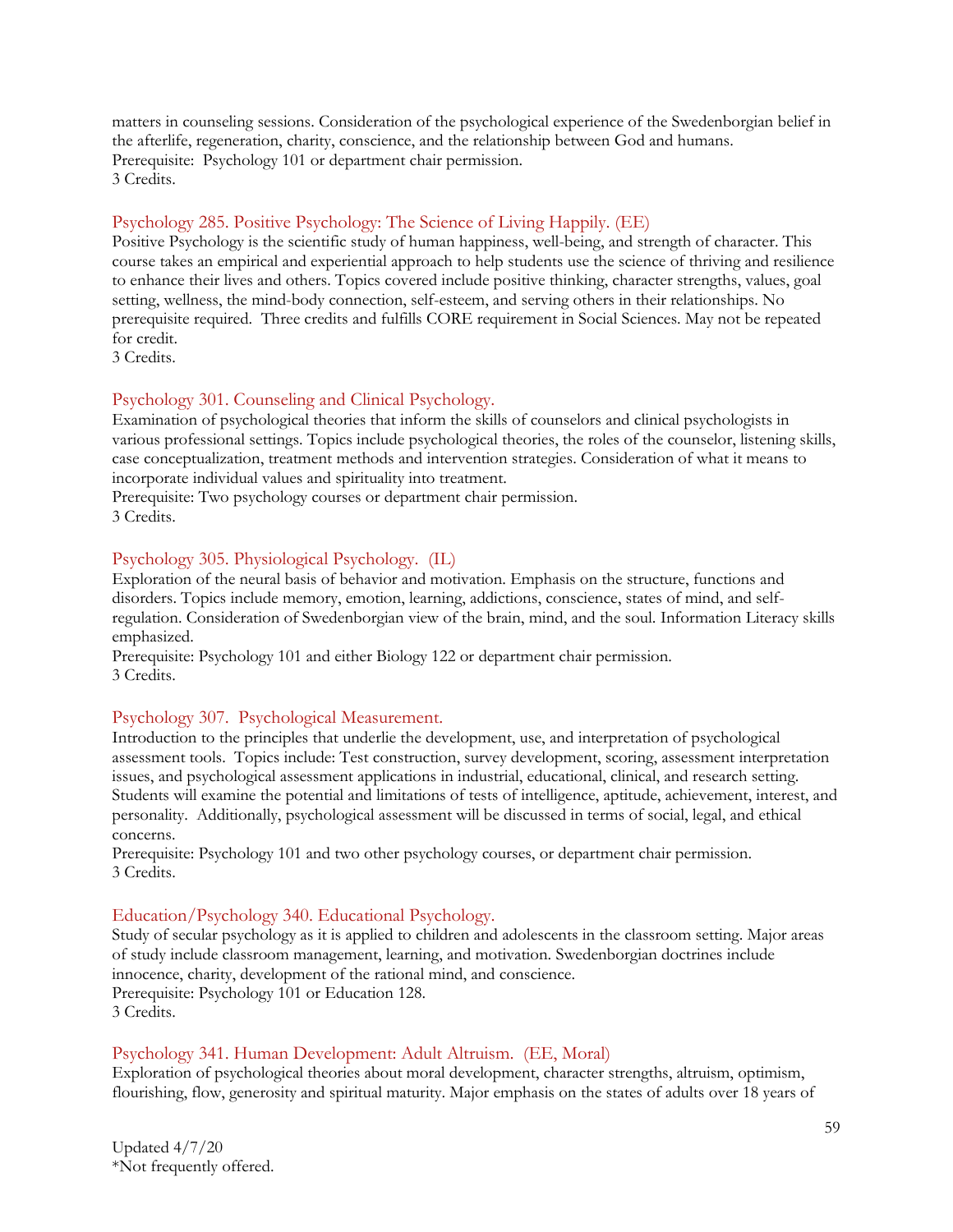age. Examination of Swedenborgian doctrinal principles regarding adult human development: regeneration, opening of the rational mind, developing a new will, acquiring wisdom, and leading a life of useful service to the neighbor. Ethical reasoning skills emphasized.

Prerequisite: Two psychology courses. 3 Credits.

#### Psychology 380. Seminar in Forensic Psychology.

Covers topics related to the application of psychology to the legal system. Topics include criminal motivation, deception, violence, sociopathy, mental illness and crime, gang behavior, effects of substance abuse, and gender differences in criminals. Includes a Swedenborgian perspective on conscience and moral/spiritual motives.

Prerequisite: Students must be accepted psychology majors, psychology interdisciplinary majors, or psychology minors at the junior level of study. Applied. 3 Credits.

#### Psychology 382. Seminar in Death and Dying.

Introduces students to the growing field of death and dying in psychology. Explores context and meanings of death, ethical decision-making at the end of life, constructs of bereavement, end of life counseling, and special populations to include pediatric death, celebrity death, near-death experiences, and traumatic bereavement. Prerequisite: Students must be accepted psychology majors, psychology interdisciplinary majors, or psychology minors at the junior level of study. Clinical. 3 Credits.

#### Psychology 490. Research Methods in Psychology. (IL)

First capstone course for the psychology major. The investigation of psychology as a science with a focus on the qualitative and quantitative approaches to research in the area of psychology. It examines strategies for establishing validity in descriptive, relational, and experimental design in the framework of ethical research. Emphasis will be placed on critical reading and analysis of previously published scientific research. Students receive practice in designing, conducting, analyzing, interpreting the results of research studies, and writing reports in APA style. Students prepare proposal for Senior Essay.

Prerequisites: Psychology 101 and Mathematics 130. Students must be accepted psychology majors. 3 Credits.

#### Psychology 491. Senior Research Seminar. (WC)

Capstone for seniors in the psychology major. Independent work on Senior Essay guided by an advisor. Information Literacy and Writing Skills emphasized. 3 Credits.

#### Psychology 492. Senior Seminar.

Capstone for seniors in the psychology major. Public presentation. Critical analysis of ethics in psychology. Career planning and portfolio development. Pass/Fail. 1 Credit.

#### Psychology 298, 398. Psychology Internship. (EE)

Proposals must be approved by the head of the Psychology area. Psychology internships are open to students in sophomore year or above who have completed two psychology courses. Requirements are available from director of internships.

Credit variable.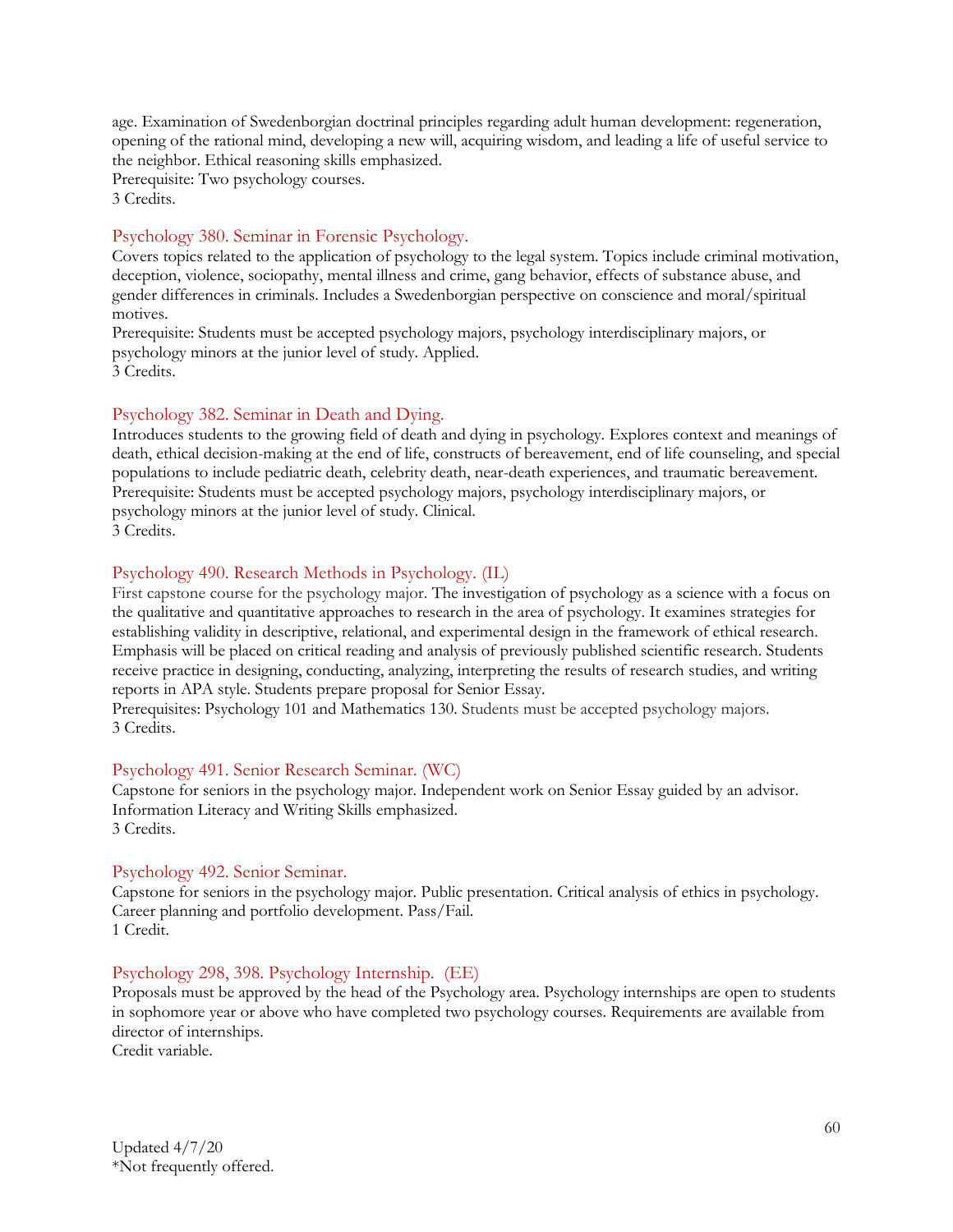# **Religion**

#### Religion 101. Introduction to New Church Doctrines. (Doctrinal)

Foundation course. Basic survey of the doctrines of the New Church. Presupposes little or no formal background in the study of the doctrines. 3 Credits.

#### Religion 110. Introduction to Systematic Theology. (Doctrinal)

A comprehensive overview of New Church doctrine. Emphasis on core doctrines of the Lord, faith and charity, the Word, the afterlife, the mind, Divine providence, judgment, marriage, and repentance. Presupposes a moderate familiarity with New Church teachings. 3 Credits.

#### Religion 115. Introduction to New Church Doctrine on Life After Death. (Doctrinal)

New Church teachings on the life after death studied in their own context, as well as related material, which may include a comparison of teachings from other religions and cultures on the subject, as well as reference to the near-death experience. Some version of Swedenborg's *Heaven and Hell* will be the central focus. 3 Credits.

#### Religion 123. Introduction to the Old and New Testaments. (Scriptural)

Introduction to the various parts of the Bible, the history of the Israelites and Jews, the geography of Palestine, with an emphasis on the different methods of biblical interpretation, with special emphasis on New Church interpretation.

3 Credits.

#### Religion 125. The Holy Scripture. (Doctrinal)

The symbolic nature of the Word and the spiritual meaning within. The importance of the literal meaning and its interpretation. The Word in heaven and the church. Dual expressions in the Word. Heresies. The Lord and the Word. The Word in very ancient times. The universal church. The necessity of revelation. Illustrations drawn throughout from the Old and New Testaments. Text: *The Doctrine of the Sacred Scripture*. 3 Credits.

#### Religion 205. God, Man, and Creation. (IL, Doctrinal)

Study of how the Lord created the spiritual and natural worlds, with emphasis on humans as the purpose of creation. Vital relationships between the Creator and His creation, with the special role played by humans. Focus on teaching about form, order, degrees, influx, and conjunction.

Text: *Divine Love and Wisdom*. 3 Credits.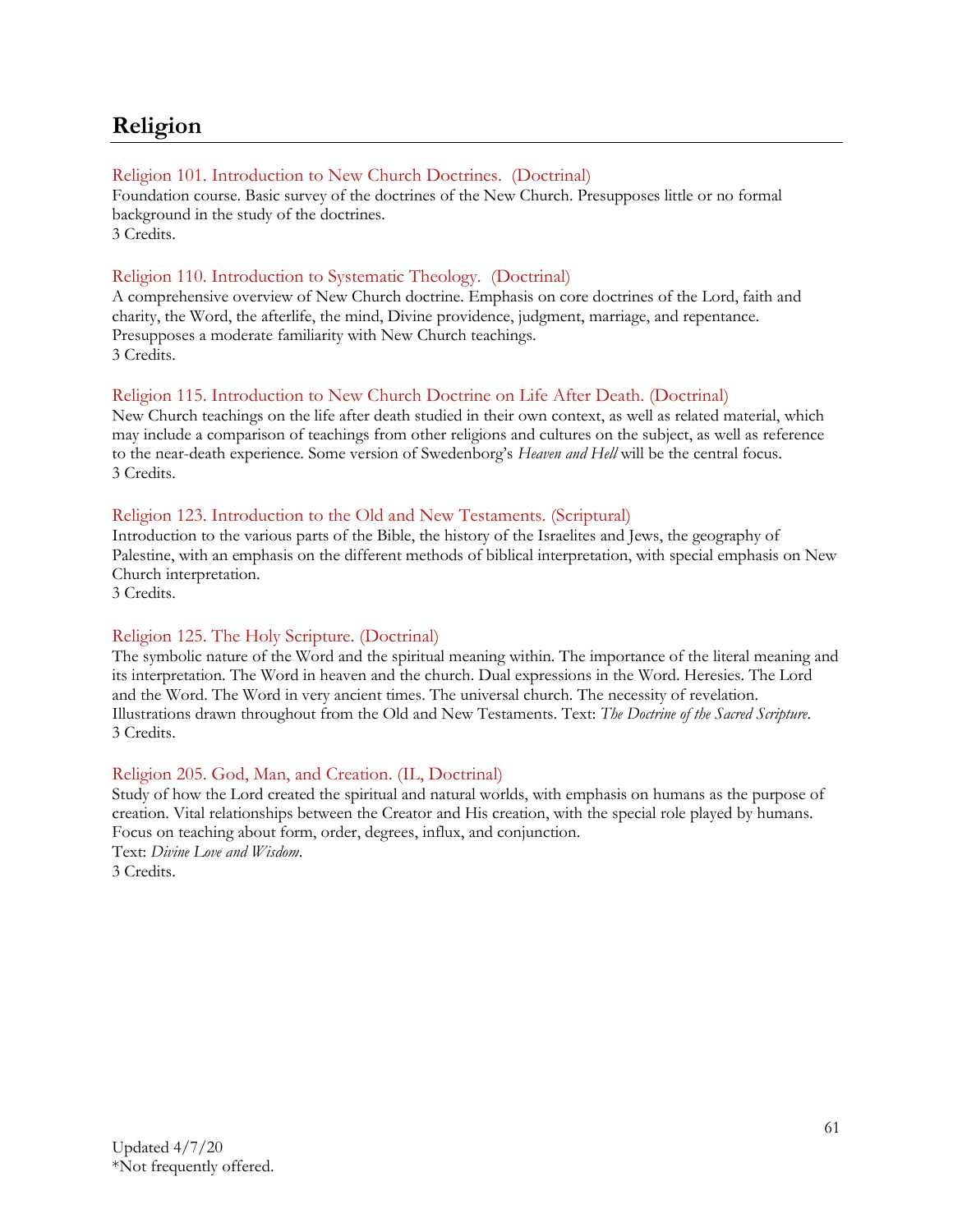#### Religion 210. Divine Providence and Human Prudence. (IL, Doctrinal)

The laws and fundamental principles by which the Lord governs creation. How the Lord removes evil from people while preserving their freedom. How the Lord brings good out of evil. Eternal life as the goal of providence. How providence uses natural conditions to serve this end. Why providence operates in secret. Text: *Divine Providence*.

3 Credits.

#### Religion 215. The Lord. (Doctrinal)

Introduction to New Church teachings about the Lord. Who is the God of the Biblical testaments? What was Jesus Christ's life on earth about? Special focus on seeing the Lord in the Scriptures, in scholarship, and in the teachings for a New Church. 3 Credits.

#### Religion 220. The Torah. (Scriptural)

Detailed study of Genesis to Deuteronomy in their historical and cultural context. Discussion of translations, certain critical theories, and other related ideas. Treatment of the literal meaning in relation to its higher meanings and other doctrinal considerations. 3 Credits.

#### Religion 221. The Histories and Prophets of the Old Testament. (Scriptural)

Detailed study of Joshua to 2 Kings, Psalms, and Prophets viewed in their historical and cultural context. Discussion of the difference between prophesy and history, relevance to modern life, and the significance of the literal meaning. Depending on enrollment, may include an RTTP simulation of the court of Josiah. 3 Credits.

#### Religion 222. The Gospels. (Scriptural)

Detailed study of the four individual Gospels with attention to similarities and distinctions, historical context, and relationship to the Old Testament. Examination of the literal meaning and its significance to the modern life. Special attention to the nature of the First Advent and the testimony concerning Jesus Christ. 3 Credits.

#### Religion 223. The Apocalypse. (Scriptural)

The Last Judgment on the human race, with analogy to spiritual crisis in the individual. The spiritual functions and impact of imagery in the book of Revelation and in the memorable relations in the Apocalypse Revealed. Text: *The Apocalypse Revealed*. 3 Credits.

#### Religion 225. Spiritual Interpretation of the Bible. (Scriptural)

The Bible is more than a book of stories and laws. Exploration of the deeper symbolic meanings reveal that it is a story about individual spiritual development and growth. Addressing both Scriptures and personal application, with emphasis on the use of Swedenborg's science of correspondences, students uncover the hidden depths of a variety of biblical stories, which elucidate particular insight and meaning to individual spiritual growth and life.

3 Credits.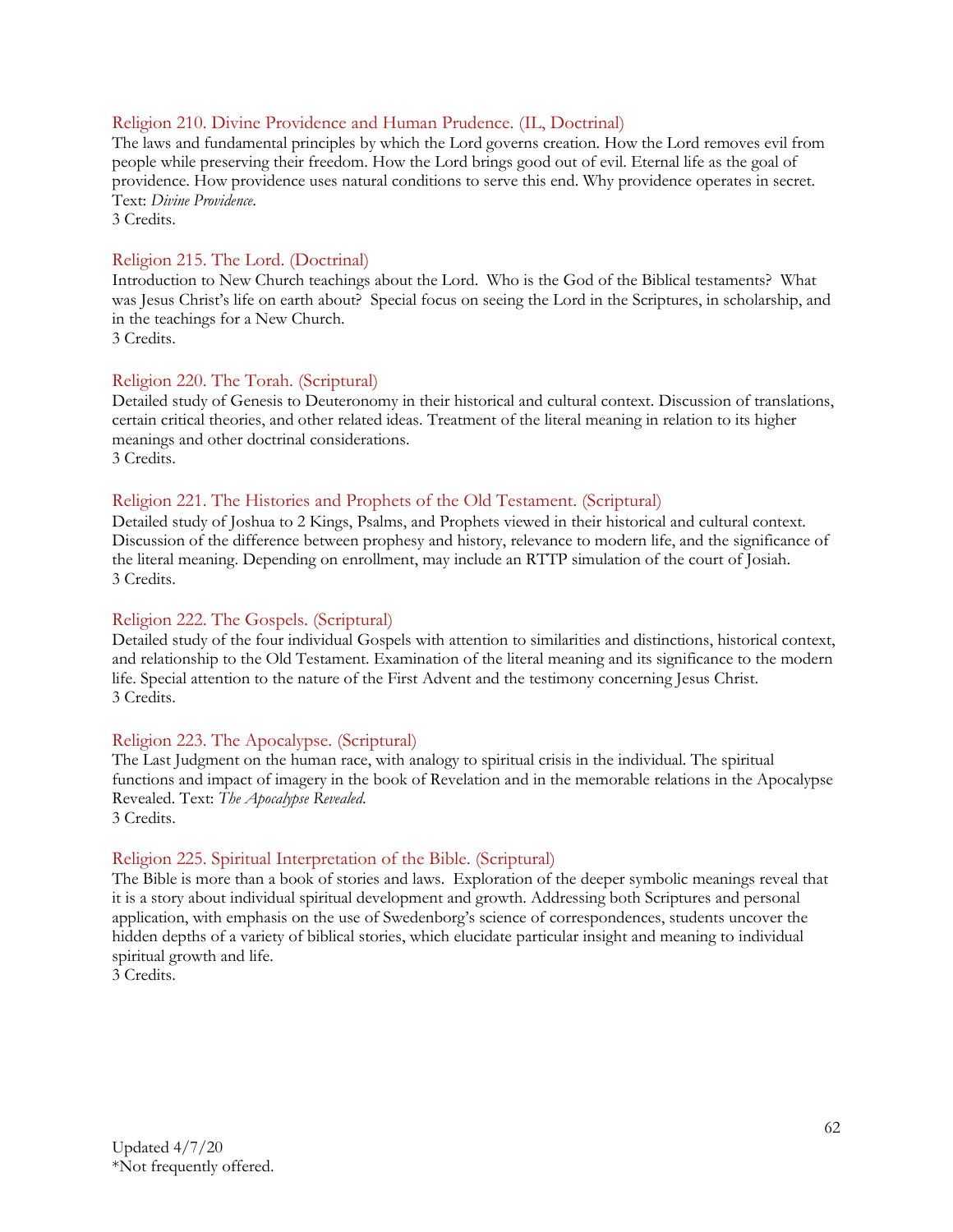#### Religion 260. Evangelization. (Applied)\*

Introduction to the doctrine of evangelization, the philosophy and application of Church growth principles, and practical instruction in how to present the doctrines to inquirers. Exploration of the changing values of Western culture and the ways the Church can effectively respond to a new generation of seekers. The purpose and process of evangelization, and how to share the teachings of the New Church with confidence and care. 3 Credits.

#### Religion 270. New Church Religious Practices. (Applied)

Both doctrinal study and practical application of teachings relating to New Church religious practices, using the Old and New Testaments and the theological Writings of Emanuel Swedenborg as source material. Special focuses on daily reading of the Word and prayer, on private and public worship, on the steps of repentance, and on the use and importance of Holy Supper. 3 Credits.

#### Religion 271. Moral and Spiritual Life. (Applied)\*

Various approaches to morality. The spiritual foundation of moral virtues and moral living. Consideration of civil, moral, and spiritual questions dealing with both individual and institutional conduct, such as revolution and the rule of law, the relation of church and state, spiritual and natural freedom, war, race relations, ethics in business and labor, the use of alcohol and drugs, and responsibility for others. 3 Credits.

#### Religion 272. Advanced Religious Ethics. (Applied)

Advanced study of the Ten Commandments as they appear in the religious writings of Hinduism, Buddhism, Judaism, Christianity, Islam, and other world faiths. Study of the literal and spiritual level of each commandment using selected texts from sacred and secular sources. Students encouraged to draw connections between the various levels of the commandments and their own lives. 3 Credits

#### Religion 273. Religion and Marriage (W. Doctrinal)

New Church doctrine concerning marriage. Includes the Divine origin of marriage; the nature of masculinity and femininity; the state of married partners after death; betrothals and weddings; separation and divorce; the role of the Ten Commandments in marriage; states of discord and coldness; adultery and other sexual disorders. Text: Conjugial Love.

3 Credits.

#### Religion 278. Exploring Romantic Relationships. (Applied)

Contemporary marriage education and relationship enhancement programs are studied in the light of New Church teachings. Focuses on the work of John Van Epp (preparation for marriage), John Gottman (making marriage work) and Tony Robbins (six human needs), but also touches on other marriage education programs.

3 Credits.

#### Religion 283. Pre-Christian Religious History. (Comparative)

Survey of the history of pre-Christian religions emphasizing the rise, development, and fall of religions from ancient times to Biblical Israel. Topics include the character of revelation and the response to it in each successive religion, the origin of mankind, the origin of evil, and the rise of monogamy and polygamy, of monotheism and polytheism, and of idolatry in the ancient world. 3 Credits.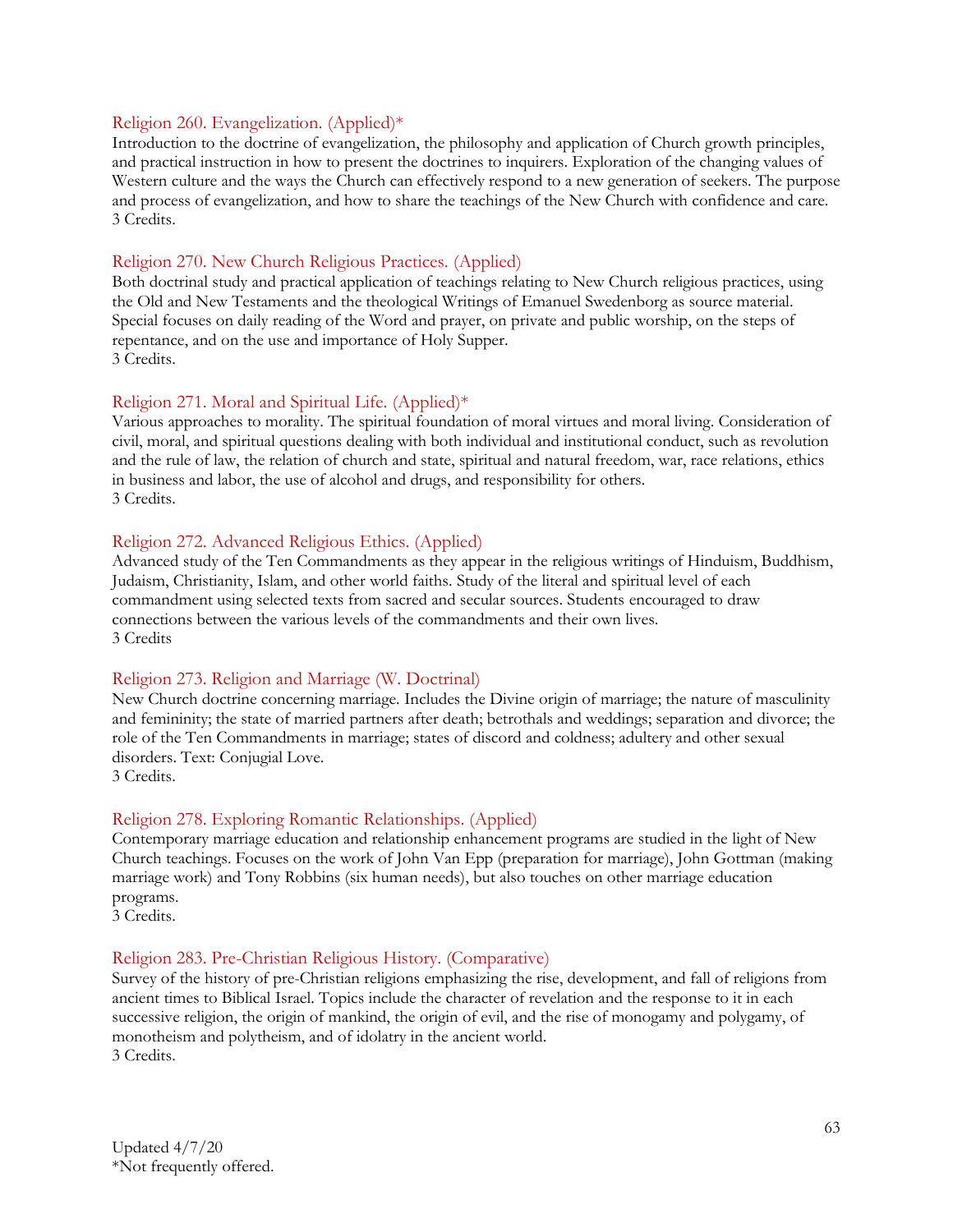#### Religion 284. Christian Religious History. (Comparative)

Thorough grounding in Christian history. Survey of the personalities, theological and doctrinal issues, and events of Christianity. Christian divisions and present world-impact. Comparison with New Church perspective.

3 Credits.

#### Religion 285. The Modern Christian Church. (Comparative)

Challenged in and since the eighteenth century by philosophy, science, and changes in culture, the Christian Church had to respond to increasing pressure to adjust or become obsolete. This course traces the development of Liberal and Conservative schools of thought that led to different solutions to these challenges, explores the influence of Emanuel Swedenborg's theological writings on Christian thought, and focuses primarily on developments in Christianity in American life, culture, and politics. 3 Credits.

#### Religion 293. Comparative Contemporary Religions. (Comparative)

Survey of world religions as they are practiced today. Religions studied include Hinduism, Buddhism, Judaism, Christianity, Islam, and the New Church. This course includes three required week-end field trips to various religious centers.

3 Credits.

#### Religion 295. Islam. (Comparative)

Study of Islam: Muhammad and the origins of Islam, the Qur'an and Hadith, theology and practices, sects and schools. Comparison with New Church perspective. 3 Credits.

#### Religion 296. Eastern Religious Thought/Hinduism. (Comparative)

Introduction to Eastern Religious Thought with a focus on the *Bhagavad Gita*, considered one of the most revered of the Hindu scriptures, and one of the most important religious classics in the world. Course includes an in-depth study of the literal and symbolic levels of the *Gita*, a comparison with Western thought in general and with New Church thought in particular. 3 Credits.

#### Religion 301. Topics in New Church Theology (Applied).

Selected topic of study with a focus on the Heavenly Doctrines. 3 Credits.

#### Religion 305. Universal Doctrines of the New Church I. (Doctrinal)

Systematic survey of the universal theology of the New Church: God the Creator, the Lord the Redeemer, the Holy Spirit, the Holy Scripture and Ten Commandments, and Faith. Depending on enrollment, may include an RTTP simulation of the Council of Nicea. Text: *True Christian Religion*. 3 Credits.

#### Religion 306. Universal Doctrines of the New Church II. (W, Doctrinal)

Continuation of Religion 305. Topics include faith, charity, free will, repentance, reformation and regeneration, imputation, baptism, and the holy supper. Special focus on the Second Advent and the New Church: what does God's coming entail? Text: *True Christian Religion*. 3 Credits.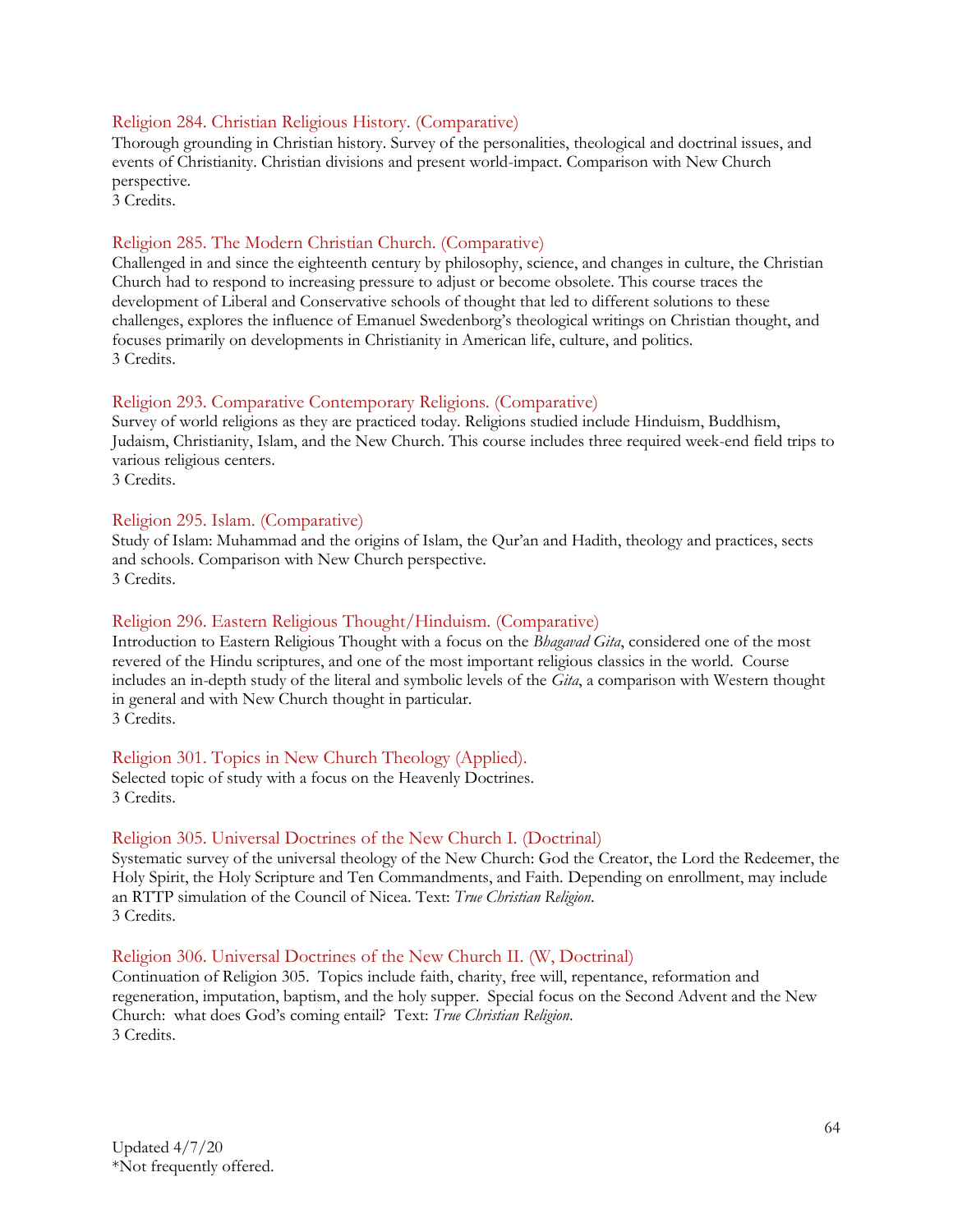#### Religion 310. Studies in Arcana Coelestia. (W, Doctrinal)

Study of Emanuel Swedenborg's first publication of theology for a New Church. The course provides an overview of the work's spiritual exegesis of Genesis and Exodus--from the first mythopoeic stories of creation to the Israelites' escape from slavery in Egypt. Special focus on the Abram story and how the narrative of Jehovah's call to humankind contains an ancient picture of our relationship with a Human God. 3 Credits.

#### Religion 311. Continuation of Studies in Arcana Coelestia. (W, Doctrinal)

Study of Emanuel Swedenborg's first publication of theology for the New Church. The course provides an overview of the work's spiritual exegesis of Genesis and Exodus-from the first mythopoeic stories of creation to the Israelites' escape from slavery in Egypt. Special focus on the Moses story, and how the narrative of Jehovah's call to humankind contains an ancient picture of our redemption process. 3 Credits.

#### Religion 315. The Spiritual World. (W, Doctrinal)\*

The nature, structure, life, and phenomena of the spiritual world. Consideration of the philosophical implications of the creation of that world and consideration of other beliefs about heaven and hell. 3 Credits.

#### Religion 320. Judgment, Providence, and Human Society. (PP, Applied)

Study of the spiritual process of judgment, both personal and societal, and the roles human choice and Divine Providence play in judgment. Attention given to the role of judgment in human history, the judgments that have occurred, and the changes judgment brings. Text: *Last Judgment, Last Judgment Continued,* assorted selections from the Heavenly Doctrines.

3 Credits.

#### Religion 330. Sacred Geometry. (Applied)

Study of the principles underlying the Divine order inherent in natural forms and the application of those principles to the symbolic meaning of number and geometric form in art and architecture. Classical architecture explicitly invoked symbolic geometric principles in design. The doctrine of correspondence connects the ancient understanding of symbolism to New Church ideas about the order of the cosmos. Topics include: qualitative number, symbolic proportions, and the doctrines of order, influx, degrees, form, and correspondences. Combination of classroom lecture with compass and straight-edge constructions. 3 Credits.

#### Religion 335. The Human Mind. (Rel335 W is W, Applied)

Study of what the doctrines of the New Church teach about the structure and function of the human mind and how it relates to the brain. The discrete degrees of the mind. The faculties of will and understanding, their relationship and interplay.

3 Credits.

#### Religion 370. Topics in Applied Theology. (Applied)\*

Content may vary from year to year. Consideration of the light shed by the doctrines of the New Church on the ethical and underlying philosophical concerns of different areas of study and occupations. 3 Credits.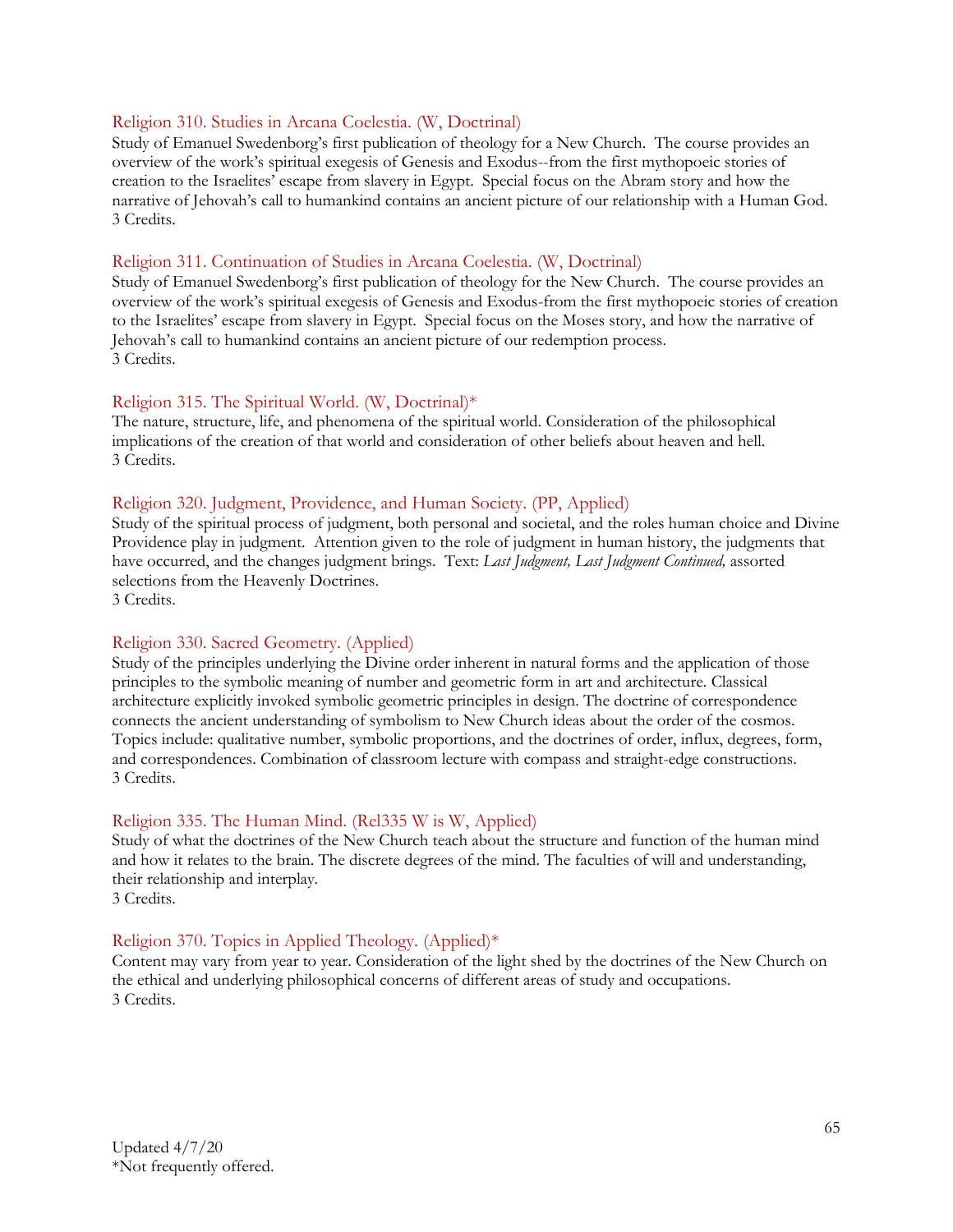#### Religion 372. Spiritual Development for Educators (Applied)

This course is primarily designed for educators who are currently (1) working in an elementary or secondary school setting, or (2) planning to work in an educational setting. Each week, students will have the opportunity to reflect on the many challenges that come up within educational settings that prevent them from being the loving, wise, and useful educators they hope to be. Students will have the opportunity to reflect on their feelings, thoughts, and actions in the light of one of the Ten Commandments and, when appropriate, share their experiences with classmates.

Prerequisite: Students must be juniors or seniors majoring in education 3 Credits.

#### Religion 380. History of New Church Doctrine. (IL, Applied)

Survey of the development of doctrinal thought in the history of the New Church. Considerations of various and divergent interpretations. The evolution of ideas and their impact on the Church. Reflection on the intellectual heritage of the Church from an historical perspective. Extensive research in New Church collateral literature.

3 Credits.

#### Religion 490. Religion Senior Project I. (WC)

For religion majors. One term is required. May be repeated for a second term with the consent of the division head.

3 Credits.

#### Religion 491. Religion Senior Project II.\*

For religion majors. One term is required. May be repeated for a second term with the consent of the division head.

3 Credits.

#### Religion 298, 398, 498. Religion Internship. (EE, Applied)

Proposals must be approved by the head of division. Course may be repeated for credit. Credit variable.

# **Science**

#### Science 170. Introduction to Undergraduate Science Research.

Undergraduates work under the supervision of a faculty member on the faculty member's research project. Enrollment is by selection made by the sponsoring science faculty member and the science department chair. Students may be interviewed as part of the selection process. Interested students should check with the science department chair about available positions. Open to qualified college and high school students. Prerequisites: college students must have grades of B or better in at least two college science courses; high school students must have a grade of B or better in at least four high school science or math courses, and have completed at least two years of high school.

1 Credit.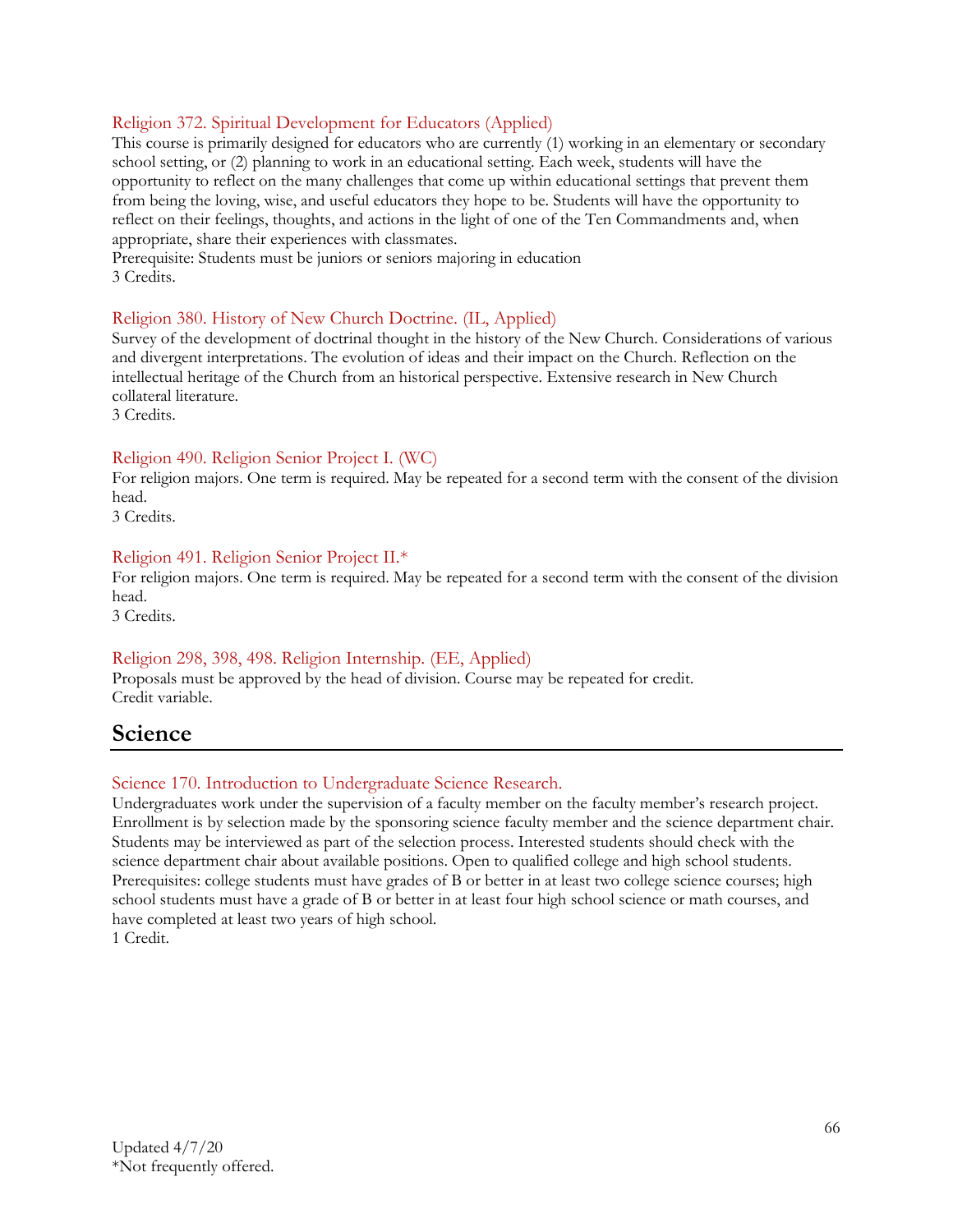# **Sociology**

#### Sociology 110. Introductory Sociology.

Introduction to the discipline of sociology and a sociological perspective for understanding human behaviors and the structure of human societies. Discussions apply a sociological perspective to topics such as social class, gender, race and ethnicity, culture, work, and social movements in order to understand how individual lives and social groups are shaped by social structures, cultural understandings and distributions of power. 3 Credits.

#### Sociology 212. Marriage and the Family.\*

Analysis of marriage and the family as fundamental institutions of human society. An exploration of the history of marriage and the family, as these institutions moved from traditional patterns focused on family dictates and necessity to modern patterns focused on individual choice and freedom. 3 Credits.

#### Sociology 218. Topics in Sociology: Ethnicity and Race.

Survey of ethnicity and race as a recognized sub-field in sociology and key factor in understanding human society.

3 Credits.

#### History/Sociology 290. Social and Religious Movements.\*

Exploration of selected social and religious movements. The history of these movements will be used to understand the sociological factors that contributed to their development, form, and impact. 3 Credits.

#### Sociology 305. Topics in Sociology.

Examination of a selected topic in sociology. Specific title announced in the course bulletin when offered. May be repeated when different topics are offered. 3 Credits.

#### Sociology 321. History of Social Theory.

Exploration of the context of the development of social theory with particular attention to the different nature of the roots of theory in Europe and America. 3 Credits.

#### Sociology 340. Seminar in the Sociology of Religion.

Exploration of the relationship between the ideational and organizational components of religion and the major social variables, including gender, class, power, race and nationality. Historic and current religions and religious movements, including the New Church, examined both theoretically and empirically. 3 Credits.

# **Spanish**

#### Spanish 101. Introductory Spanish I.

Introduction to the Spanish language for students without previous experience. Emphasis is placed on communication and the foundations of Spanish grammar. Spanish is the language of instruction. 3 Credits.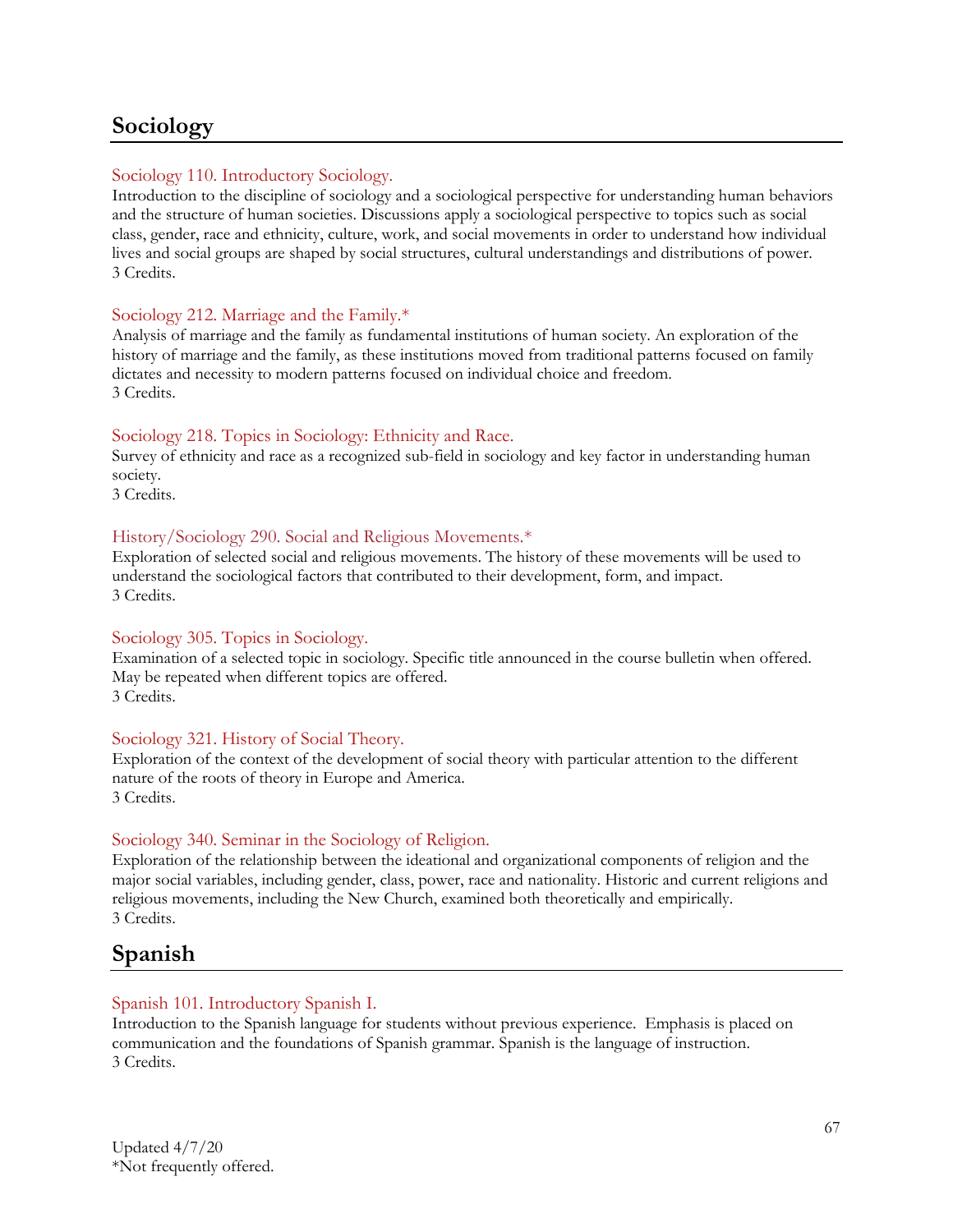#### Spanish 102. Introductory Spanish II.

Continuing introduction to the Spanish language. Prerequisite: Spanish 101 or equivalent as determined by placement test. Spanish is the language of instruction. 3 Credits.

#### Spanish 201. Intermediate Spanish I.\*

Intermediate Spanish is designed to build upon a student's prior Spanish education. The course concentrates on four skills areas: listening, speaking, reading and writing, and is augmented by a wide array of cultural readings and film selections. The grammatical focus is the use of the preterite and imperfect verb tenses. Prerequisite: Spanish 102 or equivalent as determined by placement test. Spanish is the language of instruction.

3 Credits.

# **Theater**

#### Theater 110. Introduction to Performance Arts.

Study and practice of elementary acting, movement, and voice skills. Students examine verbal and nonverbal communication in solo and group performance, along with scene and script analysis. Improvisation and work on studied pieces, leading to a final performance. Study of the history and philosophy of performance styles from the ancient Greeks to the Elizabethans and modern theorists (Stanislavski, Artaud, Brecht, et. al.). 3 Credits.

#### Theater 120. Set Design and Production. (EE)

Hands-on introduction to scene design and production. Overview of the elements of scene design with emphasis on the process of designing a set. Research, sketching, drafting, model building, color application, and actual set construction within a budget. Students required to understand and use all of the equipment in the theater as it pertains to the design and will work with the play's director using the Mitchell Performing Arts Center as the classroom and will participate as a member of the run-crew for the winter Bryn Athyn College production. Final project involves the construction of the actual set. Course may be repeated once for credit.

Credit variable.

#### Theater 130. Set Design and Production. (EE)

Continuation of Theater 120: building and dressing the set from the designer drawings and elevations created in the fall. Finalizing of the design, including color elevations and prop design. Students required to understand and use all of the equipment in the theater as it pertains to the completion of the design using the Mitchell Performing Arts Center as the classroom. Once the set is complete, the class shifts and will work with the play's director and will participate as a member of the run-crew for the winter Bryn Athyn College production. Final project involves the construction of the actual set and running of the show. Course may be repeated once for credit.

Credit variable.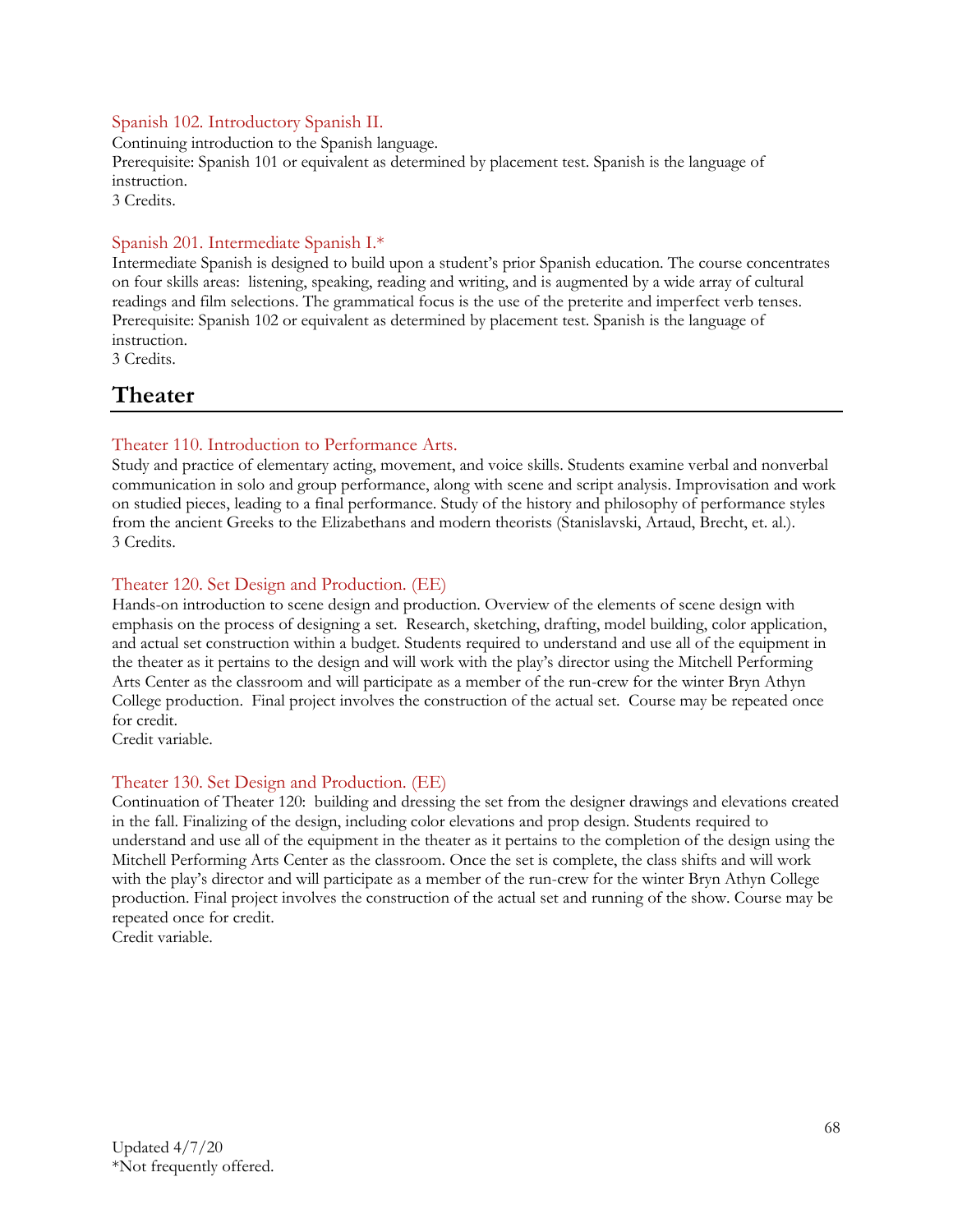#### Theater 150. Dramatic Performance. (EEC)

Students involved in the casts or technical aspects of certain dramatic productions may sign up for this course. Exposure to a variety of acting techniques, including the specialized work needed for productions that might range from Shakespeare's plays, to foreign plays in translation, to musicals. Script analysis, oral interpretation of character, performance movement, dance, and vocal techniques. Variable credit based on the student's involvement. 5-12 hours weekly in rehearsals/classes leading to a finished production. Course may be repeated once for credit.

1-3 Credits.

#### Theater 210. Original Performance: Theater as Spiritual Practice.

Builds on fundamental acting skills of Theater 110. Examines archetypal patterns found worldwide in myths, stories, plays and sacred ritual. Students explore archetypes in their own lives by writing, acting in, and producing original plays.

Prerequisite: Theater 110, Theater 120, or permission of instructor. 3 Credits.

#### Theater 220. Set Design II. (EE)

Further practice in scene design and production including a more nuanced study of the elements of design with emphasis on the process of designing and making a scale model. Work with the play's director using the Mitchell Performing Arts Center as the classroom and participation as a member of the run-crew for the winter Bryn Athyn College production. Final project involves the construction of the actual set. Prerequisite: Thea120.

3 Credits.

#### Theater 250. Advanced Dramatic Performance. (EE)

Students involved in the cast of the Bryn Athyn College theatrical production may sign up for this course. Students will work specifically with acting and performance techniques, characterization work, scene study, and script analysis while preparing for the annual play. They will also do some independent work. Specialized work needed for the specific production may include vocal training, dialect work, dance, etc. Variable credit based on the student's involvement. 5-12 hours weekly in rehearsals/classes leading to a finished production. Course may be repeated once for credit.

1-3 Credits.

## **Writing**

#### Writing 100. Academic Writing.

Development of academic writing skills in preparation for Writing 101. Intensive grammar, spelling, and punctuation instruction and practice, in conjunction with an introduction to the structure and process of academic writing. Required for provisionally-admitted first-year students before advancement to Writing 101. 3 Credits.

#### Writing 101. Expository Writing. (W)

Development of informative, critical, and persuasive writing. Emphases on grammatical control, precision of language, consideration of audience, rhetorical strategies, revision, information literacy, and articulation, development, and support of thesis. Three to four formal essays total, including substantial revision. Individual conferences with instructor to discuss student's writing. Required of first year students. Non-native speakers who want to take Writing 101 in their first year need permission of the Language and Literature department chair.

3 Credits.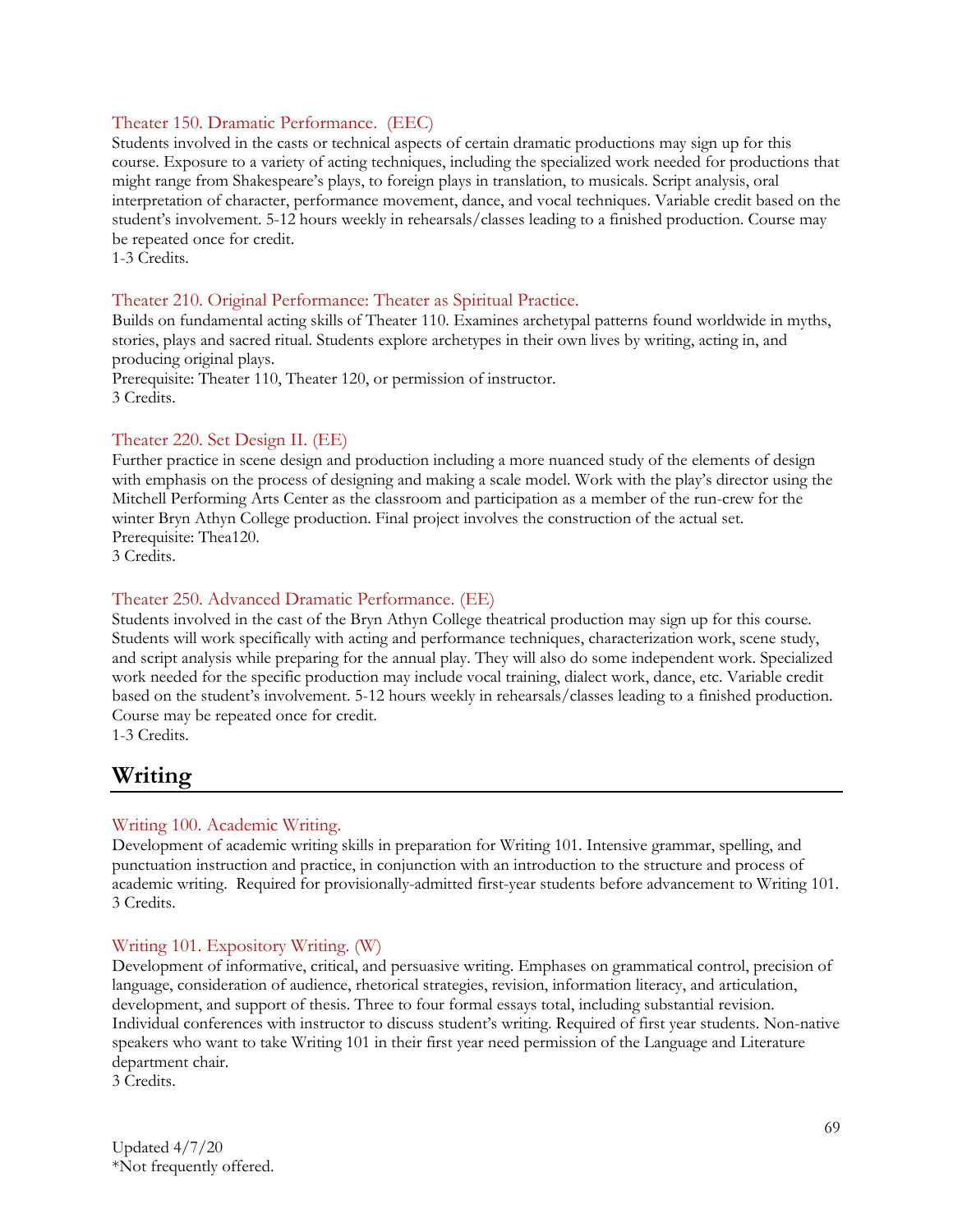#### Writing 202. Writing About Literature. (W, IL)

Analytic study of 2-3 literary genres, with emphases on writing and research. Assumes basic skills in writing and information literacy covered in Writing 101. Three papers, including substantial revision. One longer paper and its research process require locating, evaluating, and incorporating multiple secondary sources. Individual conferences with instructor to discuss student's writing. Required of second-year students. Prerequisite: Writing 101.

3 Credits.

#### Writing 211. Creative Writing. (W)

Workshop approach to various forms of creative writing, with emphasis determined by year and instructor. Students explore and recreate the defining qualities of selected genres. Individual conference in addition to inclass instruction and workshops. Grade of B- or better in Writing 101 or permission of instructor. 3 Credits.

#### Writing 212. Online Writing. (W)

Instruction in market research and establishing individual niche. Study of effective style and content in target markets and the general blogosphere. Focus on creating and maintaining a multimedia site, establishing consistent creative nonfiction voice, and populating platform with high quality digital, visual, and written content.

Prerequisite: Writing 101. 3 credits.

#### Writing 213. Advanced Rhetoric and Composition. (W)

Intensive study of writing for students interested in developing rhetorical skills in composition. Attention both to concepts of classical rhetoric and to issues arising in the context of contemporary cultural environments and communications practices. Prerequisite: Writing 101. 3 Credits.

#### Business/Writing 220. Business Communications. (W)

Business Communications is a workplace-oriented course designed to help students develop and refine the written and oral skills necessary to communicate effectively in professional settings. Students will review the purpose and style of business writing and complete a variety of focused writing exercises based on work settings and scenarios. Students will plan, compose, and analyze letters, memoranda, and electronic messages. They will also prepare and deliver brief oral presentations, collaborate with others, and revise business communication.

Prerequisite: Writing 101. 3 Credits.

#### Writing 311. Advanced Creative Writing Workshop. (W)

Workshop for in-depth study of the craft of writing. Students will concentrate on one genre (poetry, fiction, or drama) and produce a polished portfolio of their work. Workshop sessions provide opportunity for rigorous and supportive feedback on works in progress with the goal of helping class members produce their best writing. Prerequisite: Writing 211 or 213.

3 Credits.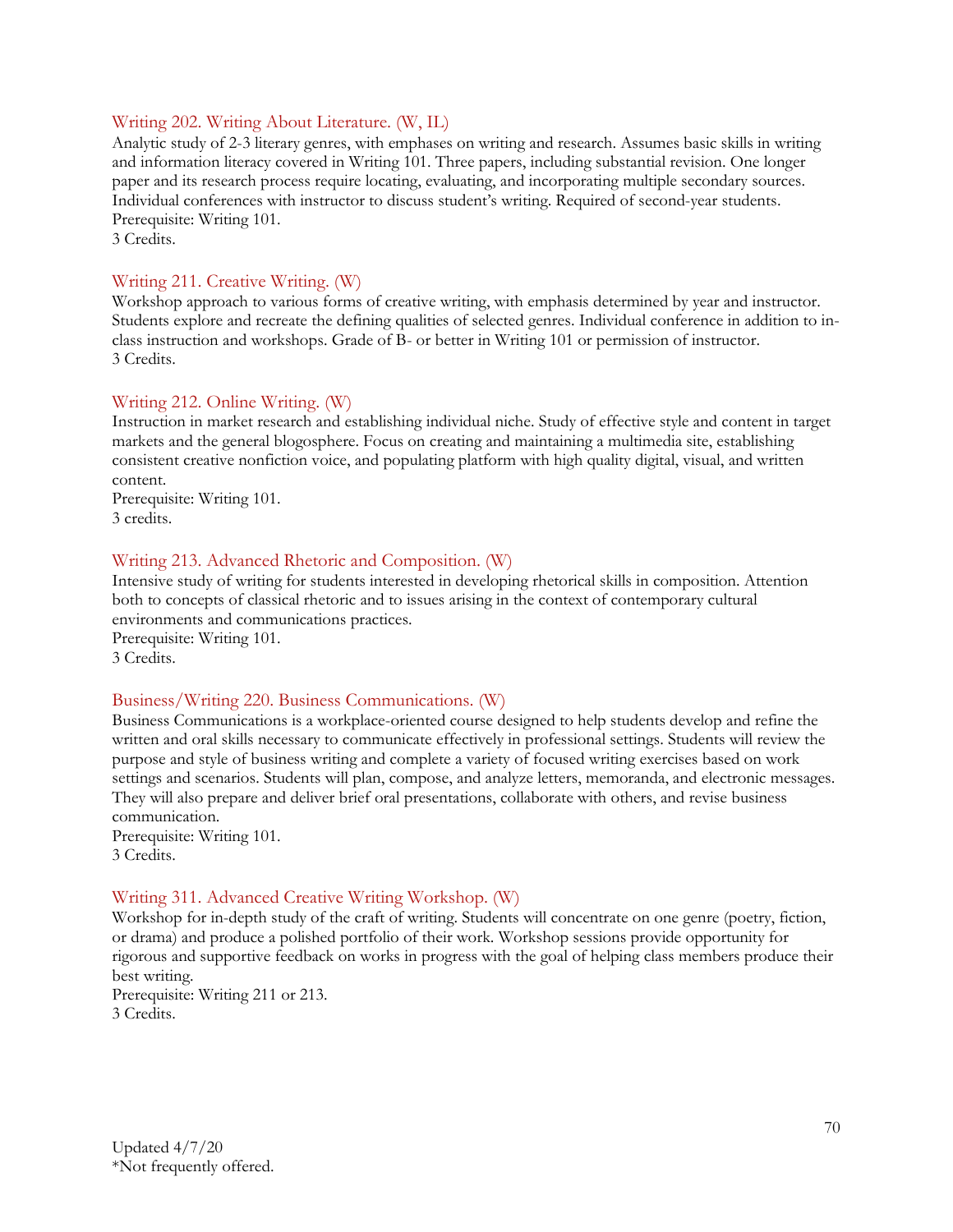# Graduate Courses

# **Master of Arts in Religious Studies Courses**

# **Core Courses**

Religious Studies 510. Methodological Approaches to Religious Studies-An Introduction.

This course is an introduction to research methods that are of value in investigating topics in religious studies. Includes particular focus on scriptural hermeneutics and historical methods. 3 Credits.

#### Theology 514. Doctrine of the Lord.

The essential nature of the Divine, the incarnation and glorification, the Lord's temptations and presence with the human race through the Divine Human. 3 Credits.

#### Theology 518. Doctrine of the Word.

The nature of inspiration and revelation, including the structure and interrelationship of the Old Testament, New Testament and the Writings, and the role of the literal and spiritual sense. 3 Credits.

Religious Studies 598. Thesis I. 3 Credits.

Religious Studies 599. Thesis II. 3 Credits.

# **Church History**

#### Church History 584. Christian Church History.

Growth of the Christian Church from its primitive beginnings through its decline, the Reformation through modern developments. Emphasis is on the history of the various teachings of the Lord, and how these both reflected the times they were devised in, and how they have impacted the development of the Church. 3 Credits.

#### Church History 585. Modern Church History 1750 to the Present.

A study of the Christian Church in the wake of the Last Judgment, covering the modern and postmodern eras, examining theological and institutional trends of churches in response to the development of science and philosophy in the light of the increase of freedom of thought and action in Western culture. Guiding questions for the course ask, "How has the Last Judgment affected the continued development of the Christian Church?", and, "Can the Christian Church remain relevant in the trajectory of the modern era?" 3 Credits.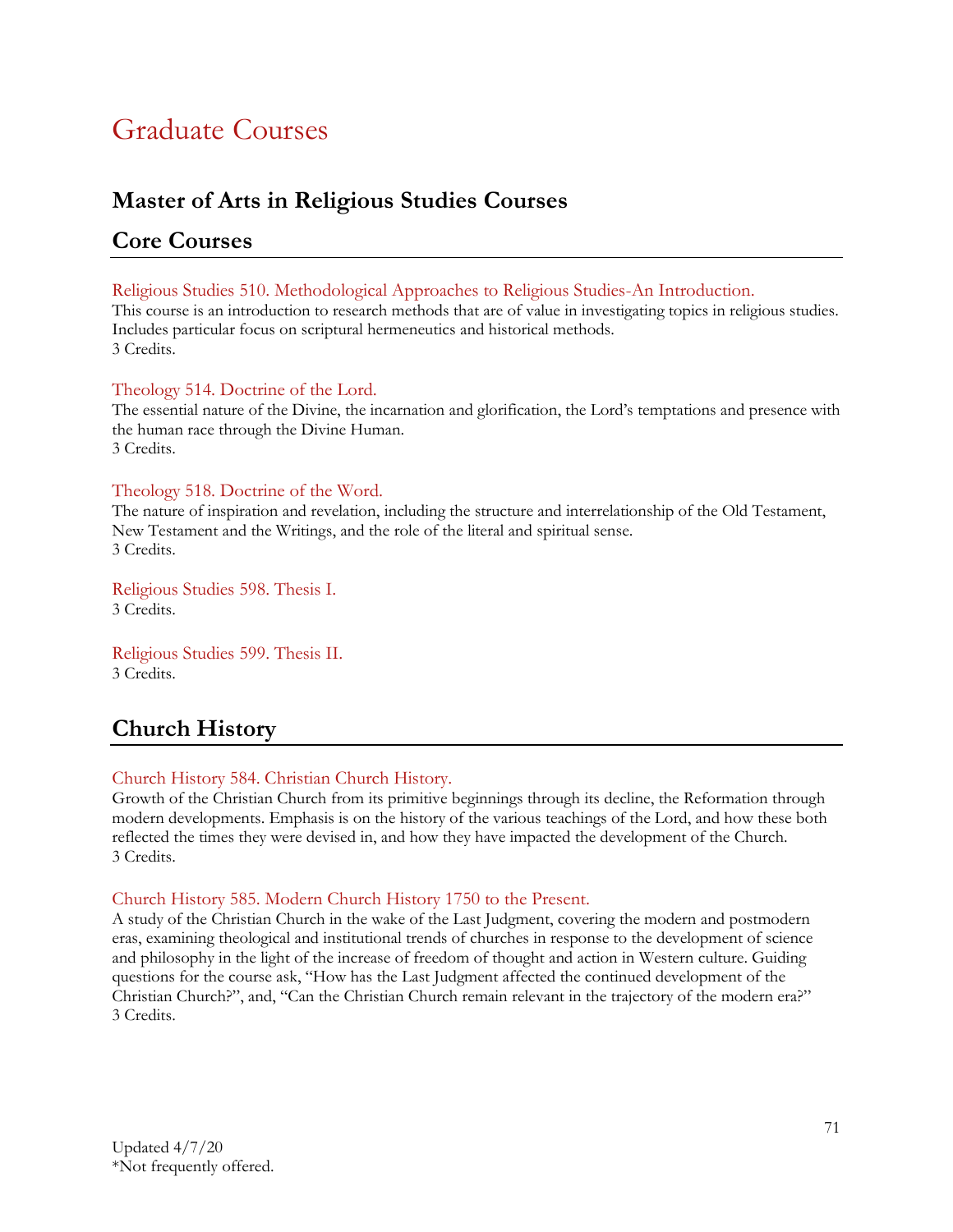#### Church History 587. Divine Presence over Five Dispensations.

History of the Lord's presence over the five dispensations or churches from creation to the present. Course explores the Most Ancient, Ancient, Israelitish/Jewish, Christian and New Churches in relation to how the Lord has accommodated to the changing spiritual needs of humanity. Studying the five churches in consecutive order demonstrates why the New Church is "new" and why it is conceived of as the last, or "crown" of all the churches.

1.5 Credits.

# **History**

#### History 515. Seminar on the Age of Enlightenment.

Exploration of the leading intellectual, socio-cultural, and political developments in Europe between the end of the Wars of Religion and the French Revolution (1648 and 1789). Focus on the rise of the modern. Can be co-enrolled with History 315, with permission of instructor and program director. 3 Credits.

#### History 550. Swedenborg's Life and Times.

Exploration of the Swedish context of Swedenborg's intellectual and spiritual development, his call, and his revelatory works. Examines the geography, history, culture, and society of Sweden and the Baltic world in the eighteenth century.

Can be co-enrolled with History 320, with permission of instructor and program director. 3 Credits.

# **Philosophy**

#### Philosophy 520. Swedenborg's Philosophy I.

Swedenborg's cosmology. Consideration of 18th-century cosmological concepts (Descartes, Leibniz, and Wolff) and Swedenborg's unique answers to the issues raised. Particular emphasis on Swedenborg's Principia and the Infinite. Cosmological views developed in the Doctrines of the New Church and by New Church students of Swedenborg.

Can be co-enrolled with Philosophy 320, with permission of instructor and program director. 3 Credits.

#### Philosophy 521. Swedenborg's Philosophy II.

Swedenborg's thought upward from the human body in his "search for the soul." Main text taken from the sections on Series and Degrees and The Human Soul in The Economy of the Animal Kingdom, terminating in applications in The Rational Psychology.

Can be co-enrolled with Philosophy 321, with permission of instructor and program director. 3 Credits.

# **Psychology**

#### Psychology 501. Counseling and Clinical Psychology.

Examination of psychological theories that inform the skills of counselors and clinical psychologists in various professional settings. Topics include psychological theories, the roles of the counselor, listening skills, case conceptualization, treatment methods and intervention strategies. Consideration of what it means to be a New Church therapist. Students participating in the optional lab will receive the fourth credit. Can be co-enrolled with Psychology 301, with permission of instructor and program director. 3 Credits/4 Credits with optional lab.

Updated 4/7/20 \*Not frequently offered.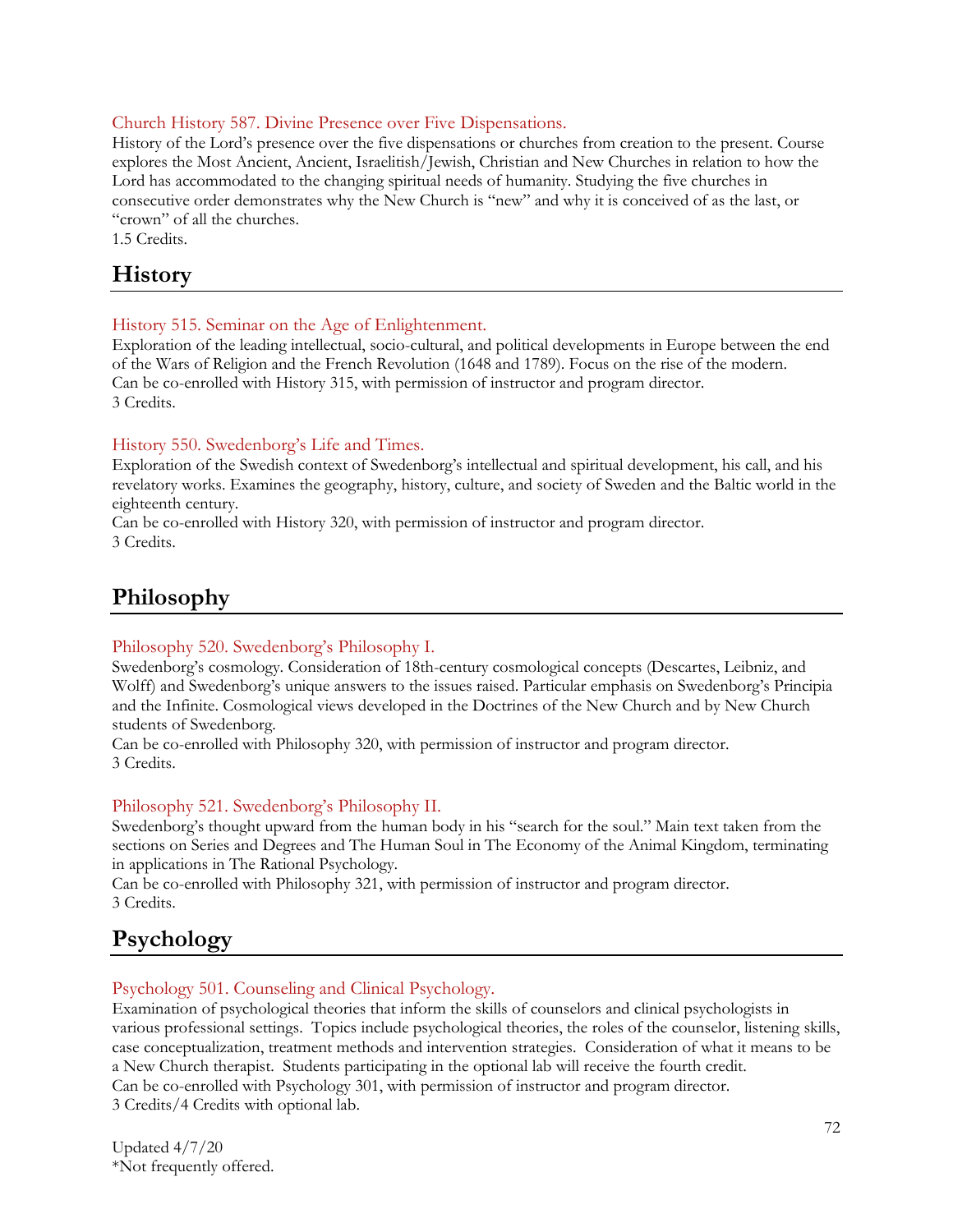# **Religious Studies**

# Religious Studies 541. Ancient Word Studies.

Exploration of the concept of an "Ancient Word"—a physical, or perhaps symbolic, text which served as the first written revelation for a pre-historical culture. Special focus on the first 11 chapters of Genesis, parallel origin myths of the world, and the "lost book" motif. 3 Credits.

# Religious Studies 572. Spiritual Development and the Educator

Exploration of the many challenges that come up within the work of education and focus on the tools that enable one to do that work lovingly, wisely, and usefully in the light of the Ten Commandments. The course includes study of the principles or the Decalogue as they are manifested comparatively across world religions. 3 Credits.

# **Sociology**

# Sociology 540. Seminar in the Sociology of Religion.

Exploration of the relationship between the ideational and organizational components of religion and the major social variables, including gender, class, power, race and nationality. Historic and current religions and religious movements examined both theoretically and empirically, including the New Church. Can be co-enrolled with Sociology 340, with permission of instructor and program director. 3 Credits.

# **Theology**

#### Theology 501. The Heavenly Doctrines as Systematic Theology.

Introduces the students to the major doctrines presented in the theological Writings of Emanuel Swedenborg or Heavenly Doctrines along with their core teachings, to the relationship among the major doctrines, to fundamental terms in the Heavenly Doctrines, to important ideas about and arising from the Heavenly Doctrines, and to important perspectives on theology in general and on the Heavenly Doctrines in particular. Seminar.

3 Credits.

#### Theology 505. Universal Doctrines of the New Church I.

Systematic survey of the universal theology of the New Church: God the Creator, the Lord the Redeemer, the Holy Spirit, the Holy Scripture and Ten Commandments, and Faith. Text: True Christian Religion. Can be co-enrolled with Religion 305, with permission of instructor and program director. 3 Credits.

#### Theology 506. Universal Doctrines of the New Church II.

Continuation of Theology 505. Faith, charity, free will, repentance, reformation and regeneration, imputation, baptism and the holy supper, the second advent, and the New Church. Text: True Christian Religion.

Can be co-enrolled with Religion 306, with permission of instructor and program director. 3 Credits.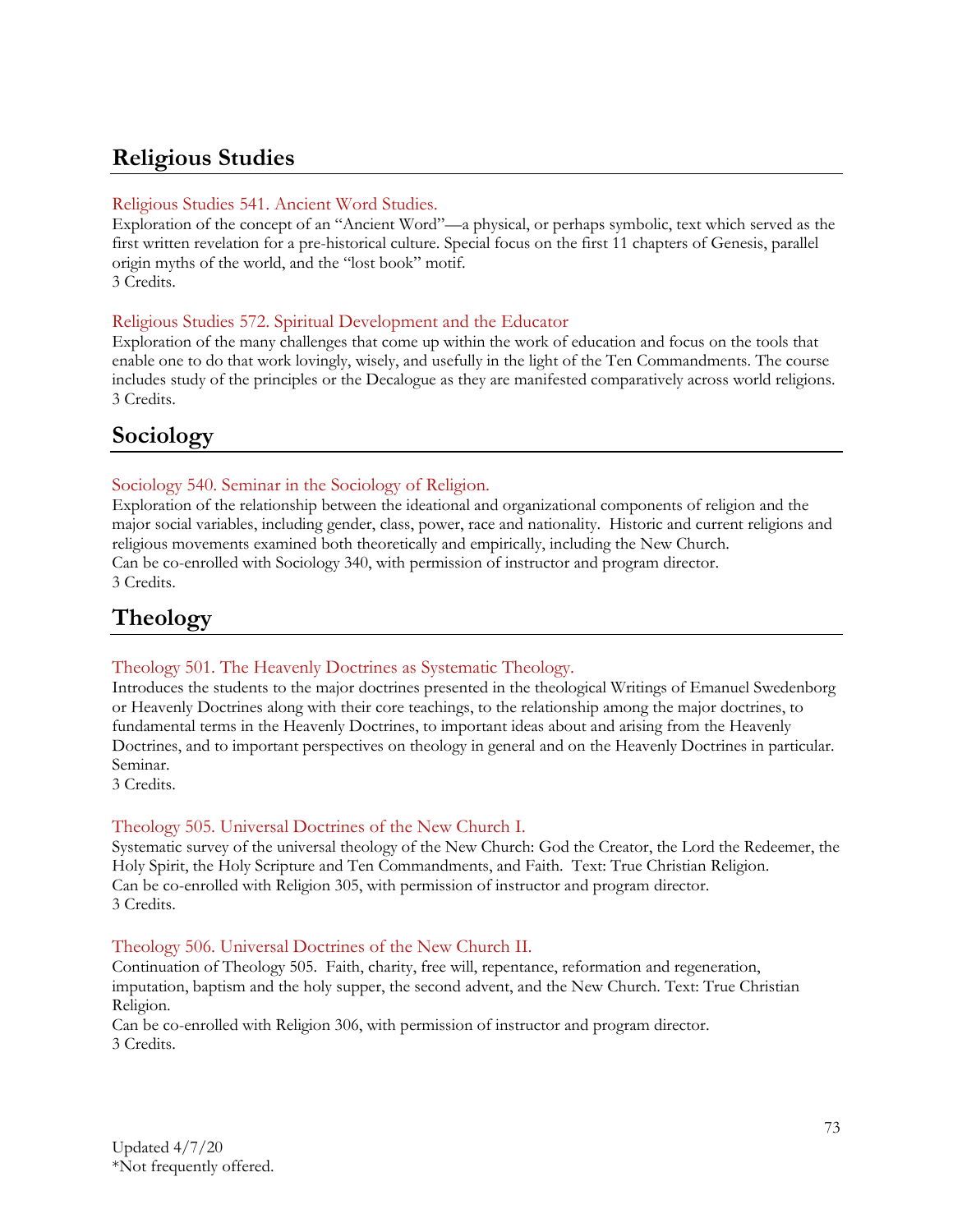## Theology 513. Transitions, Perspectives of Death and Resurrection.

This course explores the nature of death and resurrection from three perspectives: sociological, psychological and theological. Questions related to the role of society in the death experience, of the psychological states leading to and from death, and the Swedenborgian teaching on the resuscitation process. This course is a good prelude to Theology 515 the Spiritual World. 1 Credit.

# Theology 515. The Spiritual World.

The nature, structure, life and phenomena of the spiritual world. Consideration of the philosophical implications of the creation of that world and consideration of other beliefs about heaven and hell. Can be co-enrolled with Religion 315, with permission of instructor and program director. 3 Credits.

#### Theology 520. Regeneration.

Overview of the states of regeneration, covering heredity evil, remains, repentance, temptations, conscience, forgiveness, and charity. 3 Credits.

#### Theology 522. The Doctrine of Life.

Placed against the backdrop of the Ten Commandments, this course examines the nature and practice of religion, the reason why sins outlined in the Ten Commandments should be rejected, and the role of human choice and freedom in this process.

1.5 Credits.

#### Theology 524. Conjugial Love.

The essential spiritual nature of marriage, preparation for it, its progressive states and challenges, and various disorders which are destructive of marriage. 3 Credits.

#### Theology 525. The Last Judgment, the Second Coming, and the New Church.

Consummation of the first Christian Church. The process of the Last Judgment. The Second Coming and its relation to the Doctrines of the New Church. The New Church and True Christianity. Can be co-enrolled with Religion 320, with permission of instructor and program director. 3 Credits.

#### Theology 526. The Human Mind.

The nature and degrees of the adult human mind as a vessel receptive of the Divine. Can be co-enrolled with Religion 335, with permission of instructor and program director. 3 Credits.

#### Theology 563. The Old Testament.

A topical approach to the Old Testament considering major doctrinal themes in the letter of different books of the Old Testament, different styles within these books, the context of this revelation, and historical issues related to the Old Testament texts.

3 Credits.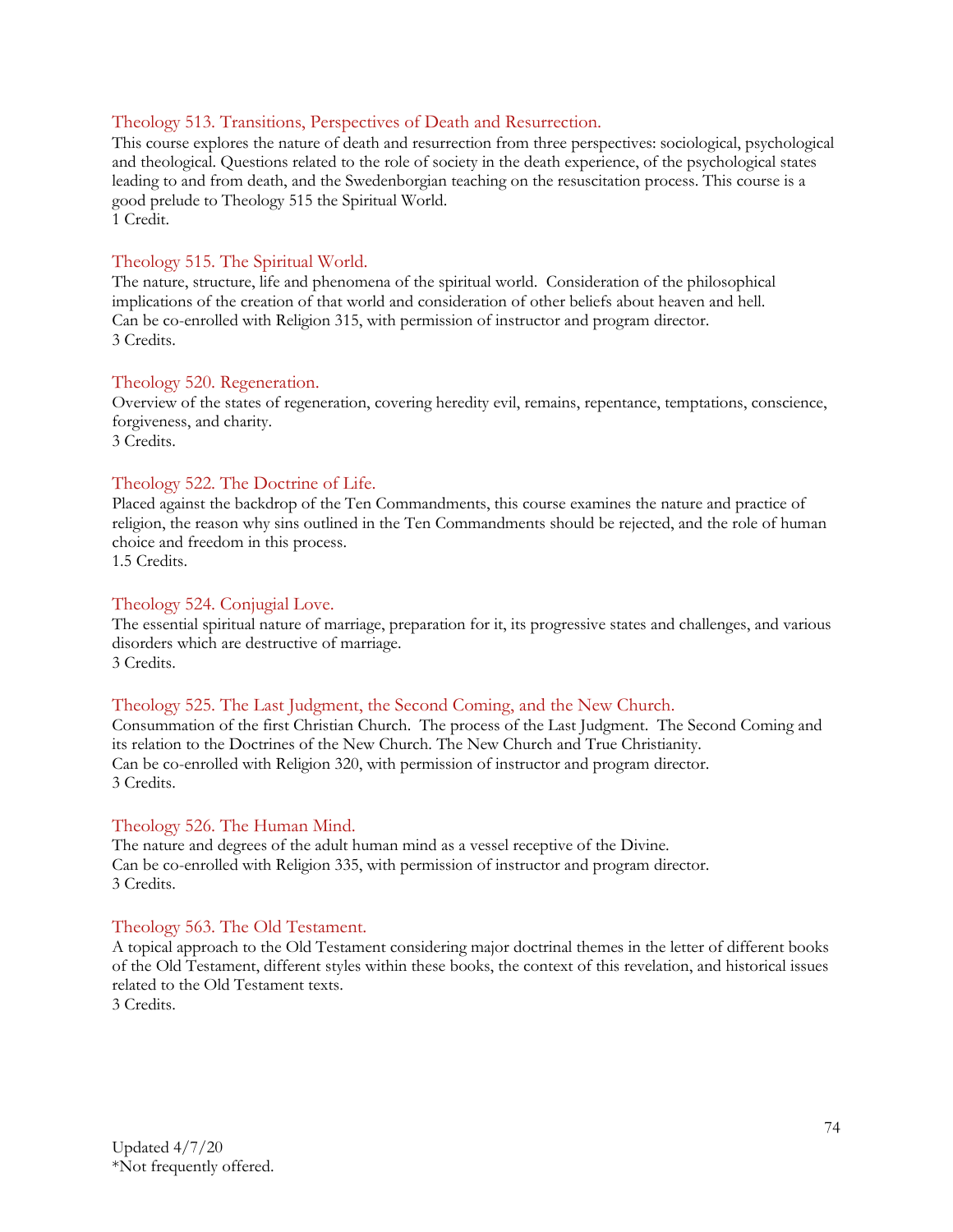## Theology 564. The New Testament.

The characters of the Four Gospels, their inspiration, differences, major themes present in the individual Gospels and in the overall dispensation. There will be some attention to historical context, including a look at the Acts and Epistles.

3 Credits.

# Theology 570. Studies in the Arcana Coelestia.

Introduction to the celestial, spiritual and spiritual-historical meanings of the Word. The ancient churches. The representation of Abraham, Isaac, and Jacob. The Exodus. This course aims for a general knowledge of the first published works of the Doctrines of the New Church, and includes selected readings of approximately 500 pages.

Can be co-enrolled with Religion 310, with permission of instructor and program director. 3 Credits.

# Theology 580. History of New Church Doctrine.

Seminar in the development of doctrinal thought in the history of the New Church. Considerations of various and divergent interpretations. The evolution of ideas and their impact on the Church. Reflection on the intellectual heritage of the Church from an historical perspective. Extensive research in New Church collateral literature.

Can be co-enrolled with Religion 380, with permission of instructor and program director. 3 Credits.

# Theology 599. Independent Study.

An opportunity to explore subject matter which is not covered in the curriculum. Based on approval and availability of faculty.

3 Credits.

# **Master of Divinity Courses**

The administration will make every effort to offer the courses listed in this catalog, but reserves the right to cancel courses if necessary. Completion of the Master of Divinity degree requires the student to successfully complete all the courses below.

# **Theology**

#### Theology 601. Heavenly Doctrines as Systematic Theology.

An introductory course required of all Theological School students. Its purpose is to provide for the students the framework, the context, and the direction of the Theological School program. It introduces the students to the major doctrines presented in the Heavenly Doctrines along with their core teachings, to the relationship among the major doctrines, to fundamental terms in the Heavenly Doctrines, to important ideas about and arising from the Heavenly Doctrines, and to important perspectives on theology in general and on the Heavenly Doctrines in particular.

Seminar.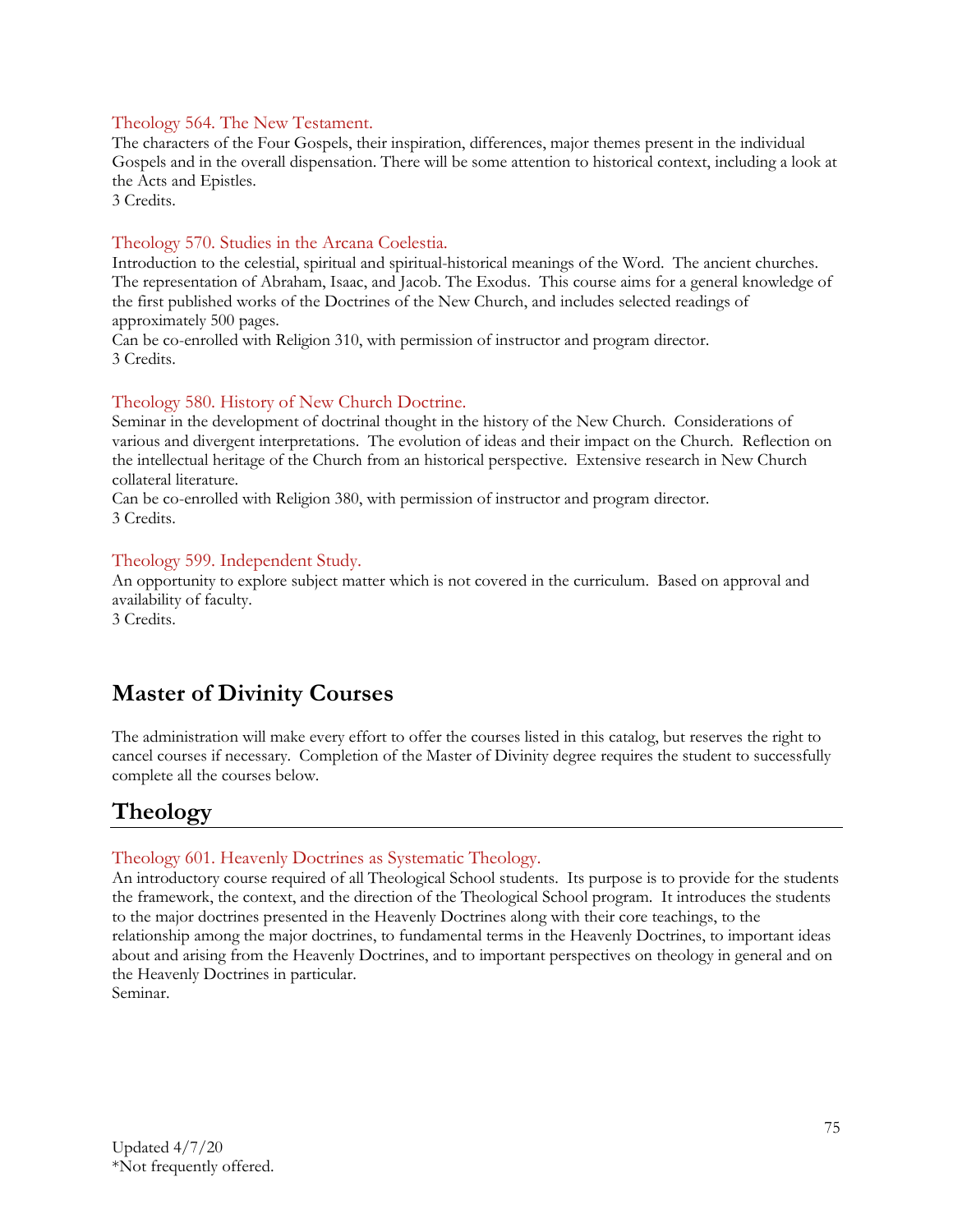#### Theology 612. Doctrine of the Lord: The Incarnation.

The systematic teachings of the Writings about the Lord: His essential nature from eternity; His relationship with us before the advent; why He needed to "come"; what He accomplished (redemption), how He accomplished it (glorification of His human); the enduring effect of the glorified Divine Natural/Divine Human, and of the Lord's presence /"proceeding" through it. In considering His glorification process we look at His conception and development in the human, and especially at His spiritual progress through states of temptations, the very means by which He subjugated the hells. Seminar.

# Theology 614. Studies on the Glorification: I.

The Lord's childhood. Acquisition of knowledge. Early temptations. The first rational. Divine perception. The Divine Rational. Inmost temptations. (*Arcana Caelestia*, chap. 12-22). Seminar.

# Theology 616. Studies on the Glorification: II.

The conjunction of good and truth in the Lord's Divine Rational. Conception and birth of the Divine Natural. Appearances of truth. The glorification of the Natural. Mediate good. The conjunction of natural truth with spiritual good, and of the Divine good natural with the good of truth. (*Arcana Caelestia*, chap. 23- 33).

Seminar.

#### Theology 620. The Revelation Given to the New Church.

The nature of the theological Writings given to the New Church through Emanuel Swedenborg. Its relationship to former revelations. Approaches to forming a doctrine for the church in response to the new revelation. The nature and role of that doctrine. Seminar.

#### Theology 626. Themes in the Old Testament.

The character of the Old Testament, seen in the light of the theological Writings of Emanuel Swedenborg (the "Heavenly Doctrine"). The nature of its inspirations and its place in the history of revelation. A look at the major themes in the literal sense that are the basis for its spiritual meaning. Seminar.

#### Theology 628. New Testament Themes.

The character of the Four Gospels, their inspiration, differences, major themes present in the individual Gospels and in the overall dispensation. (The Apocalypse will not be left out of this discussion, but is covered in greater detail in Theology 668.) There will be some attention to historical context, including a look at the Acts and Epistles.

Seminar.

#### Theology 640. Seminar on the Divine Providence.

A study of the Lord's government with a focus on the laws and fundamental principles regulating the His interaction with people and their response to Him, as seen in the work *Divine Providence*. Comparison with *Apocalypse Explained* treatment of "laws of Divine Providence." Relation of Providence to free human activity. Seminar.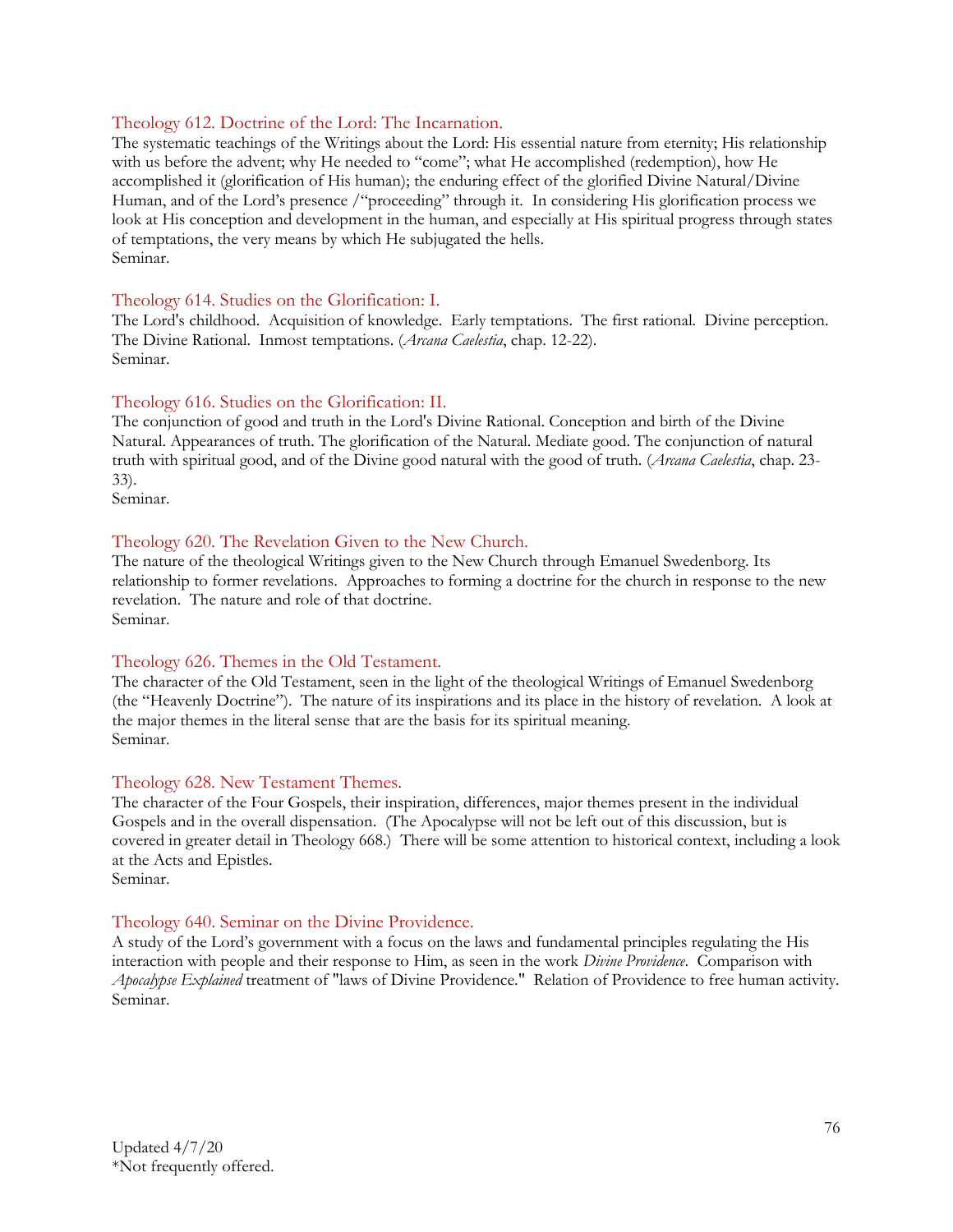## Theology 642. The Human Mind and its Regeneration.

The Human mind as a vessel created by the Lord to receive and respond to Him, and ultimately to fulfill His end in creation: a state of conjunction between human beings and Himself, i.e. heaven. Structure and faculties of the mind, influx of life into the mind. The greater part of the course focuses on the Lord's work of regenerating human beings for heaven and the role of human beings in cooperating with it. Stages and states of regeneration, from birth to the final formation of a person's ruling love ("Book of Life"). Seminar.

## Theology 646. Conversations on Marriage.

A study of the doctrines about marriage as contained in the work, *Conjugial Love*, with an emphasis on the pastoral issues concerning marriage. Concerned primarily with the teachings related to eternal marriage and the happiness brings, this course also deals with current issues of gender difference, with the disorders of society, and the breakdown of the love of marriage. Seminar.

# Theology 660. Doctrine of the Spiritual World: I. Death, resurrection, early states after death, vastation, punishment.

This course covers the essential doctrine of death and resurrection. It traces the progress of spirits through the World of Spirits, including the process of individual judgment to heaven or hell, vastation and punishments of the evil. The course also explores the influence of the World of Spirits in human life in the natural world by means of spheres and associate spirits. Seminar.

# Theology 662. Doctrine of the Spiritual World: II. Realities of spiritual world as portrayed in the book Heaven and Hell.

A continuation of Theology 660. This course traces the continued process of a spirits as they enter into either heaven or hell. It also explores the divisions of the Spiritual World and the distinctive features of heaven and hell, the doctrine of the Grand Man, the life of children in heaven and the qualities of hell. Seminar.

# Theology 668. The Apocalypse and Last Judgment.

Using the book of Revelation and the Apocalypse Revealed as guides, this course explores the process of the Last Judgment in 1757. Particular emphasis is placed on the Biblical correspondences that describe the states of the church and individuals in the Christian era, and how these states led to the downfall of the Christian Church and the establishment of the New Church. Seminar.

#### Theology 690. Evangelization Doctrine and Best Practices.

This course introduces students to New Church theological teachings concerning evangelization and applications drawn from these concepts that guide New Church outreach practices. It will familiarize the student with trends and best practices in the church growth industry at large. Students will be prepared to effectively deploy these ideas in a variety of contexts specifically related to pastoral leadership. Resources and consultation available from the General Church of the New Jerusalem Office of Outreach are also introduced.

Workshop.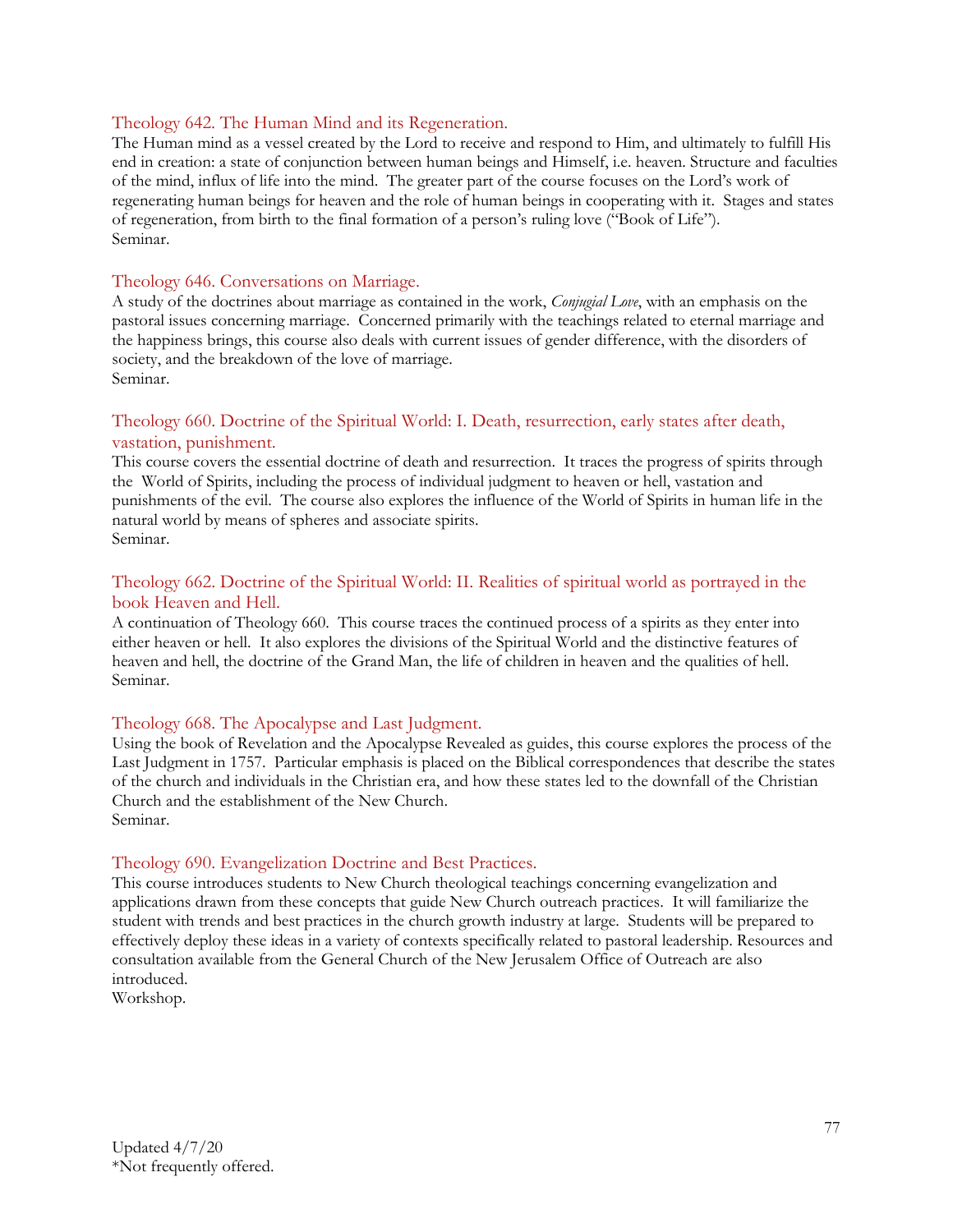# Theology 691. Doctrine Concerning New Church Education.

The purpose of this course is to provide an introduction to doctrinal concepts and applications drawn from these concepts that have guided concerning New Church education. It will prepare the students to effectively present these ideas in a variety of contexts. Resources and consultation available from the General Church of the New Jerusalem Office of Education are also introduced. Workshop.

#### Theology 695. Dissertation Writing.

The goal of the dissertation, required of all degree students, is to demonstrate the student's ability to present and explain doctrine. The dissertation begins with an approval of the topic selected by the student at the close of the second term of his penultimate year. This is followed by a one term workshop in the spring, offering instruction and guidance on the process of developing the topic. In the workshop students independently explore their topic, and convene to share and discuss findings with the instructor and class. The student is given a personal advisor for the dissertation, who works with him to its completion by February of his final year.

Workshop and Independent Study.

#### Theology 710. Pastoral Orientation.

Introductory study of the doctrine of the priesthood, with emphasis on the origins, the uses of, and the workings of ministry. Sections on love of salvation of souls, conscience and effect of evil on the priesthood. Workshop.

#### Theology 841-842. Doctrine of the Priesthood and Principles of Church Government.

An analysis of the doctrine concerning the two interrelated uses of the priesthood, teaching and learning. External and internal evangelization. Leading by means of representatives in worship. Government by influx as in the heavens, and by afflux as in the hells. How these two are applied to the government of the church. Two-term Workshop.

# **Church History**

# Church History 682. History of the Most Ancient, Ancient, and Israelitish Churches.

A study of the doctrinal teachings concerning the pre-Advent churches; their rise and fall, with emphasis on the human states of reception and the operations of the Lord in reference to those states in each of the churches. Their sequence is examined in such a way as to illustrate spiritual fullness, despite the recurrent introduction of evil into those churches by men. Special emphasis is laid upon the subject of correspondences and representatives, and their central significance in every church. Seminar.

#### Church History 684. The Christian Church: Rise and Fall.

Growth of the Christian Church from its primitive beginnings through its decline, the Reformation through modern developments. Emphasis is on the history of the various teachings about the Lord, and how these both reflected the times they were devised in, and how they have impacted the development of the Christian Church.

Seminar.

#### Church History 686. Swedenborg's Life and Call.

A brief survey of Swedenborg's life and preparation to receive the new revelation. A more detailed examination of his transition period (1743-1748). The writing and publication of Swedenborg's theological Writings and public response during his life. Seminar.

Updated 4/7/20 \*Not frequently offered.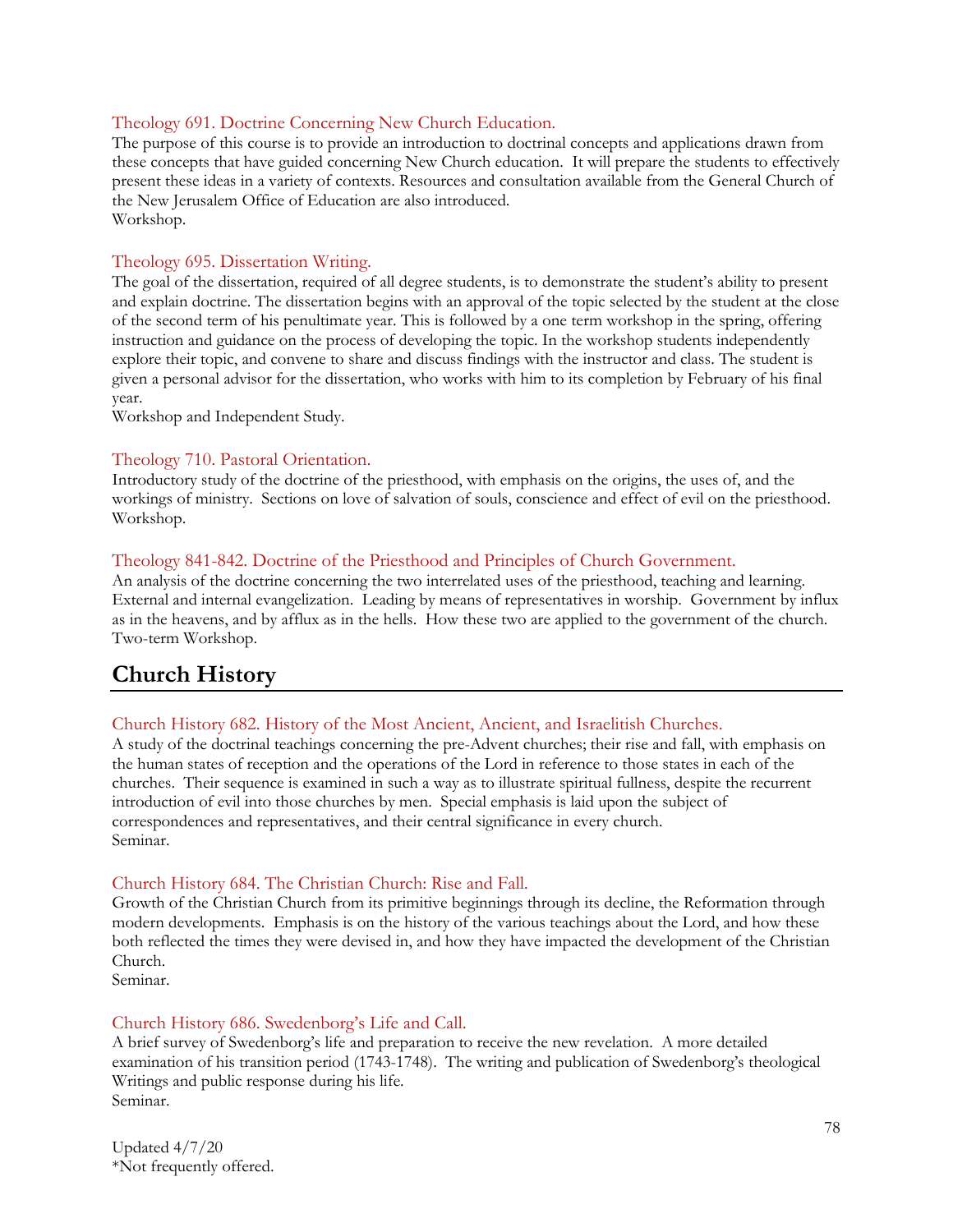#### Church History 687. New Church History.

Chronological and topical study of the rise and early development of the New Church in Europe and North America. The rise of the Academy movement and the development of the General Church of the New Jerusalem. Consideration of selected issues in modern church history. Emphasis on the history of doctrine. Seminar.

# **Pastoral Workshops and Programs**

#### Business 864. Pastoral Business.

The focus of this course will be an exploration of management and administrative activities, societal and legal obligations, budgeting and financial affairs, volunteer and employment issues, outreach and marketing functions, mission accountability, responsibilities to stakeholders, fund and friend raising, plus community relations from the perspective of a religious organization. In addition, the course will explore operational and long term planning along with the implementation of strategic initiatives to fulfill the organization's mission while improving efficiency and effectiveness.

Seminar.

#### Communication 716. Topics in Communication I. (5 classes)

Communication is one of the most important activities we engage in as humans. It is how we connect with the LORD, each other, and our world. As a pastor, learning to communicate effectively is essential. This course will explore communication topics and their practical application. Topics will include the role of persuasion in communication, listening skills, and available communication tools for pastors. The course will also address leadership and how to lead through change. A significant portion of the course will deal with structuring an effective oral message. Seminar.

#### Communication 718. Topics in Communication II. (5 classes)

Second half of Communication 716. Seminar.

#### Conflict Resolution 860.

Examination of methods of resolving conflicts in a variety of settings. Communication skills based on New Church doctrines (angels settling disputes), and best practices in human resource management and organizational psychology. Each of the specific communication skills will be analyzed in terms of the levels of effectiveness: Excellent, Good, Sub-par (too passive) and Destructive (too aggressive). Conflict resolution include methods such as agreeing to disagree, presenting the tough issue, discovering other viewpoints, remaining firm but friendly, and repairing the damage. Students will practice until they demonstrate competence at the level of Excellence. Attention given to basic mediation training skills as needed by pastors. Seminar.

#### Counselling 844. Introduction to Pastoral Counseling I.

An examination of the basic principles of counseling for individuals, including three facilitative conditions, three action conditions, and the micro boundaries inherent in all communication. Basic listening and responding skills are practiced in small groups and in role plays. Special emphasis is placed on recognizing problems that need to be referred to other professionals, when to make such referrals, and to whom these referrals should be made. Teachings from the Heavenly Doctrines are included that support the counseling process. Text: On Becoming a Counselor by Kennedy and Charles. Seminar.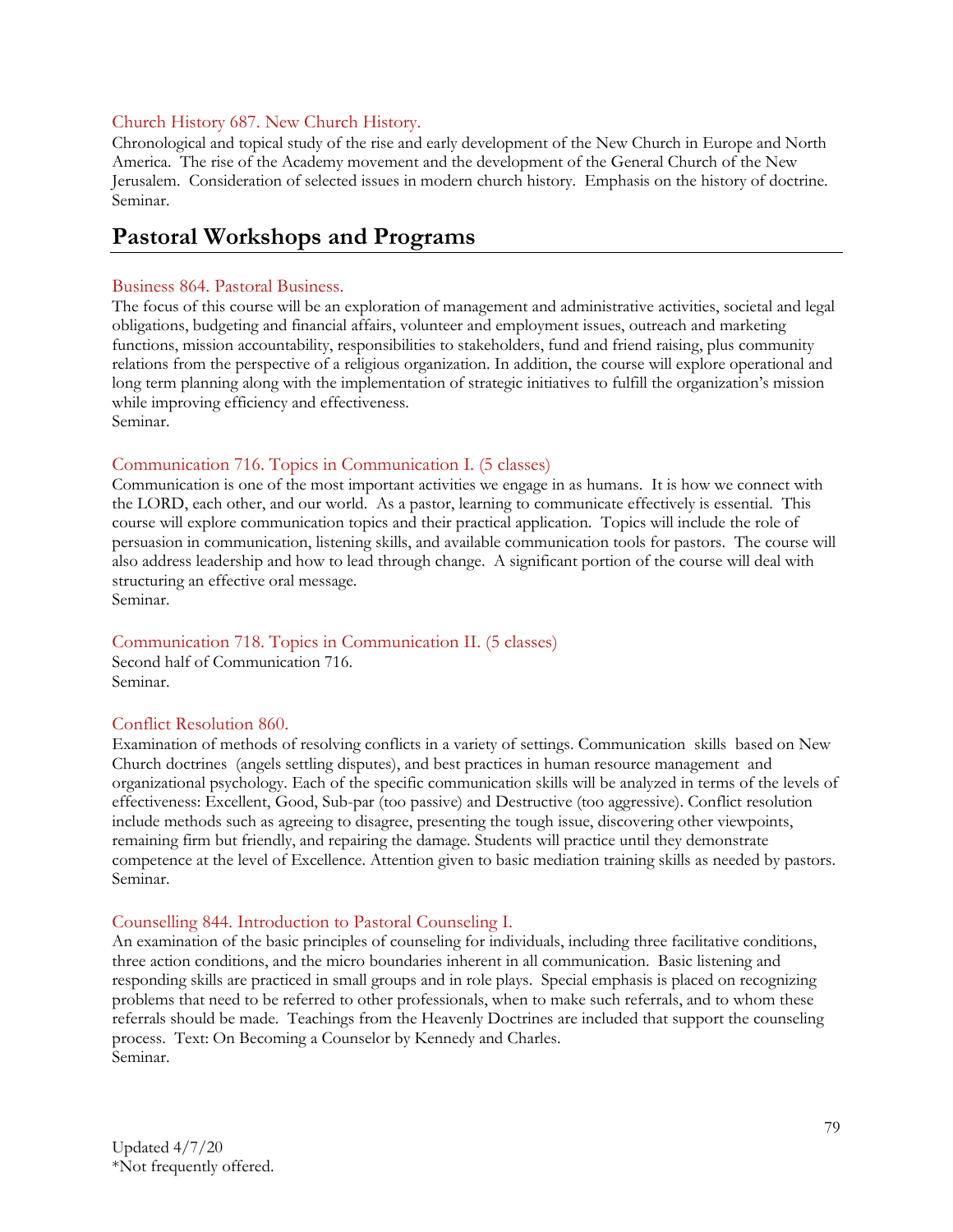#### Counselling 845. Introduction to Pastoral Counseling II.

An examination of the basic principles of counseling for couples and families including the concepts of homeostasis, fusion, triangles, boundaries, and differentiation of a self. Basic listening and attending skills are practiced in small groups and role plays looking to applications in couples counseling. A seven session format for couples counseling using the Imago model is presented and skills for implementing the program are practiced. Text: Short Term Couples Therapy the Imago Model in Action by Wade Luquet. Seminar.

#### Education 631. Instructional Methods and Design for Religion.

A seminar survey course on educational methods for theological school students. Students are encouraged to reflect on their own experiences in education, analyze best teaching practices in light of the Heavenly Doctrine and develop ways to apply what they have learned in a variety of settings. Students work cooperatively and individually to design effective religious instruction. When designing instruction emphasis is placed on aligning learning goals, instructional methods and assessment practices. Seminar.

#### Education 634. Delivering and Managing Religious Instruction.

A series of 10 workshops that focus on supporting theological students while they apply, in at least two settings, the concepts they learned in Ed 631. Students are introduced to beginning level classroom management skills and asked to evaluate the skills in light of the Heavenly Doctrines. Workshop.

#### Experiential Learning.

Theologs spend an average of three hours a week for 30 weeks a year, in their Service Learning Assignments. Usually there is a change in assignment every ten weeks. The assignments involve interacting with people as aides to ordained and non-ordained leaders in this community. All of the assignments give the theologs direct experience relating to people in settings that are similar to what they will encounter, once they themselves are ordained ministers. Students are assessed by onsite supervisors and their classroom professor on nine connecting skills. They are rated as demonstrating an Excellent, Good, Sub-par or Destructive level for each of the nine skills. Students meet as a group once a week for about an hour to receive coaching from their professor, who possesses advanced training and skills in this area. Service Learning is usually part of the curriculum for first and second year theological students, for a total of 6 terms. Workshop.

#### Workshop 720. Speech I: Public Speaking and Interpersonal Communication.

Introduction to communications theory: Self as communicator, communication process, perception in communication, and effective communication—qualities and barriers. Emphasis on applications to professional work of the priest.

# Workshop.

#### Workshop 724. Speech II: Concepts in Interpersonal Communication.

Introduction to oral interpretation of literature. Advanced interpersonal communication theory and skills development.

Workshop.

#### Workshop 728. Speech III: Advanced Concepts in Public Speaking and Interpersonal Communication.

Advanced interpersonal communication theory, skills development, and practice. Workshop.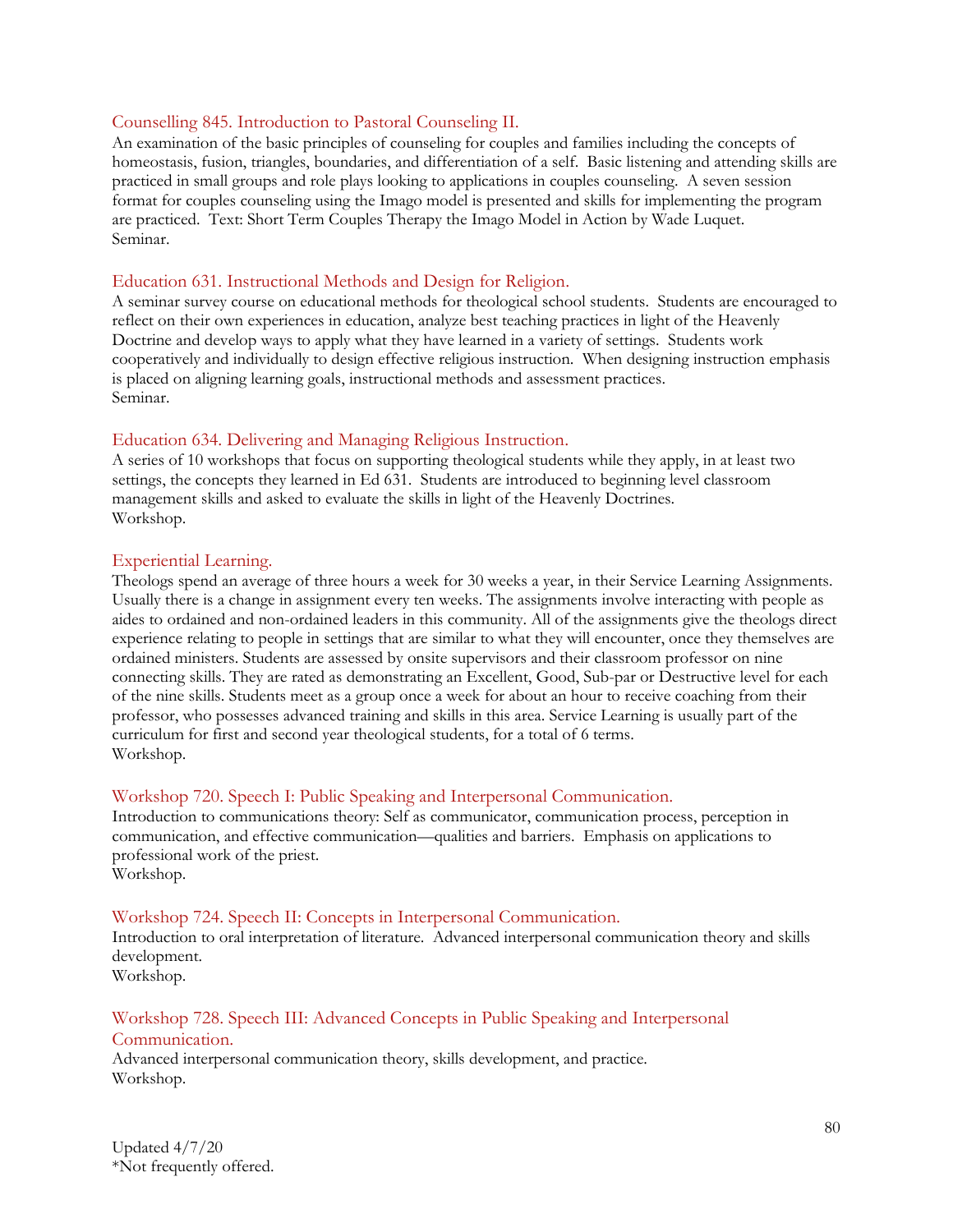# **Pastoral Theology Courses**

#### Pastoral Theology 848. Priestly Duties.

Pastoral responsibilities. A broad review of the practical responsibilities of a General Church of the New Jerusalem pastor as contained in the Pastor's Handbook. Workshop.

#### Pastoral Theology 851. Liturgics: Doctrinal Foundations.

Introductory course exploring the doctrinal underpinnings of ritual in the General Church of the New Jerusalem (GCNJ). We consider how and why the GCNJ office came into being, exploring the development of liturgical practice in the New Church from its earliest days to the present. We also consider more contemporary forms of worship in the GCNJ. Topics include "external and internal worship," the role of ritual in worship, houses of worship and their symbolism. Workshop.

#### Pastoral Theology 852. Liturgics: Orders of Services for Worship.

A practical course on constructing an order of service, examining the place and use of music, singing, the letter of the Word, prayer, lessons, the children's talk, sermon and benediction. There will be a major emphasis on developing a familiarity with the liturgy and practice of leading worship according to the standard General Offices, as well as contemporary, informal and home settings. The aim of this course is to prepare students to be able to comfortably lead a service in a variety of settings before their Candidate experience requires them to do so.

Workshop.

#### Pastoral Theology 853. Liturgics: Rites and Sacraments.

A review of the doctrines associated with liturgics with a focus on the doctrines surrounding the sacraments and rites of the New Church. We look at current practice in the General Church of the New Jerusalem: how the sacraments and rites are performed as described in the Liturgy and as adapted to various circumstances and needs. Design of orders of service and practice are a central part of this workshop. Workshop.

# **Homiletics**

#### Homiletics 911. Principles of Exposition.

Study of the letter of the Word in reference to the doctrine of genuine truth, the science of correspondences, and the spiritual sense of the Word. Study of the principles of exposition in application to selected texts in the letter of the Word.

Seminar.

#### Homiletics 921. Sermons from Old Testament Texts**.**

Theory and practice of sermon writing. Sermons will be from various styles in the Old Testament: from a made-up historical story, from an actual historical story, from a psalm. Workshop.

#### Homiletics 922. Children's Talks.

Philosophy, preparation and presentation of children's talks. Workshop.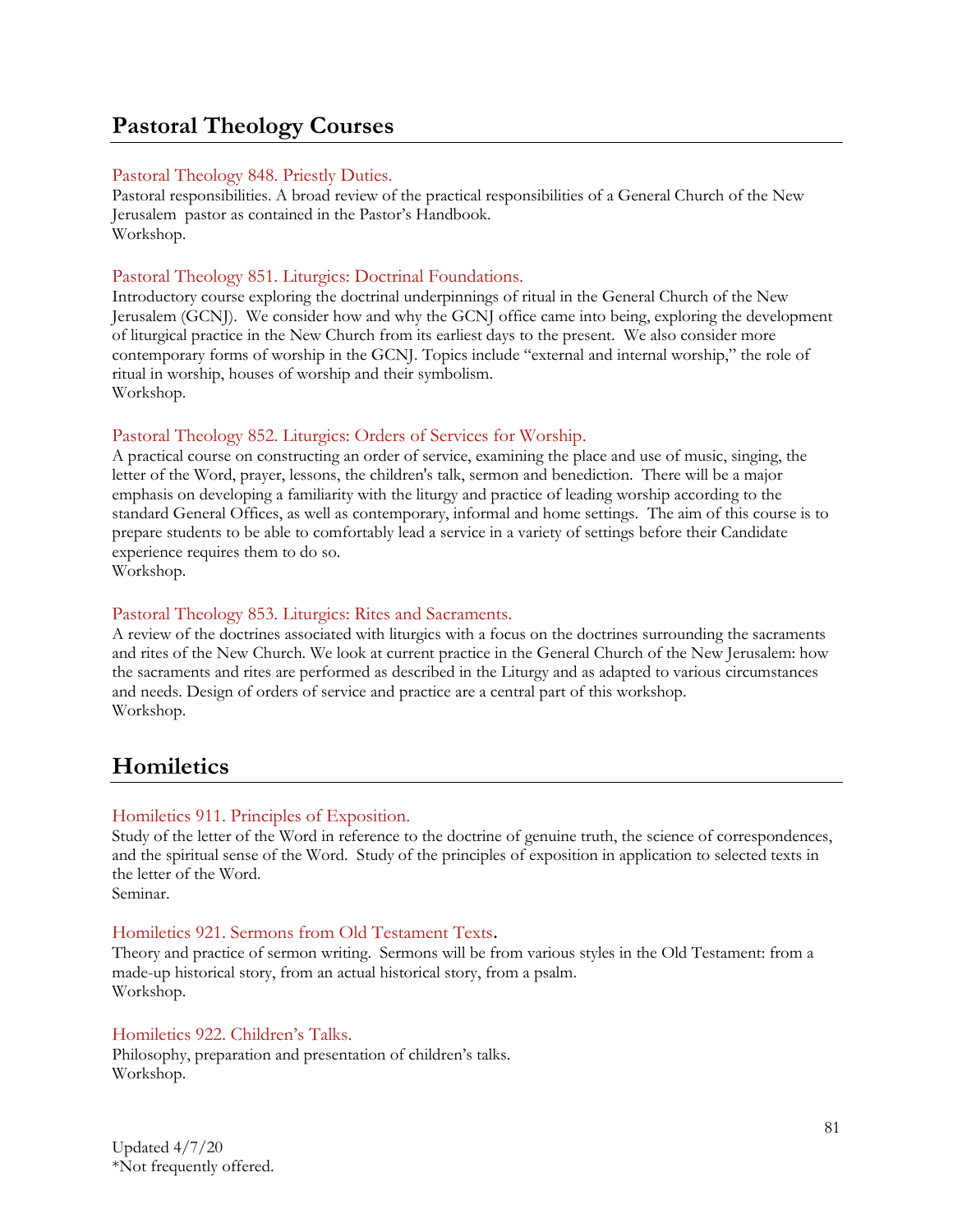#### Homiletics 923. Sermons from the Prophets and New Testament Texts.

Theory and practice of sermon writing. Sermons will be from the Prophetical style of the Old Testament, and from various styles in the New Testament. Workshop.

#### Homiletics 932. Sermons: A Variety of Topics and Focus.

Writing general purpose and festival sermons. Emphasis is upon organization of material for ease of presentation.

Workshop.

#### Homiletics 933. Sermon Presentation and Memorial Addresses.

This term of homiletics focuses on writing for how sermons are heard and writing memorial services. Fully written out sermons and preaching from outlines are included with an emphasis on styles and techniques which facilitate or could hamper congregations hearing the message. The function of memorial services are considered in the grieving process and the pastor's role in the transition to the other world. Workshop.

# **Master of Special Education, Literacy Concentration Courses**

#### Special Education 500. Spiritual Perspective on Special Education.

How do we move beyond the labels that are required for securing special education services and meet students for who they are as human beings? This course explores the lens through which we view students. It provides tools for helping educators to see the whole student instead of seeing just someone with a disability. By working on our own attitudes and assumptions, we can transform our classrooms into places where students of all abilities can thrive.

1 Credit.

#### Special Education 511. Contemporary Issues.

This course is designed to provide students with a general understanding of the history of education of individuals with disabilities and the development of special education law and policy over time. It presents current issues and trends highlighting the goals and challenges of special education today. Additionally, a foundation of major disability categories and factors that contribute towards under-and over- representation of diverse students in special education will be addressed. 3 Credits.

#### Special Education 512. Family and Community Partnerships.

This course provides the knowledge and skills to form useful, collaborative relationships with families, paraeducators, service providers, and other educators to best serve the needs of children with disabilities. Students will learn to implement federal and state mandates for special education and related services to develop effective school programs. High-Leverage Practices (HLP) related to collaboration will be emphasized. Additionally, students will explore procedures for developing, implementing and evaluating (a) instructional accountability between general and special education personnel and programs, (b) roles and responsibilities (c) interdisciplinary team planning including families (d) coordinating, educating and supervising paraeducators, and (e) general management responsibilities associated with instruction of children and youth with disabilities.

3 Credits.

Updated 4/7/20 \*Not frequently offered.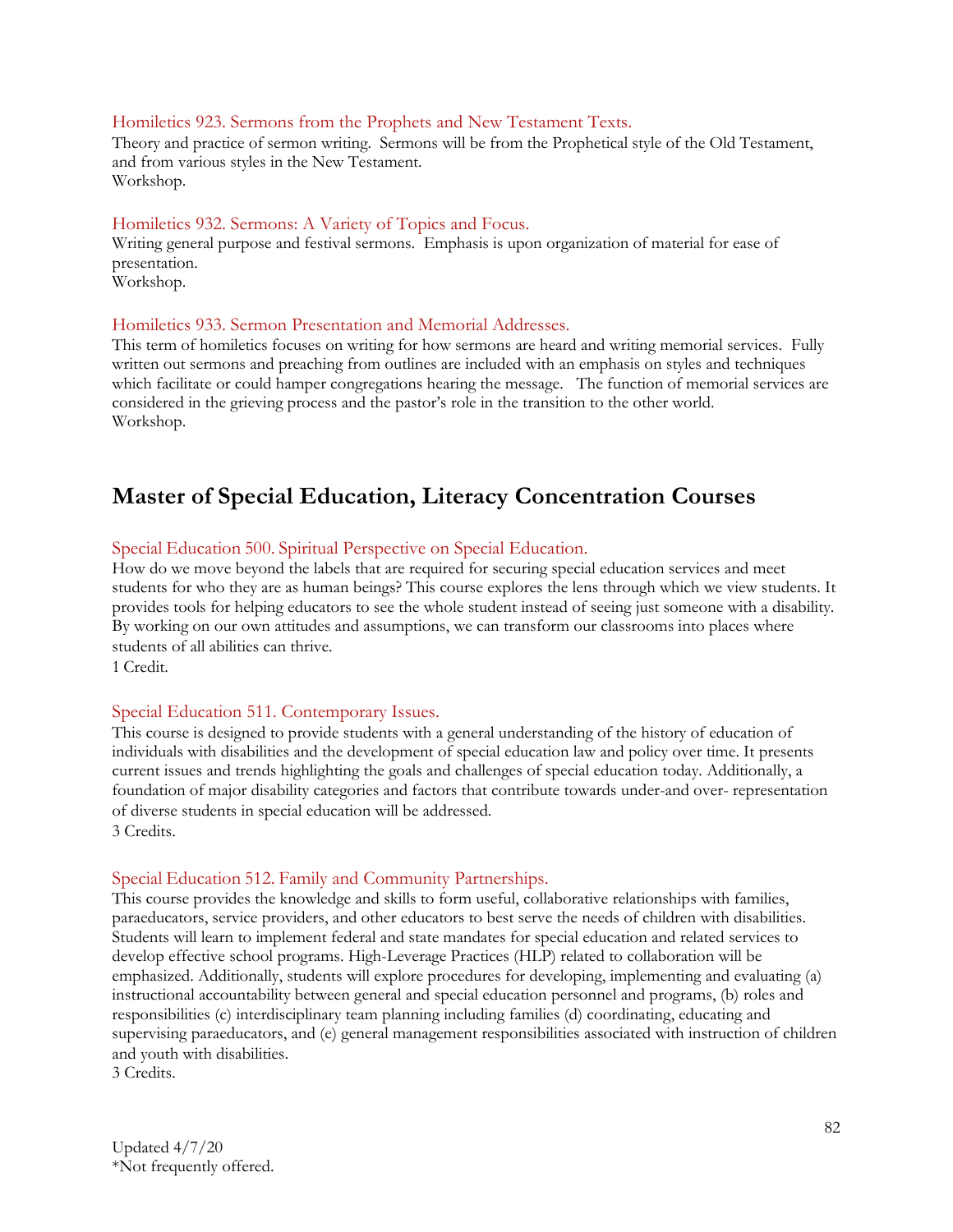## Special Education 513. Evidence-Based Interventions.

The focus of this course is to look at models of effective specialized instruction in a variety of content areas, with a particular focus on literacy interventions. Students will study means by which teachers and schools collect assessment data to inform and guide effective instruction for all children, in particular those who experience significant learning challenges. Students will examine the most current research, related High-Leverage Practices (HLP), and various models of both in-classroom and out-of-classroom multi-sensory intervention techniques. Students will identify an area of research related to language-based learning disabilities and explore possible research questions in preparation for SpEd 600 Graduate Capstone.    4 Credits.

# Special Education 520. Educational Assessment.

In this course, standardized and functional assessments are emphasized. Students are introduced to educational assessment procedures, including norm-referenced, criterion-referenced, and curriculum-based assessments. An emphasis is placed on gathering information to answer specific referral questions, and the use of assessment tools, which meet legal and ethical guidelines. Students will learn to measure an individual's present level of performance, interpret the data and provide recommendations for instruction, by creating assessment driven learning goals and objectives. High-Leverage Practices (HLP) related to assessment are emphasized.

3 Credits.

#### Special Education 534. Universal Design for Learning and Assistive Technology.

This course is designed to introduce the principles of Universal Design for Learning (UDL) and incorporation of assistive technology to accomplish UDL, in meeting needs of all children in an inclusive classroom environment. It will provide hands-on, application experiences to utilize these principles in a variety of settings through multiple strategies and devices. Through the creation of a website portfolio, the course will enable students build a resource of tools for themselves and others.     2 Credits.

# Special Education 550. Methodologies: Specially Designed Instruction for High-Incidence Disabilities.

This course introduces the assessment and identification processes for understanding and serving children with high-incidence disabilities. Students will explore initial instructional and behavioral interventions necessary for meeting the needs of children with high incidence disabilities, with a focused introduction to children identified with language-based learning disabilities. Curriculum resources and High-Leverage Practices (HLP) related to instruction will be emphasized for the development and implementation of individualized education plans.  

3 Credits.

#### Special Education 560. Foundations for Literacy.

Students will examine the essential components of literacy instruction: phonemic awareness, phonics, fluency, vocabulary development and comprehension and its connection to writing. Students will learn the foundations of the reading process, developmental levels, theories, models, and instructional strategies to support all children's literacy development, with an emphasis on children identified with language-based learning disabilities.

3 Credits.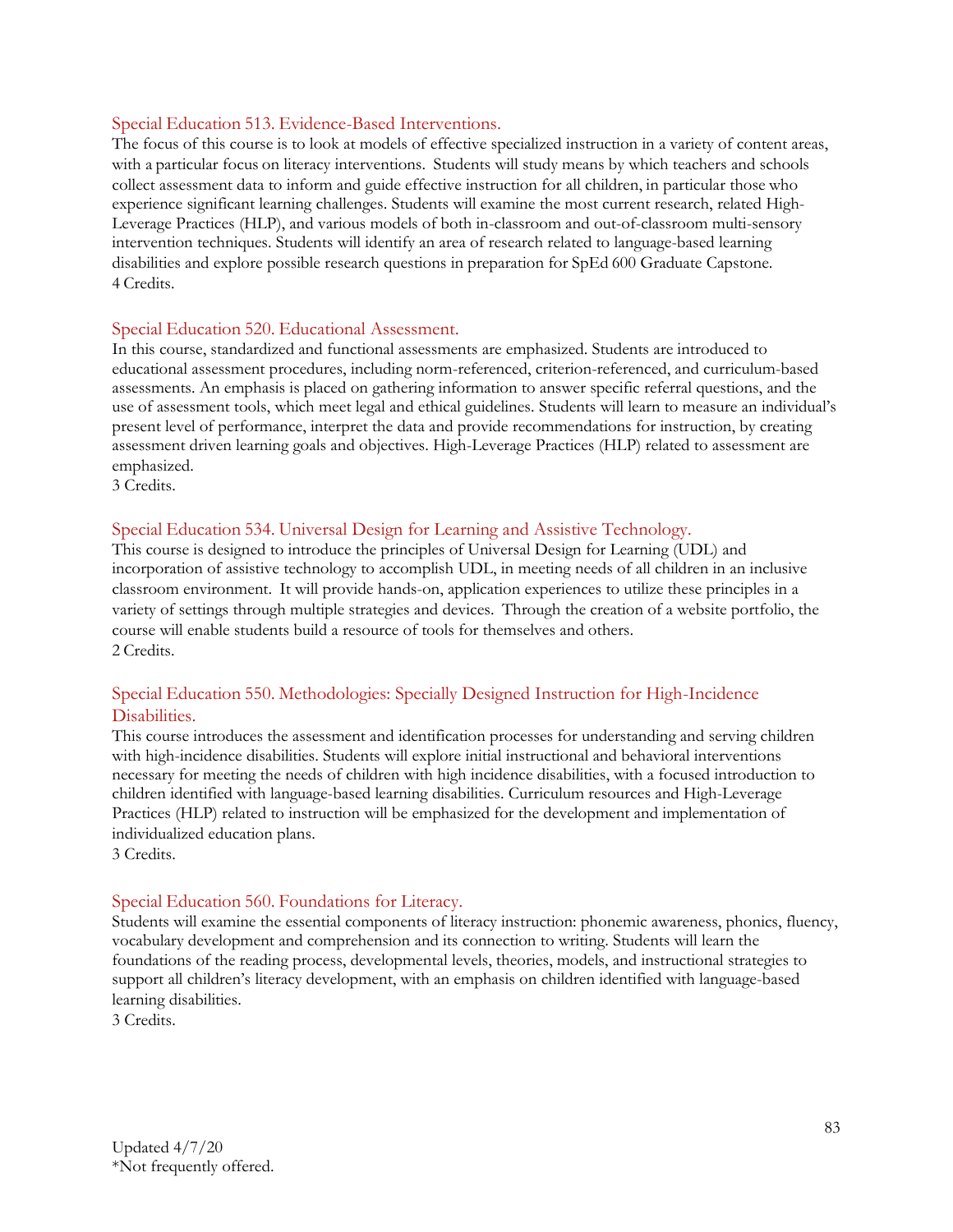Special Education 570. Social-Emotional Development for Students with Language-Based Learning Disabilities.

In this course, students will develop an understanding of Social and Emotional Learning (SEL) as an essential consideration in child development. An overview of the concept of Social and Emotional Learning (SEL) and related High-Leverage Practices (HLP) will be provided with an emphasis on developing individualized strategies and establishing a supportive classroom culture.

3 Credits.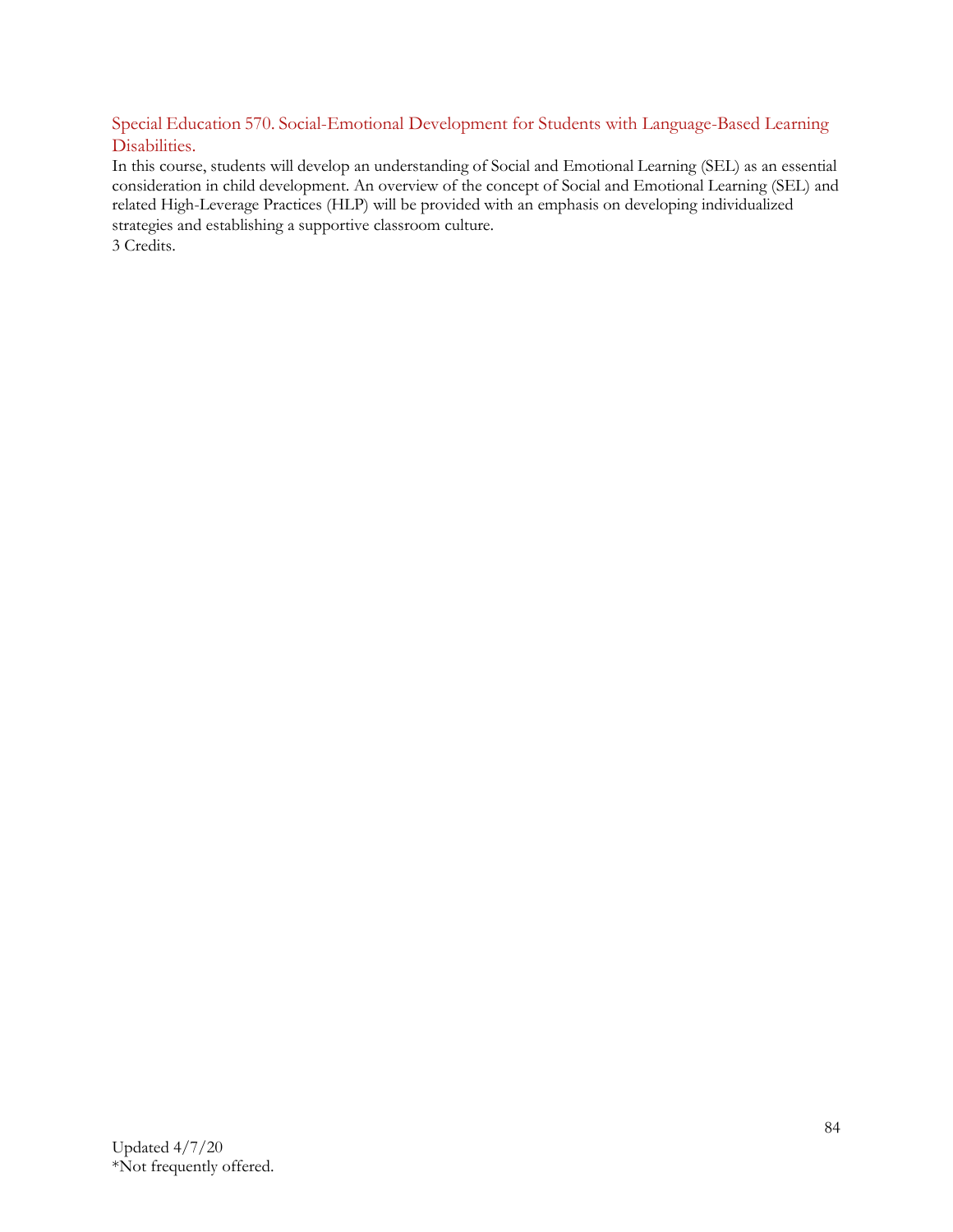# Pop-Up Courses\*

# **Undergraduate Pop-Up Courses\***

# Computer Science 197. Introduction to Python Programming.\*

We pursue ideas basic to computer programming with the Python programming language, including variables, conditionals, loops, arrays, and functions. 1 Credit.

*Offered December 2019.*

# Modern Greek 197. Introduction to Modern Greek Language and Culture for Travelers.\*

An introduction to the fundamentals of modern Greek, with an emphasis on components useful for travelers. Includes learning to pronounce text written in modern Greek, to understand and use the most commonly encountered vocabulary, to communicate with phrases and sentences appropriate to different settings encountered during travel, to ask common questions, and respond to common questions with politeness and friendliness. Language introduction is accompanied by a consideration various contemporary Greek cultural characteristics and settings.

1 Credit. *Offered March-April 2020.*

# Religion 397. Council of Nicea.\*

This pop-up course is participation in the Reacting to the Past "Council of Nicea" game already offered in Religion 305: Universal Theology. Religion 397 students will join the Religion 305 students during the first three weeks of winter term when the Reacting to the Past game takes place. Religion 397 students will research their character, participate in game sessions, and write two assigned papers. Rel 397 students benefit from gaining a first-hand experience tackling historical doctrinal issues in committee. Prerequisites: a 200-level religion course.

1 Credit. *Offered December 2019.*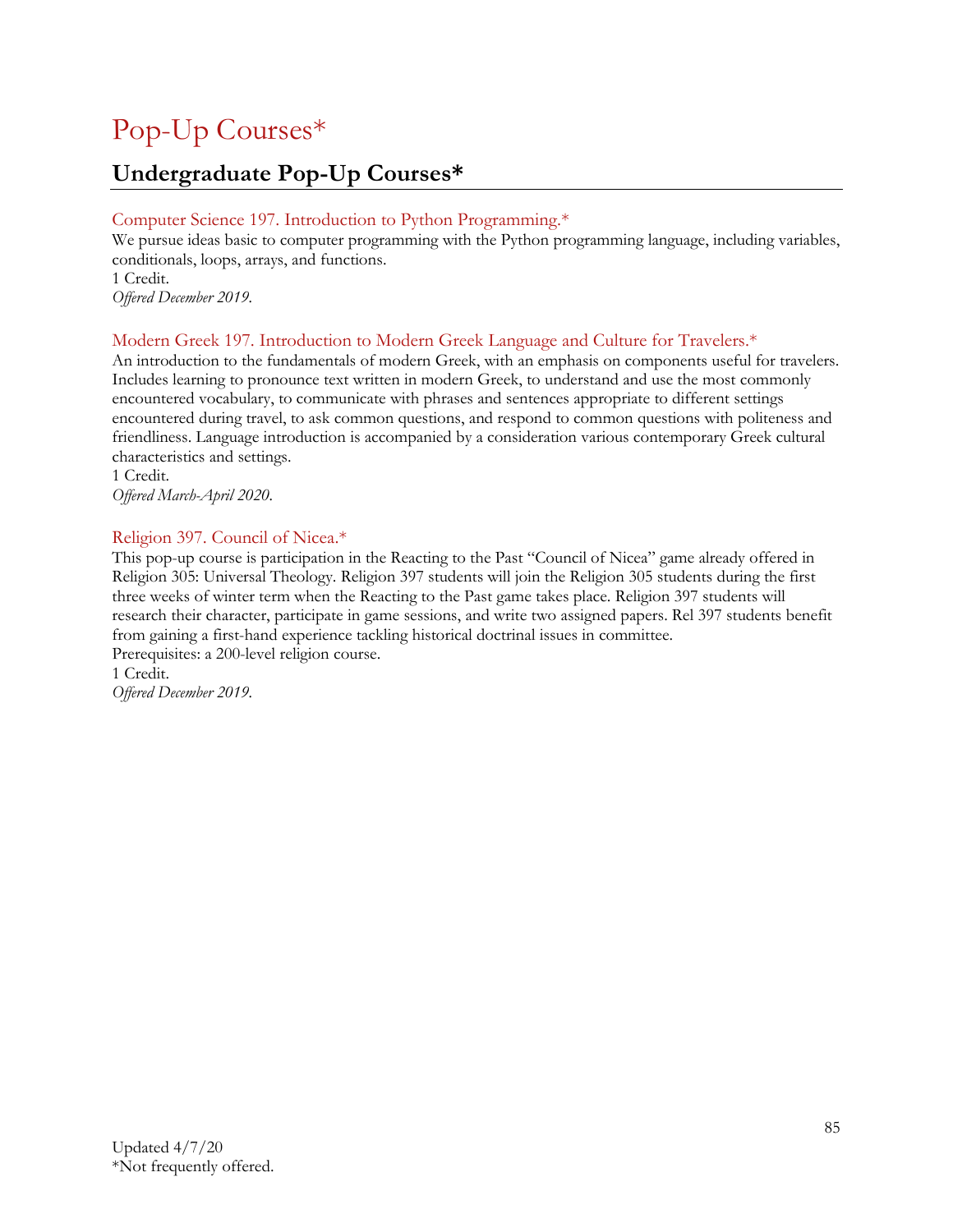# Academic Policies

# **Veterans Affairs Benefits**

Students seeking Veteran's Affairs (VA) education benefits need to submit their Certificate of Eligibility (COE) for educational benefits to the institution's VA School Certifying Official (SCO) prior to the beginning of the trimester in which they will be attending. A "Certificate of Eligibility" may be any documentation provided by the VA that serves as verification of an individual's eligibility to benefits under chapter 31 or chapter 33 such as a statement of benefits from the Department of Veterans Affairs' (VA) website, e-Benefits, or a VAF 28-1905 form.

Certification of enrollment is done by the SCO once the student's schedule is finalized (at the conclusion of the "drop" period) for the term.

Certification Requirements:

- Students must follow a Bryn Athyn College degree plan. Only courses that apply to their declared degree plan will be approved for benefits.
- Students must provide an official transcript from all previously attended post-secondary schools by the end of the first trimester. This includes non-accredited institutions and the student's military transcript (if not a spouse/dependent).
- Students must notify the institution's SCO upon registration each trimester in order to request certification. Certification of enrollment is not automatic.

During the time period after the student's COE for benefits has been received, the SCO has certified the student's enrollment for the term and the institution is awaiting the funds to be sent from the VA, the institution may not impose any penalties, such as late fees, nor deny the student any services such as access to classes, library, or other institutional facilities.

There is however further expectation of any payment that is due which is the difference between the student's total financial obligation and the total amount of VA educational benefits they will receive. For example, if a student's tuition expense is \$10000 for the term and their entitled to 70% in VA educational benefits, (\$10000  $X$  70% = \$7000) their further expectation of payment to be paid by the billing due date would be \$3000,  $$10000 - $7000 = $3000$ .

# **Types of Benefits**

# Chapter 33 – Post 9/11 GI Bill

This benefit is for service members who have served on active duty for at least 90 days (either all at once or with breaks in service) on or after September 11, 2001, or received a Purple Heart on or after September 11, 2001, and were honorably discharged with a service-connected disability, or are a dependent child using benefits transferred by a qualifying Veteran or service member. Service members with at least 3 years of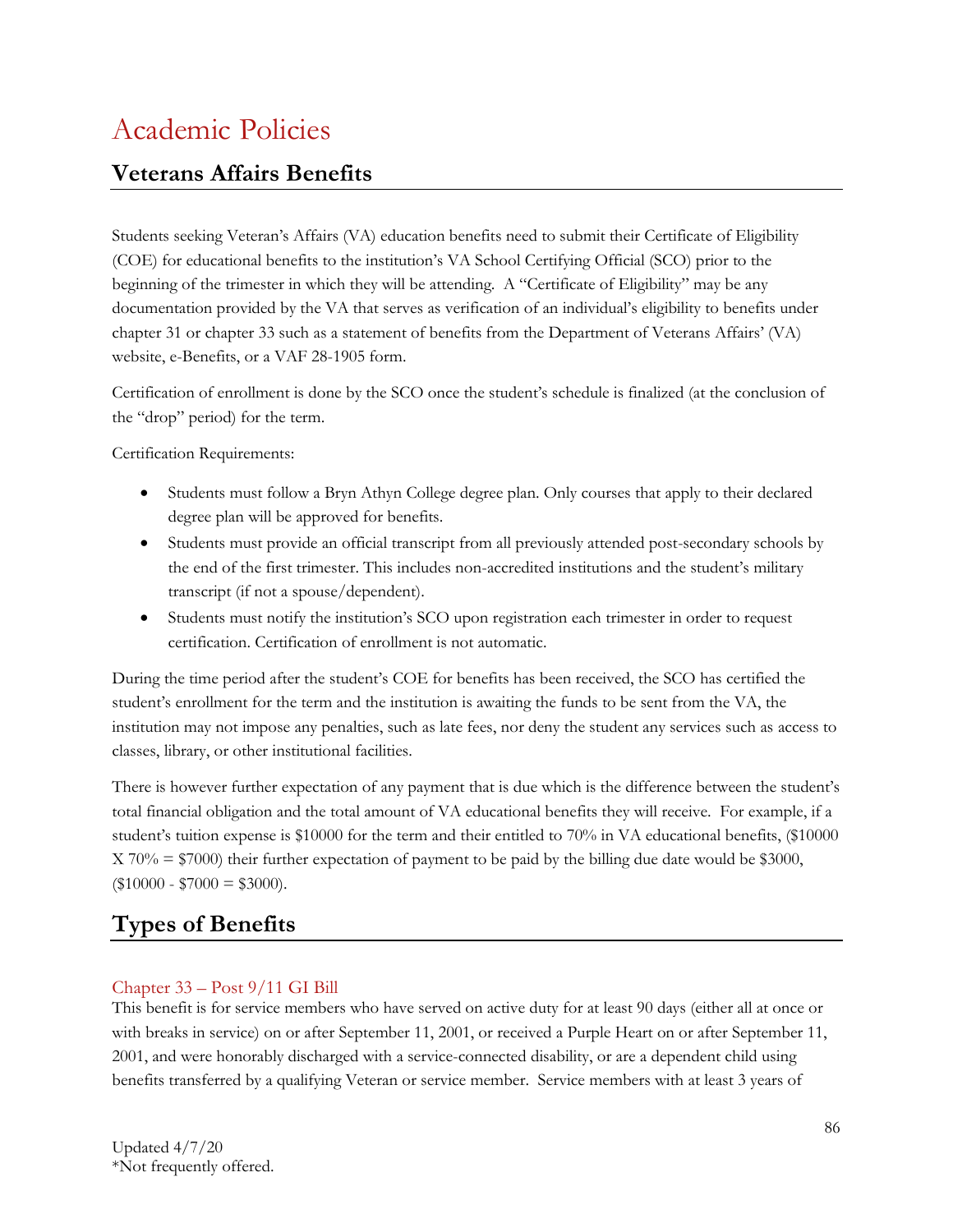active duty are eligible to receive 100% of funding level. Benefits will be prorated for those with less than 3 years of service.

For more information, visit [https://www.benefits.va.gov/gibill/post911\\_gibill.asp](https://www.benefits.va.gov/gibill/post911_gibill.asp)

This benefit also has an option that allows service members to transfer all or some of their unused benefits to their spouse and/or dependent children. The Department of Defense (DoD) determines if you may utilize this benefit. Once approved, the new beneficiaries must apply for benefits through the VA.

For more information, please visit [https://www.benefits.va.gov/gibill/post911\\_transfer.asp](https://www.benefits.va.gov/gibill/post911_transfer.asp)

# Chapter 35 – VA Education Benefits for Survivors' and Dependent

This benefit provides educational assistance to the spouse and/or children of a Veteran or service member

Dependents' Educational Assistance (DEA) – Provides educational assistance to the surviving spouse and/or child of a Veteran or service member who has died in the line of duty after September 10,2001, is missing in action or was captured in the line of duty by a foreign government or power, or as of December 23, 2006, is permanently and totally disabled due to a service-connected disability.

For more information, please visit [https://www.va.gov/education/survivor-dependent-benefits/dependents](https://www.va.gov/education/survivor-dependent-benefits/dependents-education-assistance/)[education-assistance/](https://www.va.gov/education/survivor-dependent-benefits/dependents-education-assistance/)

Fry Scholarship – This scholarship is for children and dependents of Veterans or active-duty service members who died in the line of duty on or after September 11, 2001.

For more information, please visit [https://www.va.gov/education/survivor-dependent-benefits/fry](https://www.va.gov/education/survivor-dependent-benefits/fry-scholarship/)[scholarship/](https://www.va.gov/education/survivor-dependent-benefits/fry-scholarship/)

# Chapter 1606 – Montgomery GI Bill Selected Reserve (MGIB-SR)

This program is for members of the Selective Reserve and National Guard who have enlisted or re-enlist in the select reserve with an obligation to serve 6 or more years on or after July 1, 1985. In order to be eligible for this benefit, the member will have had to complete their IDAT (initial date active training). A Notice of Basic Eligibility (NOBE) form should be obtained from one's unit and provided to the school. Chapter 1606 expires once a service member has separated from the reserves. This benefit pays directly to the student.

For more information, visit [https://www.benefits.va.gov/gibill/mgib\\_sr.asp](https://www.benefits.va.gov/gibill/mgib_sr.asp)

#### Chapter 31 – Vocational Rehabilitation

This program is for Veterans and service members who have a service-connected disability that limits their ability to or prevents them from working. Veterans should meet with their Vocational Rehabilitation Counselor to develop an education plan. This benefit may cover the entire cost of tuition and fees.